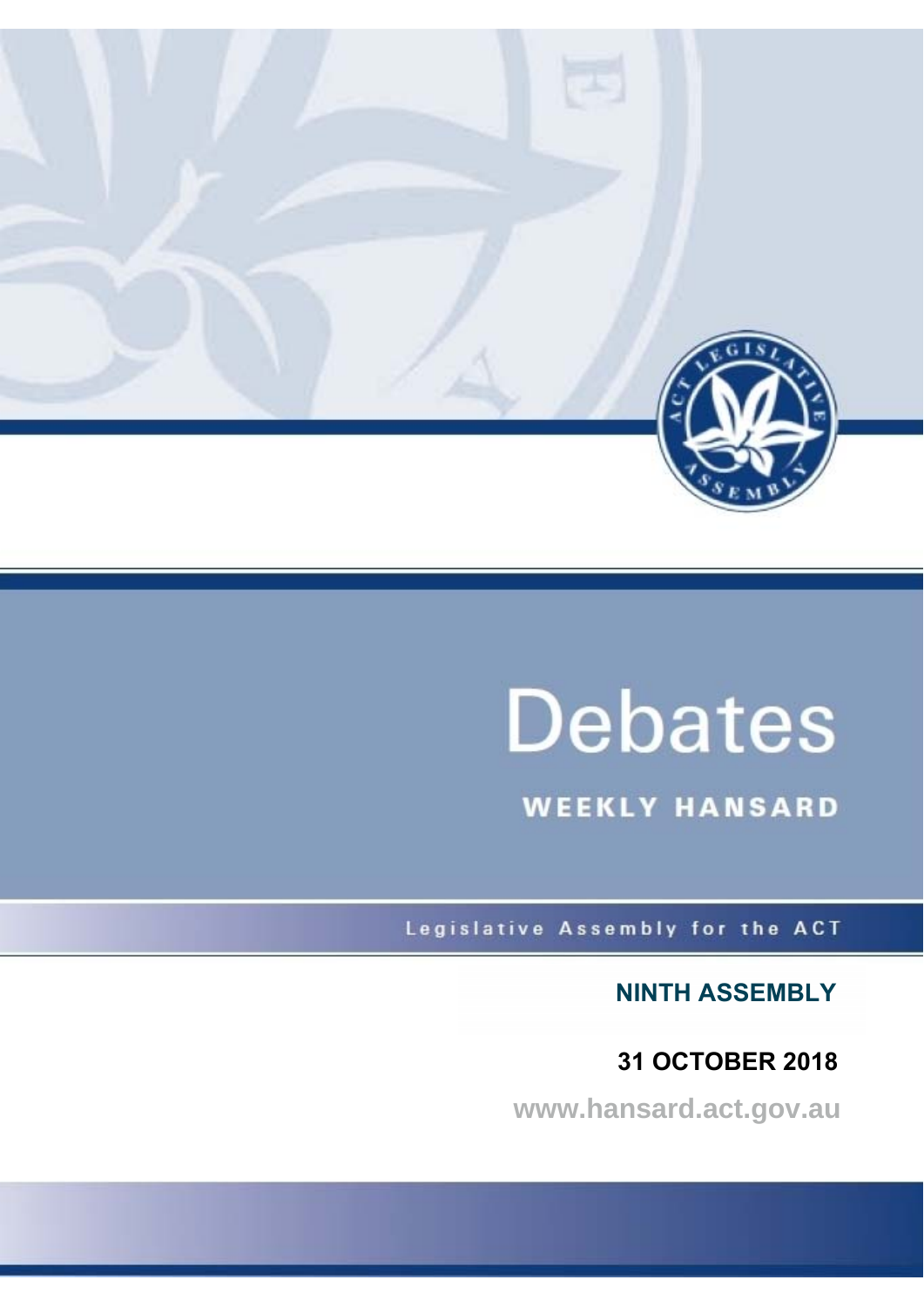## **[Wednesday, 31 October 2018](#page-2-0)**

| Questions without notice:                                     |  |
|---------------------------------------------------------------|--|
|                                                               |  |
|                                                               |  |
|                                                               |  |
|                                                               |  |
|                                                               |  |
|                                                               |  |
|                                                               |  |
|                                                               |  |
|                                                               |  |
|                                                               |  |
|                                                               |  |
| Aboriginals and Torres Strait Islanders—police engagement4555 |  |
|                                                               |  |
|                                                               |  |
|                                                               |  |
| Supplementary answer to question without notice:              |  |
|                                                               |  |
|                                                               |  |
|                                                               |  |
|                                                               |  |
|                                                               |  |
|                                                               |  |
| Adjournment:                                                  |  |
|                                                               |  |
|                                                               |  |
|                                                               |  |
| Durga Puja                                                    |  |
|                                                               |  |
|                                                               |  |
|                                                               |  |
|                                                               |  |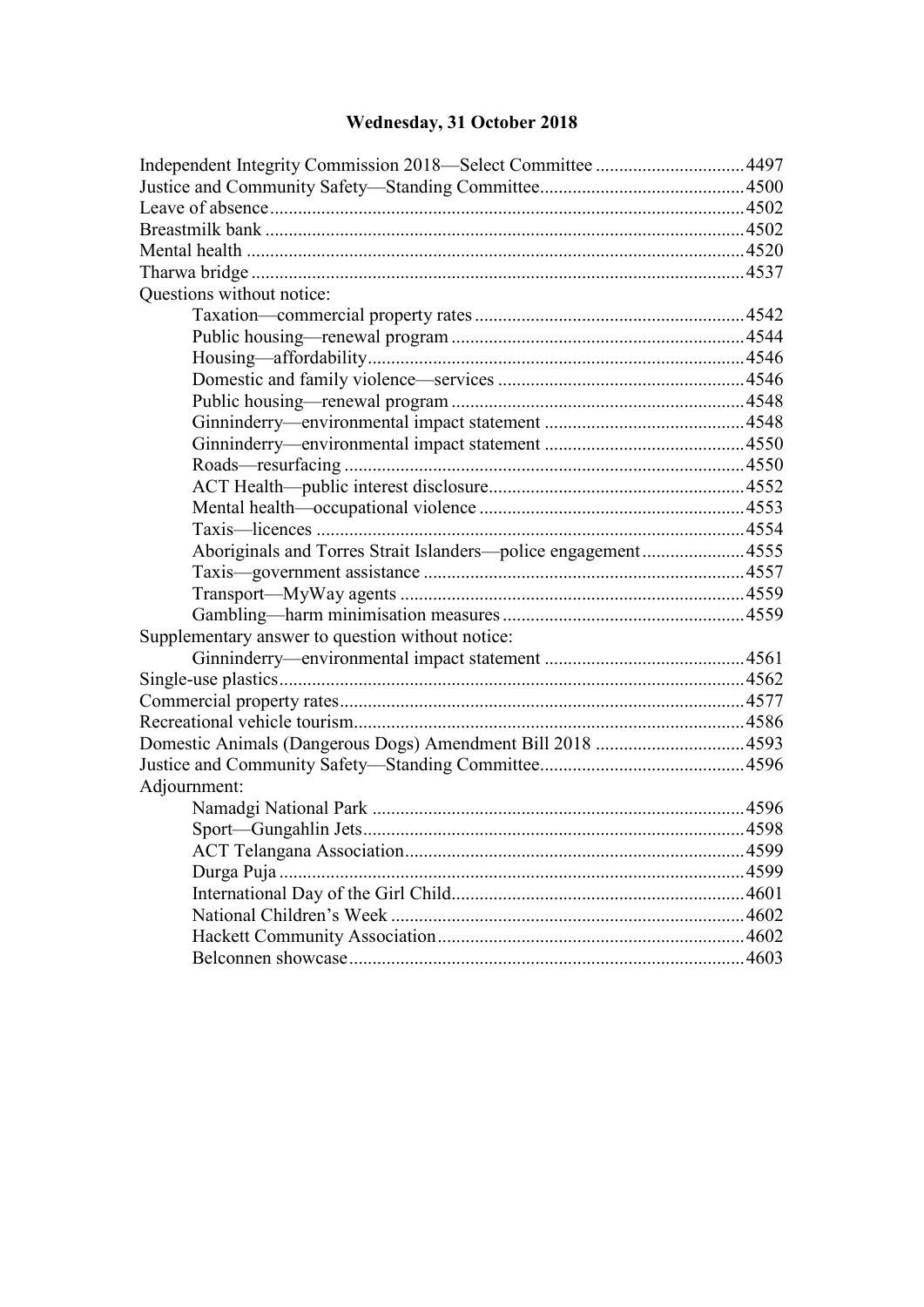### <span id="page-2-0"></span>**Wednesday, 31 October 2018**

**MADAM SPEAKER** (Ms J Burch) took the chair at 10 am, made a formal recognition that the Assembly was meeting on the lands of the traditional custodians, and asked members to stand in silence and pray or reflect on their responsibilities to the people of the Australian Capital Territory.

#### <span id="page-2-1"></span>**Independent Integrity Commission 2018—Select Committee Report**

**MR RATTENBURY** (Kurrajong) (10.00): Pursuant to order of the Assembly of 6 June 2018, I present the following paper:

Independent Integrity Commission 2018—Select Committee—Report—*Inquiry into the establishment of an integrity commission for the ACT*, dated 30 October 2018, together with a copy of the relevant minutes of proceedings.

I move:

That the report be noted.

This committee was a reconstitution of the previous committee and it was formed to look at the two bills that had been presented. We had the bill that was tabled by Mr Coe and then the exposure draft circulated by Mr Barr on behalf of the government. The committee did constitute the same members as last time, with me as the chair, Ms Lee as the deputy chair, Mr Steel and Ms Cody, and then because of Mrs Jones being on leave Mrs Dunne took her place on the committee this time. The key question before the committee was having two bills with extensive text in them, and one of the key questions was what recommendation we should make.

I was very encouraged by the fact that in the hearings Mr Tony Harris, the former Auditor-General of New South Wales, told the committee that many features of both pieces of legislation are "state of the art" and that the ACT was on the verge of putting up the best integrity legislation in the country. I think it was very reassuring to the committee that someone who had been involved in the process previously and had some very strong views on these matters had looked at both bills and felt that they were both of such quality.

Ultimately, the committee did have to form a view. The committee noted that the bill and the exposure draft contain many similarities, with some provisions being identical and many others containing only minor differences. The committee understood that in both cases the drafting instructions largely try to give effect to the recommendations of the previous committee.

Where the bill and the exposure draft differed, the committee made comparisons. On some occasions the committee preferred the drafting in the bill; in others, the exposure draft. In some instances the committee decided that neither approach was ideal and recommended an alternative approach. With two worthy pieces of work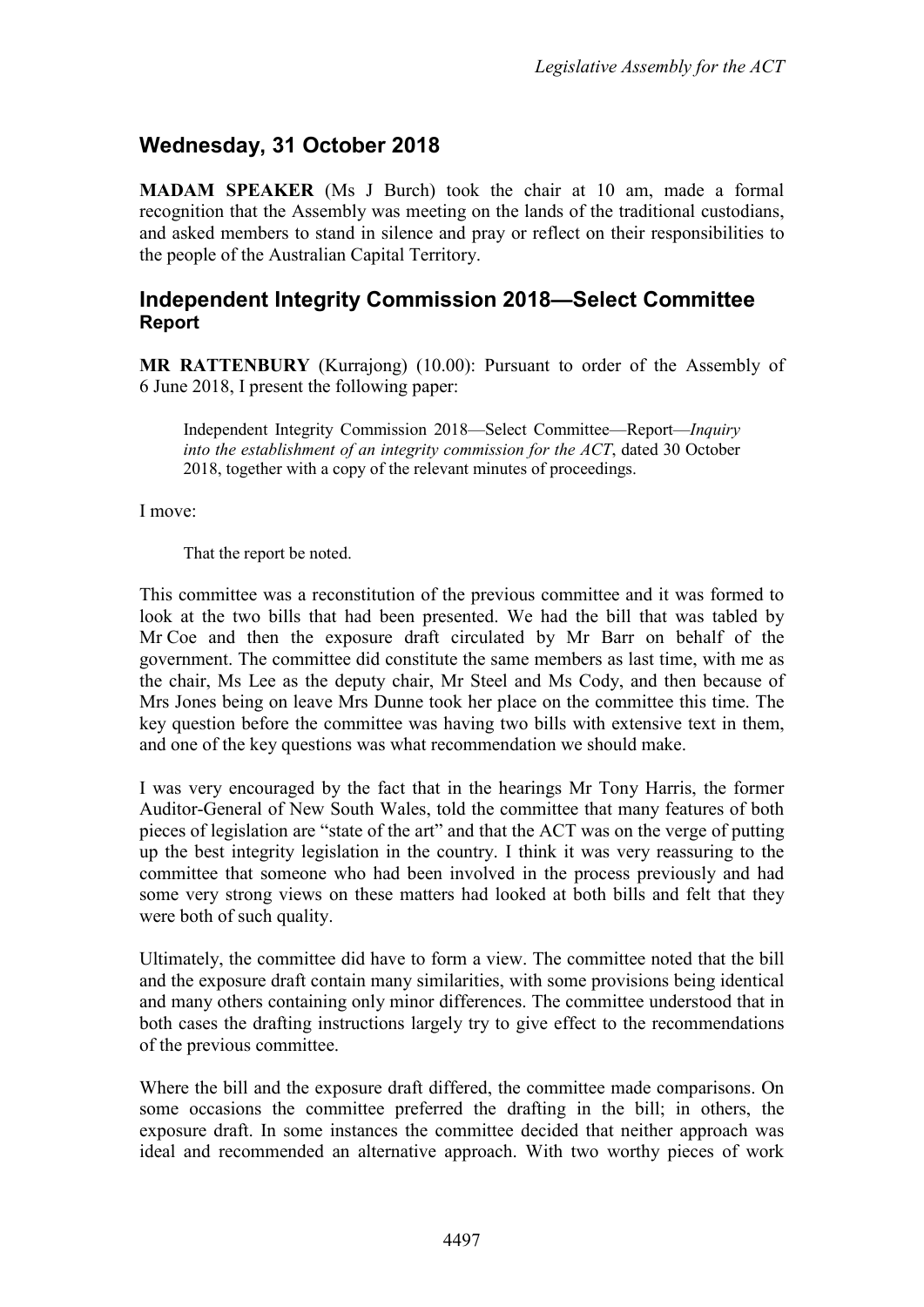before it, the committee had to make a decision on what would be the most effective way for the Assembly to proceed. The committee was not attracted to a process where two pieces of legislation would be advanced simultaneously, as that would raise the potential for confusion and inadvertent effects from hurriedly drafted amendments.

In choosing which option to select, an important consideration for the committee was that the exposure draft is approximately 120 pages longer than the bill. This additional content largely reflects the results of internal consultation with various agencies of government that is not available in drafting a private member's bill. While the committee recommended some changes to that content, the committee believes that the bulk of the exposure draft's additional content has value and should be preserved. From a practical viewpoint, we believe it is easier to work from the exposure draft and make changes where necessary than it is to insert substantial amounts of additional content into the bill.

Accordingly, the committee did recommend that the Assembly should work with the exposure draft and not the bill, and that is covered in the first couple of recommendations. The committee then did consider the issues of process around this, given that there is considerable impetus and community expectation that the legislation be done this year. In recommendation 3 the committee has made some procedural recommendations which could enable a bill to be passed during the final sitting week of this year. That will require that the government circulate a draft before the sitting week that would be provided to the scrutiny of bills committee and also to all the parties in this place and that we have some degree of, I guess, pre-discussion or pre-negotiation so that we can bring a largely completed bill to the chamber to enable us to suspend standing orders and do the legislation in one week.

The committee did also note the other possibility of having an additional sitting day, should the Assembly prefer that. We lay those suggestions out as recommendations to the Assembly. Others may have other ideas.

In terms of key recommendations, overall the recommendations are largely what I might describe as technical or in the detail. The committee identified some areas where we have invited the government and the parliamentary drafters and their advisers to further consider matters that we felt were perhaps unclear or might warrant a little further examination, and largely have made recommendations in substance as we seek to compare the two pieces of legislation and also the New South Wales legislation, which was certainly the foundation that the original committee saw as being a key basis for ACT legislation.

I will touch on a couple of the other recommendations that may be of interest to members. When it comes to who would be eligible to be appointed the commissioner, the committee did form the view that the exposure draft was too narrow in only recommending that former judges be appointed and has recommended that we take a broader approach, where someone who is qualified as an Australian legal practitioner for at least 10 years would also be considered appropriate. The committee felt that that was a suitable length of experience, whilst opening the field up to a greater range of appointments.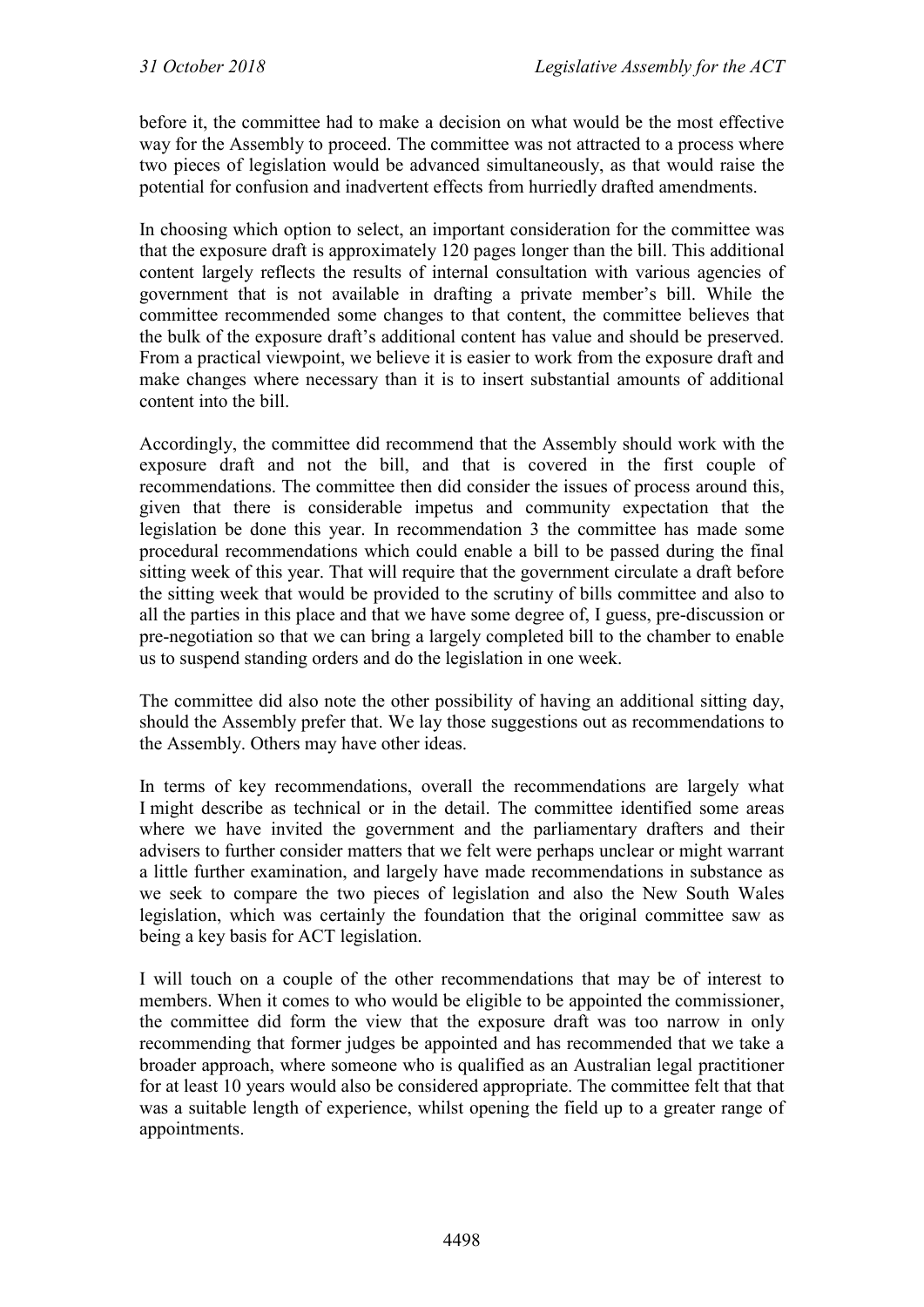A majority of the committee has recommended the definition of the public officials who can be covered by the integrity commission should also include the judiciary and judicial officers. This has been a point of some contention, considering issues around the separation of powers, but the committee was clear in its deliberations that this is not about breaching the separation of powers but that the integrity commission will have more powers than the judicial commission to make an investigation but ultimately not decide a finding of guilt nor the punishment, but simply be the investigatory body.

The committee also gave some consideration to the issue of confidentiality of complaints, whether, when somebody lodges a complaint with the integrity commission, the integrity commission will then conduct its investigation confidentially in the first instance before deciding whether to go to a public hearing. There was a question of whether we should require the complainant to in fact remain confidential. The committee ultimately resolved that this was impractical and that there was not a way one could do it but that we do pick up provisions from the New South Wales legislation which remove some of the protections available to complainants, should they decide to themselves publicly disclose that they have made a complaint. And that goes to issues such as defamation and the like.

The committee did spend some time considering the issue of the relationship between the ACT's various integrity agencies, and there was a very clear view in the committee that, whilst the integrity commission will have pre-eminent powers when it comes to investigating matters of corruption, other agencies play important roles; that there should be very clear relationships between those agencies; that we would expect that MOUs would be established; and that there should be a high degree of cooperation where matters are passed between agencies, depending on who is considered to be the most appropriate to investigate it. Whilst that seeks to not compromise the independence of agencies such as the Auditor-General and others the Ombudsman—we think that that will be a way to ensure there are no gaps but also no duplication.

The issue of public hearings is one that has attracted considerable discussion, it would be fair to say. The committee ultimately formed the view that the balance in the current exposure draft is the right balance, where the test would be one of public interest and seeking to draw the balance between people's right to privacy and protection of reputation but at the same time recognising the clear public interest in having some degree of public scrutiny and visibility of the hearings process.

I will not speak any further to the report. I think it is largely self-explanatory. The report overall is a unanimous report. But I do note that there are, I think, four or five places where individual members of the committee have made some footnotes where there was not complete agreement in the committee. But overall the committee has formed a unanimous report.

I would like to simply conclude by thanking my colleagues on the committee. It has been a very constructive and thoughtful process. It is complex legislation. There is a lot of it, particularly having to compare two bills. But I think the committee worked in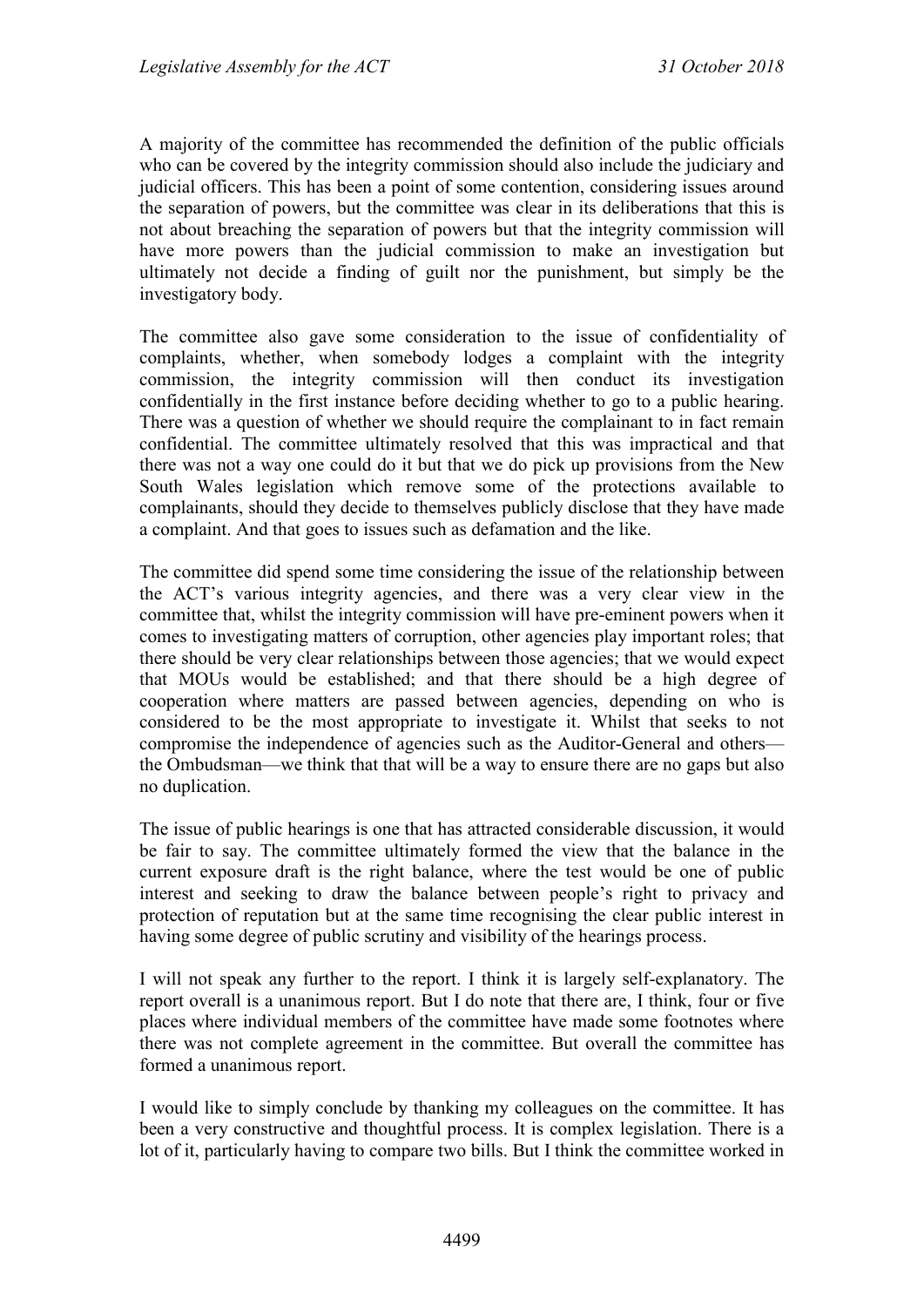a very collaborative way. I think members will find, when they read the report, that it is very focused on the policy content. I welcome the process which we went through.

Finally, I should thank our committee secretary, Hamish Finlay. In my earlier comments I said that this was a very complex piece of work to work through, and Hamish did an excellent job in supporting the committee to identify the areas that we needed to focus on and was very patient in redrafting and working with us as we sought to resolve matters that were quite detailed. With that, I commend the report to the Assembly.

Debate (on motion by **Mr Barr**) adjourned to the next sitting.

#### <span id="page-5-0"></span>**Justice and Community Safety—Standing Committee Correction to record**

**MS LEE** (Kurrajong) (10.12), by leave: I want to correct the record on something that I said yesterday. In speaking in my role as a committee member on the extension of the CTP inquiry, I said there were more than 60 submissions from organisations and more than 15 from individuals. I got the numbers confused; it should be more than 15 from organisations and 60 from individuals.

#### **Report 3**

**MS LEE** (Kurrajong) (10.12): I present the following report:

Justice and Community Safety—Standing Committee—Report 3—*Report on inquiry into the Crimes (Consent) Amendment Bill 2018*, dated 31 October 2018, together with a copy of the extracts of the relevant minutes of proceedings.

This is the first bill in this term referred by the scrutiny of bills committee to a standing committee for inquiry. I acknowledge Ms Le Couteur, who tabled this bill, and the Human Rights Commission, in the first instance, who raised some issues which formed a big part of the scrutiny of bills committee's comments on this bill. It became clear very early on that the referral for committee inquiry was the right way to proceed with debate on this bill.

The issue of consent is one that is currently very topical, with a lot of public debate around the world. And it is no different in the ACT. Given the topical and technical nature of the inquiry, the committee commenced with obtaining in-camera evidence from Ms Le Couteur and the ACT Bar Association to assist in formulating the terms of inquiry. I thank Ms Le Couteur and Mr Archer of the ACT Bar Association for assisting the committee with this task.

The committee received 28 submissions and held three public hearings at which 19 witnesses appeared. In terms of the evidence, the report broadly categorised them into the legal practitioner bodies and the community organisations. For ease of structure in the report, we did include the Human Rights Commission in the legal practitioner bodies, although, of course, we acknowledge that the Human Rights Commission is much more than that.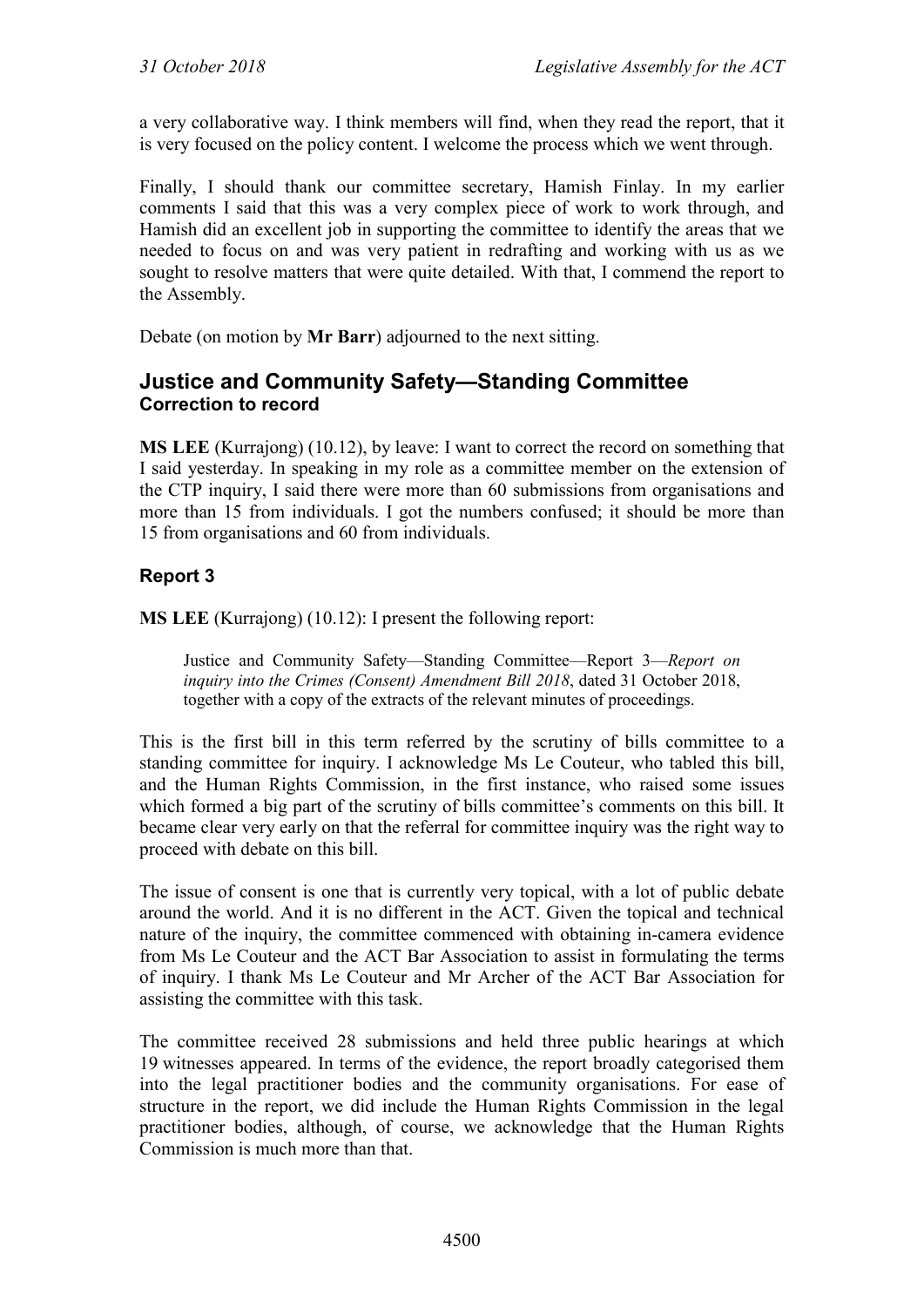Many of the submissions made by the community organisations were clear that the ACT is the only jurisdiction currently not to have a positive definition of consent in our legislation and that this did not reflect the community accepted standard that yes means yes. It was submitted that a positive definition of consent should be based on a free and voluntary agreement to engage in sexual activity. The current legislation in the ACT defines consent by what negates it: that is, the factors that give rise to determining when consent did not exist.

Submissions and evidence from legal practitioner bodies clarified the position in the ACT that, whilst we do not have a positive definition of consent in our legislation, the reason for that is that consent by its very nature means free and voluntary and the absence of this means there is no consent. The committee also received evidence that the common law had developed greatly in the area of consent in the ACT and that, whilst the statutory definition may not have a positive definition, the current law does reflect the broad community standard of consent being a free and voluntary agreement to engage in sexual activity.

It became clear in the submissions and the subsequent evidence we received from the legal practitioner bodies that, whilst the intent of the bill was acknowledged, there were some flaws in the drafting, essentially conflating two distinct aspects of consent: first, that the victim actually consented; and second, whether the defendant knew or was reckless as to the victim's non-consent. This conflation raised a significant problem in the risk of essentially removing the common law defence of honest mistake and flipping the onus of proof to the high level of the defendant being satisfied on an objective standard that consent was given.

The committee carefully considered the evidence from all witnesses in balancing the need to ensure that our laws reflect our community standards, on the one hand, and that we are not inadvertently infringing on a fundamental right of innocence until proven guilty and a prosecution having the onus of proof beyond a reasonable doubt in criminal matters, on the other.

The committee also noted the current New South Wales Law Reform Commission inquiry into the issue of consent in response to the controversial case of Lazarus and that the commission is currently seeking submissions and is due to report next year. It was submitted by a number of witnesses, including Ms Le Couteur and the Attorney-General, that it would be prudent to await the findings of the New South Wales Law Reform Commission's inquiry. The committee supports this approach.

As members will note, however, the report does not stop at this one recommendation. The committee acknowledges the submissions received from the Canberra legal fraternity, the Canberra community sector and the ACT Human Rights Commission, and believes it is important that the report consider and make findings based on evidence we received from the Canberra community.

Accordingly, whilst we acknowledge that legislative reforms through this chamber should await the New South Wales Law Reform Commission findings, there are other core considerations and factors we have found which the committee hopes will be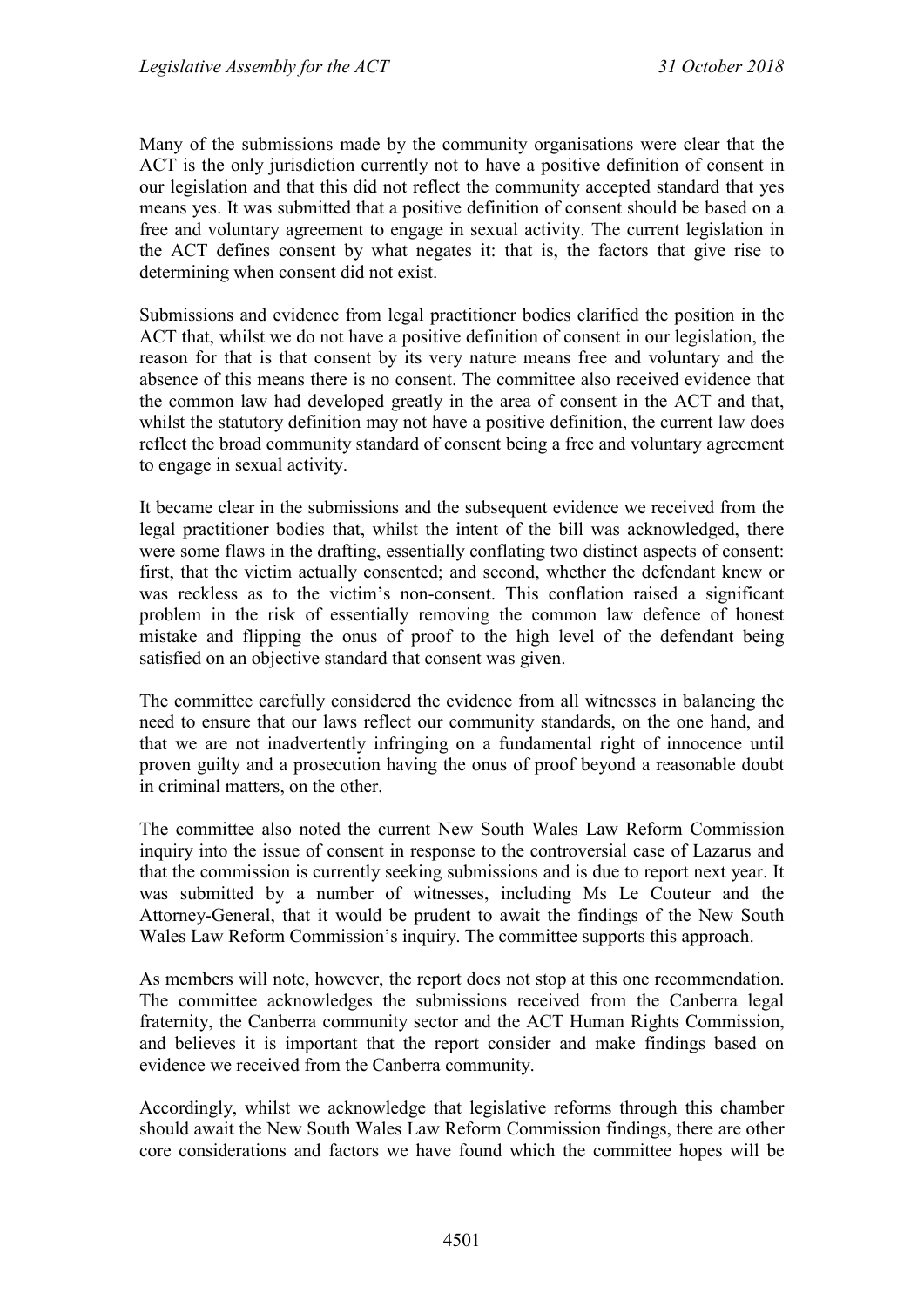useful in ongoing discussions as we proceed with debate on this important area of reform.

Another issue that was very clear in all submissions, and accepted and supported by the committee, is that a change in the law alone will not bring about broad cultural and attitudinal changes in the way society views consent. It is essential that there be support for education programs, especially targeted at young people, to ensure that there is broad community understanding of consent and what society deems to be acceptable behaviour in sexual relationships.

As chair, I acknowledge and thank all committee members in working together on this important inquiry. I thank Ms Lawder and Mr Steel, who were with us at the beginning, before the committee membership changed. I thank Mr Pettersson, who had the hard job of picking up halfway through some technical issues when he joined us. And I thank Ms Cody, who, like me, was able to see this inquiry through from beginning to end.

On behalf of the committee, I thank everyone who made submissions and appeared before the committee to give evidence. Given the technical nature of the issues that were raised, the committee was very grateful for the expertise and experience of everyone who contributed to our understanding of this important issue. I also thank our committee secretary, Andrew Snedden, and the secretarial staff for their dedication and hard work in combing through hundreds of pages of *Hansard* to prepare this report.

I commend the report to the Assembly.

I move:

That the report be noted.

Debate (on motion by **Ms Le Couteur**) adjourned to the next sitting.

### <span id="page-7-0"></span>**Leave of absence**

Motion (by **Mr Wall**) agreed to:

That leave of absence be granted to Mr Hanson for today's sitting for family reasons.

#### <span id="page-7-1"></span>**Breastmilk bank**

**MS CHEYNE** (Ginninderra) (10.19): I move:

That this Assembly:

- (1) notes that breastfeeding is the healthiest start for infants and that breast milk:
	- (a) has a nutritional value uniquely matched to the needs of babies;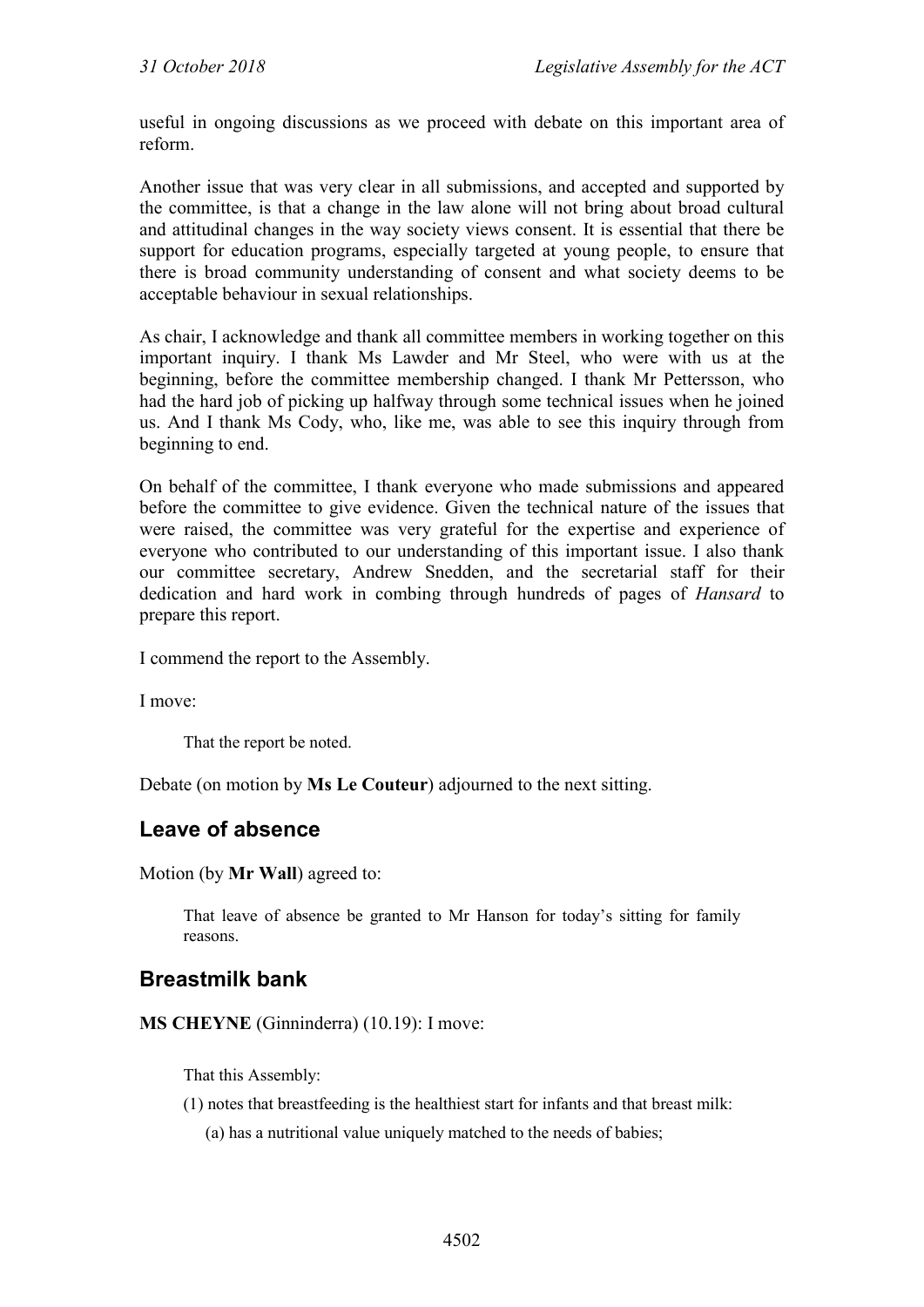- (b) contains nutrients essential for the development of children and their immunity; and
- (c) is recommended by the National Health and Medical Research Council and the World Health Organisation as the exclusive nutrition source until an infant is six months of age;
- (2) acknowledges that the decision not to breastfeed is not always a choice given some women encounter problems with lactation and milk supply, including:
	- (a) delayed lactation due to a premature birth;
	- (b) an insufficient supply of milk;
	- (c) a baby's inability to suckle; and
	- (d) separation from their newly-born child due to illness;
- (3) notes:
	- (a) the value of mothers who have an additional supply of breast milk donating their milk to address the issues outlined at (2);

(i) the benefits to mothers who donate breast milk;

- (b) that milk banks facilitate access to donor milk;
- (c) the success of official milk banks in other jurisdictions in Australia and throughout the world; and
- (d) that feedback as part of the consultation on the Australian National Breastfeeding Strategy (not yet finalised) stressed promoting increased access to breast milk and milk banks;
- (4) notes that the Centenary Hospital for Women and Children receives a supply of donor breast milk in situations limited to assisting mothers and their babies who are premature or unwell and there is not enough expressed milk, and that:
	- (a) every effort is made to use the mother's milk in preference to donor milk;
	- (b) it is the baby's parent's decision/s alone in deciding whether the baby will receive donor milk;
	- (c) information is provided to assist parents in making decisions whether to consent to receiving donor milk;
	- (d) mothers who donate their milk are strictly screened; and
	- (e) milk is pasteurised to limit risk of infection;
- (5) also notes that:
	- (a) milk banks can have a role beyond assisting in neo-natal settings;
	- (b) there is no official milk bank to supply milk or donate to in the ACT;
	- (c) the current supply of donor milk to the Centenary Hospital for Women and Children is from the Mothers' Milk Bank charity which operates from Tweed Heads, New South Wales; and
	- (d) informal milk banks exist in the ACT region where donors and their milk may not be screened; and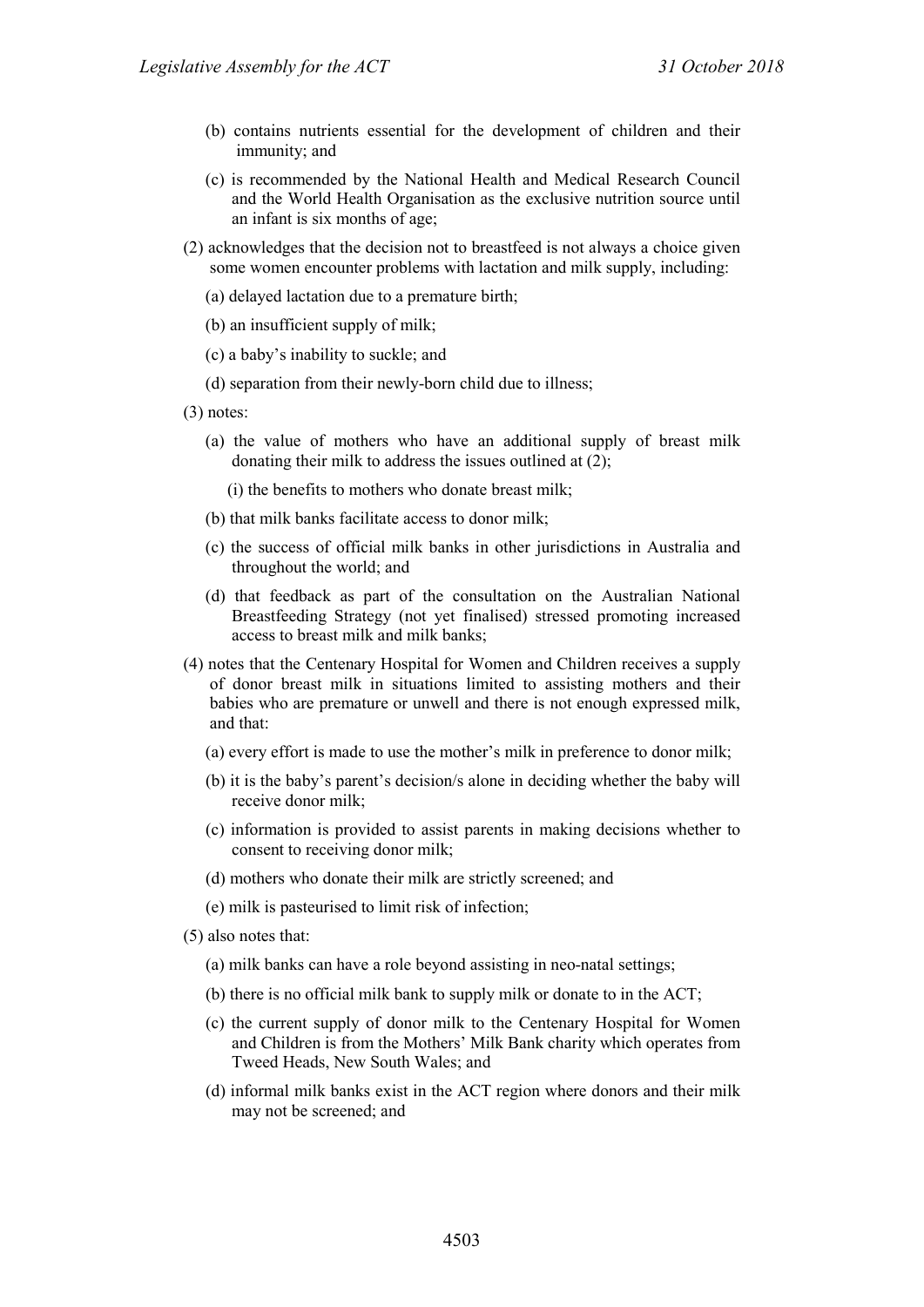- (6) calls on the ACT Government to investigate the feasibility of establishing an official milk bank in the ACT and/or partnering with neighbouring jurisdictions:
	- (a) to give ACT region women an opportunity to donate; and
	- (b) to supply breast milk to babies in and out of a hospital setting.

Madam Speaker, let me share Emma's story. More than a year ago Emma and her husband, Matt, were shocked to discover they were expecting triplets. Fast forward several months and their three youngest daughters—Aleisha, Eloise and Maddilyn were delivered by emergency caesarean. Emma ended up in emergency surgery for 4½ hours and she lost 4½ litres of blood. Thankfully, Emma was okay, but after surgery when she tried expressing milk she could not.

For parents with premature or ill babies and not enough expressed milk available, the Centenary Hospital for Women and Children has available a supply of donor breastmilk received from interstate charity Mothers' Milk Bank. That milk is screened and it is the parents' choice and their choice alone as to whether they wish to receive a supply of donor milk for their child. They are given information and support.

As a mother of three other children and already very passionate about breastfeeding, being able to access the donor milk at the hospital was a huge weight off Emma's shoulders. As Emma says:

I just wanted the best start for them. Someone else was able to give that to my babies. I knew that milk was safe.

Initially Emma was grateful to feed all three girls with donor breastmilk, but the hospital's supply of breastmilk is very limited. As the supply was cut back, Emma had to prioritise her smallest baby, Maddilyn. Before long, the hospital was unable to provide Emma's daughters with any donor milk, but three babies still needed to be fed. With her own now limited supply, Emma was able to breastfeed Maddilyn. What was left over was given to her other two babies and had to be supplemented with formula.

Study upon study reinforces the benefits of breastmilk for babies. Breastmilk has a nutritional value uniquely matched to the needs of infants and contains nutrients essential for the development of children and their immunity. In fact, the National Health and Medical Research Council and the World Health Organisation recommend breastmilk as an infant's exclusive nutrition source until six months of age.

But, as is clear in stories like Emma's, the decision to breastfeed or not is not always a choice. Some women encounter problems with lactation and milk supply. This can include delayed lactation due to the premature birth of their child or an insufficient supply of milk, and it can include the separation of a mother from her newly born child due to illness. This can occur long after and out of a hospital setting. It can be scary, it can be hard and it can be heartbreaking for mothers, like Zoe, who face a low milk supply.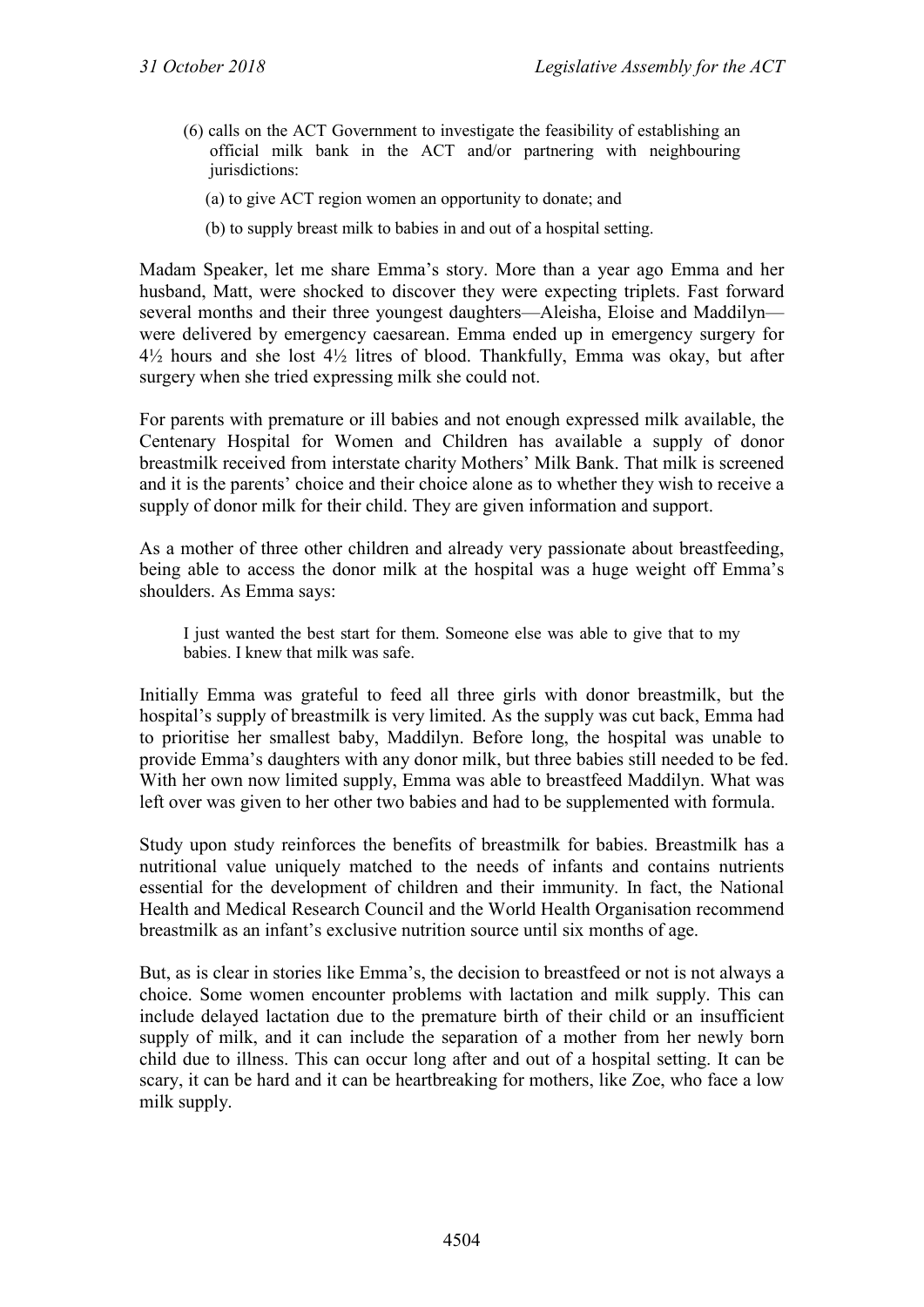Zoe's baby was losing weight, so her milk needed to be supplemented with formula. She tried every supplement to increase her supply of milk, pumping every three hours for 12 months to get as much as she could. Zoe said she would have loved the option of donor milk in hospital.

While some parents face circumstances affecting lactation and supply, other parents produce more milk than they need for their infant. They want their breastmilk to be used to benefit another family. But at the moment, without a facility, some parents have difficulty doing so and the effects are not insignificant.

One mother is Jordanna. Jordanna's baby was rushed to the neonatal intensive care unit. Luckily, Jordanna had been storing her colostrum throughout her pregnancy and was able to feed her child throughout this period. When Jordanna found herself with more breastmilk than was necessary and wanted to donate the excess supply to other vulnerable babies at the hospital she was not able to, as there are no screening facilities in Canberra. Jordanna threw the leftover colostrum away. She described throwing away the leftover colostrum as devastating.

Another parent is Kat. Kat lost her firstborn son during childbirth. Kat wanted to donate her breastmilk because, as she explained:

I wanted to do something kind within our darkest hours.

Without a milk bank, she was not able to do this.

Amelia would also have liked to honour her beautiful child with a donation. As she said:

It would have been a positive way to acknowledge the existence of my daughter while also helping another baby and family in need.

But she did not get the chance.

Without a formal opportunity, a formal, physical location for donations and receipts to take place, parents across the ACT have been taking things into their own hands. Informal peer-to-peer sharing arrangements exist. Some of these are between friends, some between strangers. Some are facilitated by social media.

One parent shared with me that she was a surrogate for a couple in Sydney and that that couple chose to use formula exclusively to feed their baby. As a result, this surrogate mother had a baby's worth of milk but no baby, so she informally donated some of this milk to other families. Janelle, the mother of two premature babies, has relied on private donations like this. Janelle has described how scary it is not knowing when and where the next supply of milk is coming from.

Nina's daughter, Alex, spent four days in the neonatal intensive care unit as well as the special care unit at the Canberra Hospital. Nina expressed milk to feed Alex via tube but could not express enough to meet Alex's needs. Donor milk through the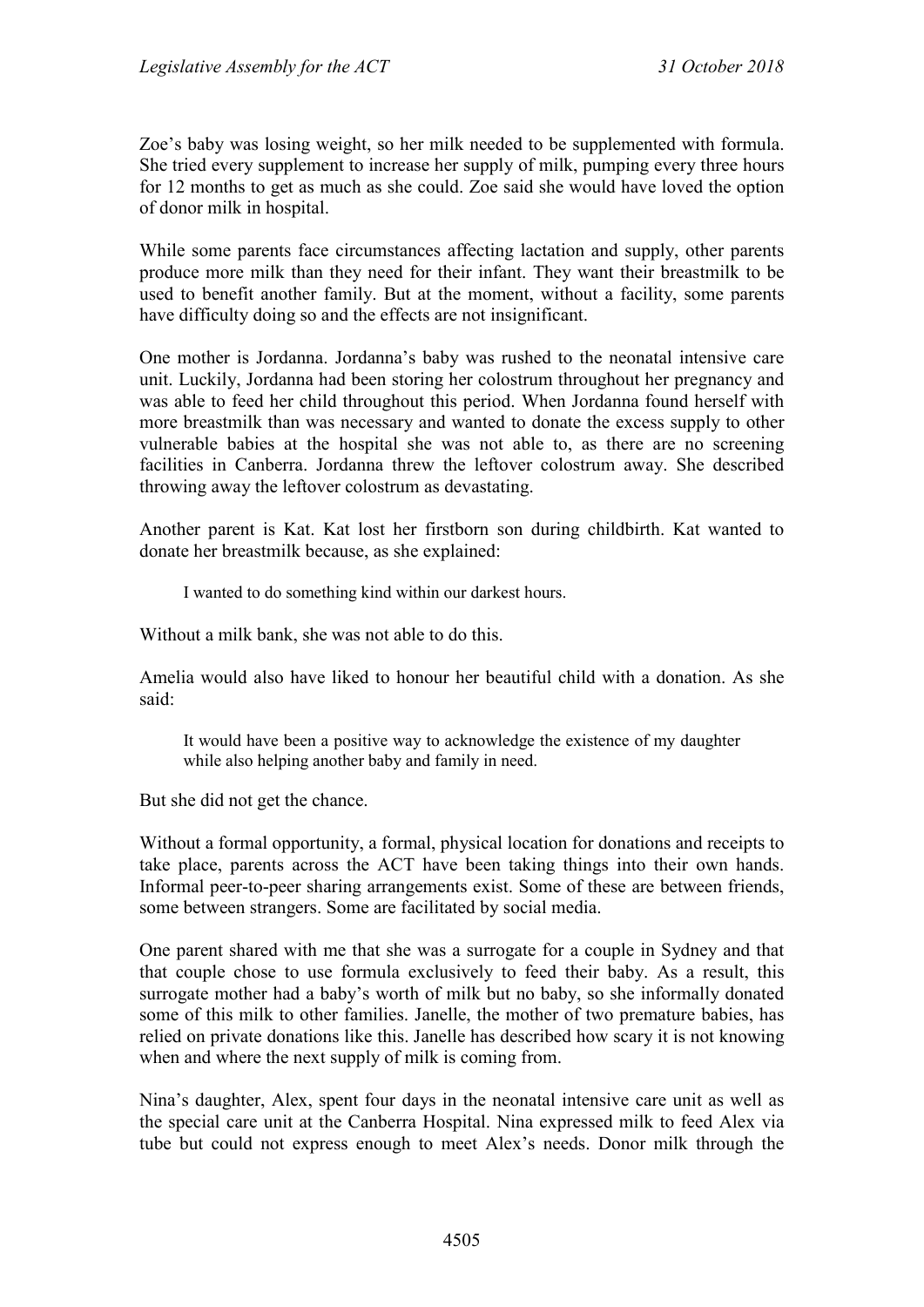hospital was not available. Feeling desperate, Nina's friends pumped with her at the hospital and Nina pretended the milk was hers. One friend even snuck in an esky full of expressed milk to the hospital and hid it in a fridge.

These peer-to-peer arrangements work well. I have had many parents express to me how grateful they have been to donate and to receive and for the relationships they have formed in Canberra as a result. But many have also acknowledged the issues with the approach as it currently stands—there is no central location; there is no screening of the donator or their milk, which would add that extra layer of comfort or peace of mind; there is no storage; there is no regulation; and tragically, like with just a few of the examples I mentioned earlier, some parents are not able to get in touch with others in time, whether it is to donate or to receive.

There is clearly a gap and there is clearly a solution. That solution is a milk bank—a physical location and organisation that collects, screens and dispenses donated breastmilk which is pasteurised to limit the risk of infection; a space which regulates the donation of milk from one family to another; a place where donors are not pressured into giving away breastmilk and nor are they paid for it.

You do not have to look far to see the success of milk banks elsewhere. Mothers' Milk Bank is one of five official milk banks operating across other jurisdictions in Australia. But when we turn our attention overseas, there is a significant jump in numbers. There are more than 200 milk banks across Europe: 36 in France, 30 in Italy, 27 in Sweden, and 17 in the United Kingdom. Another 13 milk banks are active in the Human Milk Banking Association of North America, which includes the US and Canada, and, there are a staggering 200-plus milk banks in Brazil alone.

Brazil has the largest network of breastmilk banks in the world. According to UNICEF, in 2012 Brazil reached millennium development goal 4—reducing the under-five mortality rate by two-thirds, three years ahead of the country's target. Milk banks were an important pillar in reaching this milestone. In my view, it is time the ACT added to the number of milk bank in the world.

I have been very deliberate in what I have called on the ACT government to do today. It is apparent to me that ACT parents wish to donate and to receive breastmilk, both in and out of the hospital setting, and I absolutely want to see that happen and in a more formal way. But I recognise that how that happens requires investigation. It may be appropriate for a milk bank to be in the ACT; it may be appropriate for us to partner with another jurisdiction instead. An appropriate model might take a form none of us has yet envisaged. Regardless, the feasibility must be investigated.

I urge members here to support this motion today for parents like Emma, like Zoe, like Jordanna, like Kat, like Amelia, like Janelle and like Nina. I commend the motion to the Assembly.

**MRS JONES** (Murrumbidgee) (10.29): It is great to be back in the chamber and it is great to be here to discuss one of my areas of strong interest: breastfeeding and giving kids the best start in life and mums the best start in motherhood that they can each have. I thank Ms Cheyne for bringing forward this motion—another part of the puzzle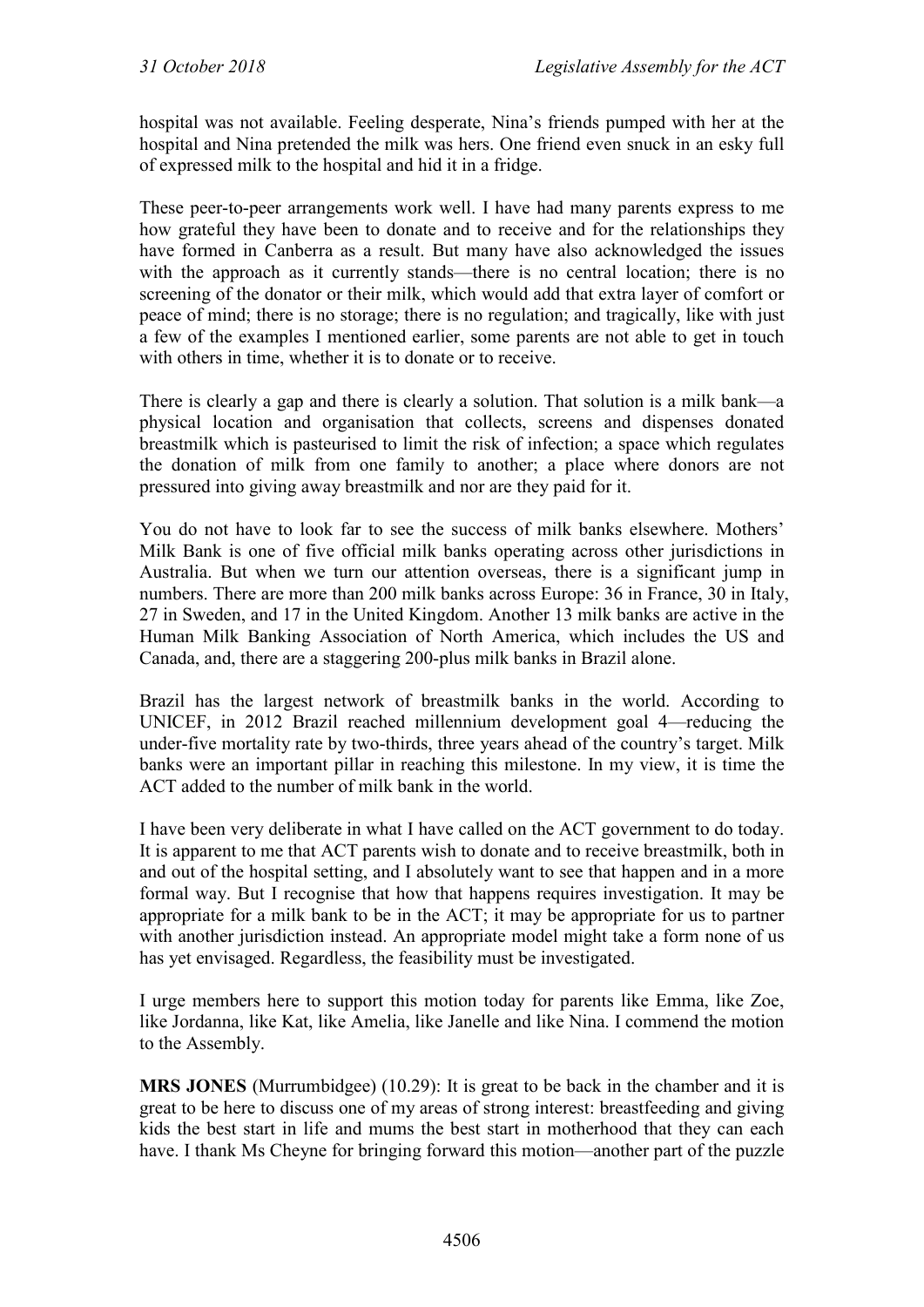of how we can best remove barriers to women having the families that they desire and are able to have, and government doing all that is within its power to make that experience as smooth as possible.

Experiences of the first few weeks and months after a baby is born are profound and life changing. In a nutshell, if things start off with difficulties it can be something which follows a mum around for the rest of her life. A feeling of responsibility to do the very best you can for your child can be overwhelming, and mums want to do the very best they can for their child.

The motion notes that breastfeeding, where possible, is the healthiest start for babies or that being fed on breastmilk is. But not all mums are able to breastfeed in the usual way. It notes the value of having a breastmilk bank for babies whose mums, for whatever reason—and there are many—are not able to provide it. Babies being fed on human milk do better and, in particular, their resistance to infection is much higher than in infants who are fed on formula milk.

Milk banks are a system of breastmilk storage and supply which are becoming increasingly popular. But it is not a new idea. According to the International Lactation Consultant Association, the first recorded donor milk bank began in Vienna in 1909, with the second opening in Boston and the third in Germany.

My great-great-grandmother had twins and no milk, and a lady down the street breastfed her babies. Unfortunately, they both died. It just goes to show how there is keenness from other mums to help each other out. But systems are good because if we can control the health of the children then that is even better.

This year, as you will be aware, I gave birth to my daughter Liliana. It is interesting how this discussion on milk banking reminds me of how, as a mum who has now been through six caesareans, I have learned a few things about the function of the breast and how and under what circumstances milk is produced. When, earlier this year, I was preparing for Liliana's birth—and I welcome her and my husband, Bernard, to the chamber today—and planning how I would approach my surgery for the various health conditions I have, as I was not very well, I realised I was likely to be in the intensive care unit after the operation to deliver her, and because so much else had to occur during that surgery.

It was weighing on my mind that it was a small but real possibility that I may not survive the operation at all. However, I did have a great team, and I had every faith in them. Nonetheless, I was thinking about the baby and how to best care for her while I was not able to be there for her. I remember being taught that you can express a little milk even before the baby is born, something that Ms Cheyne mentioned in her speech but that most people are unaware of. Even sometimes people who have had many babies are unaware that you can express colostrum.

I decided to express before the birth as much as I could. Over a several-week period I did that laborious work and froze it and took it to the hospital so that, while I was being looked after in the 24 or 48 hours after the birth, she could have the very best milk possible because she would also be born a few weeks premature.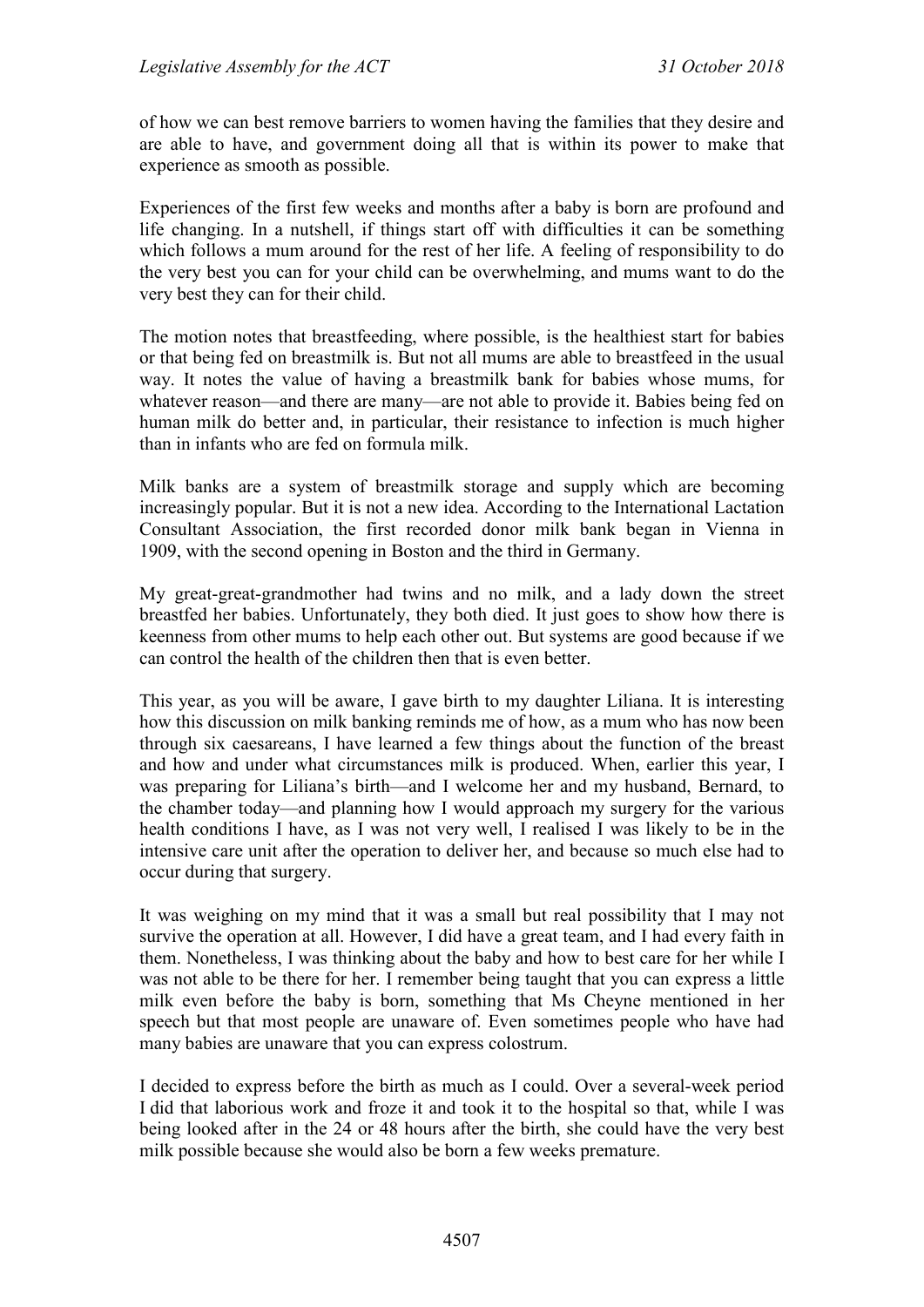Then, the day before the surgery, when I was admitted to the Centenary Hospital for Women and Children, I went upstairs to the nursery. I was able to have the milk put in the freezer for use by the baby after she was born. I am not saying it was something they had encountered very many times before, but they were very accommodating because I had been able to label it, freeze it and date it in the way that I had learned from previous births. But many mums would not know about that.

The nurses were quite impressed, I must say, that I had gone to so much effort and was able to follow current guidelines. My milk was then used to feed her while I was still in the operating theatre, which I was in for seven hours, and over the next couple of days. It did take a bit of negotiating and work with the hospital systems to get it to happen and it was good that I knew about how the systems worked because even frozen breastmilk does have a limited life. As you can see, it is not a very simple business, and there is more that can be done in the Centenary hospital to make such options more normalised.

To many people who have not fed a baby, the whole breastfeeding concept is a bit of a mystery, with no details. I know I was once asked why you cannot do more expressing at night time instead of during the day at work, not realising that if that was the case the supply may decrease or the breasts may become engorged, which can easily lead to blocked milk ducts and mastitis, both of which are very painful conditions—I am sure the mums in this place know—and only prevented by regular emptying of the breast.

As Ms Cheyne's motion notes, there are various reasons why some women have issues with establishing feeding, from delayed lactation, as in the milk does not come in for a long time, to insufficient milk supply. And some babies are really hard to feed, either due to disability like tongue-tie or simply because they are born with very, very small mouths. Some premature babies have not learnt to suck. They do not have the sucking instinct yet, or, as in my case, because I was separated from the baby for some time after the birth, while I was in the ICU.

In the same way that some women have an undersupply of milk, others are blessed with a lot of milk. I remember a friend of mine saying she had enough milk to feed a small nation. And for those women expressing for a milk bank, it may in fact be a relief because, as I mentioned before, there is a level of health danger as well as discomfort if the breast is not regularly drained of its milk.

I am sure there are some very great women in Canberra who would love to donate to a milk bank and I hope that, as the motion calls on government to investigate this possibility, it actually comes to fruition. It is a really good idea. Canberrans are community people. We like to give what we have for those in need, as has been proven many times in the history of this great city. Our giving is not ostentatious; it is quiet. But if there is a chance for women to donate their milk, I am sure there will be plenty of volunteers to such a scheme. It is also something I am sure many mums of premature babies or who do not have enough of a supply of milk would take advantage of. There would also be a hell of a lot of mums who would love to have access to human milk for babies even as they get a little older.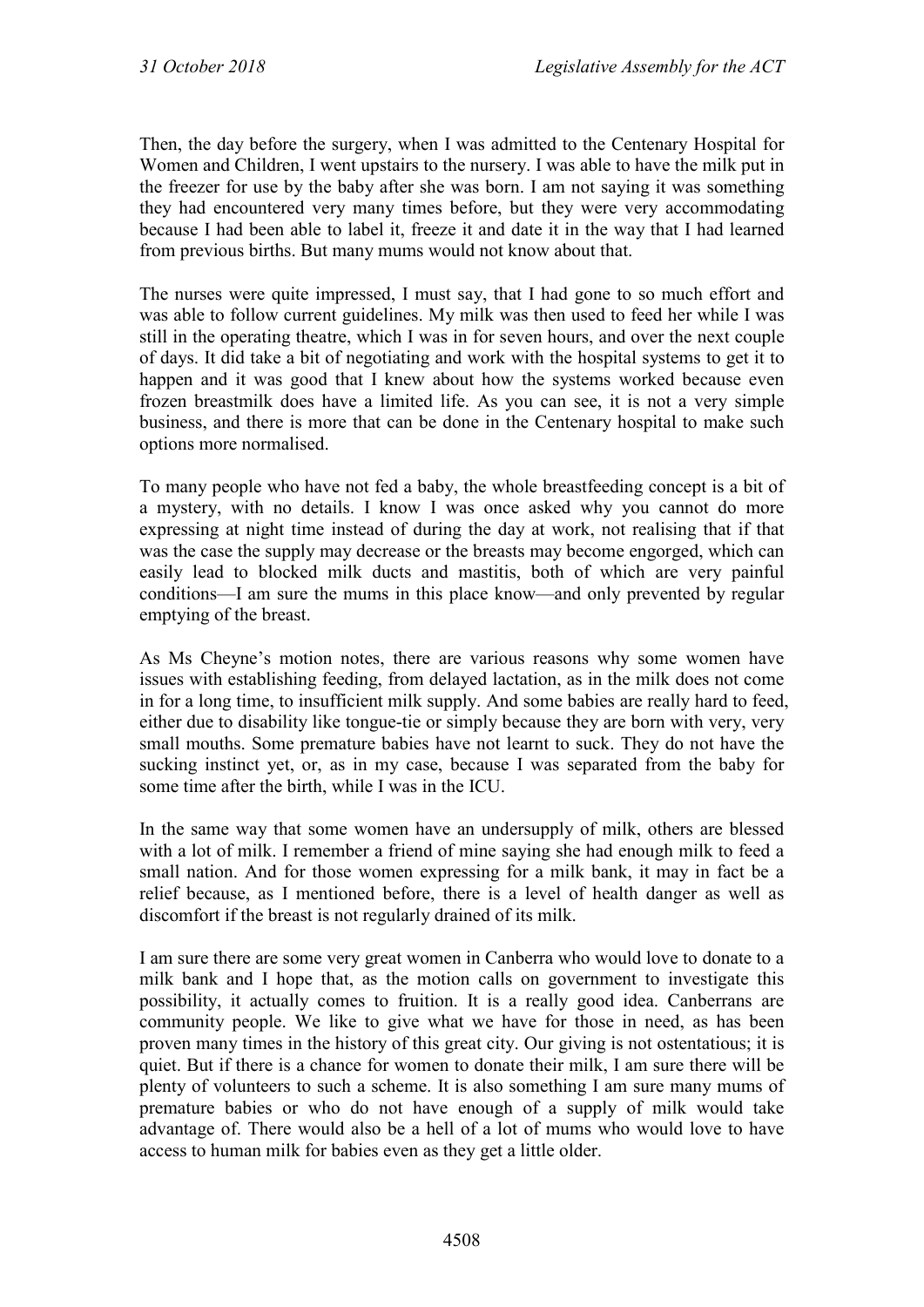We have worked together in this place to improve the situation for babies, mums and dads. We have got facilities in this building now that we did not have a couple of years ago. We have change tables, we have breastfeeding spaces with a lock on the door, which has been a bit of a fight, but I really credit the government for taking that seriously. Already this morning Liliana has been changed on the change table just around the corner in the public area. We have used our recently installed facilities and I am sure mums here at functions into the future will be very glad to have that space.

I am aware that there is a breastfeeding strategy that the ACT government ticked off in 2010. I am aware that there is an updating process going on. I am not sure why we did not update it earlier, but I do hope that we have been working on this issue over the time in between. So let us get the important work done.

I commend Ms Cheyne for the motion. I acknowledge the very hard work of breastfeeding advocates in the ACT. Members of the Breastfeeding Association are present today in the gallery.

I also want to say that when I was a new mum living in Ngunnawal with my first baby and with practically no idea what to do, I went to a few ABA meetings in someone's house nearby and it really gave me the community that I needed to get started. I was not able to continue and be a long-term part of the daily organisation, but I certainly recommended the breastfeeding helpline to a few people to call because I think, to those who are uninitiated, breastfeeding is something that just happens. Any of us who have actually lived through it know that that is far from the case. It is a skill, it is a skill to be learned and for some people it is not even possible.

The ABA's work in Australia has really changed the landscape for breastfeeding here, and you only have to look at the UK and the low rates of particularly younger women breastfeeding to know that it is the ABA who has changed the culture in Australia, and for the better.

I commend Ms Cheyne for the motion. We were all babies once. We were all vulnerable and needing feeding. Also, given that these babies are our future, let us give them every chance to thrive. We will be supporting the motion.

**MADAM SPEAKER**: There is a lot of quiet clapping in the gallery, members, I can assure you.

**MS LE COUTEUR** (Murrumbidgee) (10.39): I agree with basically everything that the two previous speakers have said. I think this is going to be one of the Assembly's rare love-in motions, particularly with the visitors in the public gallery, some of whom are particularly cute.

#### *Members interjecting—*

**MS LE COUTEUR**: I do not think I put that quite right. The mothers are very supportive and well-meaning but you have some competition, I am afraid. I will try to be a little more serious. As previous speakers have noted, there are reasons why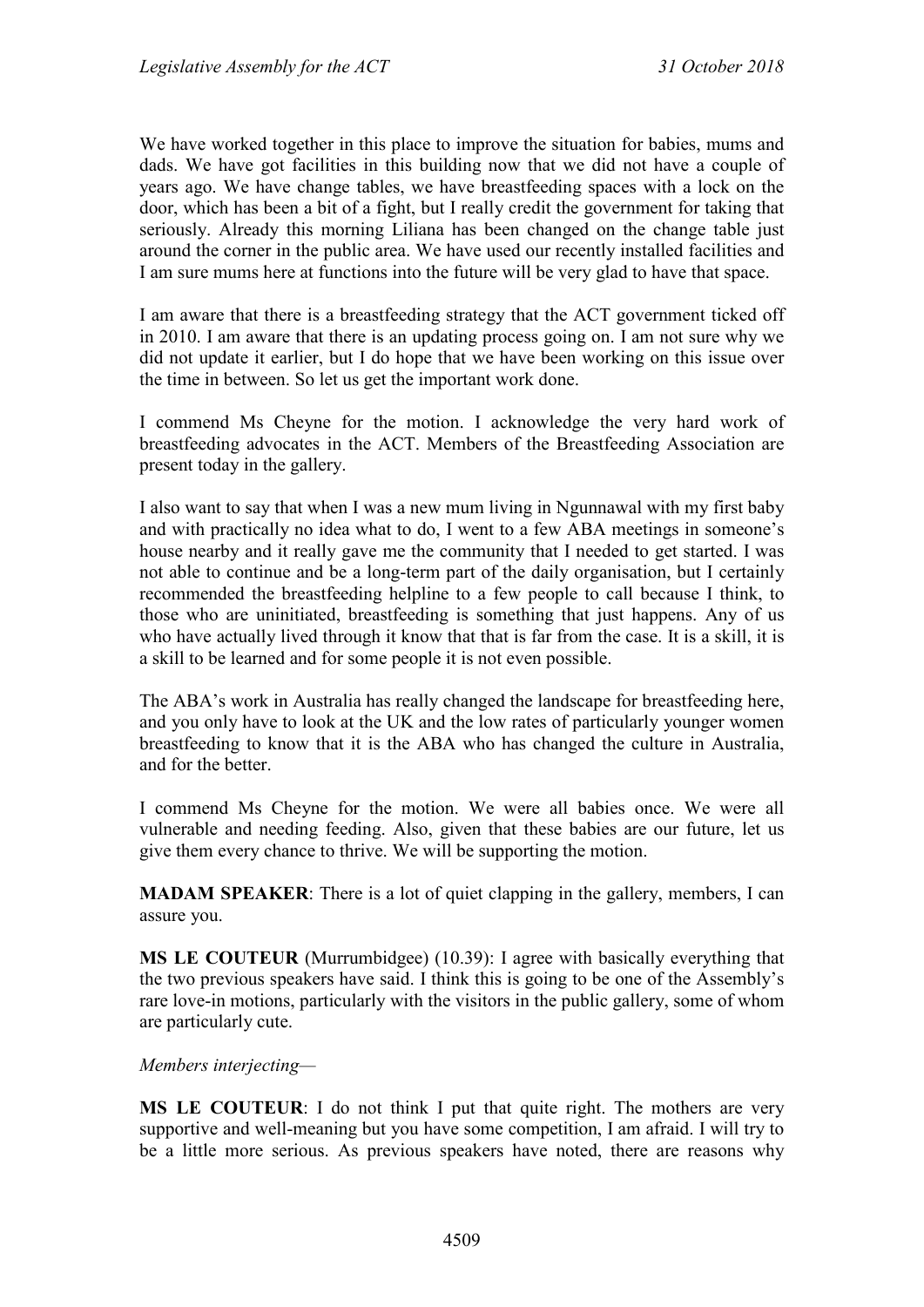women may not be able to breastfeed. Of course, all mothers should be supported in that decision if that is the decision they need to make. I reflect on the fact that we are all descended from people who were able to breastfeed. Up until about the 1900s, basically there was no alternative available apart from breastfeeding human babies. Breastfeeding was not always possible. There was a hell of lot of infant mortality too.

It is very important that breastfeeding is well supported and encouraged. But despite good support and encouragement, for some women it is not something that can happen. If you can breastfeed, it has been well demonstrated to reduce the incidence of postnatal depression, due partly to the hormones released in the bonding that comes with the experience. But people who have not been able to do it have noted their feeling of inadequacy arising from not being able to do what is largely a normal, natural and wonderful thing to do.

No matter what situation a mother and baby find themselves in, it is important to acknowledge the important and largely voluntary work of the Australian Breastfeeding Association, Post and Ante Natal Depression Support and Information—better known as PANDSI in the ACT—the Canberra and Region Multiple Birth Association and the other community associations that support parents, and in particular mothers, in their transition into parenthood not only with feeding but also with the other health and development issues, including social and emotional wellbeing. I also acknowledge the ACT government's wonderful health services, such as the maternal and child health nurses and, of course, the QEII Family Centre that quite a few years ago moved out to Woden, in my electorate.

Breastfeeding is strongly supported locally and internationally by the World Health Organisation and UNICEF. The benefits of breastfeeding and breastmilk are well established. They include improved immunity, better nutrition, better appetite regulation and protection from obesity, through to better social and cognitive development. Yet the Australian national breastfeeding strategy consultation draft released earlier this year reports that while the majority of Australian women intend to breastfeed their babies and that 96 per cent initiate breastfeeding after birth, which is great, only a small proportion—between 15 per cent and 25 per cent—continue with exclusive breastfeeding to around six months.

Clearly, there is an issue here and we need to do more to encourage and support women to breastfeed. The draft strategy also shows that there are lower rates of breastfeeding for women who are first-time mothers and women who deliver via caesarean section. I applaud Mrs Jones for her dedication in her circumstances. I also note what she said about the fact that it was not her first baby; so she actually knew how to prepare in advance. Most of us would not even think about those issues before giving birth. You obviously hope that all will go well and that you will be successfully breastfeeding a very short period of time after giving birth. Luckily, for most women that does happen.

However, we are talking about a significant minority of women and babies for whom that natural process does not just happen. That includes preterm births and babies with low birth weights. Lower than average breastfeeding success rates are also identified for Aboriginal and Torres Strait Islander women and culturally and linguistically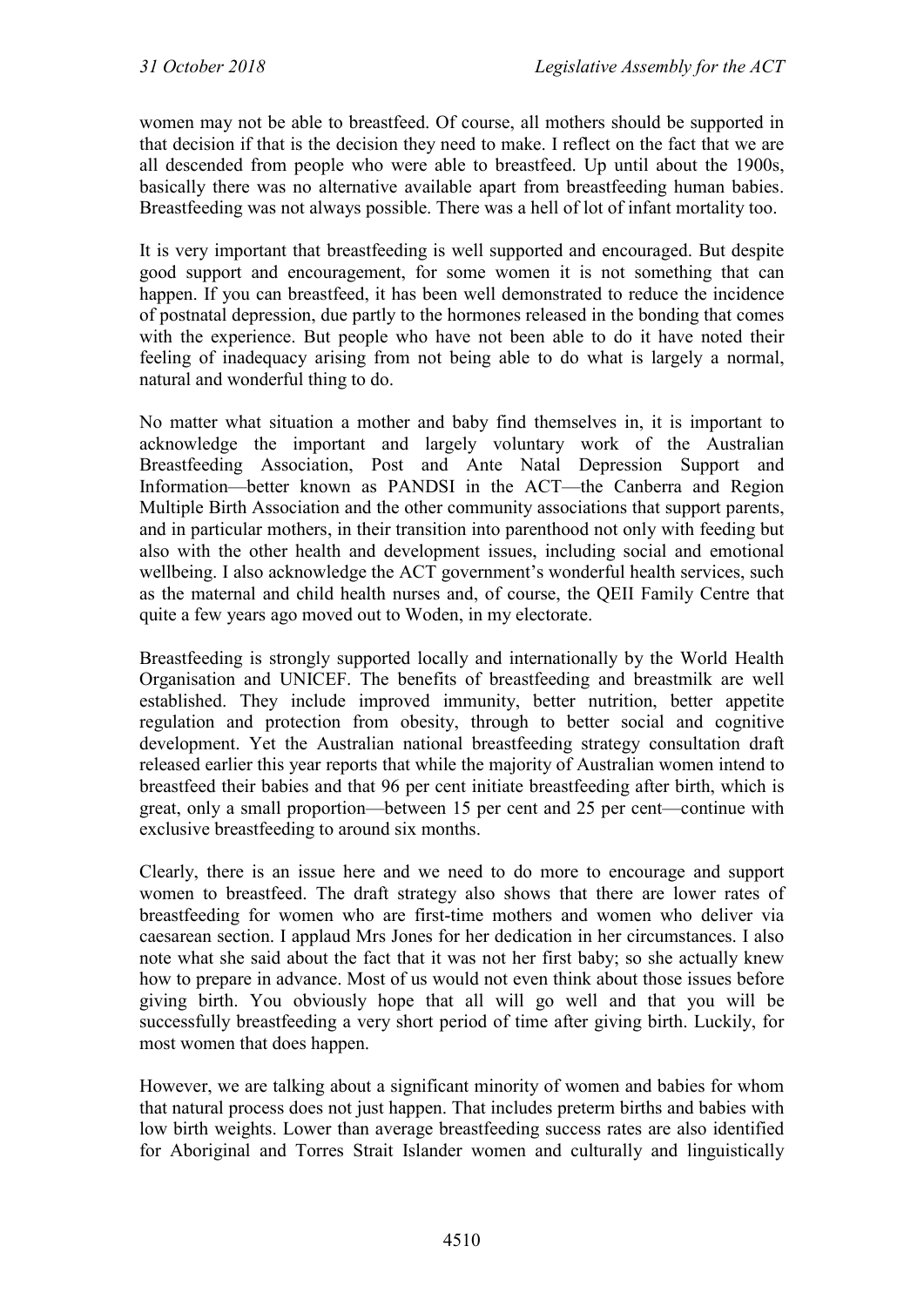diverse women, women who are younger and women who have a low socio-economic status. Some of these factors also correlate with evidence from the Australian Institute of Health and Welfare on increased rates of obesity. Among other things, those who are in the low socio-economic groups are more likely to be overweight and obese.

I do not know how much relationship there is with the lower breastfeeding rates correlating with the likelihood of obesity or being overweight when the baby grows up. I do not know how much linkage there is here between the lower rates of breastfeeding and our increasing rates of obesity and being overweight. There certainly would appear to be at least a statistical link. We do know that obesity and being overweight are having a major impact on our population's health and wellbeing. They also contribute to the rising costs of chronic non-communicable diseases in our health systems. This is another long-term reason why we need to look very carefully at anything we can do to increase the rate of breastfeeding for our babies. Even if it is not for a long period of their life, it is quite clear that even a short period helps the babies.

As I mentioned earlier, for millennia breastfeeding was the only option available to babies. It has only been since the mid-1900s that formula provided a viable alternative for babies. But it seems as though the influence of the efforts of the patriarchal medical profession and their commercial interests to push formula on to babies is still being felt in Australia as well as, unfortunately, in other parts of the world where babies are being fed inadequately made-up formula because their mothers either have no alternative or they mistakenly believe that this is a better alternative for their babies. We are all aware of the consumer boycotts of Nestle for this reason.

Some of the drift away from breastfeeding has been as a result of very positive changes which have given women more freedom and, in particular, the ability to return to work following having children. Initiatives such as the milk bank, more supportive employer practices such as breastfeeding breaks and providing places to feed or to express breastmilk are important. They ensure that women who need or want to return to work, or who just want a small amount of time away from their babies, can do so without this being at the expense of the mum's and baby's wellbeing.

I would also like to note that the difficulties women face with breastfeeding are not new. We have always talked about it taking a village to raise a child. I think that we need to look at that in terms of breastfeeding as well and be more positive about the informal arrangements that have existed over the millennia and, as Ms Cheyne touched on in her speech, still happen now.

We should not discount those in our push to have a formal, centralised arrangement. I think that both are good things. I strongly agree with Ms Cheyne that a formal, centralised arrangement would be an incredibly good thing, especially for those mothers who always thought they were going to breastfeed and who then find themselves in hospital with a baby and that is not an option for them. I strongly commend that, but I also think that we should support and encourage informal arrangements where appropriate.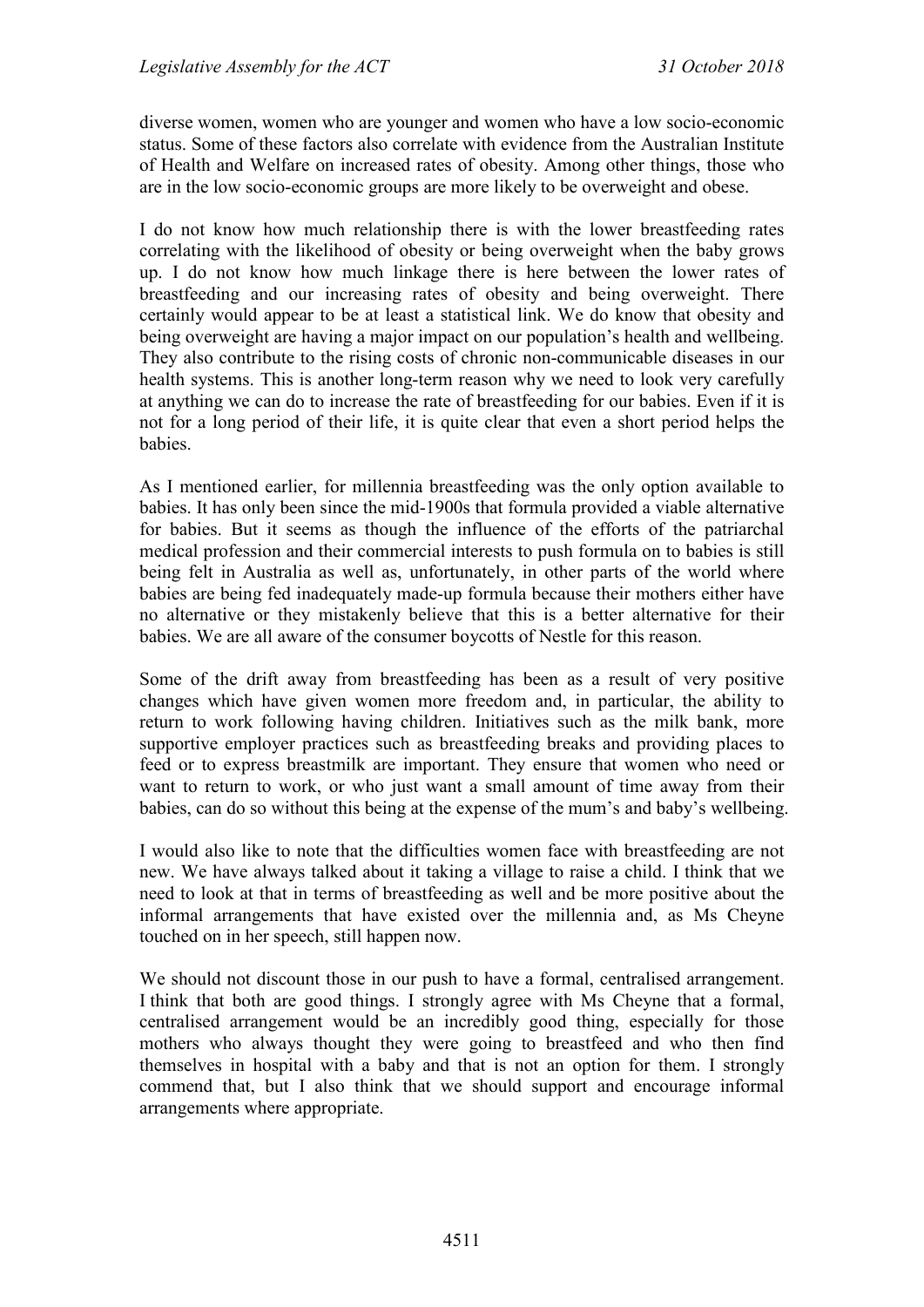I turn again to the draft strategy. It recommends accepting breastfeeding as "a social and family responsibility rather than an individual's, and valued in economic and fiscal policy". The strategy also recommends:

Fund a national marketing campaign on breastfeeding for breastfeeding to be accepted as normal and as a collective responsibility.

Of course, in the hospital setting it is very important to screen breastmilk donors. In the community it is less important, as you would generally know who the donor is and you may know them quite well. There should be no obligation to do this, but it should be seen as one of the most natural things in the world.

Overall, what we are talking about is not about dictating to women how they feed their babies but giving support to women and to babies at the crucial stages, particularly just at birth but also throughout the child's infancy, when it may sometimes be that an otherwise successful breastfeeding situation has a small interruption and needs help.

It is important to recognise strongly the benefits of breastfeeding and to acknowledge that that stage of life has known risk factors for depression and anxiety which impact overall family health and wellbeing. We need to provide the options and information to enable women to make the best decisions for themselves and their children.

I support the motion. I also encourage mechanisms for the informal sharing of breastmilk. Clinical responses are absolutely needed in a hospital environment and can certainly benefit some women and babies. I commend Ms Cheyne for this motion.

**MS CODY** (Murrumbidgee) (10.51): I thank Ms Cheyne and everyone else who has spoken today on this very important motion. I was really lucky as a first time mum. As Mrs Jones has said, I had enough milk to feed a small country—probably a large country, actually. But as a new mum, that was really hard to deal with and hard to understand. Again, I was very lucky because the ACT health system has the maternity nurses that visit you in the home. They told me about a wet nurse and explained to me that not so long ago it would have been really natural for me as a woman not only to breastfeed my child but potentially to breastfeed many children. I would have been used to doing such a task. I am going back almost 21 years ago to my first child.

There were no possibilities of formal milk banks. As Ms Cheyne has suggested, some informal things occurred, but that was not something that I knew about or understood. So every morning, every lunchtime and every night, I would have to stand in an extremely hot shower to get rid of a whole bunch of milk that could have quite easily gone to babies in need.

As I read this motion today, I look back on those times and I thank Ms Cheyne for bringing this important matter to the forefront of the Assembly for discussion today. There are many women out there who would love to be able to breastfeed their children but unfortunately they are able to. It gives those women the opportunity to think about whether they would like to use breastmilk to feed their children. Some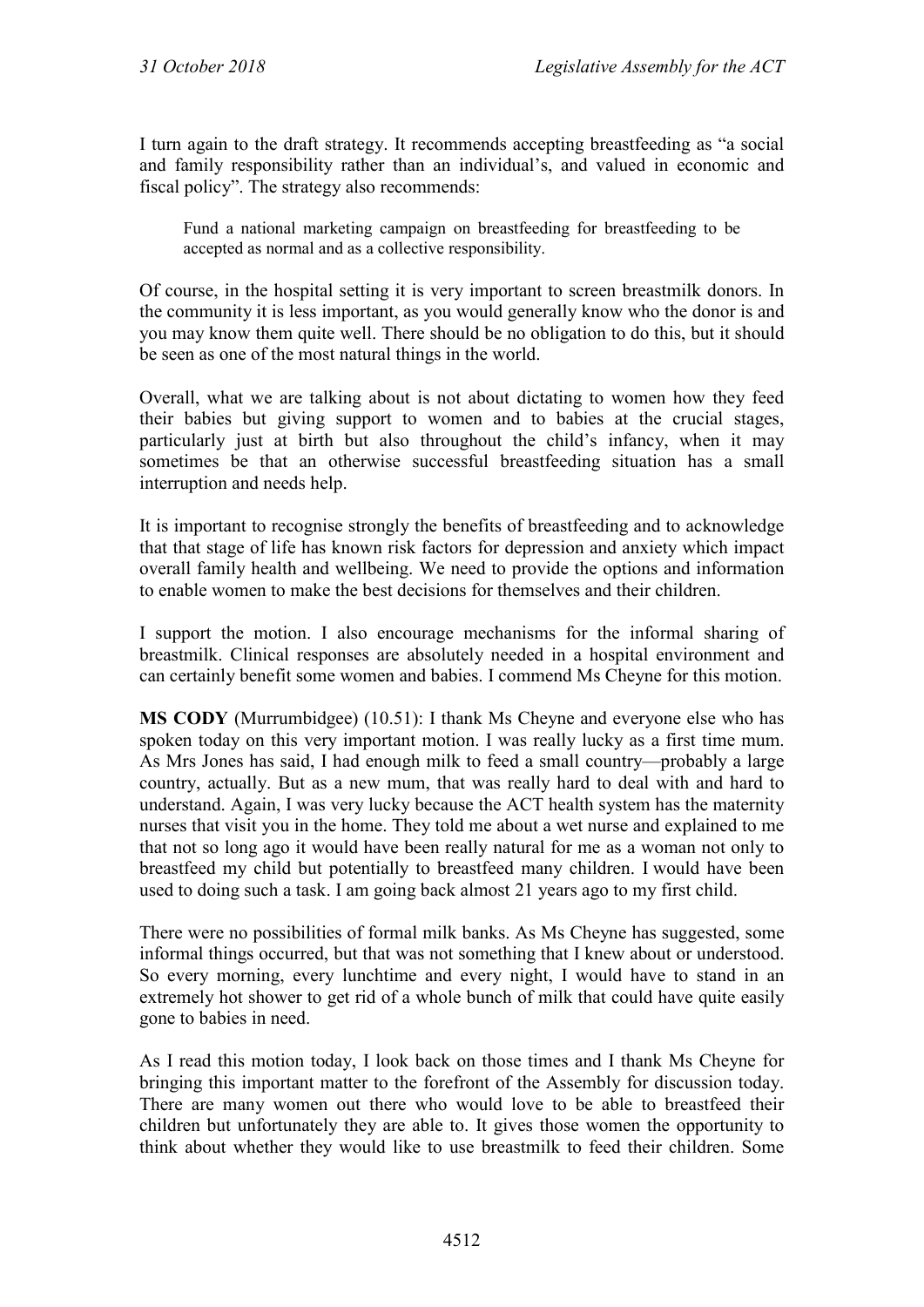women will always choose to use formula. That is their choice. But to be able to provide a milk bank and to provide an option to supply milk to mothers, or to fathers if the mother has unfortunately not made it through the birth, is an important part of a baby's start to life.

I note Ms Cheyne has talked about the importance of breastmilk in the early stages of life. I remember with my first child, and as Mrs Jones has mentioned, getting mastitis because of the oversupply of milk. I will not tell you what my father told me to do in those circumstances, but anyone that grew up on a farm and knows about cows can use their imagination. Luckily, in today's society, it is a much more pleasurable fix than what my father suggested. It is important for all women to understand and to know that there are options out there.

I hope that in talking about and developing strategies to introduce milk banking for the ACT there is an opportunity for mothers of infants today, and mothers of infants in the past, to have their say and to talk about some of the things that may have helped them when they had their babies.

I commend Ms Cheyne for bring forward this motion. I thank her, those who have spoken to the motion and those who are about to comment on this motion. It is wonderful to see, as Ms Le Couteur commented, a motion that brings us all together to stand up for our community and to talk about things that matter.

**MS BERRY** (Ginninderra—Deputy Chief Minister, Minister for Education and Early Childhood Development, Minister for Housing and Suburban Development, Minister for the Prevention of Domestic and Family Violence, Minister for Sport and Recreation and Minister for Women) (10.55): I thank Ms Cheyne for bringing this motion to the Assembly today. With the historic numbers of women in this Assembly, I hope that many mothers and future parents will be able to enjoy the work we do in this place in achieving a breastfeeding milk bank for parents in the ACT to be able to utilise if they need to.

I want to touch on a couple of reasons why a mother might not be able to breastfeed their baby. One of them is domestic and family violence or sexual assault. This obviously is a very terrible issue, and if it were the case that a parent were unable to choose to breastfeed their child because they were exposed to or experienced domestic and family violence, that would be a terrible tragedy.

I wanted to touch on that because there is work happening in the ACT that was co-designed through the family safety hub on how we might be able to better support women and parents who might be at greater risk of experiencing violence. Research suggests that women can be at greater risk of experiencing violence from their partners during pregnancy and postpartum, especially when they separate. According to ANROWS, over half of women whose former partners used violence against them experienced it during pregnancy. One in five women whose current partners use violence against them experience violence during pregnancy. Most of these women, 60 per cent, experience violence for the first time during their pregnancy. Other research tells us that nearly a third of first-time mothers experience intimate partner violence before their children turn four.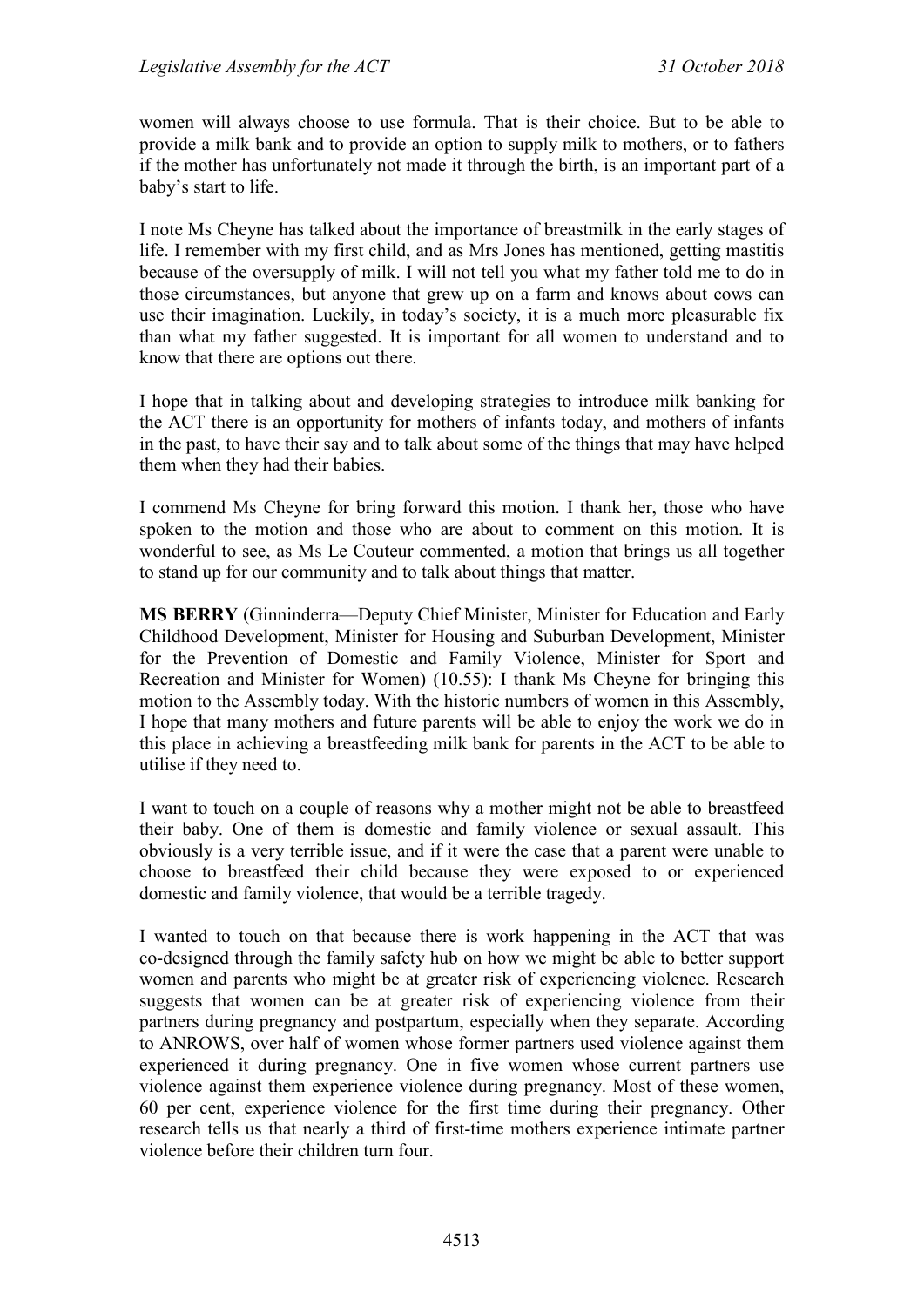So what the co-design, through the family safety hub came, up with was an idea for how we can understand the dynamics of domestic and family violence so that people feel more confident to ask for support: identify pregnant women and new parents at risk of domestic and family violence and intervene earlier; ensure that supported, trusted people who will engage with pregnant women can provide responses, particularly to women from diverse backgrounds; and look at how we equip women and men to cope with the stresses of new parenthood better so that the chance of violence is reduced.

The first challenge that comes about through this co-design, in providing information for pregnant women, is providing legal advice to women through places where pregnant women and new parents will more likely visit and will more likely have a trusted relationship with a health professional or a legal professional. We will be piloting a program which will be able to provide pregnant women with that extra support, should they need it, because we found that they would be more fearful of approaching police or someone like that because of it then it affecting their relationship in the long term. We are making sure that that support is there for women, particularly given what the research shows us and what we have heard from people with lived experience, through their pregnancy and following their pregnancy, of domestic and family violence.

The second matter that I want to touch on is postnatal depression. Postnatal depression is all too common. Many women go without support in diagnosing postnatal depression or antenatal depression. But there are lots of signs that somebody might be struggling with postnatal depression. Those can include having very low moods, feeling inadequate, having a sense of hopelessness, feeling exhausted, feeling guilty, feeling anxious or panicky, having trouble sleeping, worrying excessively about their baby and feeling scared of being alone or going out.

Fifteen years ago, when I gave birth to my first child, I was very much in the dark place of postnatal depression. It can be incredibly debilitating. It made me determined to be not just good or great; I wanted to be an excellent mother, which turned into a bit of an obsession for me through the postnatal depression. And of course breastfeeding was incredibly challenging, incredibly hard. Without going through the details that I am pretty sure every breastfeeding mother in this place will have experienced, I also had an excessive milk supply and could very easily have donated some of that milk to others. In fact, I reckon that if I had been able to do that it would have relieved some of my own anxiety—my inability to leave the house because of the excessive milk supply—in addition to helping other women who, for lots of different reasons, a couple of which I have touched on today, might not be able to breastfeed and choose to bottle feed or to use formula.

So I want to thank Ms Cheyne for bringing this motion to the Assembly today. I remember very clearly when I was breastfeeding. Why did we not have a breastmilk bank back then? I could very easily have donated to it and could have made a difference to many parents' lives, had they had the option of accessing breastmilk for their own babies. I am very pleased to see that this is something the ACT government will be able to investigate in establishing an official milk bank in the ACT. It will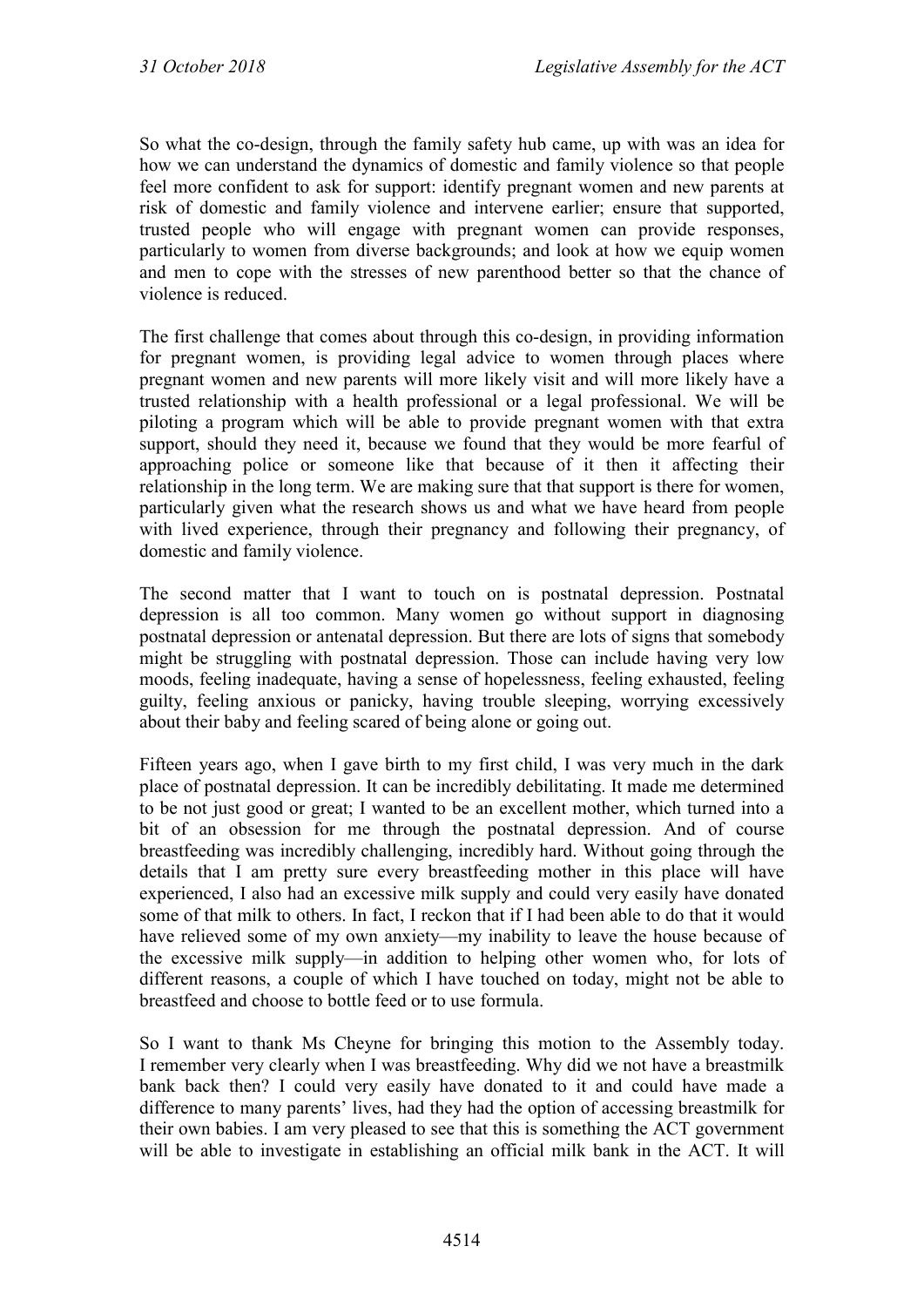absolutely make a difference for women to have that option, should they need it. I thank Ms Cheyne very much for giving us all the chance to share some of our stories in the Assembly today, without too much detail. I do not want to put future parents off what is a very beautiful experience once you work it out.

**MS FITZHARRIS** (Yerrabi—Minister for Health and Wellbeing, Minister for Higher Education, Minister for Medical and Health Research, Minister for Transport and Minister for Vocational Education and Skills) (11.02): I thank Ms Cheyne very much for bringing this motion to the Assembly today on an issue that is important every day and every night but often not discussed in this place. I will make some comments later about the power of this motion, how it came to be in the Assembly and the example that it sets for all of us in talking to our community about issues that really matter to women and their families right across the territory.

As Ms Cheyne has very simply put it, there is a gap and there is a solution. We are really pleased to support Ms Cheyne's motion today to see this work continue. As others have indicated, the benefits of breastfeeding are well documented. I would like to put on the record the work underway already in ACT Health so that the record can show the work that is already underway there.

As has been recognised, the supply of donor milk to the Centenary Hospital for Women and Children neonatal intensive care unit is from the Mothers' Milk Bank, which operates from Tweed Heads in northern New South Wales. This provision of donor milk at the Centenary hospital is, though, limited at the moment to situations where babies are born premature or are unwell or where there is not enough expressed milk when feeds are introduced. Of course every effort is made to use the mother's milk in preference to donor milk, but it is the parent's decision as to whether the baby will receive donor milk. As much information as possible is provided to assist parents in making decisions about this important issue.

As I mentioned, the government is very pleased to support Ms Cheyne's motion to investigate the feasibility of establishing an official milk bank in the ACT. As she has outlined, there may be proposals around today that we can look at but there also may be proposals we have not yet envisaged. We will not know unless we do this important work.

As has been mentioned, the Red Cross are developing milk banks across Australia. I am pleased to advise that the ACT will move to obtaining supply from the Red Cross milk bank in 2019, once they get up and running. Representatives from Canberra Health Services are on the New South Wales Health and New South Wales Red Cross working party, and negotiations are already underway. The Red Cross Blood Service has leveraged its wealth of experience and expertise in high quality donor management, therapeutic goods administration, goods manufacturing, practice regulations and donation disease-screening processes, in order to position itself nationally in this important role.

I have previously mentioned that very soon, after quite extensive stakeholder engagement, the government will be unveiling a consultation phase for a new framework for how maternity services are delivered here in the ACT. That community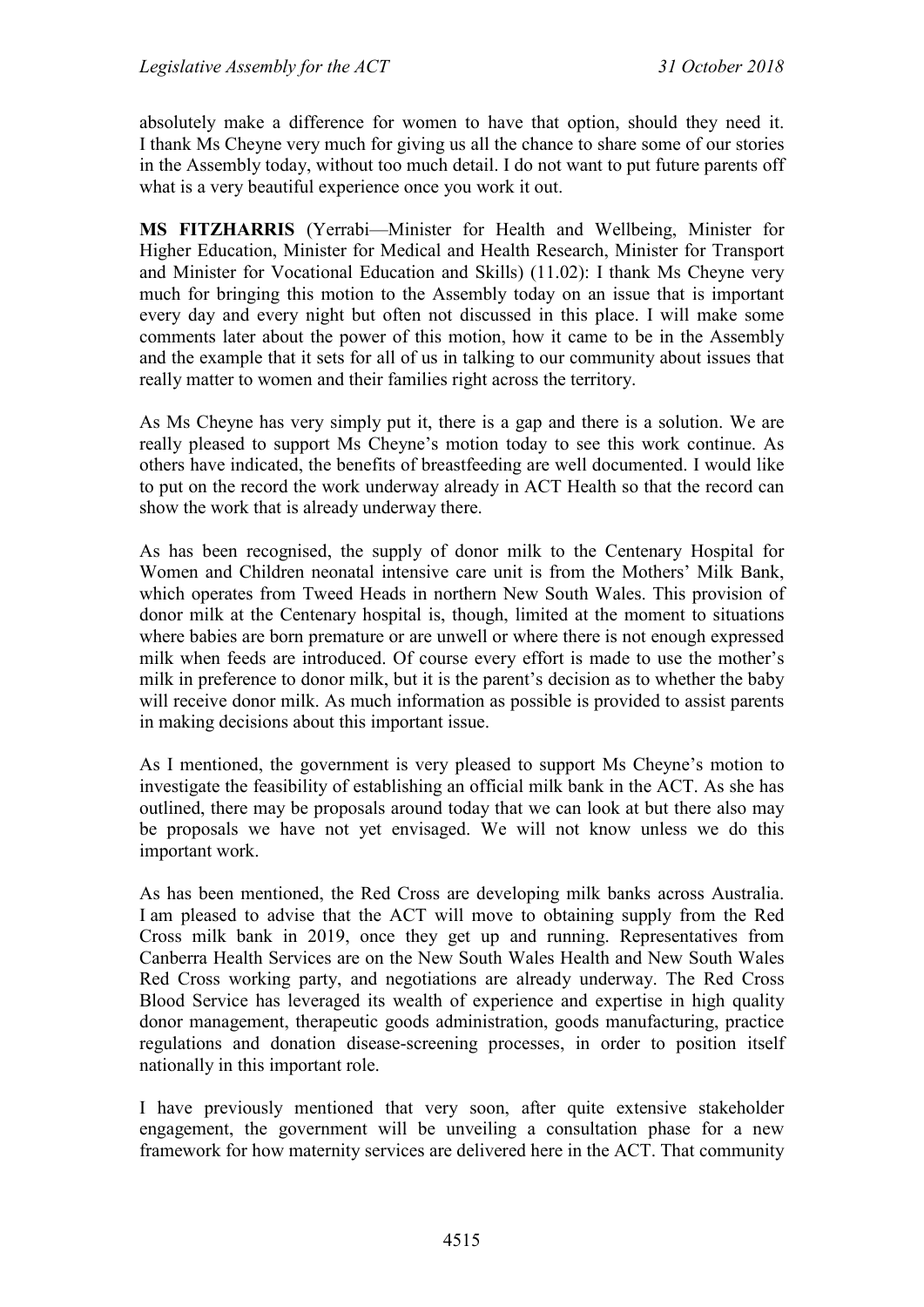consultation will begin very shortly. It will be focused on the journey of mums and their partners and their babies right from early pregnancy, through the pregnancy journey, through birthing and, really importantly, support in those early days, weeks and months of having a baby. Women and babies are at the heart of the new approach to the way maternity services are delivered. That includes, as I mentioned, pregnancy, birthing and ongoing support as new mums make this important journey. As has been noted, breastfeeding will be an integral part of that.

In terms of the ACT government's broad support for breastfeeding as an important public health issue, women—prior to giving birth in the public hospital system or through publicly delivered services, including the new home birth trial—are provided with information about breastfeeding through written materials, antenatal classes and access to a range of resources. ACT Health also provides funding to the Australian Breastfeeding Association to deliver education and information services. All ACT directorates and many local businesses are breastfeeding friendly workplace accredited. This accreditation demonstrates an organisation's commitment to breastfeeding mothers by giving them the time and space they need to breastfeed or express during working hours.

Mrs Jones mentioned the breastfeeding strategy. That is a national strategy and is in the process of being updated. There was recent community consultation around the country on that. I understand that the commonwealth will be looking to finalise that strategy in the near future. Once that national strategy is agreed, there will be a specific ACT implementation plan for that. This is happening under the auspices of the senior officials who support all state and territory and commonwealth health ministers through the COAG framework and being led by the Australian government. The national strategy seeks to create a society supportive of breastfeeding so that breastfeeding is the first option for all mums. It also recognises that this is not always possible and that all mums need support regardless of how they may feed their baby. The consultation closed in June. I understand that this will be provided to ministers in early 2019 for formalisation.

You never know what might get thrown up on private members' day. But this is not the first time Ms Cheyne has brought a private member's motion into this Assembly which reflects, in my view, the very best of what the Assembly does. The story of doorknocking; learning from members of the community about their experiences; talking to other members of the community about what their needs are, what is currently being met and how we could do more; working with many members of the community and with advocacy groups; learning about the issue; doing extensive research; and then bringing a very well-formed private member's motion to the Assembly is something we have seen Ms Cheyne do before and will see her do in the future. It is an outstanding reflection of how this place works best. It is also clearly supported by everybody in the chamber.

I know and acknowledge Mrs Jones's unceasing efforts to promote breastfeeding right across the community but particularly in this place. I think Mrs Jones mentioned that the first milk bank was established in 1909. In not many places in the world, in fact very few indeed, women actually had the opportunity to vote at that point, and therefore there were very few women in parliament—and to think that we could have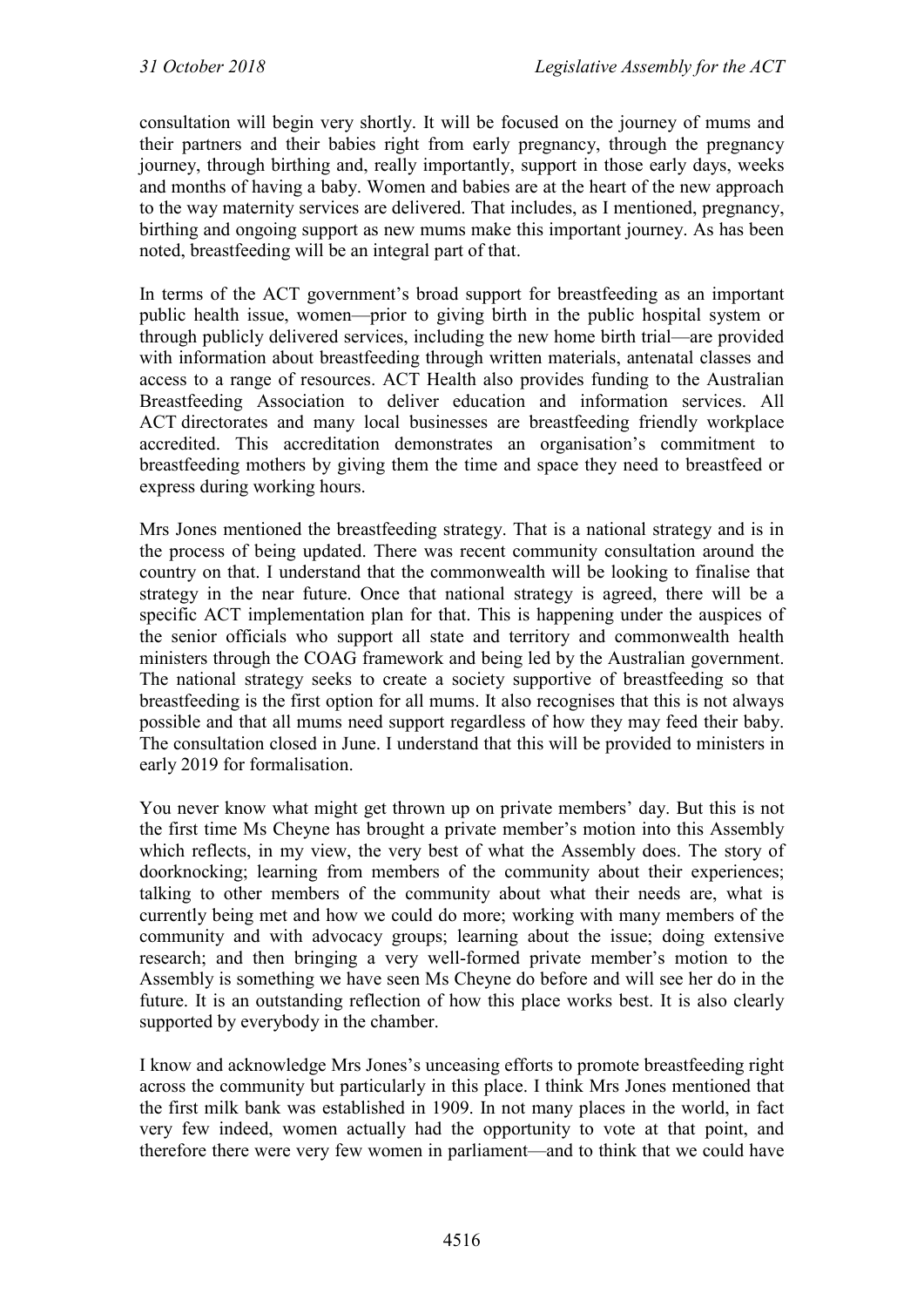had a conversation like this in parliaments a hundred years ago, let alone 50 or even 10 years ago. There have been women, including Mrs Jones and Ms Gallagher in this place and members of parliaments right across the nation supporting breastfeeding in the community, in parliaments. And there is nothing like a parliament reflecting its community to really let people know that members of parliament do represent them, do hear what they are saying and do get on the floor of parliament and talk about issues which really do reflect the lived experiences of people in our community.

It has been great to understand a range of medical issues which people can confront when giving birth—some expected, some very unexpected. The power that comes from struggling, in some cases, to breastfeed and succeeding in that struggle can do a lot for women to support their journey of new motherhood. Ms Berry reflected on the contemporary issues we are grappling with in our community around family violence and the importance of providing breastfeeding support to women in those instances.

The complexity of learning to breastfeed is certainly something that has to be learned. My own experience of difficulty to start with and of frozen cabbage leaves and strange balms was something that no-one can quite prepare you for. But persevering through those things meant I was lucky enough to be able to breastfeed all my kids for 15 months each. I, too, called the breastfeeding hotline and received significant support.

There is community advocacy also that is incredibly powerful. There are stories, and I know these too, of friends meeting in homes, where advocacy takes place at the most basic grassroots level. It can influence daily lives, but it can also influence national strategy and major decisions and investments by governments. This motion has covered it all. It goes to the power of the Assembly. It goes to the power of the community. It goes to the power of a good member working with people right across the community to get something done. We are really pleased to support Ms Cheyne's motion today.

**MR WALL** (Brindabella) (11.11): I am going to be adventurous here and try and tell a little part of the other side of the story that has not been touched on today. We have heard from a large number of the female members of the Assembly, but as a two-time proud dad I think there is a role for dads to play in supporting the women in our lives when it comes to breastfeeding.

It has been touched on that it is often a process that seen as natural, that your body will take care of it and it will just happen. That is certainly not the experience for all mums. It is something that is learnt: mothers need to learn, but the babies need to learn as well. From a mother's perspective, particularly straight after birth, there is a lot of insecurity, especially after a first child. "Why isn't my body doing what it is supposed to? Why am I struggling with this? Why is it so difficult? Have I done something wrong? Am I a failure? Should I have done this? Should I have done something different?" I think there is a great role there for dads to step up and be that reassuring and supporting voice.

I remember an experience when my first daughter was born. Breastfeeding was a bit of a challenge for my wife, and that is a pretty normal experience. What sometimes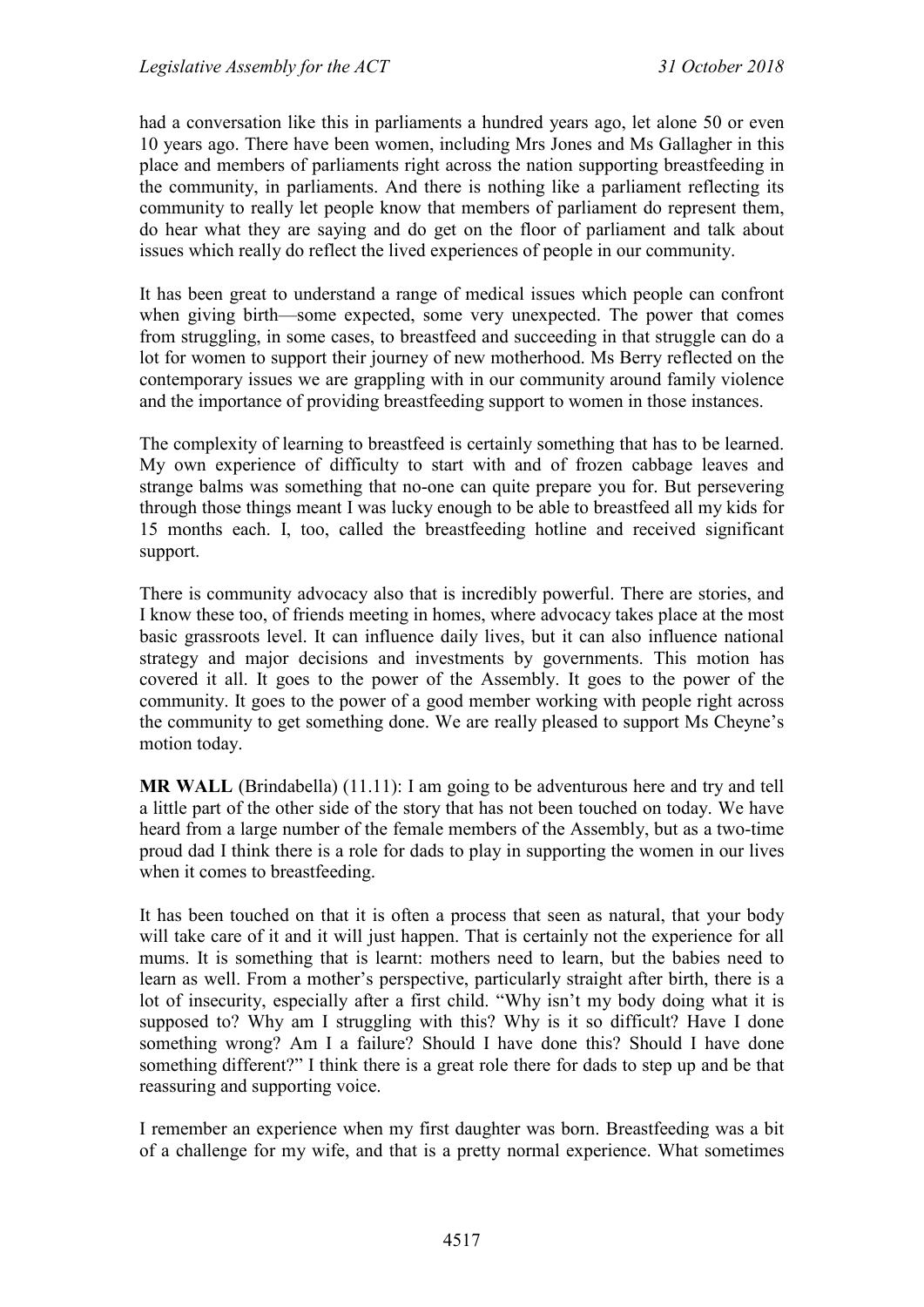made it more difficult was the wonderful midwives—and I will say the wonderful midwives—at the hospital. It depended on what midwife was on shift as to what advice you were given, and often the advice was contradictory. There are a lot of theories; there are a lot of ideas around on best practice. That, too, for a new mother, can often be confusing and just adds to the anxiety. There is a big role for dads to step up and support mothers who are breastfeeding.

I would like to applaud the work done by the Breastfeeding Association not just for the support line that they offer but also for breaking down the barriers and stigmas with breastfeeding in public. I know that my wife, who is still breastfeeding our five-month-old, from time to time gets a funny look when she is out in public. She is a fairly strong woman and often very short on time. It is not unusual to see her running through the grocery store with our youngest having a feed while she pushes a trolley. She is quite a remarkable woman. It does sometimes seem to get an obscure gaze from other people while they are doing their grocery shopping.

The work the foundation does is sensational. The investigation into a milk bank in Canberra is a good initiative. It gives another choice, to mothers particularly but to new families, when things do not go necessarily to plan. That investigation should be applauded and, hopefully, we will see the establishment of a facility here in the ACT.

**MS CHEYNE** (Ginninderra) (11.14), in reply: I have a lot of people to thank. First, to my parliamentary colleagues who spoke in support of this motion today, thank you for your candidness, your honesty, in sharing your own stories in support of this motion. As you would be aware, Madam Assistant Speaker, occasionally when we have topics that are seen to be women's issues, some of the men do not speak. I am delighted that Mr Wall added his perspective today. This is not a women's issue; it is about parents and it is about children. We have all been a child, if not a parent. I am delighted that we have had so many perspectives shared today.

As was reflected across the chamber, we have a proud history of supporting breastfeeding initiatives and initiatives to support women in this place. I am very pleased to report that, in addition to the good work that has gone before us and that I hope will come out of today, the ACT Assembly, following a discussion in our admin and procedure committee, recently registered itself as a breastfeeding welcome zone, which Mr Wall and Mr Rattenbury were in full support of. So, Mrs Jones, we did continue your good work even in your absence. I understand that the Clerk is in the process of making available to all members "Breastfeeding welcome here" stickers to put on their doors. Some members already have them.

I especially want to thank Sally Eldridge, who spoke with my team when we were out doorknocking a few months back. She did not have any issues, but she wanted time with me to tell me more about breastfeeding. Quite literally, if she had not answered the door I would still not know what a milk bank was and I probably would not know a lot about breastfeeding either. I want to thank Krishna Shukla, who, when she recently took over my role for a day as part of Jasiri Australia's girls take over parliament program, put together the fantastic first draft of this motion.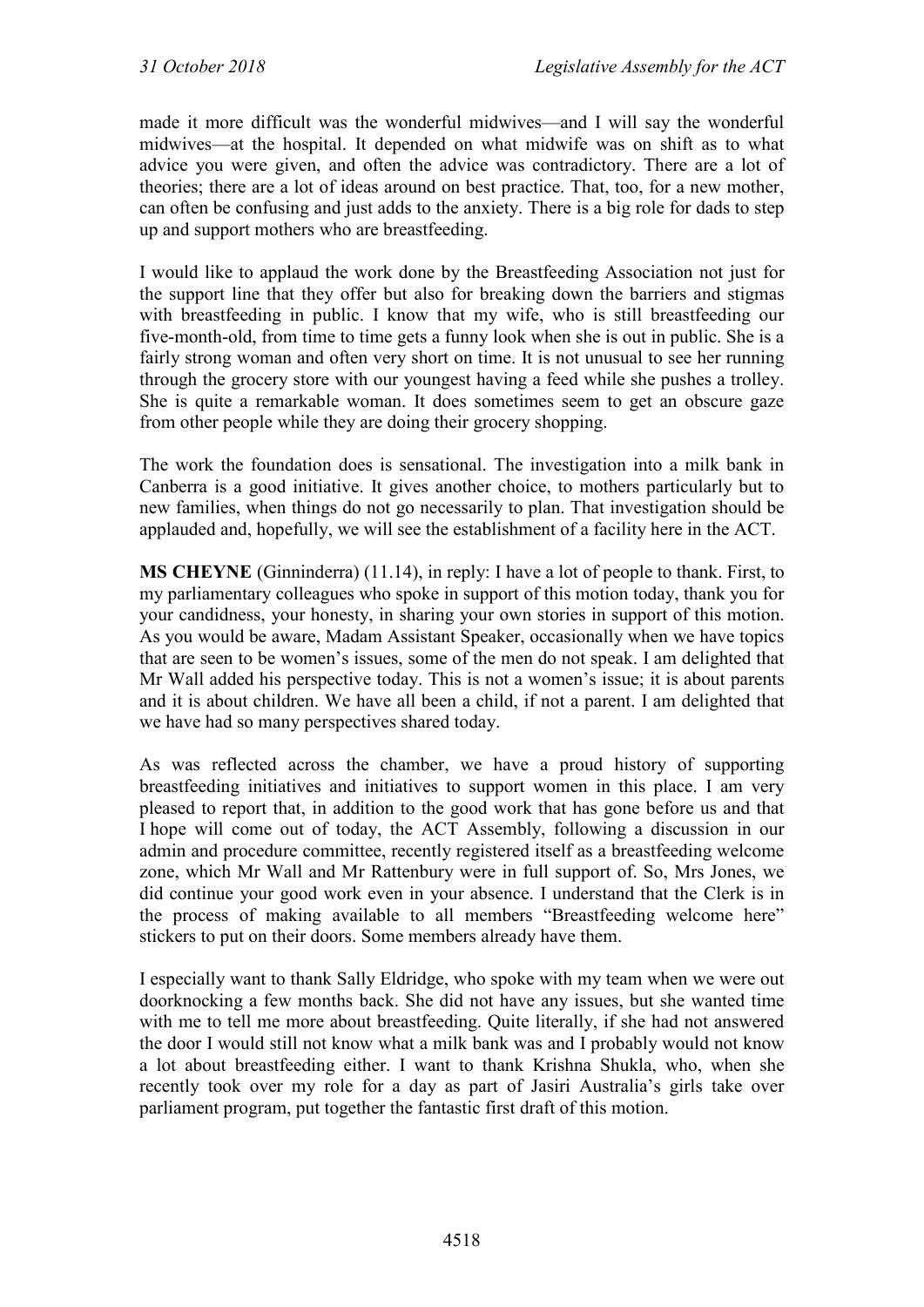I also want to make special mention of the support and guidance we have received from the Australian Breastfeeding Association, especially Jessica Armstrong. As we have heard today, they are powerful supporters and they are powerful advocates. They have been with me every step of the way in developing this motion. I am very grateful for your support.

I need to thank the government. The Minister for Health and Wellbeing and her staff have been supporters since I first wandered around to say, "Hey, I have an idea." The reality is that it is the government that has to make this happen. Knowing that we have had such a strong advocate in Minister Fitzharris from the get-go gives me extraordinary hope.

Most importantly, I want to thank the many, many parents who have reached out to me in the past few months to tell me that this is a great idea, in particular, the dozens and dozens of women in the past few days who have offered to share their stories to demonstrate why a milk bank is so necessary, through phone calls, comments and private messages.

I thank women like Alycia who, after a traumatic birth, began breastfeeding her baby at home only to find out four days later that her child had lost 15 per cent of its birth weight. She drove around to numerous houses across Canberra collecting informal donations of milk from other mothers. There are women like Kiera, who had trouble breastfeeding and reflects on the difference donor milk could have made to her stress levels as she bonded with her newborn. There are women like Leanne, who had excess breastmilk during her stay in hospital and would have happily donated it if the option had been available.

There are parents like Katie, who considered donating her extra milk to a facility interstate but found the option overwhelming, as her daughter was being cared for in the neonatal intensive care unit in Canberra. There are parents like Lindsay, who drove all the way to Sydney to deliver excess milk to a family in need. There are women like Elissa, who has donated 20 litres of milk to a milk bank in Queensland because a similar facility does not exist closer to home.

There are parents like Deanna, who sat in hospital with an oversupply of milk, feeling terrible because she could not help the women around her who were unable to produce their own. There are parents like Erica and Hannah, who felt a sense of joy and pride in informally donating breastmilk to other families. They felt part of that community spirit. There are parents like Kirsten, who donated her milk to a baby born via surrogate, while his mother was trying to induce lactation. There are parents like Jen, a foster carer who was charged with looking after a baby born eight weeks premature, a baby she would have loved to have fed breastmilk if the option had only been available. There are parents like Kate, who gratefully accepted colostrum and milk for her daughter, Ruby, who was born via a surrogate.

In particular, I thank all of those parents who have reached out to me who had a child who was stillborn. Many of those parents have been able to honour their child by donating, but to those parents who were not able to do so and really wanted to, I want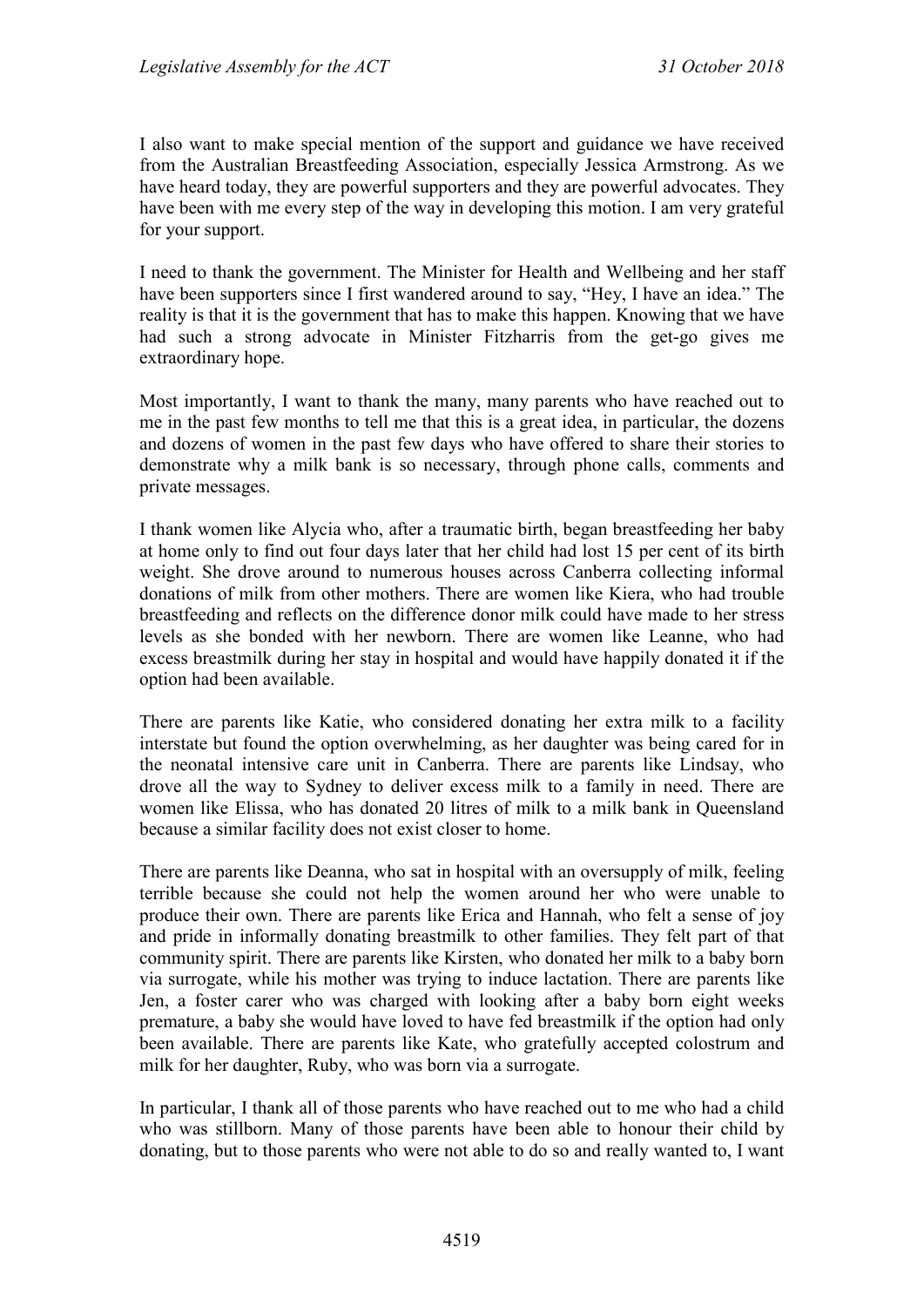to take this moment to offer my apology that that was not available. We need to right this wrong.

And of course, I thank the many other women who have contacted me and expressed their support. I wish I could share all of their stories, but apparently there is other business. There are too many stories to share with you today, but I think that we will continue to hear more of these stories. The reaction in the community has been overwhelming, to say the least, and overwhelmingly positive. I encourage parents right across Canberra to continue to share those stories, to continue to underline why this is so necessary, and to keep an eye on what the government are doing and hold them to account.

As many of these stories illustrate, women are already donating and they are already accepting breastmilk that has been donated throughout Canberra. Many others want to participate. Parents want that choice, but it is not always easy to participate. It is time we step in and make this process easier for donors and recipients; that we make it available both in and outside the hospital setting; that we make a physical location a real thing; and that we get the kind of regulation that gives parents receiving donor milk increased peace of mind. The way to do it is through a breastmilk bank. I urge the government to investigate and determine how best to make it happen, and I congratulate them because they have said they will.

Question resolved in the affirmative.

### <span id="page-25-0"></span>**Mental health**

**MRS DUNNE** (Ginninderra) (11.22): I move:

That this Assembly:

(1) notes:

- (a) October is mental health month;
- (b) the efforts made, especially through community-based initiatives, to raise awareness of mental health in the community, reduce and eliminate the stigmas associated with mental health, and empower people suffering mental health problems to seek help through events such as the Mental Health Expo, "RUOK?" day, the Ice Bucket Challenge, and the "It's OK to Talk" campaign;
- (c) the difficulties many mental health clients have in navigating the ACT's mental health system;
- (d) the lack of a wrap-around service for mental health clients in the ACT;
- (e) the inadequate human resources available to treat mental health patients in the public system, including psychiatry specialists and other appropriately-trained health professionals;
- (f) assaults on mental health staff;
- (g) the long delays to develop and implement mental health policies, including the Office for Mental Health and Wellbeing, which, although established on 1 July 2018, still does not have a coordinator-general;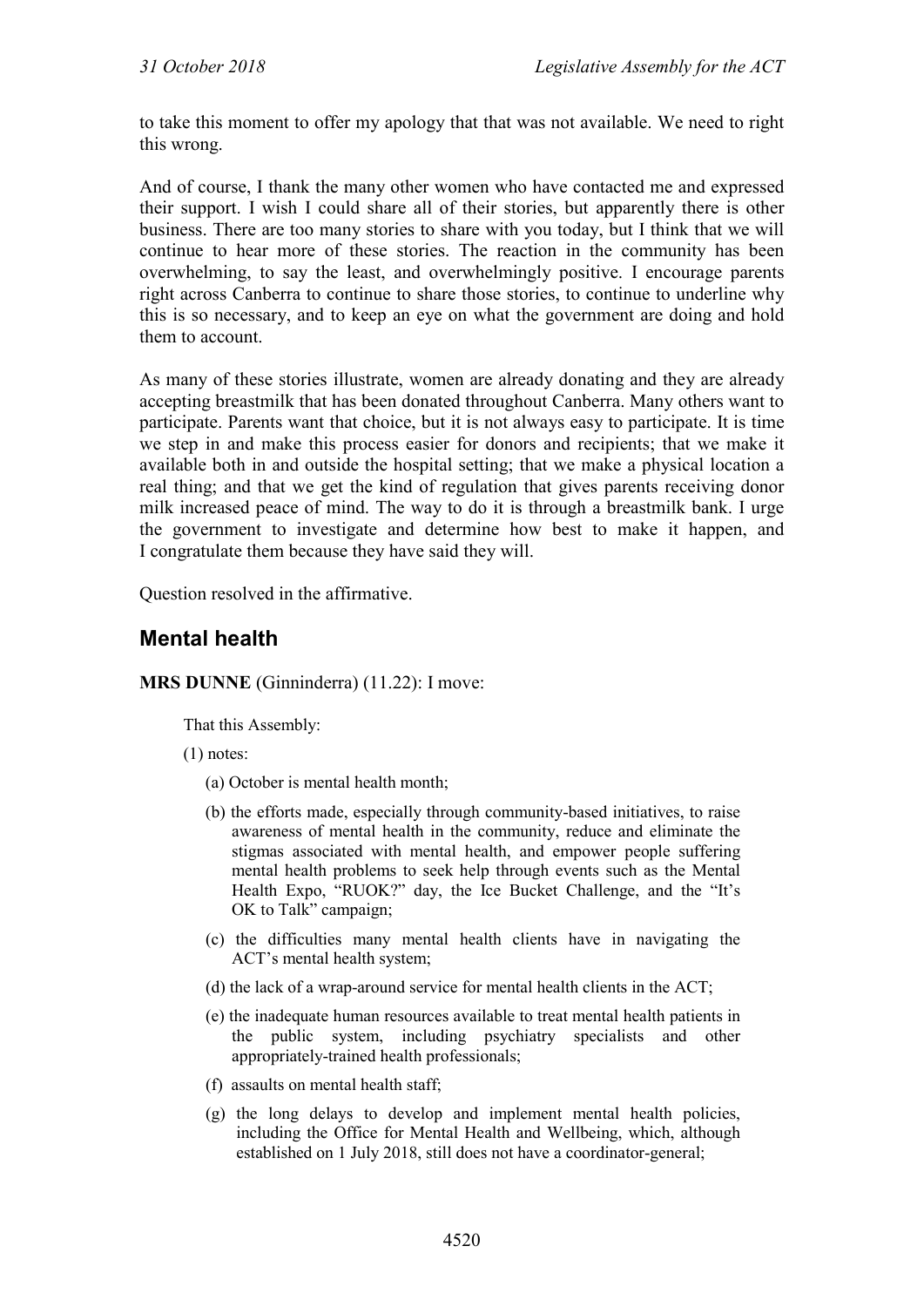- (h) the mental health issues, including suicides and attempted suicides, emerging from a poor culture in ACT Health; and
- (i) the recommendations of the Independent External Review of Mental Health Inpatient Services within ACT Health (the Review), of 22-23 May 2018; and
- (2) calls on the ACT Government to, by the last sitting day in 2018:
	- (a) table in the Assembly the Government's response to the Review, outlining:
		- (i) which recommendations the Government accepts;
		- (ii) the Government's timetable for implementing the recommendations it accepts; and
		- (iii) which recommendations the Government does not accept, and why; and
	- (b) outline to the Assembly the:
		- (i) status of the Office for Mental Health and Wellbeing, including, but not limited to, an update on the activity of the Office since its establishment, together with the outcomes of that activity;
		- (ii) Government's plan to assist clients to navigate the ACT's mental health system;
		- (iii) Government's approach to providing a wrap-around service to mental health clients, as well as their families and carers;
		- (iv) Government's strategies to address staff training and resourcing across all relevant disciplines;
		- (v) Government's plans and timelines to relieve bed-block; and
		- (vi) Government's strategies to minimise the incidence and associated risks of assaults on mental health staff.

On 10 October the Minister for Mental Health issued a media release in which he noted the latest Australian Institute of Health and Welfare report, *Mental health services in Australia*. The minister highlighted the report's finding that more Canberrans are reaching out for support in addressing mental health concerns. Minister Rattenbury said in this release:

… Mental Health Month gives us all the chance to share the message that it's okay to get help for mental illness and it's a sign of strength, not weakness.

I agree with Mr Rattenbury's assessment of the importance of Mental Health Month. I, too, am pleased to see the community's acceptance of mental illness as a condition that, just like any other illness, needs treatment and support. And that treatment and support should be given in a safe and respectful environment, in both institutional care and in the general community.

Mr Rattenbury seems to want the government to take all the credit for the services that are available to people with mental illness, and I am not sure he is entitled to make that claim. I suspect that the range of community-based services play a major part as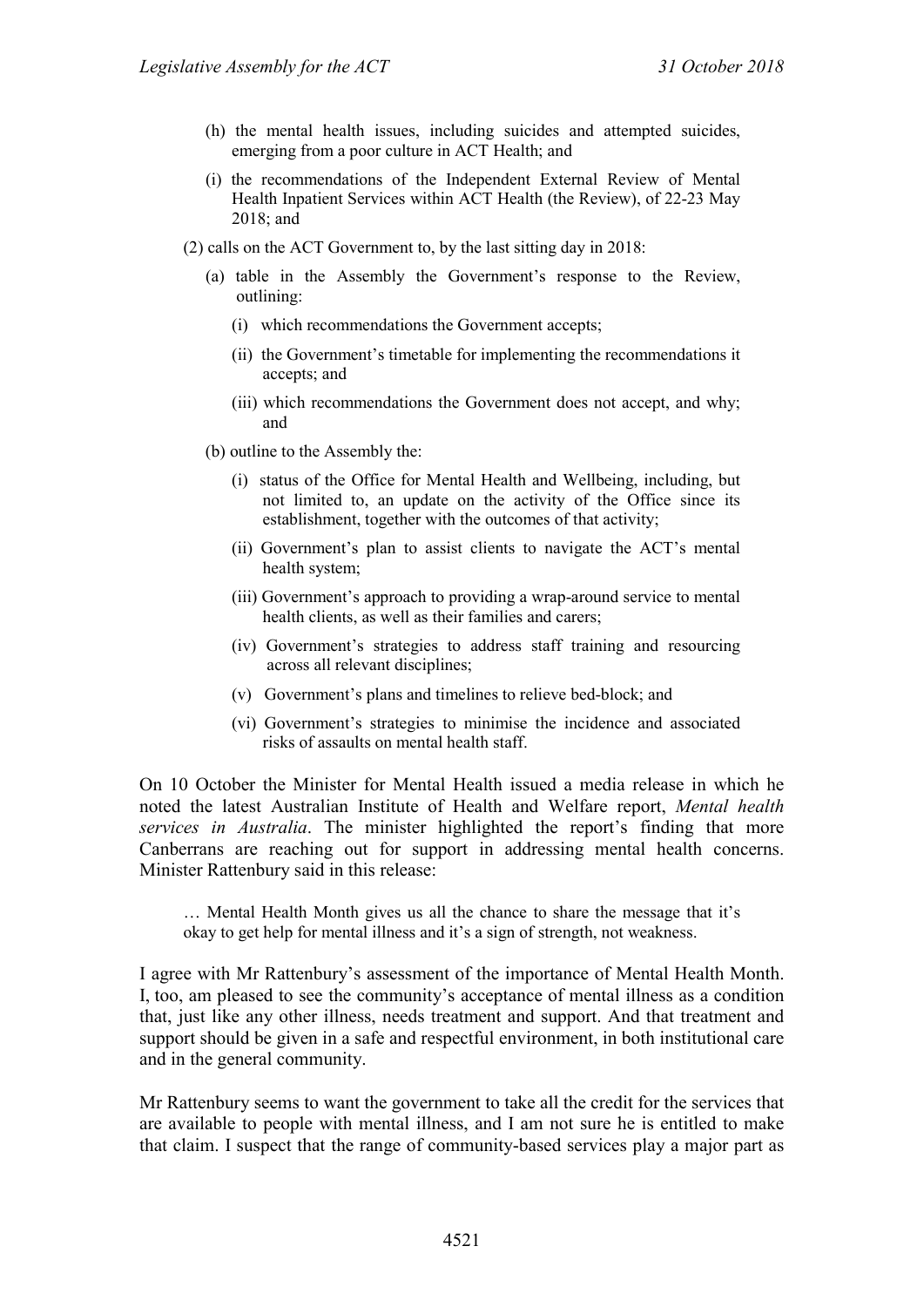well. It is community-based organisations like Lifeline and beyondblue that provide many front-line and early intervention services that ease the pressure on the public health system.

It is community-based organisations like "It's OK to talk" or "RUOK" that help to raise public awareness of mental health and its associated morbidities. It is community-based organisations like the Mental Health Community Coalition that bring the community together to support not only people suffering from mental illness but also their families and friends. It was the Mental Health Community Coalition who organised the recent very successful, comprehensive and informative mental health expo in Civic.

What of the government's mental health services? Mr Rattenbury in his media release talked about the office for mental health and wellbeing, which he officially opened in mid-June, but, according to its website, the office does not yet have a coordinator-general. The advertisement for this position was not even placed until Mr Rattenbury unlocked the doors back in June. Why wasn't the coordinator-general there to turn on the lights when we opened the Office for mental health and wellbeing?

The office's website talks about a new territory-wide vision and the convoluted processes it will go through to develop it, along with development of the initial work program. The website tells us that the initial work program will be the first cab off the rank in the coordinator-general's first 100 days, but those 100 days have not started yet. If you do the maths, even if that person were to be appointed this very day, we are not going to see the initial work plan until February 2019. And it is only then that the rest of the work will start. So, at the very best, it will be 2½ years before some of the most vulnerable people in our community will see anything substantive coming out of the office for mental health and wellbeing.

The barriers and the revolving door will continue for these people. That is what it will be like for people like the university student who approached me because they kept getting the run-around through and across an unnavigable system and ended up having to go to a private provider at their own expense, a cost that they could ill-afford.

Mr Rattenbury's media statement also talks about a whole lot of bureaucratic activity, like developing new models of care. It talks about plans and frameworks, but it does not talk about outcomes. One very encouraging piece of information came from Mr Rattenbury in answer to a question on notice. He told me that, as of 1 July this year, there were 68 full-time equivalent nursing staff employed in the adult mental health unit. This staffing cohort covered all levels, from an assistant director of nursing to new graduates in placement. Mr Rattenbury said that all of these staff have training in mental health through the essential education requirement of ACT Health, including specific training during their orientation to the adult mental health unit. On top of that, all nursing staff in the unit are required to undergo 30 hours of professional development to maintain their registration with AHPRA, the Australian Health Practitioner Regulation Agency.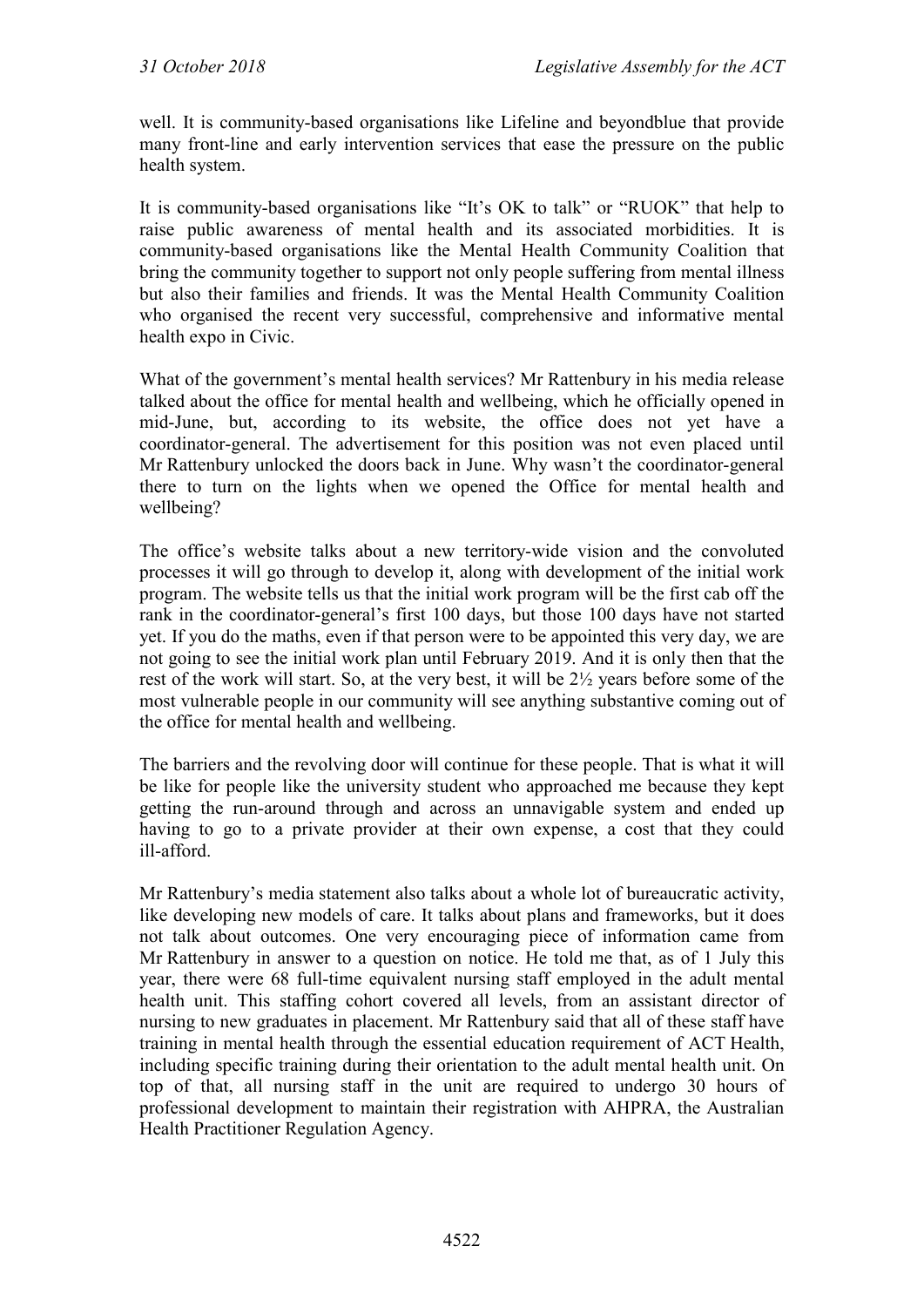This bodes well for patients in the adult mental health unit, but is it enough? Unfortunately, we do not really know the answer to that question because ACT Health does not use staff-to-patient ratios in patient management. And does the unit have a full component of specialist psychiatrists? The last time I asked a question on notice about this, the answer was no. They have 4½ FTE psychiatrists, but they do not have the remaining four psychiatric registrars and the three resident medical officers required to make up what Mr Rattenbury describes as the medical staff establishment. I hope that today Mr Rattenbury can update us on the status of the psychiatric registrars and psychiatric resident medical officers, and that we will see a better picture than that which I last saw when I asked a question on notice.

There is an apparent shortage of medical staff, and this does not bode well for patient treatment services. It also does not bode well in a unit that suffers from bed block. Since July 2017 the adult mental health unit has been operating, as a minimum, at full capacity, and from time to time it has been operating at 105 per cent. All of this is aside from the chronic staff shortages in the adolescent mental health unit, where there is one psychiatrist, with locums filling the gap.

There is also the great delay that we are seeing in the establishment of a standalone adolescent mental health building, which will not commence until sometime next calendar year; therefore it will not be taking patients for some time into the future. All of this contributes to the stories I hear of staff under severe pressure. All of it contributes to the stories I hear of suicides and attempted suicides. It speaks to the stories I hear of patients being discharged early and being readmitted. It speaks to the stories I hear of staff being assaulted to the point that they are scared to go to work and they literally fear for their lives. It speaks to the stories I hear of patients having to go interstate for treatment.

Madam Assistant Speaker, in March the preliminary accreditation report for the Canberra Hospital concluded that two of the many unmet standards revealed in that report related to mental health. Both of them placed patients at extreme risk. Mr Rattenbury will tell you today, I am sure, that the ACT has addressed those issues, but we do know that they are in the process of being addressed rather than finally addressed. He will say that the Canberra Hospital has passed its second attempt at accreditation with flying colours, but there are still issues outstanding in relation to ligature points, and I have spoken to Mr Rattenbury in this place and elsewhere about my concerns about the time it has taken to address these issues. The fact remains that the procedures to manage the risks are so fundamental, so entrenched in the system, and they should never have become an issue for accreditation assessment in the first place.

There has been a real problem for Mr Rattenbury in the operation of the inpatient mental health system. I understand that in May this year he commissioned an independent external review of mental health inpatient services in ACT Health. I understand that that review has been received, and that Mr Rattenbury has received recommendations as a result of that review. But it is a long time since that review was undertaken, and some of this motion today calls for Mr Rattenbury to table that report and to respond to the recommendations in that report so that we have transparency about how our inpatient mental health system is working.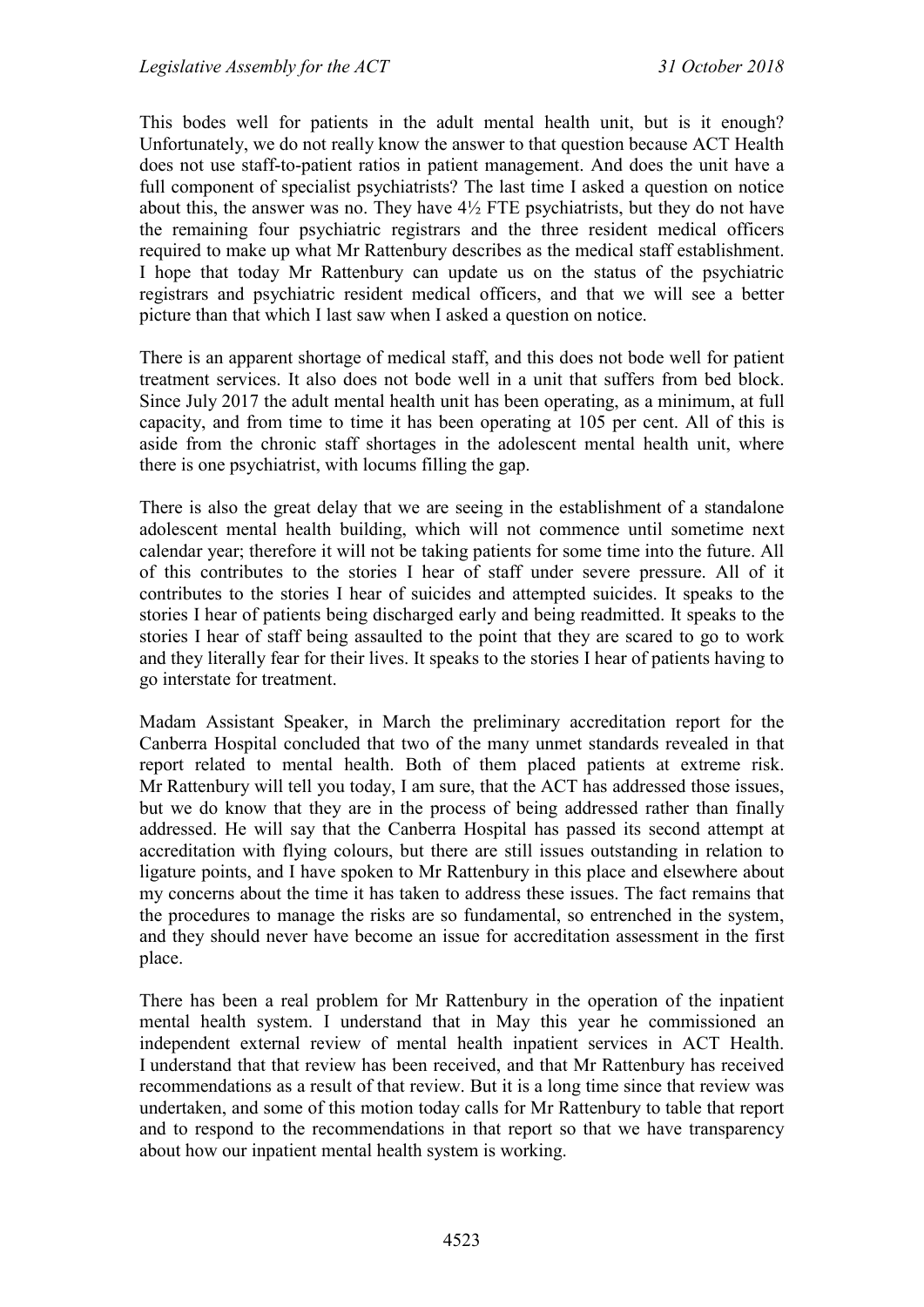I understand that there are some quite substantial and important recommendations in that report, and I look forward to seeing the report and the government's response to it. I understand that the report goes to fundamental elements of providing a safe, well-managed, productive workplace, and a service with well-qualified and adequate staffing. I am glad that we have this report, and I note from Mr Rattenbury's revised amendment that we will, as a result of this motion today, see this report. But it is a little surprising that it took a bad accreditation process for Mr Rattenbury and ACT Health to embark on this assessment and to get the outcome that we need. This should be standard practice. We should constantly want to improve our service, and we should be looking at these things rather than waiting for an adverse accreditation report before we deal with them.

I could speak at length about the issues surrounding violence against staff in our mental health system. No motion in relation to mental health and Mental Health Month could go by without discussing these issues. We have seen many alarming recent reports about the number and frequency of violent attacks made on mental health staff. I was quite taken aback, actually, when I listened recently to Matthew Daniel, the branch secretary of the ANMF, on ABC radio, at his quiet fury that could not be disguised when he spoke about his disappointment with the minister, the government and the bureaucracy in dealing with these issues.

Mr Daniel and I do not necessarily agree on everything, but as an advocate for the safety of a workplace, he was doing a stellar job. He could not disguise his anger that his members were being beaten up and threatened in such a way on such a regular basis. The passion with which he spoke on ABC radio should have made the minister pause.

More recently than that, in the last week or so, we have seen a story on ABC Online, and it was also on the ABC Sunday news, where members of staff have spoken out for themselves. One nurse at Dhulwa warned that "somebody is going to die" unless staff conditions improved. Staff are scared to go to work, and feel management is ignoring their concerns. One staff member said, "You feel like you're on your own." Jane and that is not her real name—said, "It is not the assaults themselves but the way they are managed and responded to that inflicts the most damage." She said, "It's minimising the assaults; coming in and saying, 'Let's forget about that. Let's move on'"

The day after the story broke, the executive director of mental health, justice health and alcohol and drug services sent a long, and I can only say bureaucratic, email to staff. The email said absolutely nothing about getting in front of the problem. It was all about reaction—letting the problem happen and then dealing with it later. It offered staff nothing that would provide them and their patients with a safer environment. One staff member said to the ABC, "We just want to be safe. We want our patients to be safe."

Then there is mental health in the emergency department as well. Only recently, we saw an extreme emergency situation in which a patient managed to access a police side-arm and discharge it multiple times inside the hospital. We have seen incidents in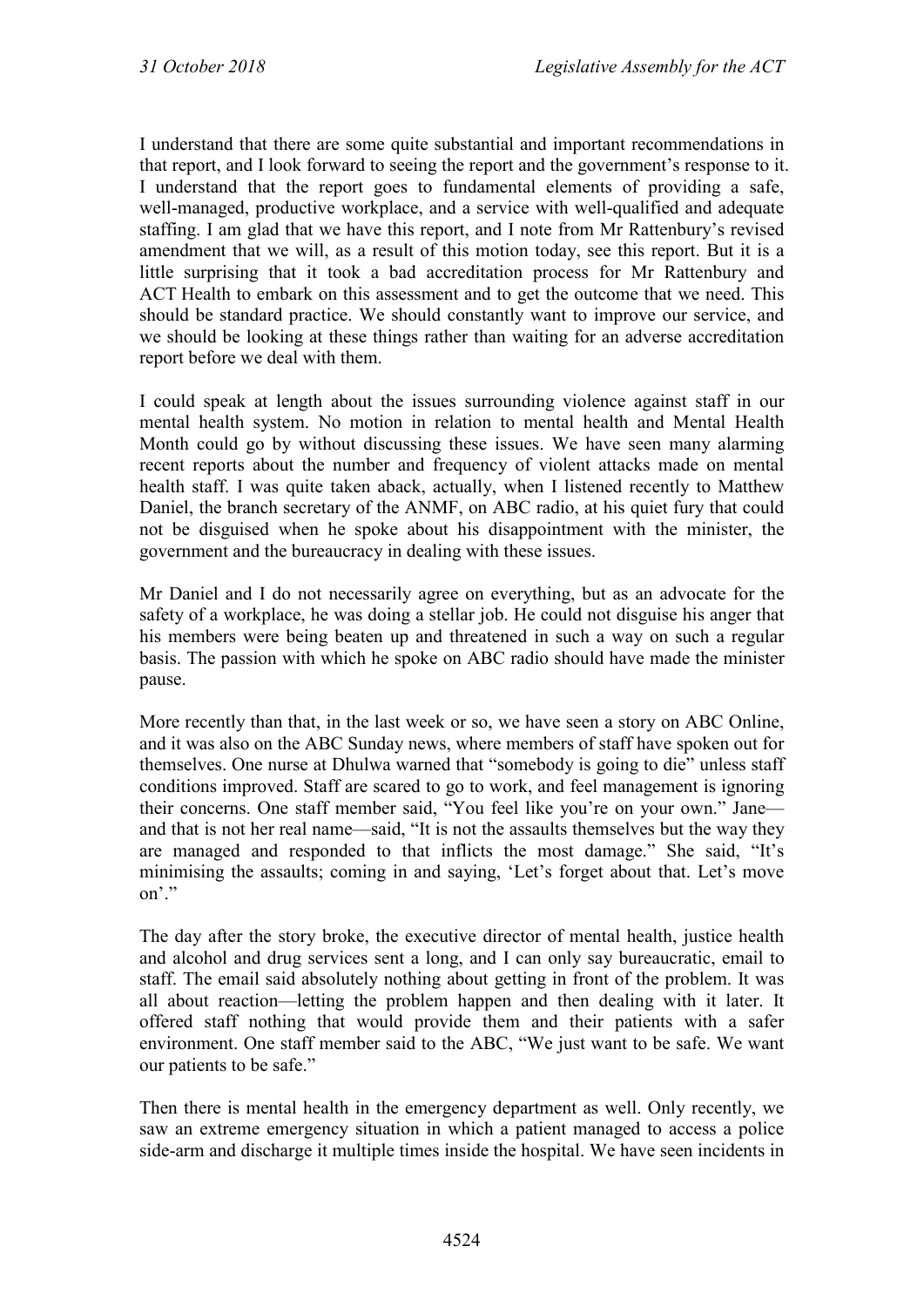which mental health patients presenting at the emergency department have been able to escape onto the roof, threatening to jump off. There have been many cautionary tales from around Australia which we should take to heart to ensure that we do not replicate those issues. We should not be in the situation that we have seen recently in Victoria and Western Australia; we should be learning from their experiences as well.

A couple of weeks ago, the Australasian College for Emergency Medicine hosted a summit in Melbourne looking at mental health in the emergency department. I was not able to attend that summit, but a member of my staff did attend the summit, and it was a fantastic learning experience both for him and for the rest of the office. The outcome of the summit was seven key principles for which the college will advocate. I encourage the Minister for Mental Health to look at what transpired at that summit, read the communique which outlines the principles and start a conversation with the Australasian College for Emergency Medicine about what needs to be done.

In many ways the Canberra Hospital is ahead of the game in how it manages mental health, with its standalone mental health facility inside accident and emergency, but there are still considerable problems with bed block and people being in that area.

Madam Assistant Speaker, could I seek leave to continue my remarks for a couple of minutes?

**MADAM ASSISTANT SPEAKER** (Ms Cody): Is leave granted?

**Mr Rattenbury**: Grudgingly.

**MRS DUNNE**: Sorry, I thought this was going to be a motion that was taken in good faith, but I apologise for my anticipation of that.

There is a lot of work to be done and there is a lot of direction that the government can take in this space, because no one person and no one organisation is the sole repository of knowledge. I do not want us to be in the situation that we have seen, as I have said before, in relation to Victoria and Western Australia in recent days, and I hope that we never see such appalling situations in the Canberra Hospital emergency department.

This motion carries a quite simple message. It is looking for more transparent government, a government that is willing to share information, both good and bad, so that we can work together to provide better mental health services for our citizens. It is looking for a government that has an open mind to achieving outcomes for the people of our community who need help and a closed mind to the dominance of bureaucratic processes and red tape. It calls for the government to get out in front of the challenges and not stand behind them. I commend the motion and anticipate a good outcome to this motion for the benefit of the people of the ACT.

**MR RATTENBURY** (Kurrajong—Minister for Climate Change and Sustainability, Minister for Corrections and Justice Health, Minister for Justice, Consumer Affairs and Road Safety and Minister for Mental Health) (11.39): I am pleased to again have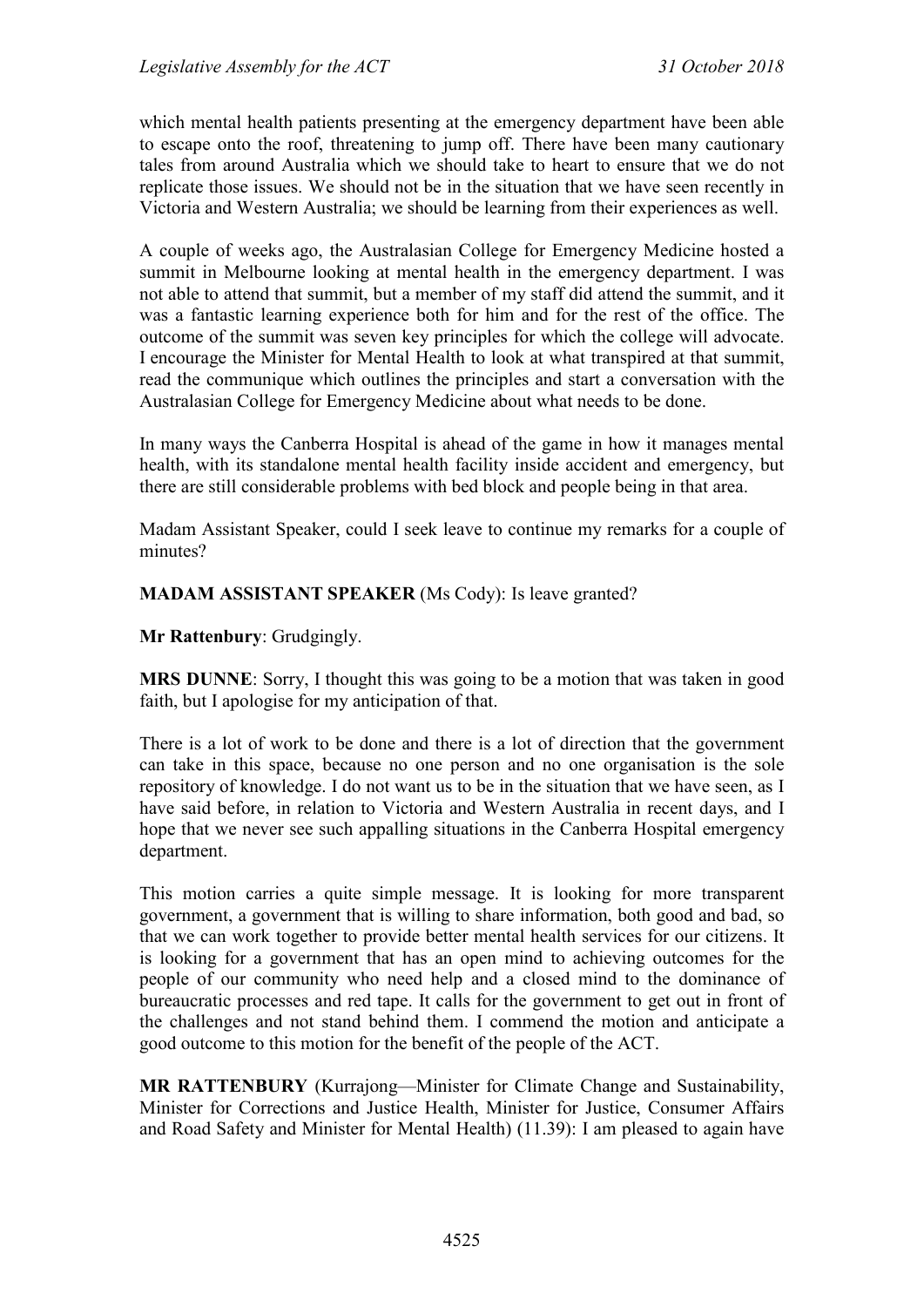an opportunity to speak in this place about the government's ongoing commitment to improving mental health services for the Canberra community.

As Mrs Dunne's motion notes, October is Mental Health Month, and this year's theme in the ACT has been identity and growth. The theme was suggested by the mental health student action group at Hawker College and means knowing who you are, accepting the past and growing into your future. The students wanted to share the message that mental illness should never define us. It is one small part of the person we are.

I want to thank all the volunteers and staff who were involved in organising the more than 20 mental health-related events that took place in Canberra over the past month, a number of which I was pleased to attend and participate in. This included the Mental Health Month official launch, the lived experience showcase, the Mental Health Month awards, Belconnen Community Gallery *Pieces of Mind* exhibition, Mind Blank's walk with Wardy fundraiser, Vinnies community inclusion program launch at Oaks Estate and the Mental Health and Wellbeing Expo. There were many others. Those were just the ones I was able to get to.

I did note—I was not quite clear about the point—that Mrs Dunne made an observation that in a press release I had failed to acknowledge the community organisations. I apologise for repeating some of what I just said, but I actually made similar remarks in an adjournment debate just last week.

I would note that in the ACT the government deeply values the role of community organisations. Around 23 per cent of ACT government expenditure in mental health goes to community organisations, and this is about double the national average. There is a very extensive engagement, a deep engagement, by community organisations in mental health service delivery in the ACT. Whilst I acknowledge that the one press release Mrs Dunne was referring to probably did not have that in it, there is no doubt that we acknowledge that. In fact, I meet with all those organisations pretty regularly. If there are particular concerns there I would be happy to hear them, but no-one should underestimate how much we value those community organisations.

We know that mental health issues are becoming increasingly common as we work to break down the stigma and encourage people to come forward and ask for help. Mental Health Month is a yearly reminder of the responsibility we all share to reach out and support those in the community who may be suffering in silence. While mental health is everyone's responsibility, the ACT government does play a significant role through the provision of public mental health services and funding for community organisations. I am committed to improving both the availability and the accessibility of mental health services for our community, and I believe the government's record of investment in mental health in recent budgets demonstrates that commitment is more than just lip-service.

Of course I accept that we have more work to do, but I do not accept Mrs Dunne's characterisation in her motion that mental health services in the ACT are lacking or inadequate. I also fundamentally reject Mrs Dunne's assertion that there have been long delays in the development of mental health policies, particularly the office for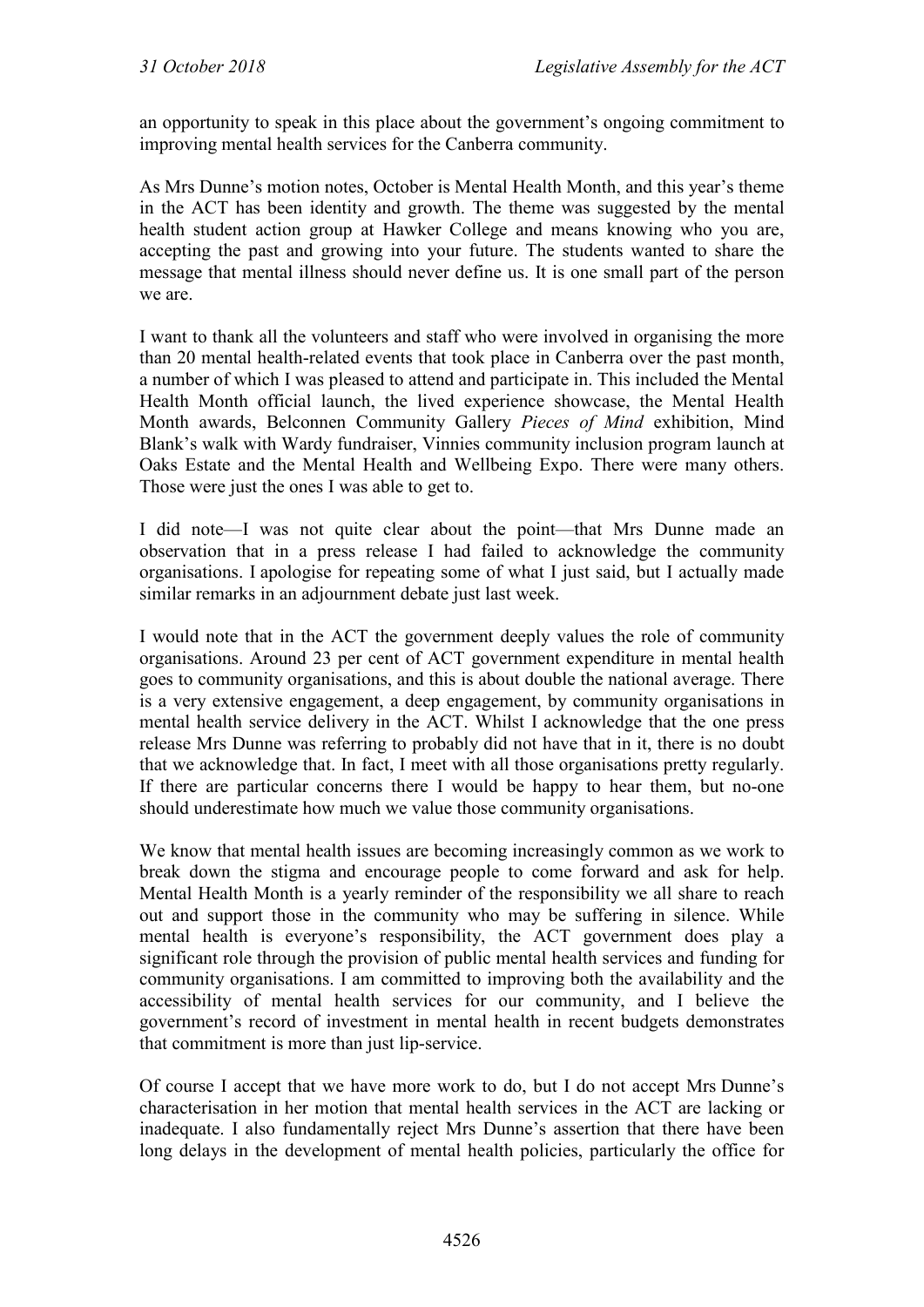mental health and wellbeing. We have debated this issue in this place before, and again Mrs Dunne is writing her own history on this issue.

Let me take this opportunity to again correct the assertion. The government committed to the establishment of the office for mental health and wellbeing by 1 July 2018, following a process of extensive consultation with the community and key mental health stakeholders. The office was launched on 12 June, with staff on the ground from day one to begin engaging with the community, establishing the crossgovernment stewardship group and developing a clear work plan. The recruitment process for the coordinator-general started shortly after the office was launched and has involved a national search for highly qualified candidates. I look forward to providing the community with an update on the coordinator-general position very shortly.

While I support Mrs Dunne's desire to know more about the extensive work that is happening in mental health, I do not accept the negative frame in which this motion is couched. For this reason I will be moving an amendment to the motion to better reflect the ACT government's extensive investments and commitments to improving mental health services. While my amendment gives an outline of the significant amount of work that is already underway, I am happy to report back to the Assembly on the issues that Mrs Dunne has asked for. I am perfectly happy to share that information and we will provide it to the Assembly by next sitting, as I am confident it can all be prepared in that time.

I do not shy away from some of the challenges that come with providing mental health services, particularly for more complex and acute consumers. As I have said before, I am committed to continuing to work with staff, consumers, carers and stakeholders to address these issues. But I do want to take this opportunity to recognise the work that our dedicated staff are already doing across our mental health system. The ACT government has made investing in mental health and suicide prevention a key priority. We are committed to an integrated approach to mental wellbeing and working closely with our community sector partners. With \$646 million over four years for the delivery of mental health services, the budget truly demonstrates the focus the government has on this important area of our healthcare system.

As just some examples, the ACT government has provided \$22.8 million for developing more supported accommodation for people with complex mental health issues and taking a different approach to that supported accommodation, in recognition of the evolving needs of the community; \$3.1 million to expand older persons mental health services; over \$1.5 million to establish a pilot of the Black Dog Institute's lifespan integrated suicide prevention framework; \$2.2 million to establish a recovery-focused community outreach program for young Canberrans; \$1.3 million to expand capacity at headspace; and almost \$900,000 to establish a mental health recovery college.

A number of these are new and innovative services that the government has funded in recent years. We are not standing still; we are bringing new services to the ACT, in recognition of the changing community needs and the increasing demand that is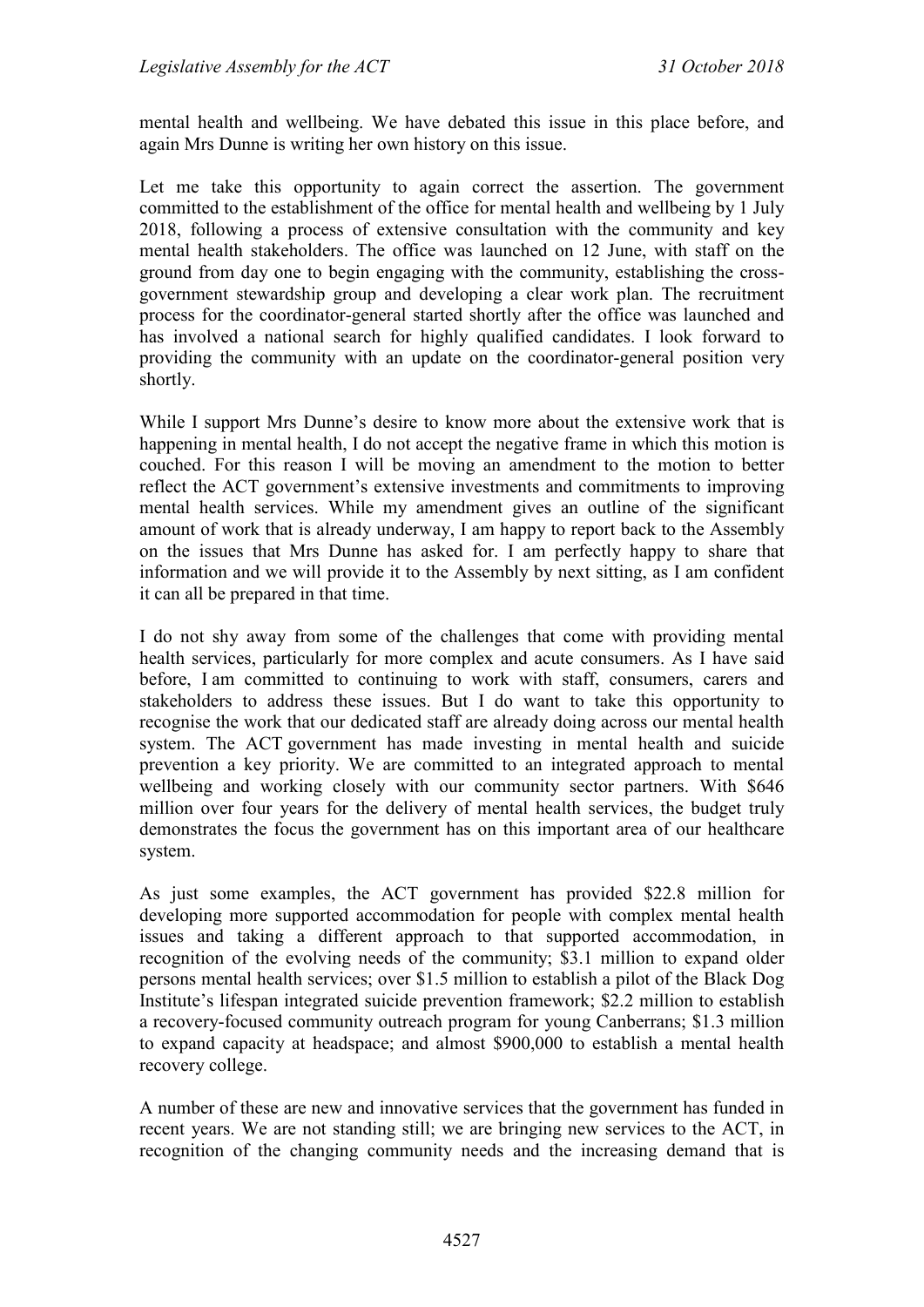coming towards us. Of course this is not just about throwing more money at the issue. The investments we are making are evidence based and informed by discussions with the community about what new services they want to see. The new adult community mental health model of care is a great example of this. The new model, which commenced in June this year and is being gradually rolled out throughout 2018, provides better access and integrated care for people using mental health services, to ensure that they receive the right response at the right time.

Whilst ACT Health has invested in a number of state-of-the-art facilities for mental health, the model of care focuses on changing the process for delivering services within the community. The model of care will provide more options for treating people within their homes and the community, as an alternative to hospitalisation. It will lead to improved access to services and reduce waiting times for appointments. I reject Mrs Dunne's assertion that we do not provide wraparound services for mental health clients. Under the new adult community model of care, the care delivered is based on an assessment of individual needs and the promotion of integrated care pathways. This will ensure people receive appropriate assistance from the service that best meets their needs and supports their recovery.

Other examples of integration across the service system include the Child and Adolescent Mental Health Services work with the Education Directorate to provide early intervention and treatment for children presenting with emerging mental health issues; and an older persons mental health team, providing intensive support to people with psycho-geriatric conditions living in residential care or transitioning from an acute inpatient unit. ACT mental health works closely with other agencies such as ACT Housing, NDIA, general practitioners, non-government organisations, Carers ACT, the Mental Health Consumer Network and other key stakeholder groups through referrals and linkages to provide wraparound supports for mental health consumers. I accept that we can always do more to improve this process, and the office for mental health and wellbeing will play a key role in providing this leadership and coordination to the mental health system, including cross-government linkages.

The other key player in system integration is the federal government, as a major funder of community mental health programs, largely through the Capital Health Network. ACT Health is working with the Capital Health Network to develop a regional mental health plan for the ACT. This regional plan will provide a territorywide strategy which supports improved access to services through the development of an integrated system-wide approach. I was pleased to attend a consultation forum on this project in late August which brought together a diverse range of stakeholders to identify needs, priorities and practical strategies. A first draft of the ACT plan is expected to be available for consultation by the end of 2018.

There is so much work happening in our clinical services, at the policy level and across governments, to improve the coordination and integration of mental health services. The government is committed to continuing this work. While we have some way to go, I believe we are making progress.

I also want to speak briefly to the independent external review of inpatient mental health services that Mrs Dunne referred to in her motion and her remarks. This review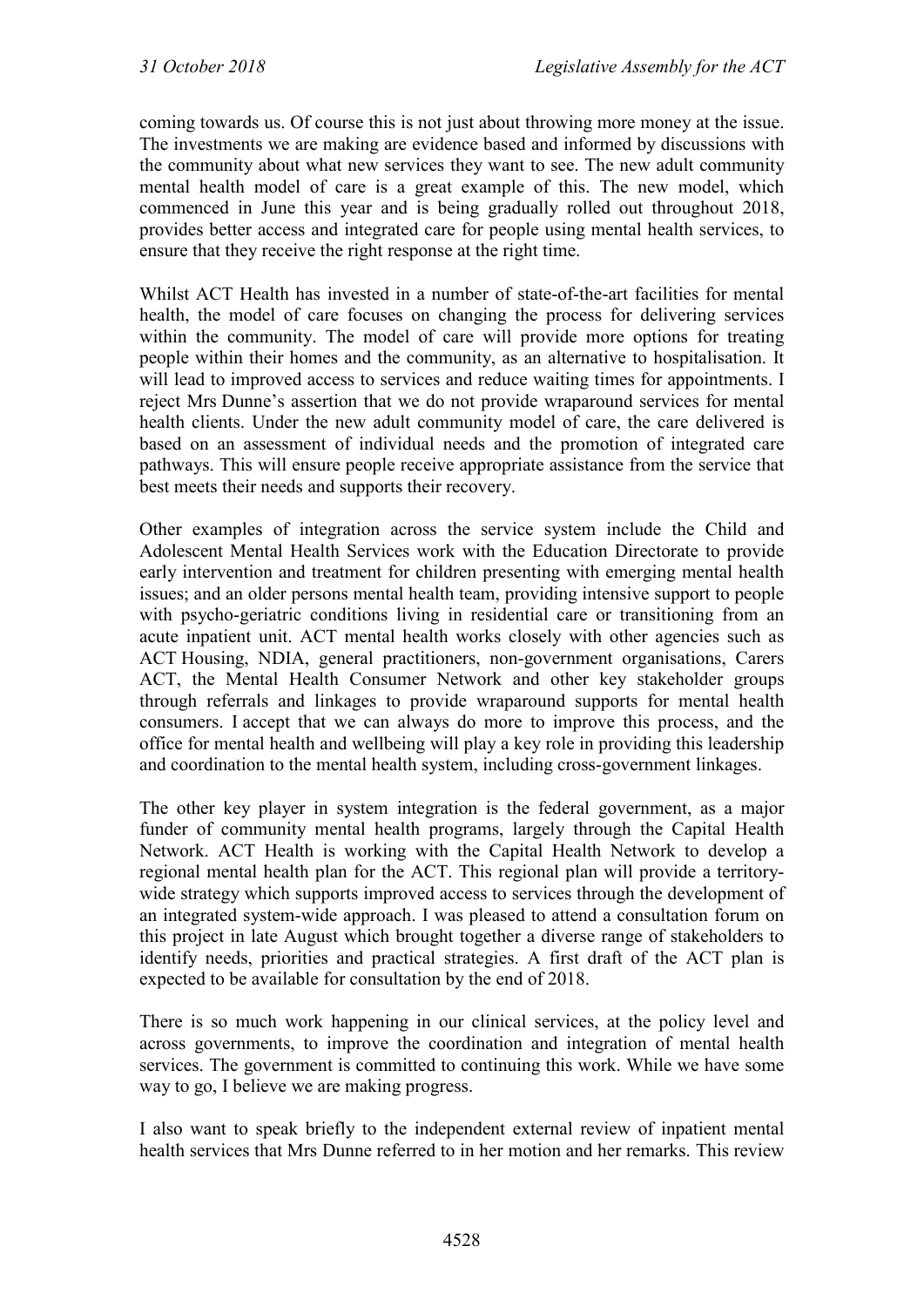was an outcome of the ACT Health accreditation process and was a good opportunity for our service to benchmark itself against a high-performing interstate facility. I do note that the report of that is online, and that online space also notes that the government has agreed to all the recommendations.

The findings of the review were in fact very complimentary of our service, with the review considering the ACT's inpatient mental health services "to be safe and very competently managed by a skilled and experienced senior management team". The reviewers made 12 recommendations, all of which have been accepted. An independent advisory body has been established to oversee the implementation of those recommendations, and four items have already been completed. I am happy to report back to the Assembly with a further update on progress on this important piece of work.

On the matter of staff resourcing and workforce shortages, I recognise that this is an ongoing issue, but steps are being taken to ease the pressure on our staff. As I have said previously, specialty mental health services nationally, internationally and in the ACT continue to face shortages of clinical staff, while at the same time the growth in services and service demand has increased. In the ACT these workforce challenges are felt most keenly across the acute and community settings. This is an issue that I have previously raised with the COAG Health Council to seek some work on a national strategy to improve training and recruitment pathways for mental health clinicians.

While we cannot alone solve the broader national problem, at the local level we are taking action to attract more staff to the ACT. I can advise the Assembly that, as of 29 October, there are 13 medical officers working full time in the adult mental health unit. This includes five psychiatrists, three permanent employees and two locums. We also have four psychiatric registrars and four junior medical officers. I can also advise that a group attraction and retention incentive, better known as an ARIn, has recently been approved for consultant psychiatrists working in mental health. The ARIn brings the ACT into line with pay rates for mental health specialist medical officers in other jurisdictions.

Canberra Health Services has convened a workforce development committee to implement the recently developed action plan and provide a sustainable mental health workforce into the future. This includes training, development, recruitment, upskilling and retention of staff. This work is being undertaken in parallel with the ACT Health workforce strategy currently underway.

Finally, I want to address the issue of occupational violence in our mental health wards. As I have said previously, while working in acute mental health settings can be very rewarding, it can also be challenging and present risks, particularly in settings where individuals are especially unwell. However, let me be very clear that violence against our staff will not be tolerated. To respond to this issue, we are taking action to minimise the immediate risk to staff on the ground. We are also working with staff, unions and other key stakeholders to develop strategies that will amend policies and procedures to maximise staff safety into the future. Canberra Health Services has commenced development of an occupational violence strategy which will help to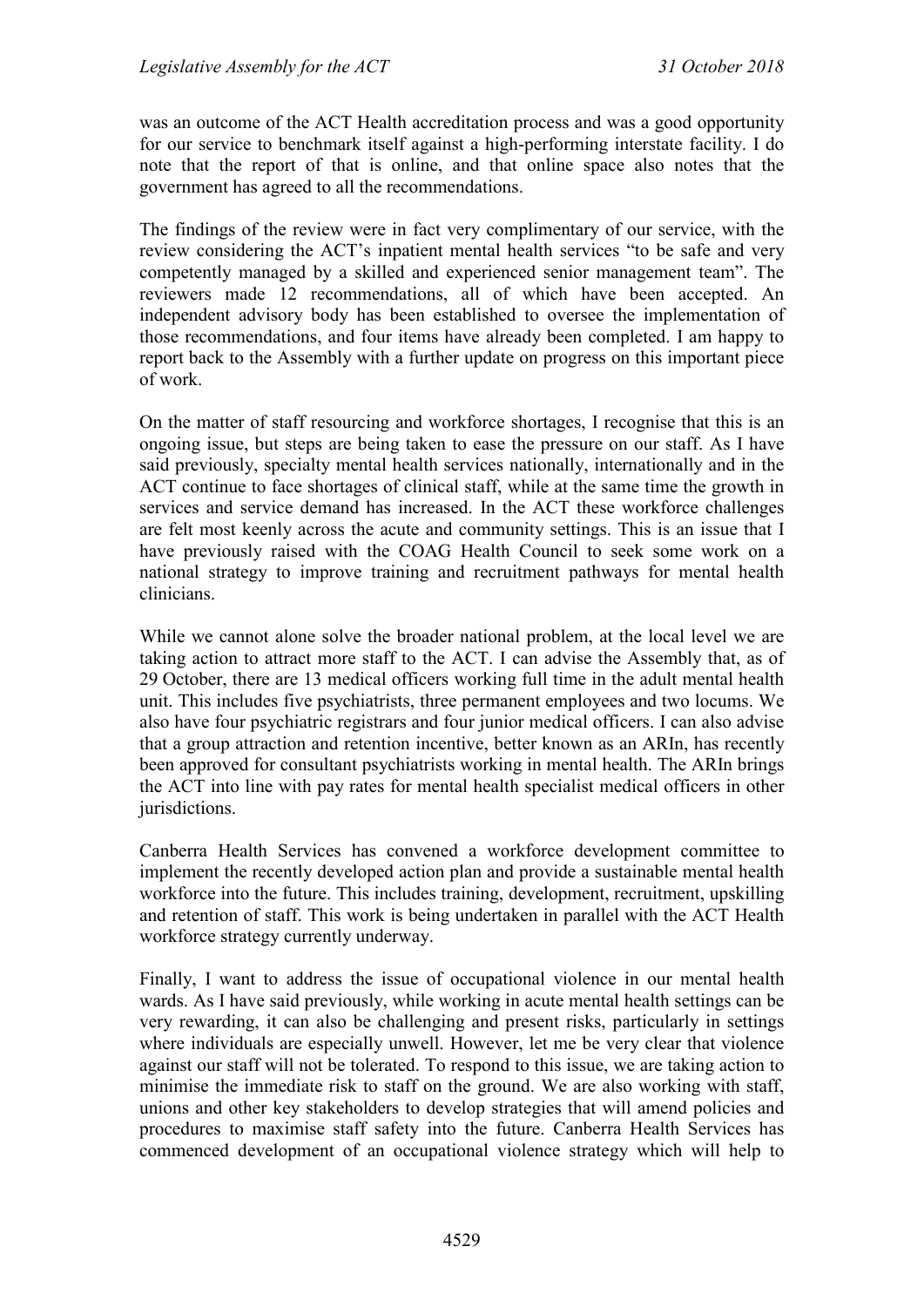define best practice in managing occupational violence both nationally and internationally. A working group chaired by the chief executive officer has been convened and will meet for the first time next week.

Additionally, ACT Health is very close to finalising a new nurse safety strategy. In recognition of the fact that mental health can be a challenging area of health service delivery, the new strategy will have a focus on high-risk areas like mental health and the unique risks faced by staff working in those environments. The nurse safety strategy is a key item under the parliamentary agreement and it is a priority for the government. We have been working with staff and unions such as the ANMF and other key stakeholders in the development of the strategy, which is expected to be released later this year. I understand that the mental health, justice health, alcohol and drug services division is also working on a divisional-specific action plan to sit underneath those strategic documents.

Of course no-one should feel unsafe in their workplace. While mental health staff do accept a level of risk as part of their jobs, the number of recent assaults is deeply concerning to me. I do not shy away from the challenge we have in addressing this issue, and I will continue to closely monitor progress on this work.

The government is committed to ensuring that all Canberrans can access the right mental health services at the right time, and that is why we have delivered record investments in mental health, with spending increasing each year over the past three years. It is encouraging to see more Canberrans feeling comfortable to reach out for support, and our services are responding to this increasing demand. At the same time, I recognise that we do have some areas to improve on and I look forward to coming back to the Assembly with more information about further work we are doing to address some of these issues. I now move the amendment circulated in my name:

Omit all text after (1) notes, substitute:

- "(a) October is mental health month;
- (b) the efforts made, especially through community-based initiatives, to raise awareness of mental health in the community, reduce and eliminate the stigmas associated with mental health, and empower people suffering mental health problems to seek help through events such as the Mental Health and Wellbeing Expo, 'RUOK?' day, the 'It's OK to Talk' campaign, and many others;
- (c) each year, one in five Australians experience a mental health issue and approximately half of all people (45 percent) will experience issues with mental health in their lifetime; and
- (d) there were over 293 000 contacts with mental health clients across adult community, child and youth, mental health rehabilitation and speciality services in the ACT in 2017-18;

(2) further notes: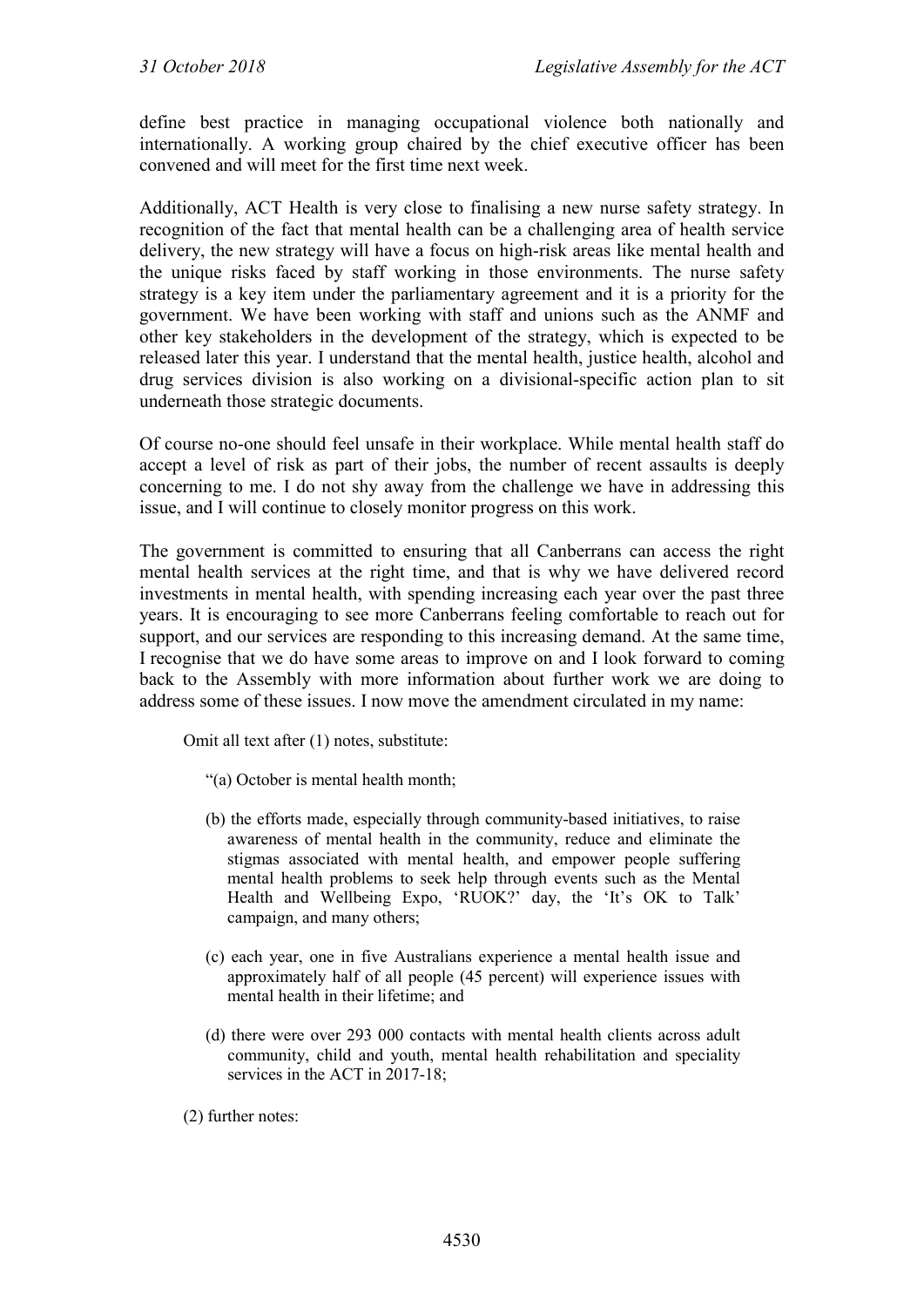- (a) the ACT Government's ongoing commitment to investing in mental health services for the Canberra community, with the budget for mental health services increasing each year over the past three years, including a 15 percent increase in 2018-19;
- (b) the following initiatives funded in the 2017-18 and 2018-19 ACT Budgets to improve access to services for people seeking mental health support:
	- (i) opening of additional beds in the rehabilitation wing at the Dhulwa Secure Mental Health Unit;
	- (ii) investment in the Black Dog Institute's Lifespan Suicide Prevention Program and Beyond Blue's Wayback Support Service;
	- (iii) expansion of the Child and Adolescent Mental Health Service (CAMHS) Consultation and Liaison Service to operate seven days a week, additional funding for headspace Canberra and establishment of a youth assertive outreach service;
	- (iv) trial of an ACT Mental Health Recovery College to support early intervention and help facilitate experience-based learning and peer support;
	- (v) building new mental health supported accommodation including community houses, a step-up step-down facility and refurbishing the Extended Care Unit at Brian Hennessey House; and
	- (vi) expanding the Older Persons Mental Health Intensive Treatment Service;
- (c) that alongside the Government's record investments in mental health, there remains a need to improve the coordination of services across the system and across government to help people access the right service at the right time; and
- (d) that while working in acute mental health settings can be challenging and present risks, the ACT Government is committed to listening to staff and improving processes so that the risk of occupational violence is minimised; and
- (3) calls on the ACT Government to, by the last sitting day in 2018:
	- (a) table in the Assembly the Government's response to the Independent External Review of Mental Health Inpatient Services within ACT Health, outlining:
		- (i) which recommendations the Government has accepted;
		- (ii) the Government's timetable for implementing the recommendations it has accepted; and
		- (iii) which recommendations the Government does not accept, and why; and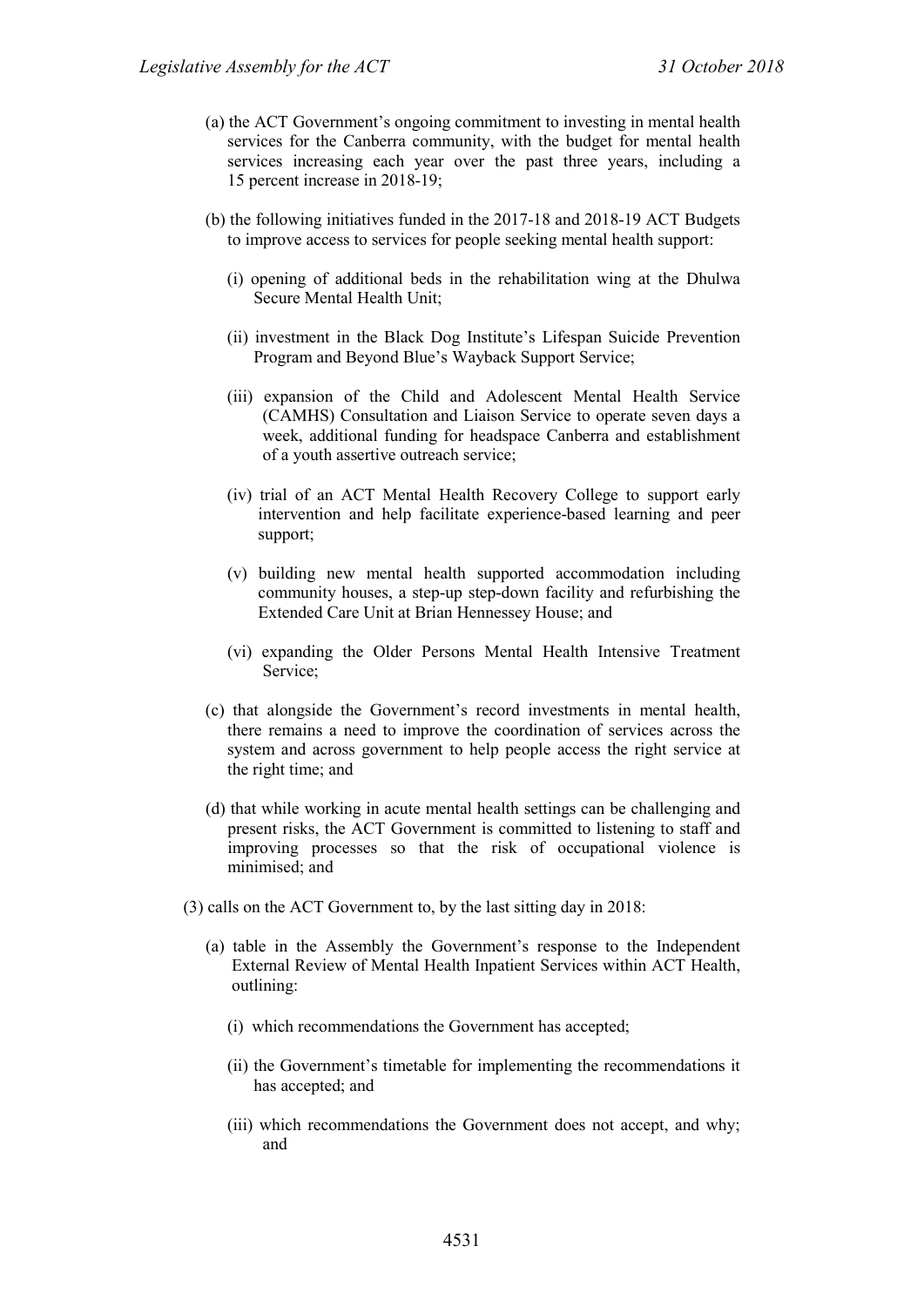(b) provide an update to the Assembly on:

- (i) the work of the Office for Mental Health and Wellbeing since its establishment on 12 June 2018 and the outcomes of that work;
- (ii) the Government's plans to assist clients to navigate the ACT's mental health system;
- (iii) the Government's approach to providing a wrap-around service to mental health clients, as well as their families and carers;
- (iv) the Government's strategies to address staff training and resourcing across all relevant disciplines;
- (v) the Government's plans for improving timely access to inpatient services and supporting a stepped-care approach; and
- (vi) the Government's strategies to minimise the incidence and associated risks of occupational violence on mental health staff.".

Just quickly, in the last few seconds I have, I am aware the Australasian College for Emergency Medicine did host a conference this month. We sent staff from ACT Health, and Minister Fitzharris and I have also met with them to discuss the specific issues they are raising.

**MS FITZHARRIS** (Yerrabi—Minister for Health and Wellbeing, Minister for Higher Education, Minister for Medical and Health Research, Minister for Transport and Minister for Vocational Education and Skills) (11.54): I am pleased today to speak in support of Minister Rattenbury's revised amendment to the motion and to outline the progress the government has made and continues to make in regard to mental health services. Quite apart from the investment in front-line services, we are also willing to take the necessary decisions for the long-term sustainability of our healthcare system.

As the Minister for Health and Wellbeing, I work closely with Minister Rattenbury, and we are keenly aware that mental health plays a significant role in our overall health and wellbeing. A responsive mental health system and services is a crucial component of ensuring the wellbeing of Canberrans and how they engage with ACT Health, Canberra Health Services and other public health services in the ACT.

As Minister Rattenbury has said in this place a number of times, early intervention in mental health and suicide prevention are key priorities for the government. We are committed to an integrated approach to mental wellbeing and to working closely with community sector partners. The establishment of the new office for mental health and wellbeing will ensure there is a better whole-of-government focus on mental health. I also welcome the wider focus the office will bring in acknowledging the impact of socio-economic factors on people's lives and their mental health and wellbeing through focusing on matters such as housing and education.

While the coordination of mental health and health services for complex patients is not always straightforward, the government does not shy away from those challenges,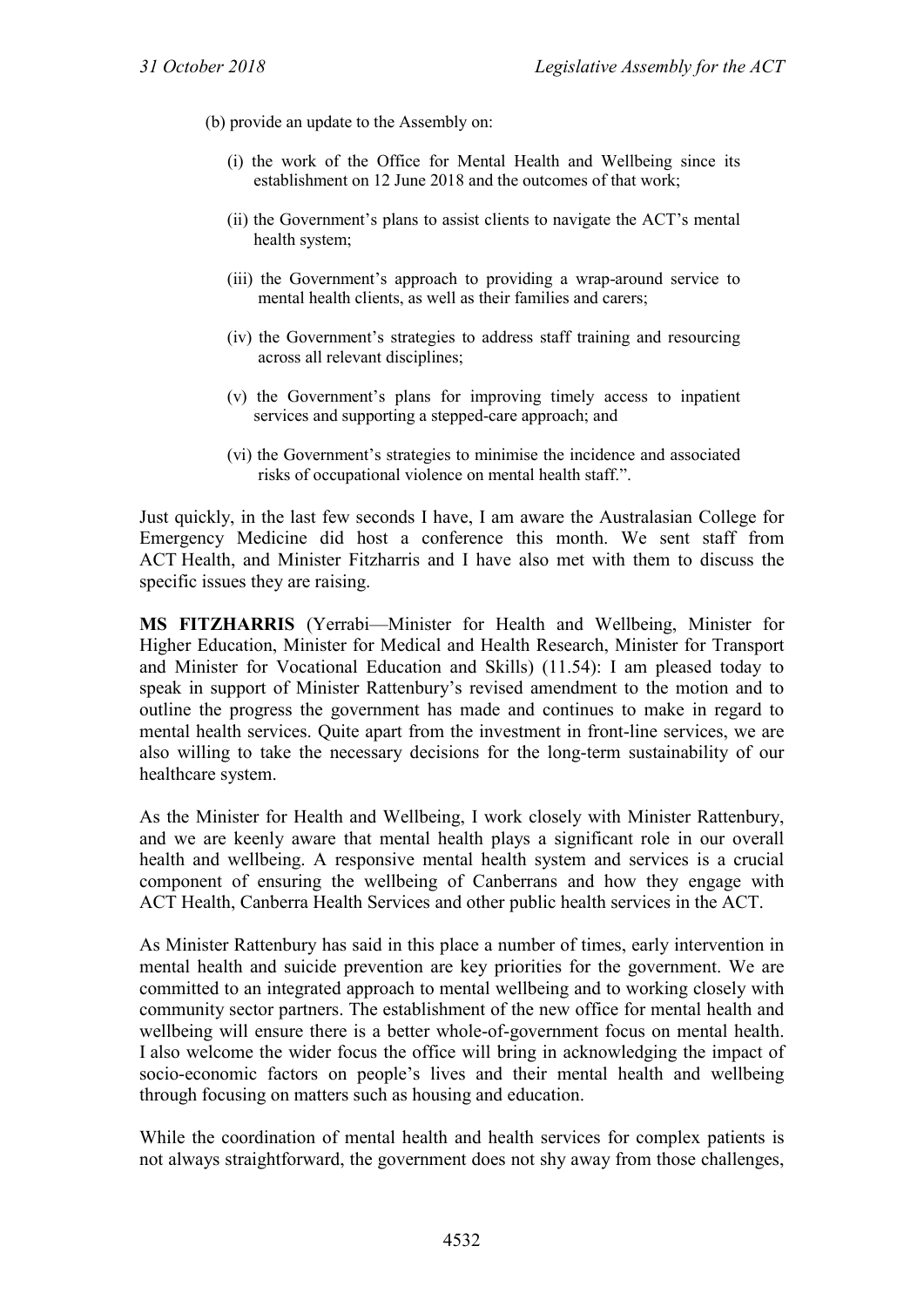and it is indeed making significant progress on meeting them. Better integration and coordination through a territory-wide strategy for mental health and suicide prevention services is also fundamental to the government's vision for mental health and suicide prevention services. As Minister for Health and Wellbeing, I am progressing a truly territory-wide approach to service delivery which includes mental health services and coordinated care across different models of care that is person centred, culturally safe and integrated.

It is worth reminding members that around one-third of Canberrans will need mental health care at some stage in their lives. This means our local services and facilities need to expand as our population grows so that people can access the right care when and where they need it. This is why the government has invested significantly in recent years in mental health services and programs through budget investment. I am really pleased to see a number of ACT Labor's 2016 election commitments being met by the government through budget processes and the reforms Minister Rattenbury is leading.

With \$646 million over four years for the delivery of mental health services, the budget truly demonstrates the focus the government has on this important area of our healthcare system. To put that simply, our investment in mental health services for the Canberra community has grown to \$157 million, an increase in funding for this current year.

One of the key initiatives of this record investment is that funding has been committed to provide more supported accommodation for people with complex mental health needs to recover and live well in the community. As Minister Rattenbury has acknowledged, the complexities around mental health treatment and services are such that people have different levels and intensity of mental health issues and may well have physical health issues they are also dealing with at the same time. These are handled very well right across Canberra Health Services in the delivery of public health services in the ACT.

As our city grows, we will see more and more demands for mental health services, from early intervention and prevention measures through to emergency and intensive support. It is important that we focus on the full spectrum of those experiences and the important work in helping people to navigate these services.

This year's budget also invests in more specialist community-based mental health services, which are about not just reactive treatment but proactive treatment through prevention and innovative services that help towards recovery. I will highlight some of these investments: funding to expand the older persons mental health intensive treatment service; suicide prevention and very important after-care services to support people who may have attempted suicide; continued focus on providing more support to young people with mental health concerns; and funding programs for children, adolescents and young people, including the important work to establish Canberra's first inpatient adolescent mental health unit.

As Minister Rattenbury has indicated, the independent external review of mental health services was commissioned as part of the ACT government's response to the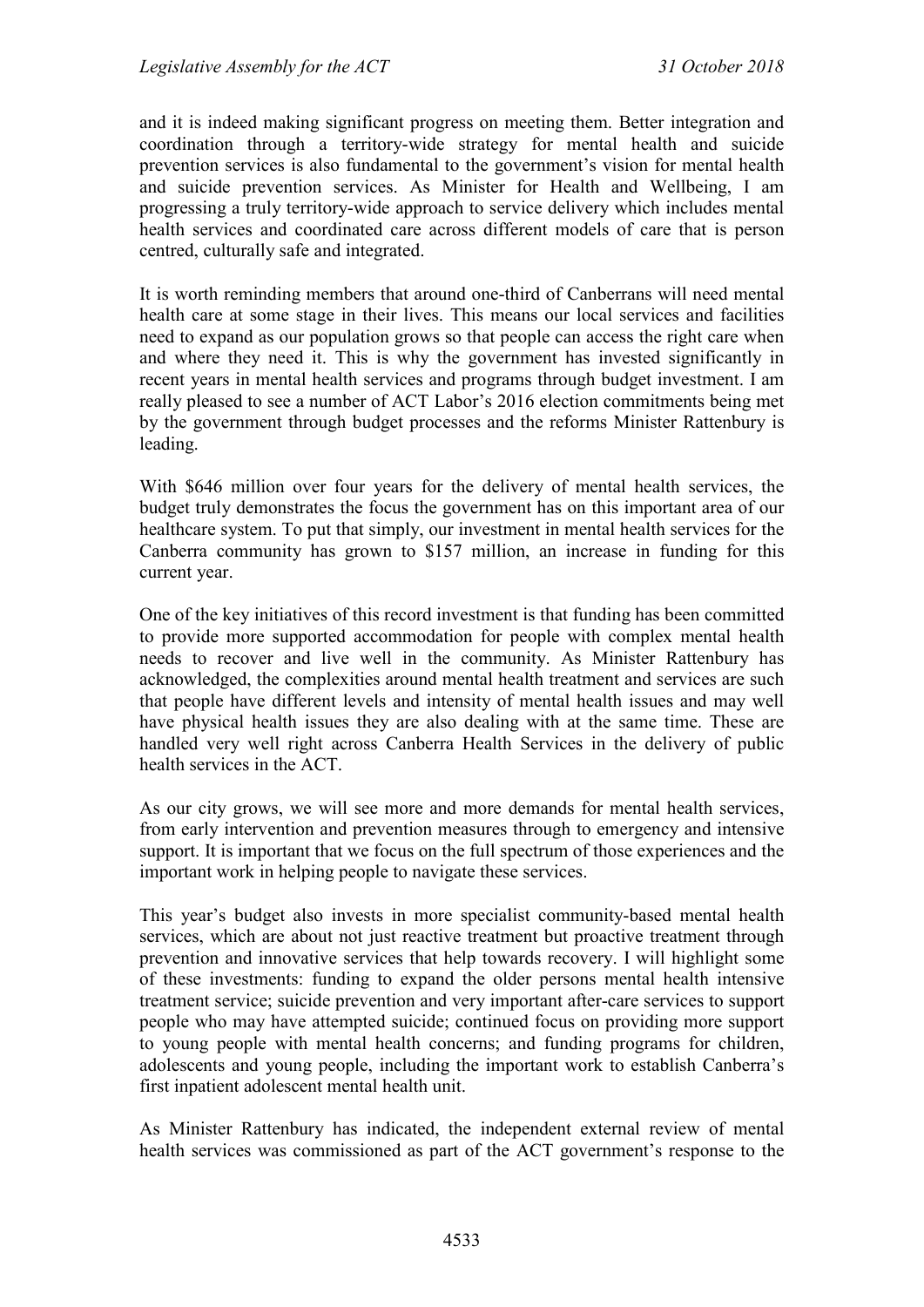draft accreditation report earlier this year. I am also pleased to advise that ACT Health and Canberra Health Services have been actively implementing contemporary best practice models of care for the emergency department in relation to mental health presentations.

As has been noted, the ACT leads the nation in its approach to having a mental health short-stay unit and the mental health assessment and consult liaison service located in the emergency department at the Canberra Hospital. These services support timely access for mental health treatment and also reduce the impact on access for non-mental health related emergency presentations. To further reduce ED demand in relation to mental health, a redesigned adult community mental health services model of care is being implemented. This will further increase access to timely mental health care in the community, to avoid conditions worsening to the extent that hospital-based care is the only option.

In addition, ACT Health funds important service partnerships with non-government organisations. As Mr Rattenbury noted, they are very important partners for the delivery of public health care in the ACT. These fund increased hospital diversion support through residential and non-residential step up, step down services. A significant impact will be seen in the community mental health policing initiative, where ACT Health fund mental health training for ACT Policing and Canberra Health Services mental health clinicians embedded in ACT Policing operations. These strategies enable first responders in ACT Policing to successfully manage mental health presentations away from the emergency department, where suitable.

As Mr Rattenbury noted, we had a very productive meeting with the College for Emergency Medicine recently, where the issue of presentations of mental health patients in the emergency department was a key topic. We really look forward to continuing that very productive conversation. As was also noted, ACT Health is currently developing a new strategy focused on the safety of nursing and midwifery staff in the workplace. As we know, mental health can be a challenging area of health services delivery, and that is why the new strategy will have a focus on areas where we need to improve, particularly in areas such as mental health.

We have been working with staff as well as industrial organisations—importantly, the ANMF—and other key stakeholders to develop the strategy. While we must ensure that staff are focused on caring for patients, it is also up to us to care for our staff. We expect the strategy to be released later this year. Further, we have been very pleased to have had discussions with the CEO of Canberra Health Services, in her first month, about developing an occupational violence strategy right across the organisation, which Minister Rattenbury referred to earlier in his statement.

As I have outlined, the government is implementing many leading initiatives in the area of mental health, and the government's recent investments are a testament to our commitment to delivering high quality public mental health services. I am proud of the progress the government is making in supporting the mental health and the physical health of Canberrans—very often interlinked. Minister Rattenbury and I look forward to working closely together and with our community partners and members right across the delivery of public healthcare services in the ACT to make sure the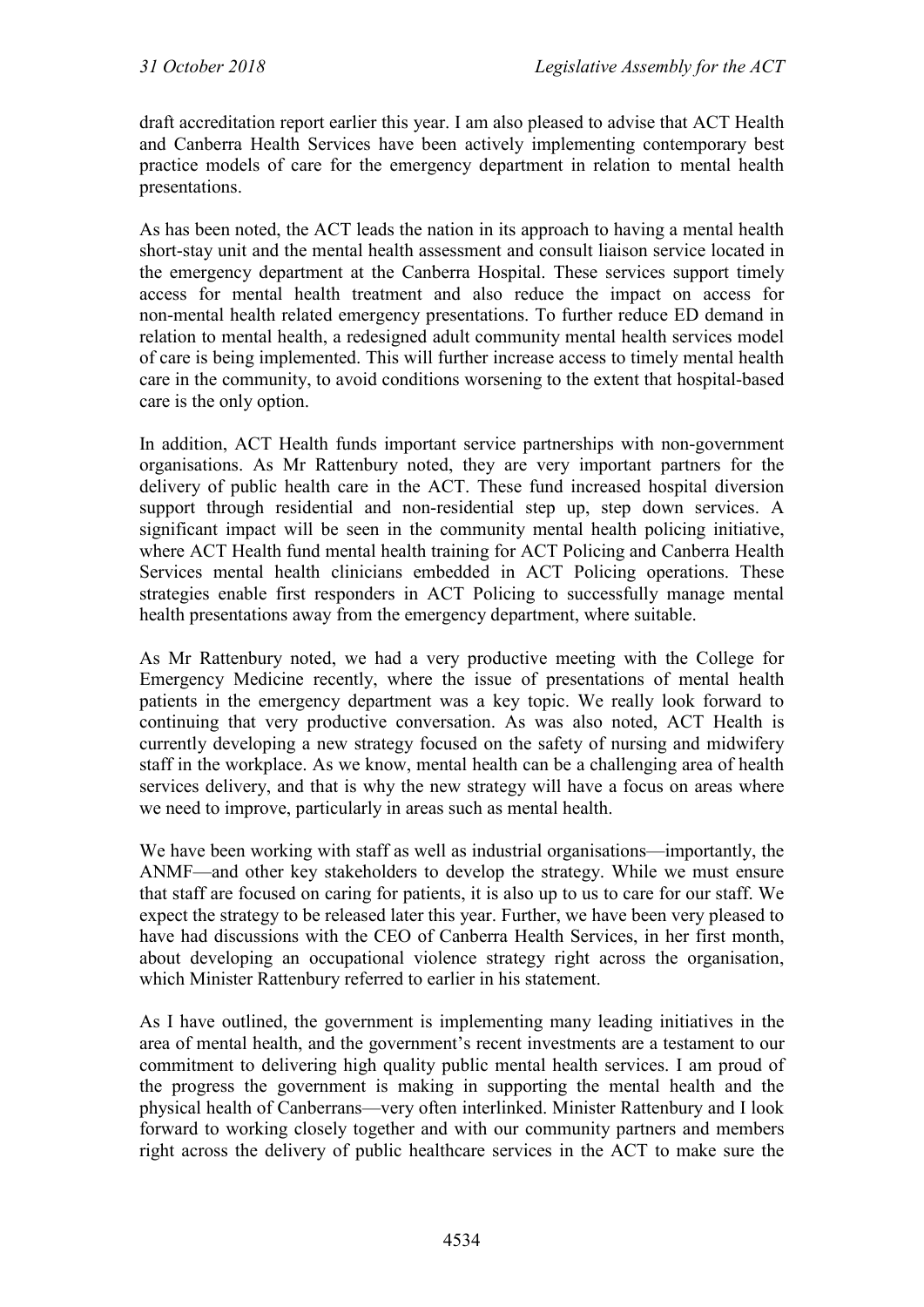ACT can continue to have a health system that meets the needs of our community now and into the future.

**MRS DUNNE** (Ginninderra) (12.02): I welcome the tenor of Mr Rattenbury's revised amendment, which calls on and substantially replicates the points I had made. That is the purpose of this motion and therefore I am happy to support the amendment.

Before I conclude, there are a few things that I do need to comment on. Mr Rattenbury spoke in his remarks about the negative characterisation that I had about the establishment of the office for mental health. I have to put on the record, as I have before, that I am sceptical as to whether the office for mental health is actually a significant policy improvement. That is really a matter of dispute between Mr Rattenbury and me. That is politics, and politics is filled with disputes of this sort. However, Mr Rattenbury talked a good talk about the establishment of the office for mental health and made quite substantial commitments which he eventually had to backtrack on.

Yes, he did make an announcement that the office for mental health would be established by July this year, but the original expectation in October-November 2016 was that it would have been established long before that. In fact, I was told in the first briefing that I received on mental health that the initial discussion paper on the structure of the office for mental health would be available by April 2017. It was not available in April 2017. I asked during estimates in June 2017, when the minister was absent, when we would see that. I was told the words, without verballing anyone, that as soon as the minister returned, that would be his first priority. I cannot remember the date offhand, but it was well into the August-September period before we did, in fact, actually see that discussion paper. That is when the date for establishment was set. It was much later than had been anticipated by the community, and it was certainly much later than was talked up to me and my staff when I first had a briefing on this.

So the negative characterisations about the establishment of the office for mental health that I make are entirely of Mr Rattenbury's creation, because he talked the good talk and then did not deliver for quite some time, to the disappointment of many in the community. Going to one of the other negative characterisations that Mr Rattenbury made in his speech, he said that I had been critical of wraparound services in the ACT. Mr Rattenbury needs to be a little more careful in reading prepared speeches. There was nothing that I said in my comments today about—I did not even mention—wraparound services. In the words I spoke today there is no mention of being critical of wraparound services.

No-one in this place should be in the position of saying that our wraparound services are fantastic or perfect. They are not. They will always need to be improved. We always need to be on guard to ensure that they are as effective as possible. To sit back and complacently say that we cannot do better, and to criticise someone for questioning whether we can do better, is not the way we improve services in the ACT. What this should be about, and it is the sort of thing that Mrs Jones did when she was the shadow minister for mental health, is trying to have a conversation about how you best serve the people of the ACT. You cannot sit back and say, "We have all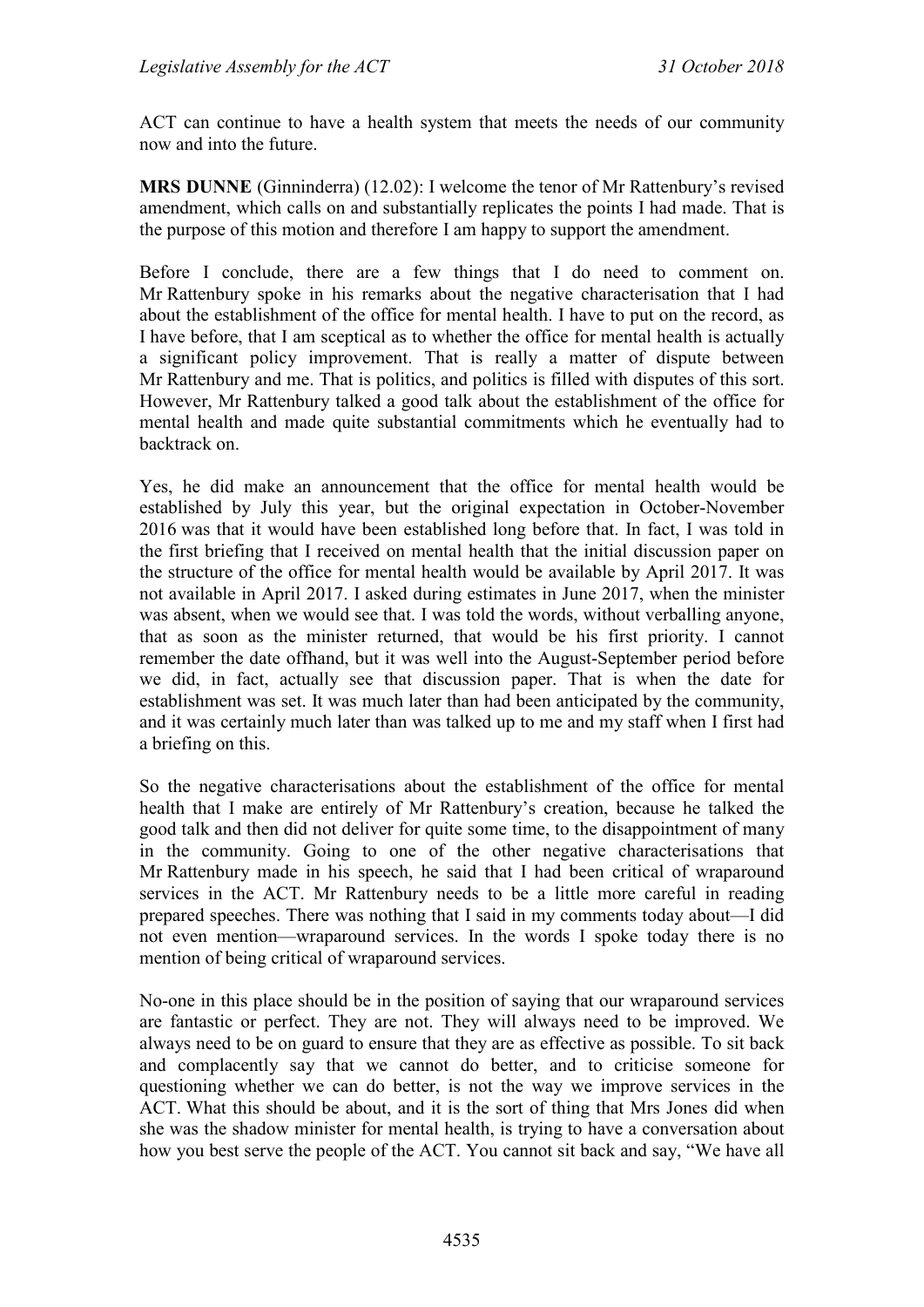the answers and what we do in ACT Health is the bee's knees." As I have acknowledged here, there are places where we are ahead of the game, but there are other places where we are not.

Mr Rattenbury is quite right to say that there is a substantial contribution into community organisations, but the only published thing he said about Mental Health Week did not address community organisations. He is right to remind me, and I did overlook it, that he came into the chamber, I think during the adjournment debate last week, and spoke about Mental Health Month and acknowledged the community organisations at that point. But that was the first time that I had been aware of Mr Rattenbury saying anything about community organisations in the entirety of Mental Health Month.

It is one of the things that becomes formulaic with the government. Today Mr Rattenbury again used the term "not tolerated", in relation to occupational violence. It is easy to say that we will not tolerate occupational violence, but the clear facts of the matter are that occupational violence has reached extremely high levels in ACT mental health. The fact that the minister is responding to that—he has said that there is a new group coming together who are looking at this issue, and they are going to meet for the first time next week—may give you a long-term solution but it does not give you an immediate response to the subject. That is what the staff need.

At the same time, there are things which have been started which have been sidetracked, re-diverted or whatever. That has led to comments from the ANMF on radio recently. Matthew Daniel was almost speechless with rage at the things that have been started and diverted. Staff have approached me and said that they have asked for help and wanted to facilitate training within adult mental health facilities, both the mental health unit and Dhulwa, in relation to training for staff; that the money was not forthcoming; and that these issues had been sidelined. All the while, people are being beaten up.

I make no bones about the fact that this is a difficult issue. It is easy to say, "We won't tolerate it," but the people who are perpetrating these offences, by virtue of where they are, are not in their right mind. We cannot just negotiate with them in the same way we would in other circumstances. It is inherently dangerous. The people who are perpetrating these assaults need assistance probably more than anybody else in the system. We cannot turn our backs on them.

It is a very difficult issue. No-one disputes that. But I do not think that we have seen the openness that we would expect from a Greens minister on this issue. It was very unfortunate that in Mental Health Month, when this issue came up, the minister was not there to address the issues. Staff were sent out to address the issues and talk about these issues with the media, rather than the minister himself doing so. There may have been a good reason. He may have been out of town or whatever. But I could make myself available, and I thought it was unfortunate that the minister was not there to front the media and address these issues when they arose recently.

I welcome the amendment. I think that overall this motion will have a good outcome. I look forward to ongoing reporting on the implementation of the mental health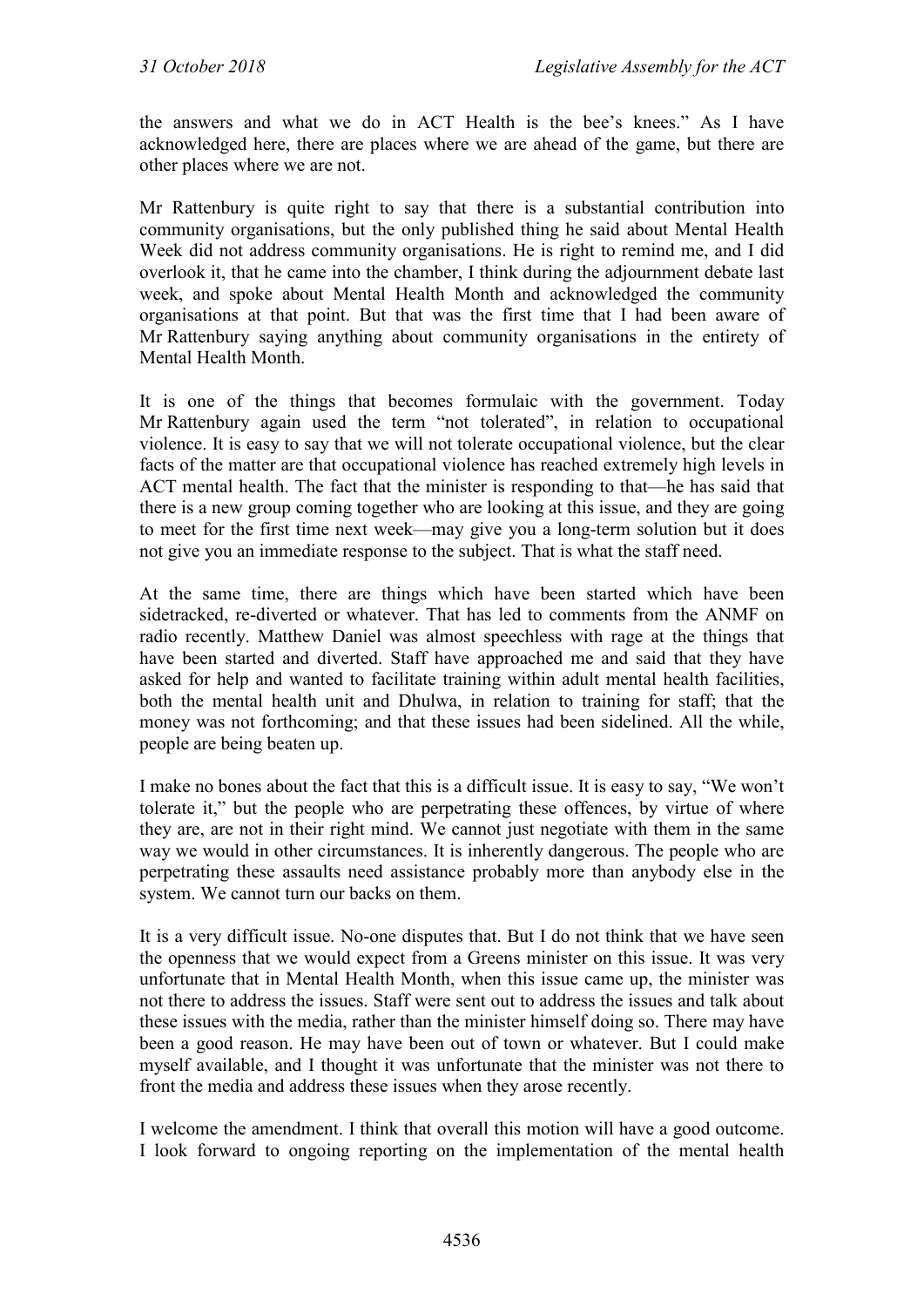inpatient services report, and I look forward to a collaborative, collegiate response to addressing the needs of people with mental health issues in the ACT.

Amendment agreed to.

Original question, as amended, agreed to.

# **Tharwa bridge**

#### **MR PARTON** (Brindabella) (12.12): I move:

That this Assembly:

(1) notes:

- (a) the enormous contribution Mr Val Jeffery made to the Tharwa community and Canberra itself;
- (b) Mr Jeffery's decisive actions during the catastrophic bushfires of 2003 that were considered instrumental in saving Tharwa community;
- (c) his passionate advocacy for the local bridge including retention of the existing structure and his campaign to have the bridge reopened; and
- (d) his significant contribution in preserving the character of Tharwa; and

(2) calls on the Government to:

- (a) provide a substantial tribute to Val Jeffery reflecting a cause that he was passionately committed to; and
- (b) ensure that such a tribute take the form of renaming the Tharwa Bridge as the Val Jeffery Bridge in recognition of his tireless effort in support of this iconic structure.

This motion seeks to provide a lasting testament to the memory of Val Jeffery and a significant tribute to the tireless contributions he made to our community. Time flies with frightening velocity, Madam Speaker; you and I both know that. Members will recall that it was little more than a year ago that we stood in this chamber to move a condolence motion to mourn the loss of Val Jeffery, a much-loved figure in this Assembly from his short time here but more so from his time as a strong community member and agitator and someone who lived life to the full. We reflected on his life, his achievements and his passionate commitment to community issues in Tharwa and to the ACT generally.

Val's sense of civic obligation created a prominent figure on our social and community landscape, and it is fair to say that the interests and needs of the community far outweighed his own personal interests in the way that he pursued them. When I look back on all the things that Val Jeffery achieved, I often wonder how on earth he fitted it in. He was the sort of bloke who could put just as much energy into his business and his family interests as he could into his community activities, of which there were many.

Val was never prepared to sit back and accept things the way they were. He could not do that, and he was prepared to stubbornly challenge the government and MLAs of all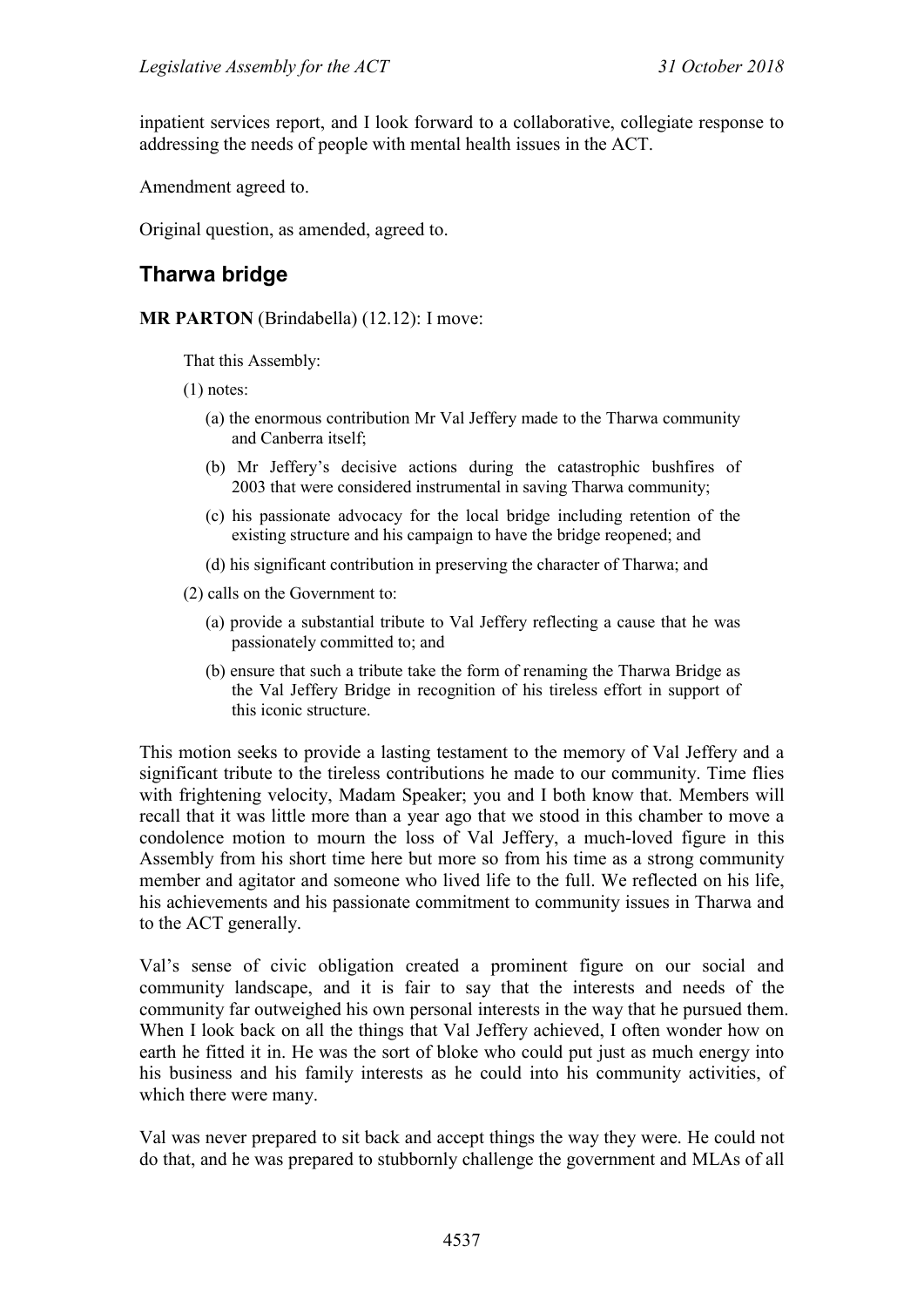persuasions to get action on the things he saw as important. Val's public spirit dominated his lifetime, and the community reaped much benefit from his efforts.

It is worth recalling the sheer expanse of Val's contribution to our community, not just for Tharwa but for the territory in general. At the territory level he was the chair of the ACT Bushfire Council for a decade and received the Australian Fire Service Medal for some 60 years' support to the Rural Fire Service, 38 of which were served as captain of the local fire brigade.

If that was Val's only civic contribution it would have been an impressive achievement in its own right, but with Val it did not stop there, not by a long shot. Val was the President of the Tharwa Show Society. He also served on a number of other community bodies, including the Tharwa progress association, the Tharwa community hall trust, the Tidbinbilla Pioneers Association, Junior Farmers in Tharwa and the Tharwa school board. He was a lifetime advocate for Tharwa and, among other things, he fought hard to keep the local primary school open.

In the disastrous bushfires of 2003 we all recall that Val Jeffery anticipated the risk to Tharwa and led the brigade in burning a firebreak around the western side of the village on the night of 17 January 2003. According to the *Canberra Times*, on the afternoon of 18 January in that year Val persuaded the police not to evacuate Tharwa because residents were well-prepared and needed to be on the ground to protect their homes. These actions were regarded as instrumental in saving the village.

Towards the end of a long and fruitful life, Valentine Jeffery became a member of this Assembly where he continued to advocate for the ideals and interests he saw as vital to his community's wellbeing. Of relevance to this motion, he also fought hard to have the Tharwa bridge restored and reopened. He lobbied hard against its closure.

The Tharwa bridge is an iconic structure within the territory. It reflects the architectural and engineering form of another age, and it certainly provides character to the local heritage. It also provides vital connectivity between the far south of the territory and the city of Canberra. Whenever the Murrumbidgee floods, the bridge ensures that residents living south and west of the river still have access to the city when Point Hut might be inaccessible.

Val Jeffery not only recognised the crucial function of the bridge but also its character and aesthetics, and he worked tirelessly to make sure that it was preserved. As a result, a major investment was dedicated to its refurbishment. Thanks to Val's efforts, we continue to enjoy this historic structure and the way it complements the character of the Tharwa village. We need to remember that parts of the bridge are resting with Val: they were buried with him as a symbol of his passion for this structure, and I am sure Val's spirit is with the bridge itself.

I have been in discussion with Mr Gentleman and his staff and I understand that Mr Gentleman will be moving some amendments which move this motion away somewhat from a focus on the Tharwa bridge for reasons that Mr Gentleman will soon explain. I acknowledge that, by and large, he and I have been on the same page on this matter for some time but, as Mr Gentleman will explain, the machinations and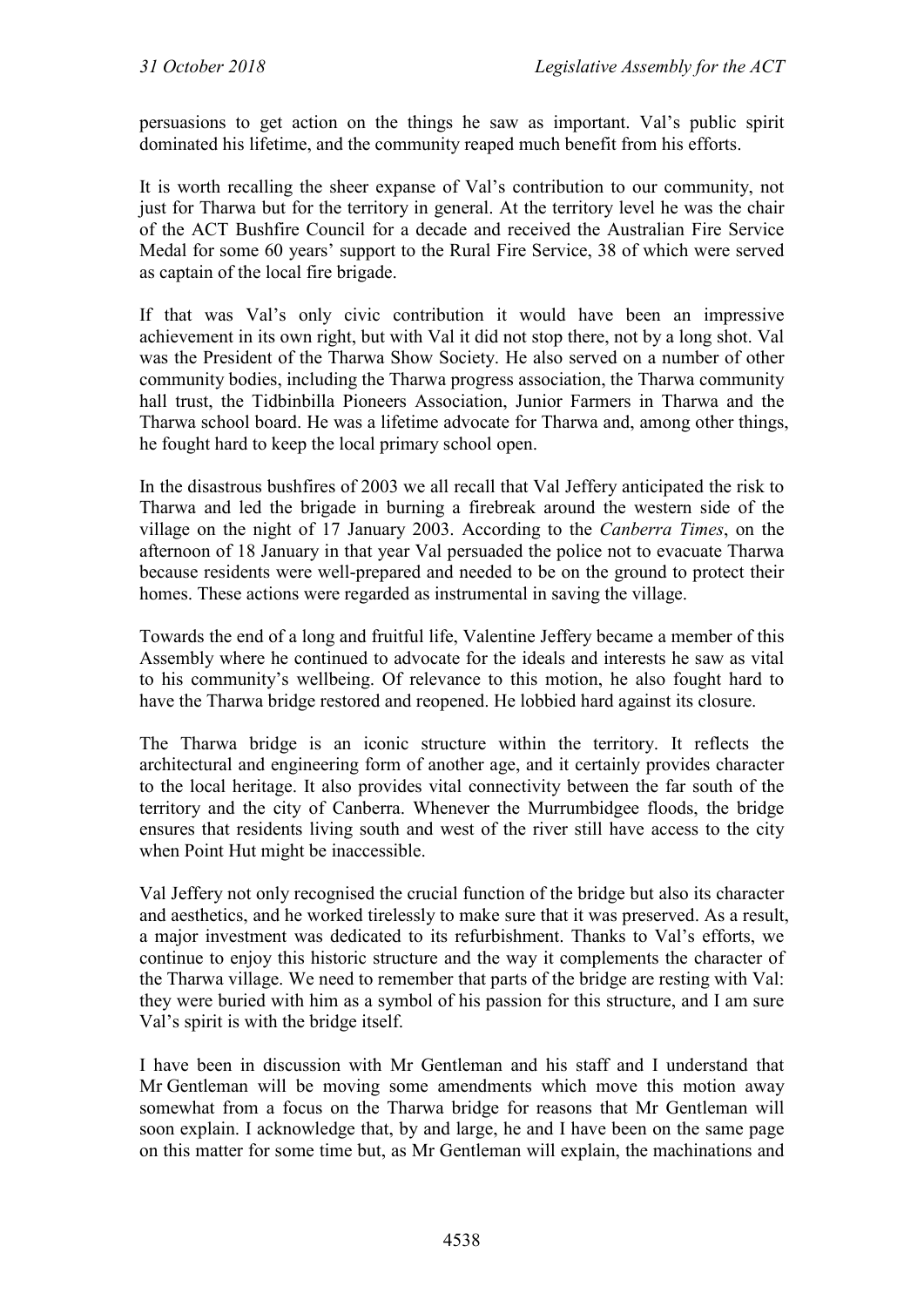the regulations around place names in the ACT and the advice from those in that space run contrary to the concept of renaming the bridge, so we will see how we go with that aspect of the debate.

Despite that advice I still hope that consideration could be given for the bridge itself to become the Val Jeffery Bridge, but I await to hear more from Mr Gentleman. The connections between Val and the bridge are compelling, enduring and emblematic, and there is no more fitting tribute we could pay Val and the memory of his community service than to name the Tharwa bridge in his honour and memory. I commend the motion to the Assembly.

**MRS JONES** (Murrumbidgee) (12.18): Mr Val Jeffery was an iconic part of our city, to use the words of Mr Barr. He bridged the gap between old Canberra—a country town—and modern Canberra. He was an MLA, a firefighter, a community advocate, a husband, a father and a grandfather.

We have had some discussion in the media, and no doubt will have in this place, about the importance of placenames. Placenames traditionally tell a story about a geographical area. There is no doubt that Mr Val Jeffery is part of the story of this place and, in particular, of the south of Canberra. His tireless lobbying played a part in dragging a sluggish government to repair the Tharwa bridge linking that village to the south of our city, which had been allowed to fall into very significant disrepair, not to mention his very long association with tackling bushfires, how and when to tackle them in and around the ACT, and, as Mr Parton has mentioned, his many committee works.

It would be appropriate for the bridge which he fought for to be named for him. His legacy is something which, upon his passing, was reflected on by all in this place. The Chief Minister said that he was a lifelong Canberran, an iconic part of our city, a man who stood up for what he believed was right. The Chief Minister also said he was Tharwa's unofficial mayor for decades and owned and operated the Tharwa general store, and that he had a passion and enthusiasm for the community and for rural life. The Chief Minister also said:

Over the decades he fought for his community, leading the campaign to reopen the Tharwa bridge, and he was instrumental in bringing the community together after the 2003 bushfire recovery effort.

Mr Rattenbury in this place said that although he was a short-time member of the Assembly he was well known to many of us not so much as a political candidate or MLA but as someone who had campaigned for his local community for many decades. Mr Rattenbury also said he was:

… a well-known Canberran who was passionate about Tharwa and regularly advocated successfully on behalf of the Tharwa community. He was always doing his best to make sure that the rural village was not forgotten, and I am certain that the Tharwa community will ensure that he is well commemorated …

Mr Wall, when he came into this place after the passing of Mr Jeffery, said: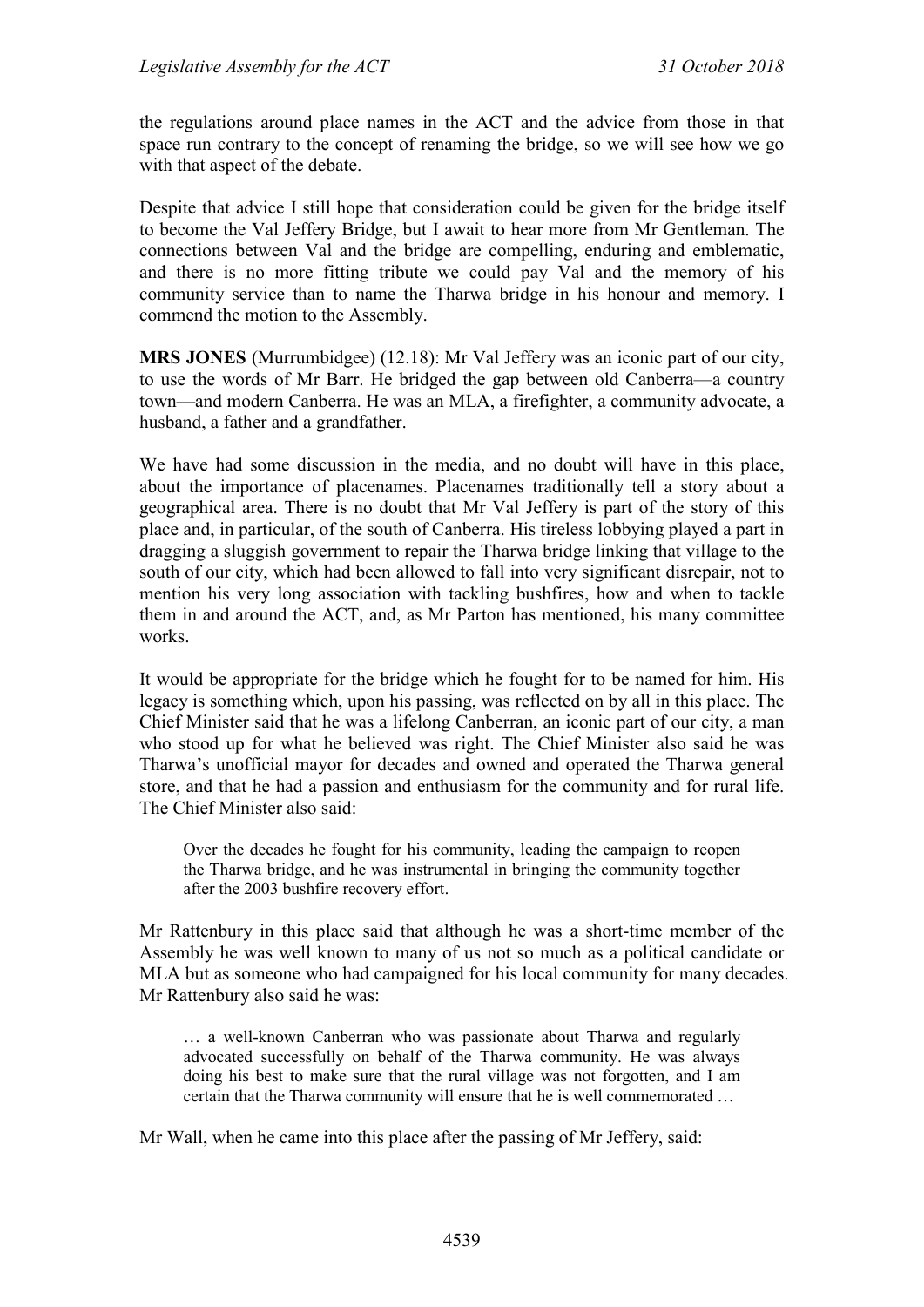Val's contribution to the Canberra community spanned his whole lifetime. His commitment to reminding us of the significance of rural villages, particularly his beloved Tharwa, is unrivalled.

Mr Wall also said that Val fought long and hard alongside fellow Tharwa villagers to keep the Tharwa primary school open, and that the preservation and restoration of the bridge was high on the priority list for Val. These are all comments that have been made across all party lines in this place.

Even, as Mr Parton mentioned, Val's coffin itself had bolts from the original Tharwa bridge built into it by a local craftsman, the same craftsman who made the Assembly's mace. So it is my view that the suggestion of Mr Parton and the Canberra Liberals here is a good one. It is my view—as well as a consistent view, no doubt, across the chamber—that as a fighter and a community advocate he should be considered for the naming of the bridge which he fought for and for the community that he loved.

**MR GENTLEMAN** (Brindabella—Minister for the Environment and Heritage, Minister for Planning and Land Management, Minister for Police and Emergency Services and Minister assisting the Chief Minister on Advanced Technology and Space Industries) (12.22): I thank Mr Parton for his motion today about the importance of commemorating the significant contribution that the late Mr Val Jeffery OAM AFSM made to the Tharwa community and the Canberra community more broadly. Like my Assembly colleagues, and I suspect much of Tharwa and its surrounding community, I share the view that the remarkable impression left by Val should be appropriately acknowledged and celebrated.

The ACT Place Names Committee sits within my directorate and is responsible for advising me about opportunities to commemorate eminent Australians. While it is protocol to wait at least 12 months after the passing before the committee formally recommends a person for commemoration, a great deal of consideration has already taken place on how best to commemorate Val through the placenames process. In fact the current committee has discussed this topic at three separate meetings since Val's passing. During those meetings, the placenames committee discussed a number of ideas and the practicalities of implementing those ideas. Renaming the Tharwa bridge is certainly one option the committee seriously considered. They looked into it and found that there was unlikely to be any impact on the bridge's heritage significance, on community and social values or on historical continuity.

However, there are many considerations that factor in to place naming. The committee has found that the renaming of existing places or features is less likely to be picked up by the community, particularly if that feature is an established part of the environment. So while it could be renamed Val Jeffery Bridge, it may well still be called Tharwa bridge by most of the community.

Other ongoing investigations to honour Val include naming a new community space in Tharwa, with the idea that dedicating an unnamed place would be an appropriate way to pay respect to Val's legacy. I understand from the committee that they have identified a potential site within the Tharwa bridge reserve for a possible nature play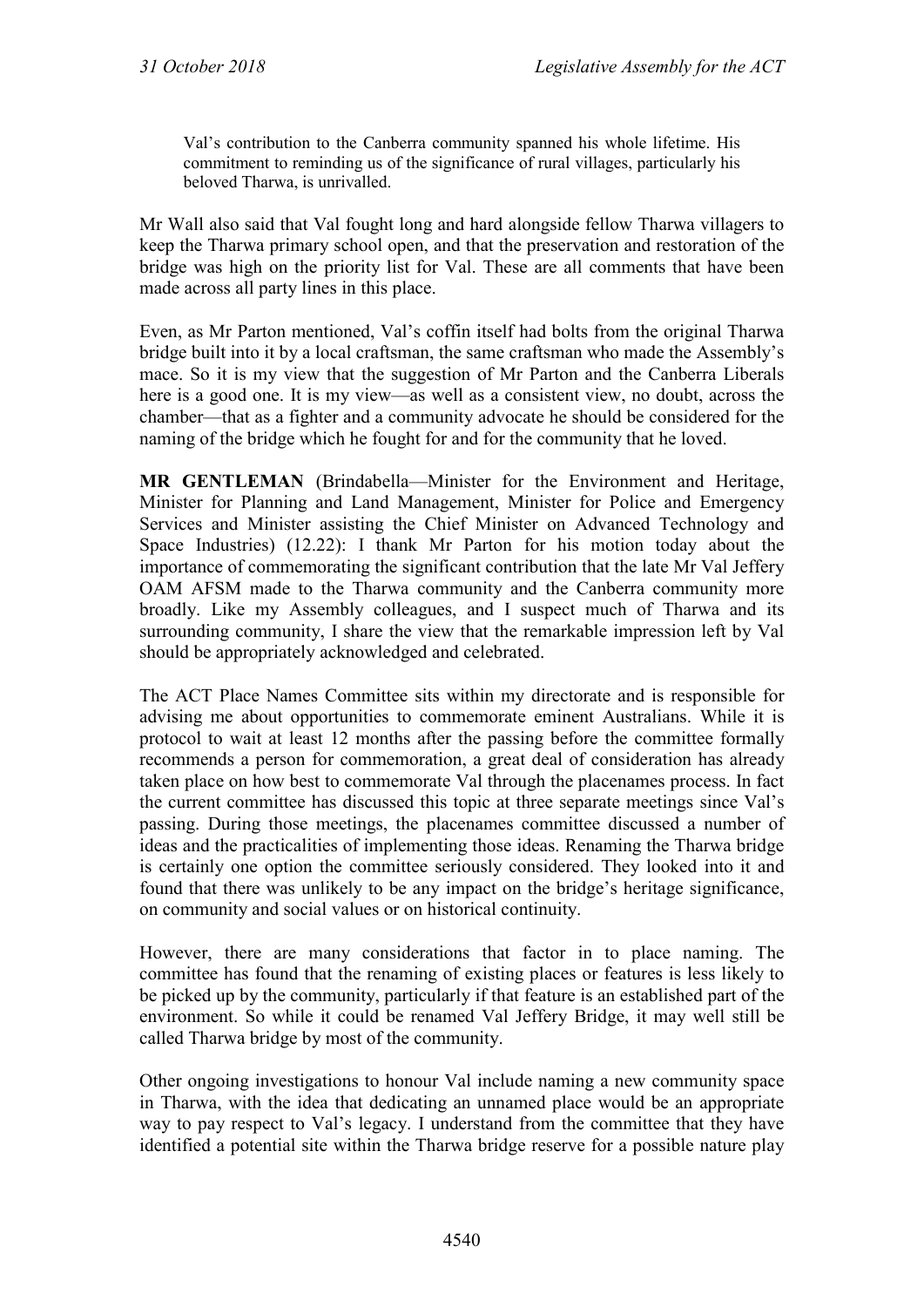facility. The facility was outlined in the Tharwa village plan, which was developed in consultation with the local community, local businesses, and landholders. I was pleased to release the Tharwa village plan recently at the September Tharwa Bush Fair. Like the other ideas, the committee has investigated this option, including using recycled timbers from the Tharwa bridge to use within the nature play facility. But before any decisions are made, the committee will need to meet with Val's family and indeed the broader Tharwa community to discuss these ideas.

I am pleased to remind the Assembly that this will not be the first place-naming celebration of a Jeffery family member. In 2005, Clarrie Lane in Tharwa was formally named to commemorate Val's father, the late Clarence Charles Jeffery.

I have requested the committee secretariat located in the Office of the Surveyor-General and Land Information to further progress these investigations in consultation with the relevant agencies, including to determine the time frame required to establish the new nature play facility before liaising with the Jeffery family and the local community. I will be pleased to keep members informed about the progress towards suitably commemorating the important contribution made by Val Jeffery OAM AFSM by naming a public place in his honour.

By leave, I move amendments (1) and (2) circulated in my name together:

- (1) Insert new paragraph  $(1)(e)$ :
	- "(e) that the ACT Place Names Committee is currently investigating how to commemorate Mr Val Jeffery's contribution to the Tharwa community;".
- (2) Omit all text after (2), substitute:
- "(2) calls on the ACT Place Names Committee to:
	- (a) consider a substantial tribute to Mr Val Jeffery which adequately reflects his passion and commitment to Tharwa; and
	- (b) consult with the Jeffery family, the Tharwa and wider Canberra community on the best way to commemorate the life and legacy of Mr Val Jeffery.".

I commend my amendments to the Assembly.

**MS LE COUTEUR** (Murrumbidgee) (12.26): I support the ALP amendments and the comments from all the previous speakers about the contribution Val Jeffery made to the Canberra community. I will not bore people by repeating those. Suffice to say that his name was well known not just in his local community of Tharwa; everybody in Canberra knew Val Jeffery.

I take Mr Gentleman's point that even if the name of the Tharwa bridge were changed to Val Jeffery's bridge, we would probably still keep on calling it the Tharwa bridge. I very much support the amendment which suggests that the ACT Place Names Committee do what it appears they are already doing: look at a tribute to Val Jeffery, work out with the community and his family the most appropriate place to commemorate his name, and do it.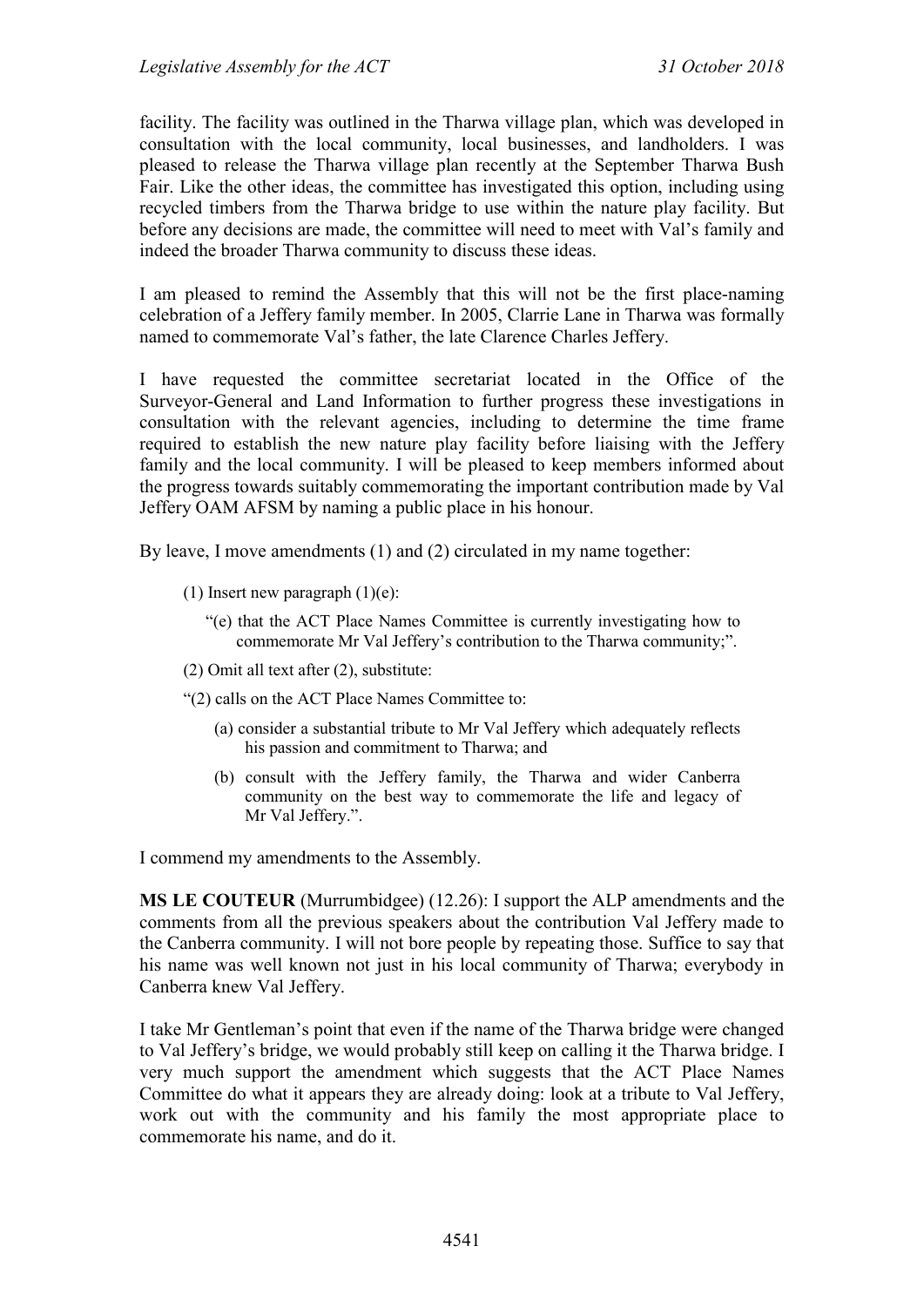**MR PARTON** (Brindabella) (12.27): We will be supporting the amendments. Even though it changes the shape of this motion, I accept that the place-naming process is somewhat more complex than most of us believed it to be. I hope that Ms Cody will also come to that conclusion before the debate on her placenames motion, foreshadowed to be the next motion; but I digress.

I suggest that the vast difference between the two motions that I mention is the overwhelming public support for one of them. I have had overwhelming public support for the renaming of the bridge.

I do not necessarily absolutely accept the advice from the Place Names Committee that that option should be off the table. I hope that it will be reconsidered but I am most pleased that there is a process that is ongoing. I also trust that, if the decision is made to not go down this path, the Place Names Committee will arrive upon a substantial tribute to Val Jeffery.

It is always refreshing when we in this chamber can broadly agree on a matter that is up for debate. My thanks to the Place Names Committee, to the Jeffery family, to the Tharwa community and to the wider Tuggeranong community, who feel engaged in this matter. My thanks also to Mr Gentleman and his staff for their assistance on this matter.

Amendments agreed to.

Original question, as amended, resolved in the affirmative.

## **Sitting suspended from 12.29 to 2.30 pm.**

## **Questions without notice Taxation—commercial property rates**

**MR COE**: My question is to the Treasurer. Treasurer, I refer to an opinion piece by David Rolfe, the dealer principal of Slaven Mazda, published in the *CityNews* of 11 October. The rates bill for that site on Melrose Drive in Phillip increased by \$100,000 in the 2017-18 financial year. This year it has increased by a further \$107,000. Why are car dealers in Phillip expected to absorb increases like this when they are constrained by manufacturers' pricing edicts and juggling increased costs in wages, rents, electricity and other factors?

**MR BARR**: There are obviously some factors in relation to the value of land in that particular precinct. Clearly there have been increases in the value of that land over time. It is not inconsistent with what we have seen in other parts of Canberra. As demand for particular pieces of land grows stronger, there are a range of alternative uses. For example, motor vehicle dealerships do find that the land they sit on has greater value over time as cities develop. That is not uncommon here in Canberra, as it is not uncommon in other parts of Australia or indeed around the world.

In relation to those specific blocks, I will seek some further advice from the Revenue Office as to whether there have been any specific factors that relate to those blocks,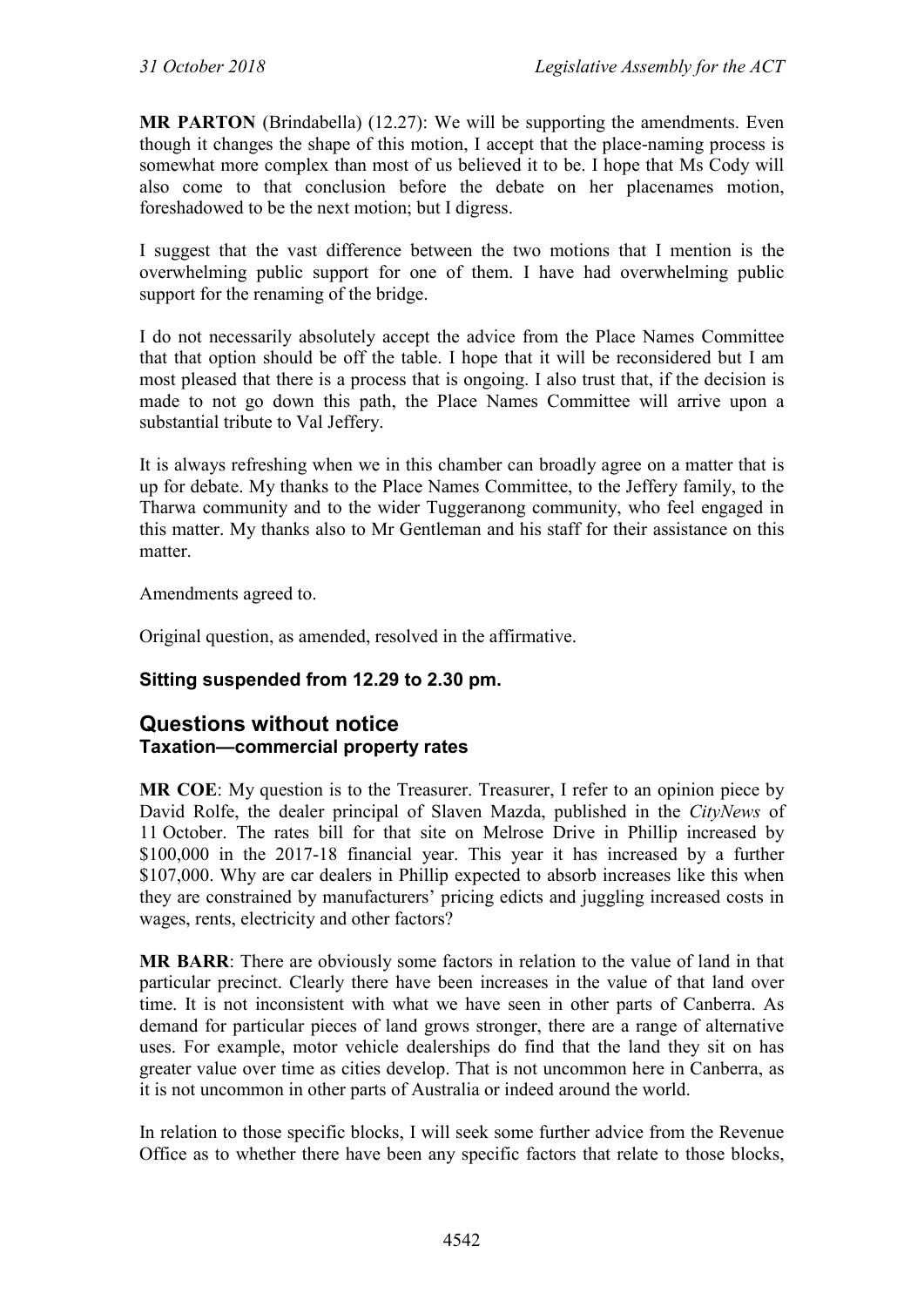any recent revaluations and the like. That would no doubt provide some further insight into those particular issues as they pertain to the examples the Leader of the Opposition has given.

**MR COE**: Treasurer, how are businesses in Phillip expected to cope with such high levels of rates and high increases in rates when they are competing with online businesses and also interstate businesses?

**MR BARR**: Online and interstate businesses also face business costs. Those would include, amongst other things, very high stamp duties and insurance taxes that would apply in other jurisdictions and that do not apply in the ACT.

**MR WALL**: Treasurer, how many businesses have to relocate or close down due to the high level of rates and charges imposed by your government? What impact will this have on consumers across Canberra, but particularly the Woden community, with respect to the dealerships?

**MR BARR**: There are now 27,500 businesses whose main place of operation is the ACT. That has grown by 2,000 in the past three years. What we are seeing is considerable growth in business activity in the ACT. I think the—

*Opposition members interjecting—*

**MR BARR**: outgoing CEO of the Canberra Business Chamber, Robyn Hendry, described Canberra's economic conditions as booming and as a boom time for businesses. There has been a very positive reaction to the abolition of—

*Opposition members interjecting—*

**MADAM SPEAKER**: Mr Coe and Mr Wall!

**MR BARR**: There has been a very positive reaction to the abolition of commercial stamp duty for small and medium-sized businesses on properties up to \$1.5 million. That is a particular benefit for those who are looking to establish business in the ACT—

*Opposition members interjecting—*

**MADAM SPEAKER**: Members!

**MR BARR**: and there has been quite a significant amount of interest in new investment in the ACT. We do, of course, have the fastest growing economy in Australia—

**Ms Stephen-Smith**: Point of order, Madam Speaker.

**MADAM SPEAKER**: Chief Minister, can you please resume your seat. There is a point of order.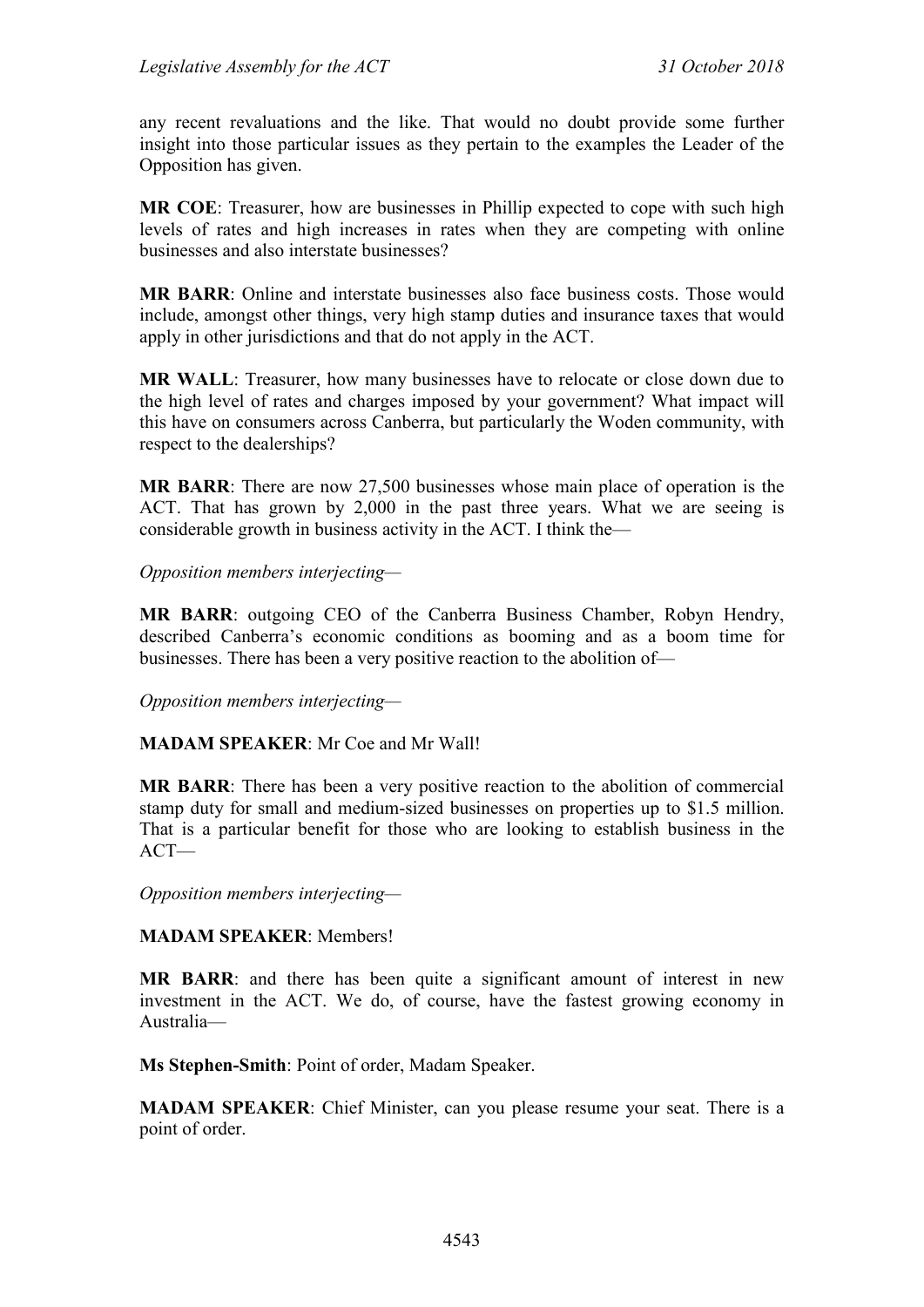**Ms Stephen-Smith**: I did have a point of order about the interruptions but—

**MADAM SPEAKER**: You heard silence; so you thought you would sit down. Chief Minister.

**MR BARR**: Thank you, Madam Speaker. As I was saying, we do have the fastest rate of economic growth in Australia. We have very low unemployment and we have a very significant flow of new investment into the territory. We have more businesses operating now than we did three years ago.

### **Public housing—renewal program**

**MS LE COUTEUR**: My question is to the minister for housing and relates to the commitment to renew 1,000 homes. Minister, can you confirm that there will be the same sort of disposal of larger sites as has been done by the public housing renewal task force to date? If so, how will the government decide which properties it intends to sell and where the replacement properties will be located?

**MS BERRY**: No, it will not be exactly the same as the current renewal program, because the current renewal program is continuing, and it was designed, with the asset recycling initiative, to provide a funding boost to the ACT to deliver on its infrastructure project, specifically, light rail, which is coming along very well. The process for a future renewal program will be considered based on—

**Ms Le Couteur**: A point of order: could you please tell me something about the current program, which was the question?

**MS BERRY**: That was not the question.

**Ms Le Couteur**: No, the question was about—

**MADAM SPEAKER**: The point of order is about being relevant to the question.

**MS BERRY**: I did; I just said—

*Members interjecting*—

**MS BERRY**: On the point of order, Madam Speaker, the question was whether I could confirm this. I said no, I would not, because the current program was running in a particular way.

**Ms Le Couteur**: Madam Speaker—

**MADAM SPEAKER**: Resume your seat. A point of order? Stop the clock, thank you.

**Ms Le Couteur**: I said: how will the government decide which properties it intends to sell and where will the replacement properties be located? Could the minister please address the question?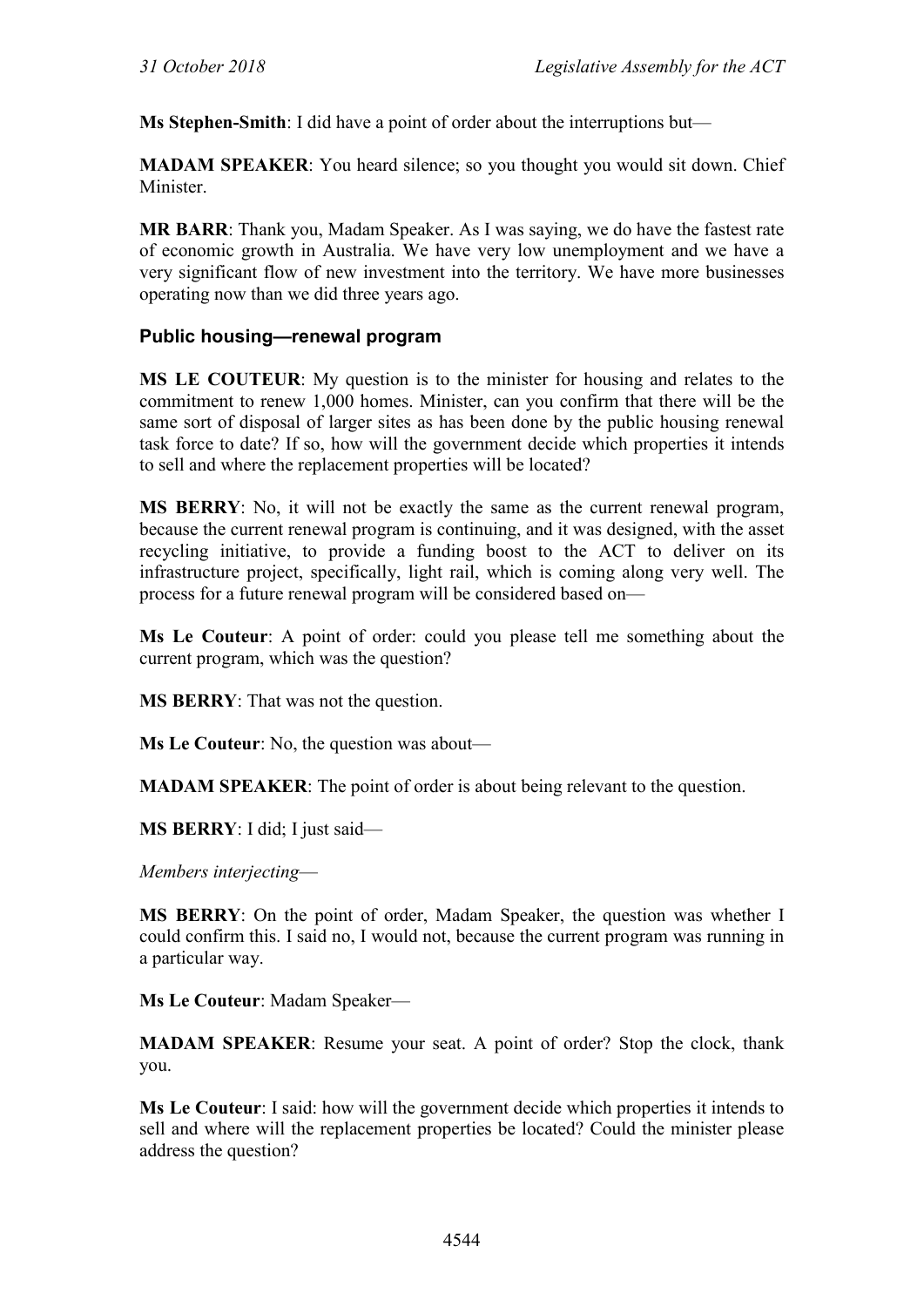**MS BERRY**: On the point of order, I answered the first part of the question. With regard to the second part of the question, those decisions will be considered by cabinet.

**MS LE COUTEUR**: What is the net cost expected to the government of this program, and what is the time frame for the renewal?

**MS BERRY**: The strategy is very clear. It announced a \$100 million commitment for 1,000 homes to be renewed and an additional 200 new properties to be delivered.

**MRS JONES**: Minister, with regard to a public housing program, will you meet with the Darwinia Park Action Group once more before soil is turned on that property development?

**MS BERRY**: Mrs Jones may not be aware, but the Darwinia Park group is still in ACAT—I do not think there is a decision yet.

**Mrs Jones**: No, it's finished.

**MS BERRY**: It is finished?

**Mrs Jones**: It's done. Finished. Will you meet with them one more time?

**MS BERRY**: I will get some advice about where that project is up to.

**Mrs Jones**: You don't know if you can meet with them?

**MS BERRY**: But I had not met with the Darwinia Park group for some time—

**Mrs Jones**: Well, will you meet with them?

**MS BERRY**: Giulia—

**Mrs Jones**: Sorry, it's very important to them.

**MS BERRY**: I know it is important to you and important to them; just give me a chance to answer. I will find out where it is up to and when the actual development will take place. Of course we will continue to work with the Darwinia Park group, the same way we have worked with Monash group and the Calder group—

**Mrs Jones**: But will you meet with them? It's actually a very important question.

**MADAM SPEAKER**: Members! If you have a point of order, you stand. Let the minister answer; it is not a conversation.

**Mrs Jones**: Well, this is an important question for the people whom we represent in this place, and I don't think it should become a joke.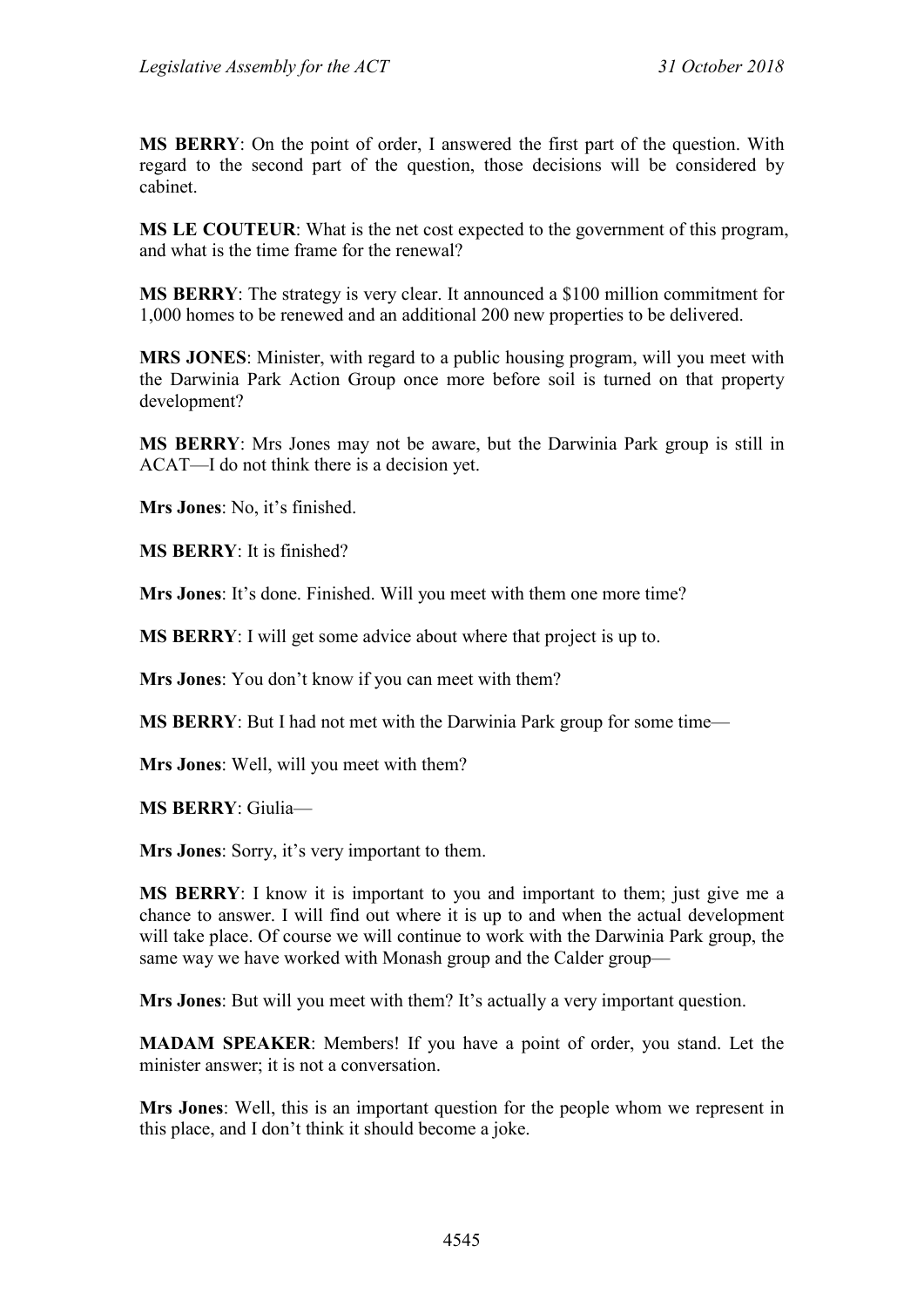**MADAM SPEAKER**: Mrs Jones! Quiet, please! Do you have anything further to add, minister?

### **MS BERRY**: No.

## **Housing—affordability**

**MR PARTON**: My question is to the Minister for Housing and Suburban Development. Minister, your ACT housing strategy says that you will "set an annual target to increase affordable home purchase opportunities". What will the target for affordable home ownership opportunities be?

**MS BERRY**: Those targets are set during the indicative land release programs, which are available online. The 2018-19 program is available online. Older targets that were delivered under the affordable housing strategy were around 400. This target, by introducing the 15 per cent, will deliver approximately 630 social and affordable dwellings each year.

**MR PARTON**: Minister, when will those targets in the forward estimates years be announced?

**MS BERRY**: They will be announced the same way the indicative land release programs are announced each year.

**MR COE**: Minister, do you accept that the government's land release policy has had a detrimental impact on housing affordability in Canberra?

**MS BERRY**: No, I do not accept that.

#### **Domestic and family violence—services**

**MS CODY**: My question is to the Deputy Chief Minister. Minister, can you please provide an update on funding support available for families who are escaping or impacted by domestic and family violence?

**MS BERRY**: I thank Ms Cody for her interest in family safety. I want to inform the Assembly that in 2016, when we launched our \$21.42 million package to fund our response to domestic and family violence, we also announced a new safer families grant assistance program to support people who had been impacted by family violence. The grants program was facilitated through the rental bond scheme. We have supported many women with funding assistance for such things as moving house, buying furniture and whitegoods and paying utilities and rent.

Over recent months, the program has been reviewed to make sure that it is working as well as it can and supporting the right people at the right time. Changes have been made to the program to allow easier access to grants of up to \$2,000, with a total of \$406,000 in funding committed over the next four years.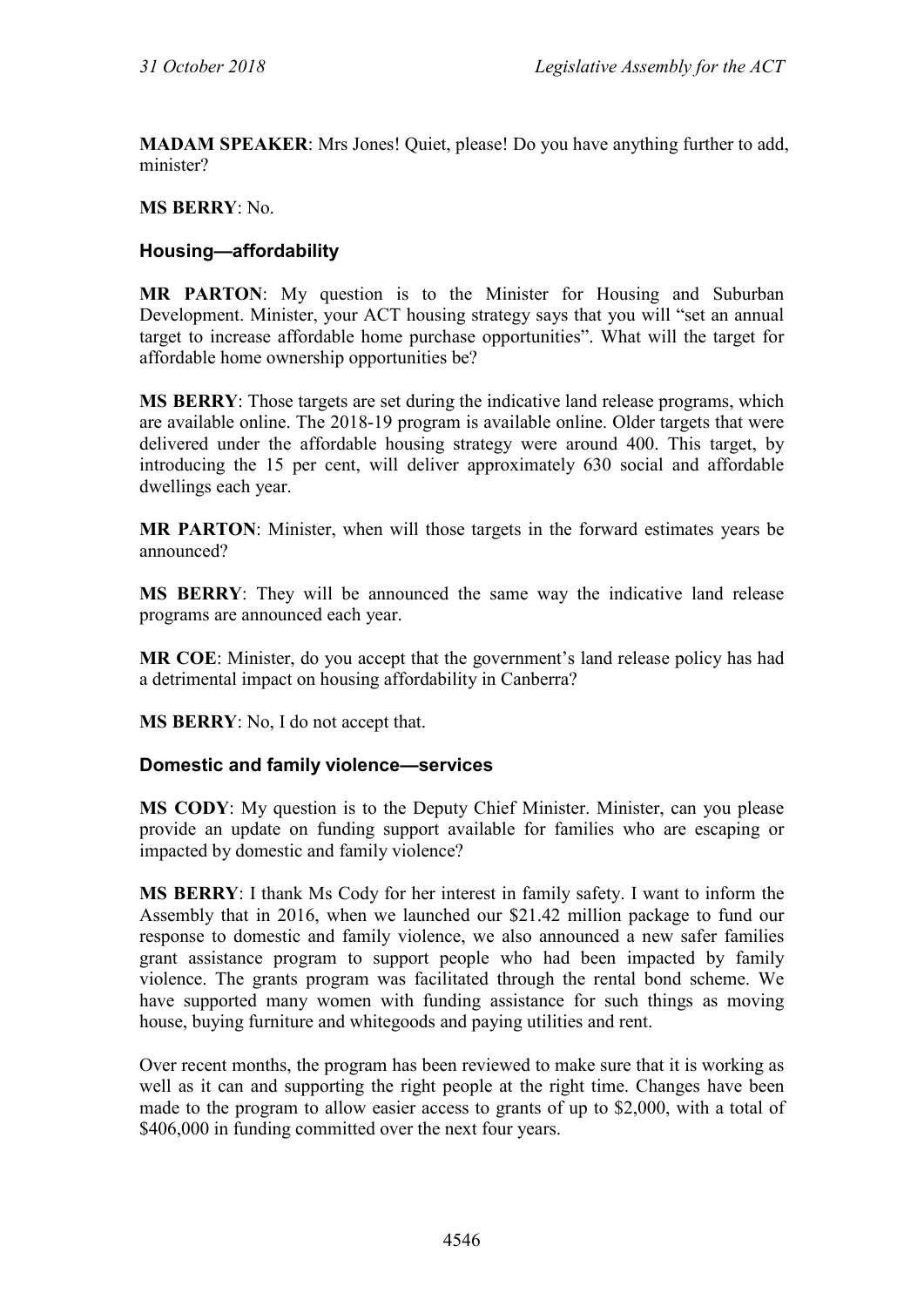Under the new arrangements, a person no longer has to apply for a rental bond loan to be eligible. The range of assistance that a person can apply for includes legal costs, pet care, mortgage and rental payments and other costs associated with establishing or sustaining a family home. The revised program also expands the referral pathways to now include private, community, government and social, health and justice sector agencies that work with people to address the impact of family violence, as well as the Domestic Violence Crisis Service.

**MS CODY**: Minister, what else is the government doing to provide early support to families who may be impacted by family violence?

**MS BERRY**: I thank Ms Cody for the supplementary question. The insights gathered through the co-design for the family safety hub have prompted the government to think differently about the role of the hub in the ACT, which was officially launched on 11 May this year. The family safety hub is a network for collaboration and innovation for lasting change. It brings the right people together to work through a series of challenges, an exploration of what might be possible, each challenge aiming to see how we can provide better help earlier. The hub fosters sharing understanding, builds capability, delivers new or improved pathways and ensures system cohesion.

The family safety hub has now undertaken its first challenge around how we might prevent and intervene early in domestic and family violence for pregnant women and new parents. Nearly 60 ideas were developed by the community sector. The Coordinator-General for Family Safety and the family safety hub are actively exploring two of these ideas to see whether they have the potential to address the challenge. The best of these solutions will be piloted and improved. Effective pilots may be scaled up and embedded across the service system. I am happy to say that we are just weeks away from launching our first pilot, which will partner with a range of government and non-government organisations to assist new parents and pregnant women who may be facing violence and need help.

**MS ORR**: Minister, why is sustained, real investment by government in these types of services so important?

**MS BERRY**: I thank Ms Orr for her supplementary. We can see the benefits that the additional \$21 million is providing to our community. We have more front-line service provision, more new services and greater thinking around solutions.

Of course, the ACT cannot do this work alone. Earlier this year, a national consultation kicked off to develop the fourth action plan for reducing violence against women. The ACT government has been working in partnership with the commonwealth in facilitating local consultations with our sector over July and August.

In early October I led an ACT delegation of government, community service and persons with lived experience of violence to the COAG reducing violence against women summit in Adelaide. The summit provided the opportunity for all jurisdictions to come together to consider the approach and priorities for inclusion in the fourth action plan.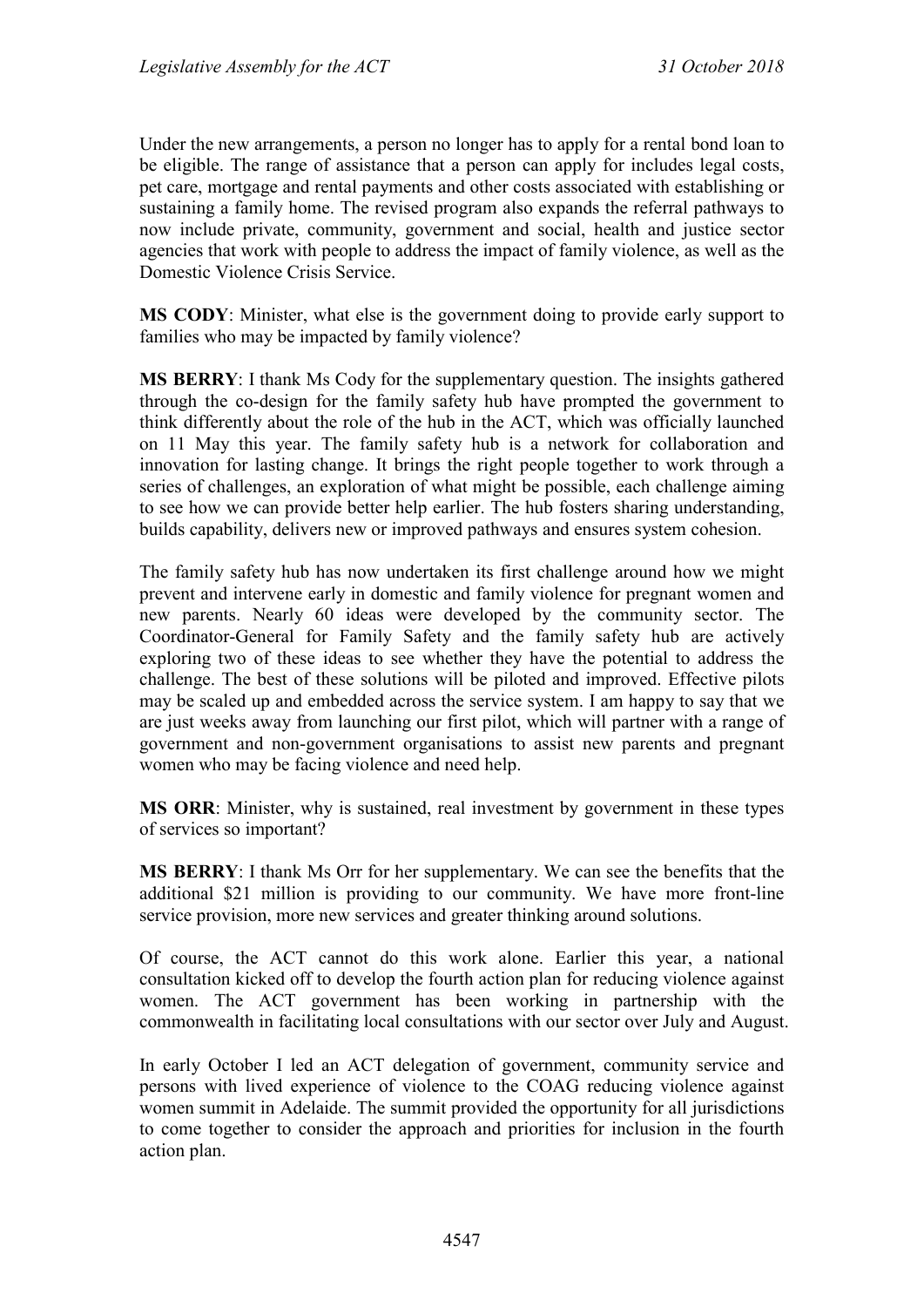When I met with women's safety ministers at this event, it was clear that the critical issue facing all jurisdictions right now was the looming end to federal funding for vital services. In the ACT, members may recall that whilst we did not receive a great deal of funding from the commonwealth's third action plan, we did get money for the Women's Legal Centre to establish a domestic violence program to provide women with legal representation and holistic wraparound support. This service and this funding are crucial. It means that the centre has been able to extend their services to meet the growing needs of women who are experiencing domestic and family violence. Previously, this service was limited to just providing initial advice.

The service faces a funding cliff on 30 June. I am very hopeful that the federal government will see the importance of this matter and make an announcement about new funding for this program very soon, and many others like it across the country.

### **Public housing—renewal program**

**MS LAWDER**: My question is to the Minister for Housing and Suburban Development. Minister, in your response to Ms Cheyne's question yesterday, you said that the government would provide \$100 million in additional funding for new public housing over the next five years. Minister, how much of this figure will be spent on replacement of current public housing dwellings in each year?

**MS BERRY**: The \$100 million announcement that was made during the strategy's launch on Monday is for 1,000 properties to be renewed over the next five years and 200 new public housing properties to be developed. Ongoing work as usual that occurs within Housing ACT will continue.

**MS LAWDER**: Minister, again in relation to the \$100 million, how much in each year will be spent on additional public housing and additional assistance to community housing providers?

**MS BERRY**: At the launch of the housing strategy on Monday I also announced that an additional 151 properties would go to community housing providers to assist in improving and increasing the amount of stock that those organisations have. That 151 is more than any of the community housing providers in the ACT can deliver in four years, and we are delivering them in one.

**MR PARTON**: Minister, how many actual additional residences will be built each year with this \$100 million?

**MS BERRY**: As I said at the launch of the housing strategy, at least 200 dwellings. It will depend on the makeup of those dwellings, but at least 200 dwellings have been committed to as part of the \$100 million.

## **Ginninderry—environmental impact statement**

**MS LEE**: My question is to the Minister for Environment and Heritage. Minister, the *Canberra Times* today reports that you have exempted the Ginninderry development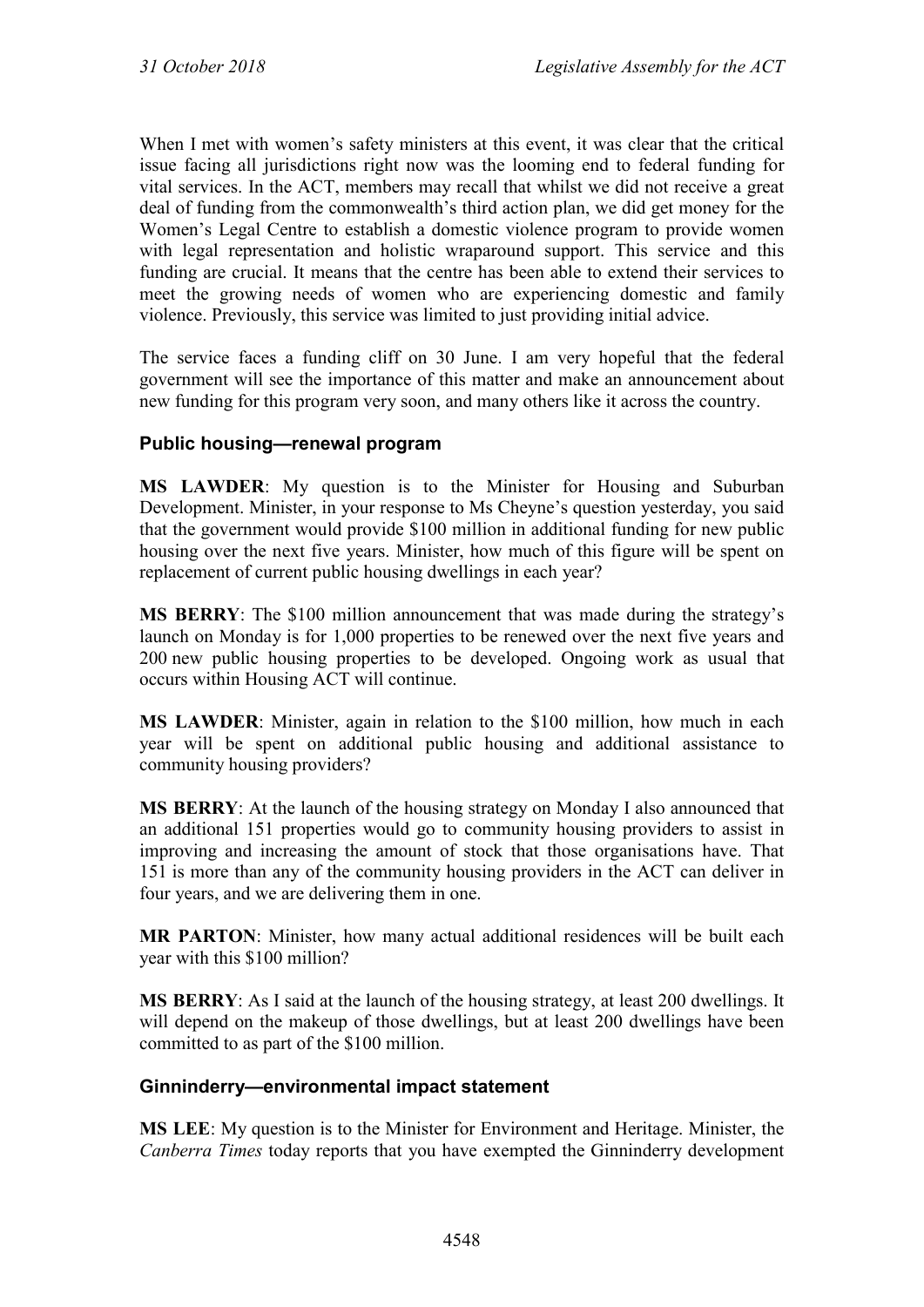from an EIS process despite objections from the Conservator of Flora and Fauna, the Commissioner for Sustainability and the Environment, local community groups and submissions made about protection of the little eagle nesting places, golden sun moths and the pink-tailed worm-lizard. The ACT government has a 50 per cent stake in the Ginninderry development. Minister, what actions have you taken to ensure that you did not have a conflict of interest in waiving the EIS for this project?

**MR GENTLEMAN:** I thank Ms Lee for the question. I will give some background first. On 9 March 2018 Riverview projects formally lodged an application for the environmental impact statement exemption under section 211 of the Planning and Development Act 2007 for the urban development of Ginninderry stage 2 and subsequent stages as well. In October I granted the EIS exemption—as Ms Lee noted was in the newspaper today—to the Ginninderry project as I am satisfied that the expected environmental impact of the proposal has been sufficiently addressed through recent studies. I did that after looking at recent studies and advice from EPSDD. I am the minister for planning and, therefore, had the opportunity under that title and under the act to provide that exemption.

But I will say that an EIS exemption is not an approval process. It is a recognition of the work that has already occurred. Of course members would be aware that we made changes due to the then recent studies in the area way back in 2016 about protection for the little eagle and for buffer zones there. There is no conflict of interest.

**MS LEE**: Minister, did any minister, including the Chief Minister and Treasurer or the Minister for Housing and Suburban Development, approach or write to you urging the waiver of the EIS?

**MR GENTLEMAN**: There is no waiver. This is in regard to an exemption for an EIS in recognition of the work that has already been done.

*Opposition members interjecting—*

**MR GENTLEMAN**: We are hearing from the shadow minister against the environment in this case. It is pretty interesting to see her on this side of the chamber talking about this particular aspect.

It is important, of course, that work is done when we see development applications come through to ensure that they stand by the conditions that are put forward in any EIS exemption. That would be the next process when a DA comes forward.

**Ms Lee**: Madam Speaker, on a point of order, the minister did not answer the question. The question clearly was: did any minister, including the Chief Minister and Treasurer or the Minister for Housing and Suburban Development, approach him urging him on this process? He has failed to answer that question.

**MADAM SPEAKER**: Did you have anything further to add?

**MR GENTLEMAN**: I cannot recall any correspondence to me in regard to this matter, but I will take that on notice and have a look at the records.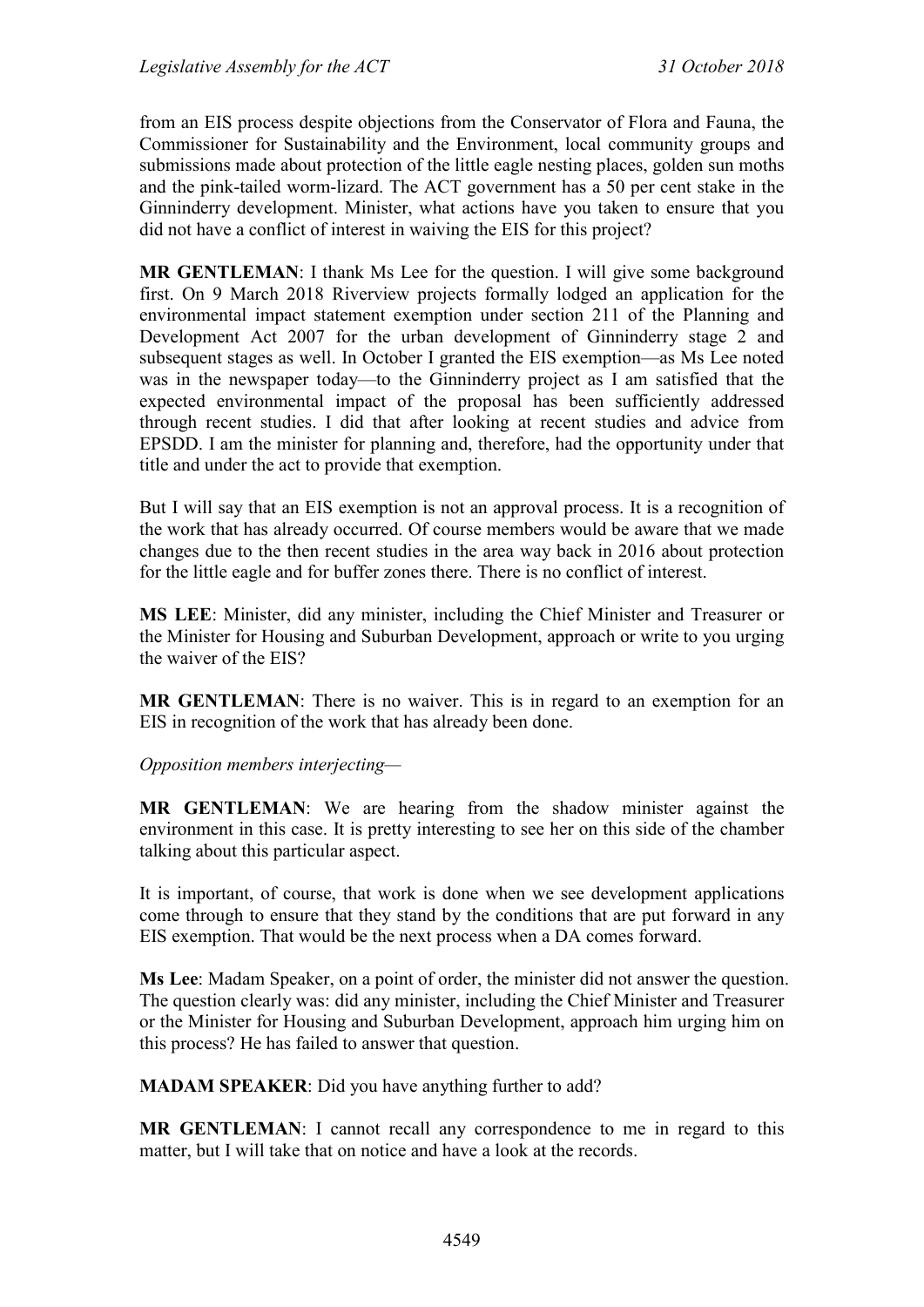**MRS DUNNE**: Minister, what advice have you sought or been given about potential conflicts of interest where an exemption to an EIS is sought for an ACT government project, or a project where the ACT government has a significant stake?

**MR GENTLEMAN**: Legal advice is provided to ministers on a regular basis about their decision-making. That is the advice that we receive.

## **Ginninderry—environmental impact statement**

**MRS KIKKERT**: My question is to Mr Rattenbury as Minister for Climate Change and Sustainability. Minister, today's *Canberra Times* reports that the government has exempted the Ginninderry development from an EIS process, even though there were numerous objections from the Conservator of Flora and Fauna, local community groups and environmental experts that suggested that insufficient protections had been offered to the vulnerable little eagle for their nesting areas as well as concerns about the impact the development would have on the critically endangered golden sun moth and the vulnerable pink-tailed worm-lizard. As Minister for Climate Change and Sustainability, have you been consulted on this development?

**MR RATTENBURY**: No, not formally.

**MRS KIKKERT**: Minister, did you oppose or otherwise lodge objections to this development at any stage?

**MR GENTLEMAN**: Madam Speaker, this question is directly in relation to the environment. I am the minister for the environment. I will take the question. Of course we take all aspects of the environment very seriously, and all stakeholders in the environment groups very seriously as well, in relation to making decisions about future environmental issues. Indeed, we have to make sure that we are in line with the Environment Protection and Biodiversity Conservation Act, the commonwealth act. We have to ensure that we align with that as well.

**MS LEE**: Minister Rattenbury, have you made any representations from any environmental groups to the minister for the environment about their concerns in relation to the environmental sustainability of the development?

**MR RATTENBURY**: There is a whole range of issues when it comes to the sustainability of the development. I have certainly been involved in active discussions about the proposal to not provide gas in that area. That is certainly an area in which, because of my climate change responsibilities, I am particularly taking an interest. We have received representations that gas not have to be provided. As members may be aware, under the legislation at the moment it is mandatory to provide gas into these suburbs. That is certainly an issue that I have been involved in. I have had discussions with the Conservation Council about these issues, and I am aware of various other public comments by other groups.

#### **Roads—resurfacing**

**MS ORR**: My question is to the Minister for Roads: could you please provide an update to the Assembly on the ACT government's annual road resurfacing program?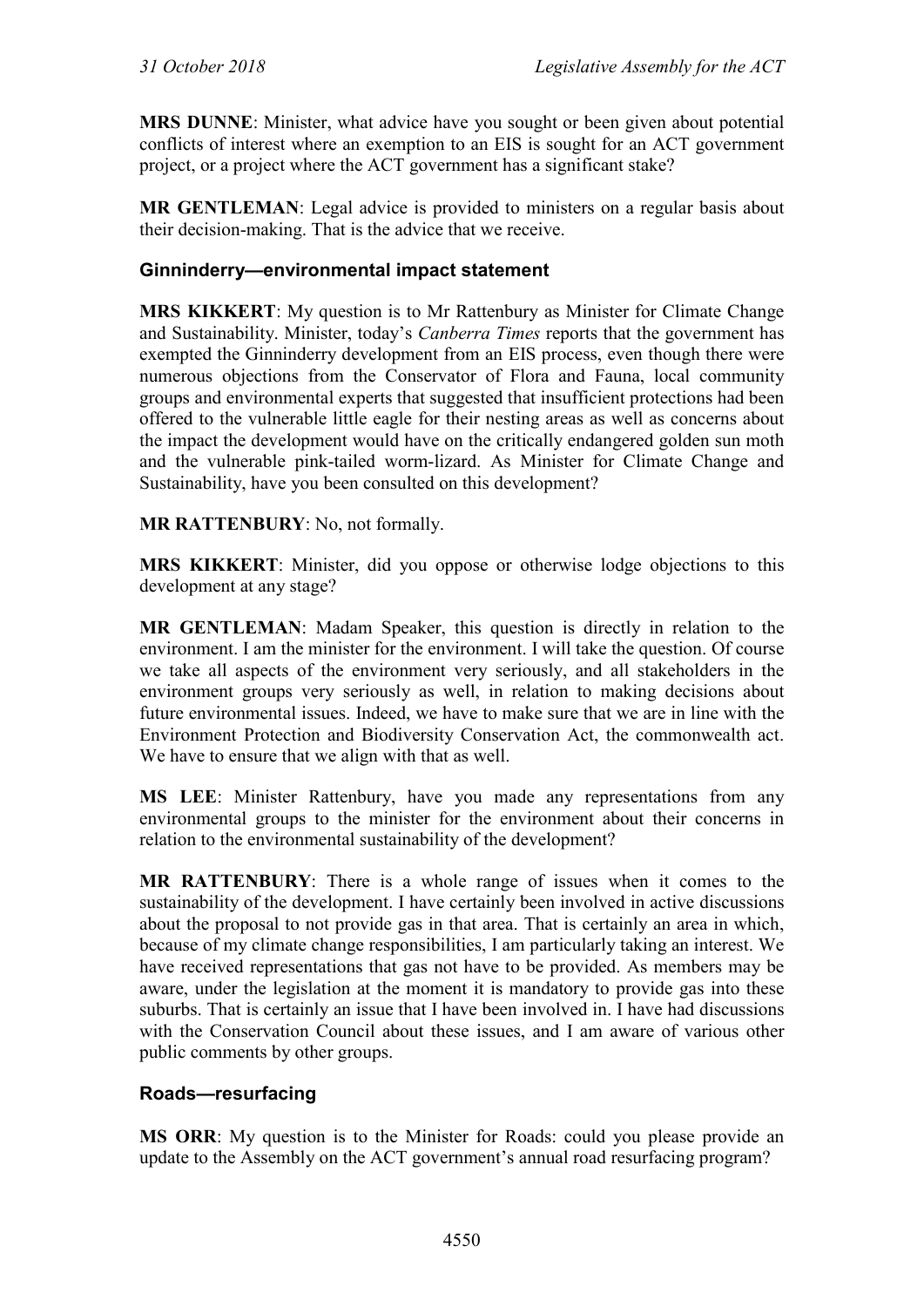**MR STEEL**: I thank Ms Orr for her question. Earlier this month I announced the start of the ACT government's annual road resurfacing program. Road resurfacing is an important part of the maintenance of Canberra's roads. It involves sealing small cracks and imperfections. This improves road safety and extends the overall life of the underlying road pavement in the ACT road network.

Our \$16 minion road resurfacing program will see approximately 230 kilometres or one million square metres of roads resurfaced across the ACT road network. This represents a size comparable to 140 football fields. The road resurfacing will take place across the ACT, with more extensive works taking place in Garran, Kambah, Phillip, Red Hill, Campbell, Charnwood, Higgins, Holt, Latham, Macgregor, Melba, Page, Scullin and Turner.

In addition to road resurfacing, works will include 100,000 square metres of other resurfacing works, such as asphalt overlays and micro surfacing. This year's road resurfacing will trial an exciting new material, Plastiphalt, which uses recycled material and ensures that the equivalent of 800 plastic bags, 252 glass bottles and 18 used printer toner cartridges do not end up in our landfills. The Plastiphalt trial will take place on existing sections of Horse Park Drive and Gundaroo Drive. The road resurfacing program began in suburbs around Tuggeranong and will be completed by April 2019.

**MS ORR**: Minister, could you please explain this year's trial of Plastiphalt?

**MR STEEL**: I thank Ms Orr for her supplementary. In this year's annual road resurfacing program, I am very pleased that the ACT government is trialling the exciting innovation of Plastiphalt. Plastiphalt is a material composed of recycled glass and soft plastics. It is a cutting-edge technology that repurposes plastic into road material and reduces plastic pollution.

Every tonne of Plastiphalt, as I have mentioned, uses around 800 plastic bags and also glass from 252 glass bottles. For every tonne of Plastiphalt laid, this is material that will not go into landfill, which is an initiative that will reduce waste and promote the sustainable use of waste. Further to that, 300 kilograms of recycled asphalt is also used for every tonne of Plastiphalt.

The trial will take place on the existing sections of the roads that I mentioned. I look forward to seeing the outcome of the trial.

**MR PETTERSSON**: Minister, how will the work impact on commuters?

**MR STEEL**: I thank Mr Pettersson for his supplementary and for his interest in roads. The ACT government wants to ensure that there is minimal impact on Canberrans in their daily commutes to work or home. That is why works will be carried out during off-peak times and at night to reduce the impact on road users. You may have already seen some workers working on the road resurfacing at night time on your streets.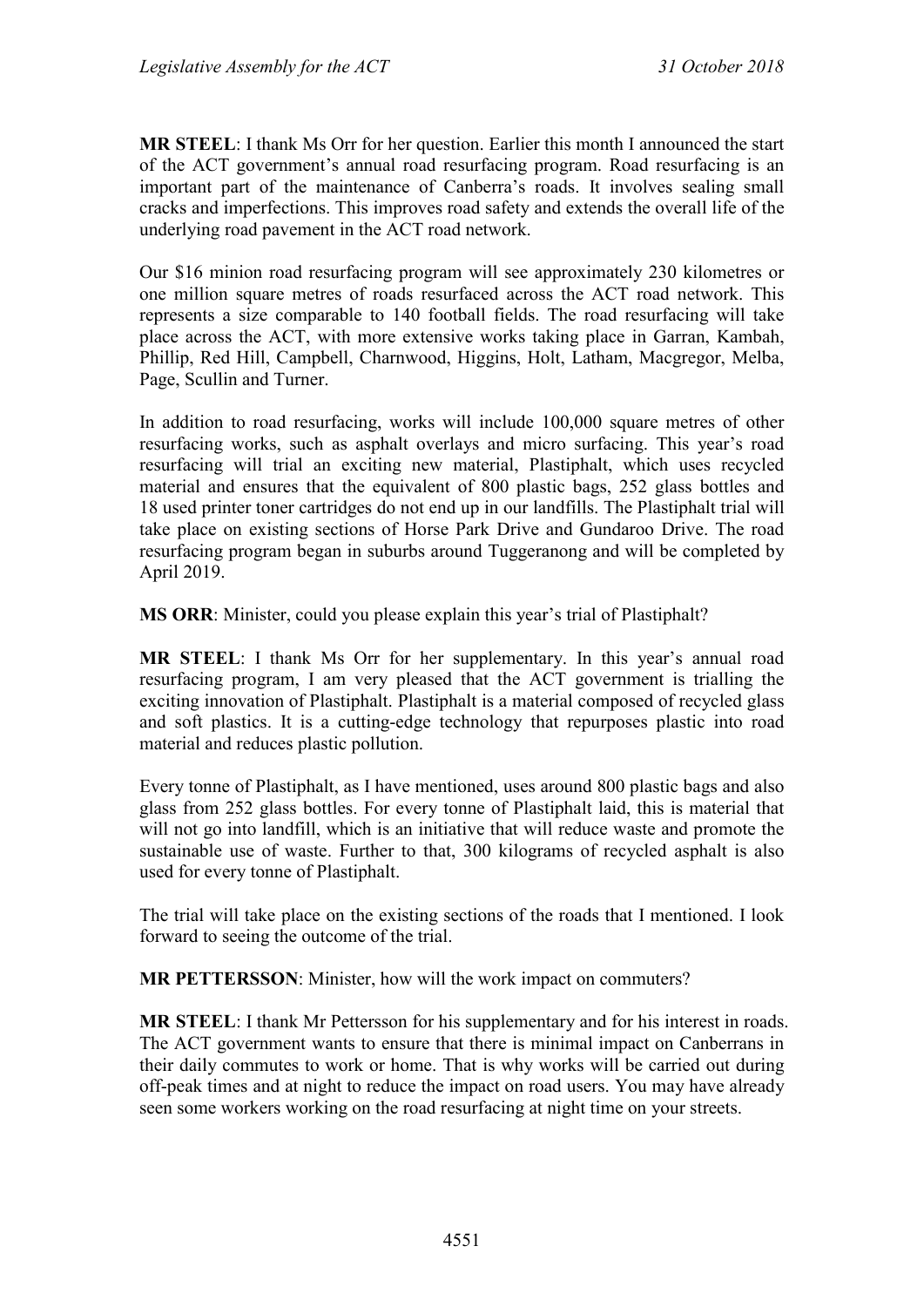Signage will also be put up well in advance and affected residents and businesses will be advised by a letterbox drop at least two days in advance of road resurfacing in their street starting. Works are set to be completed by June 2019. Overall, these works will positively impact commuters by ensuring that investment in maintaining our roads is done in advance and in a systematic fashion, causing the least amount of disruption.

## **ACT Health—public interest disclosure**

**MRS DUNNE**: My question is to the Minister for Health and Wellbeing. I refer to reports in the media today that ACT Health has taken disciplinary action against doctors in the Canberra Hospital radiology department who made public interest disclosures, and the contract of one doctor has been discontinued. You stated in a letter to me on 22 October that ACT health services are "aware of the provisions of the Public Interest Disclosure Act 2012, protecting those who make a public interest disclosure, and those protections are, and will continue to be respected". Minister, what actions have you taken to ensure that Canberra Health Services or ACT Health have not breached the Public Interest Disclosure Act 2012, consistent with the sentiments you expressed in your letter of 22 October 2018?

**MS FITZHARRIS**: I thank Mrs Dunne for the question. I have sought and received assurances that ACT Health, and indeed the Chief Minister, Treasury and Economic Development Directorate, are handling public interest disclosure matters in strict accordance with the law. They are also making sure that any other issues that are raised in regard to workplace behaviour are being followed in accordance with policy, procedure and law.

**MRS DUNNE**: Minister, when did you first become aware that ACT Health or Canberra Health Services had taken disciplinary action against doctors who lodged public interest disclosures?

**MS FITZHARRIS**: I note that the matters relating to public interest disclosures and other matters raised by staff are the subject of some legal proceedings. I have been advised not to answer questions on this matter because a number of them are subject to legal proceedings, as Mrs Dunne is well aware.

**MR COE**: Minister, what actions have you taken or will you take to ensure that your directorate does not take disciplinary action against people who make submissions to the review of ACT Health culture?

**MS FITZHARRIS**: Certainly it is very clear in my statements on the conduct of the independent review, and as has been made patently clear by the independent panel members themselves, all members of the panel and all members of the secretariat supporting the panel are subject to very clear and longstanding legislation in the ACT which includes the health information act, the health records act, the Public Sector Management Act, the Privacy Act. And it has been made very clear by me to the panel and by the panel to anyone and everyone who wishes to make a submission to them that their highest order priority is to maintain confidentiality and also, of course, to abide by the law. I trust them very much to do that and know how seriously they take these matters.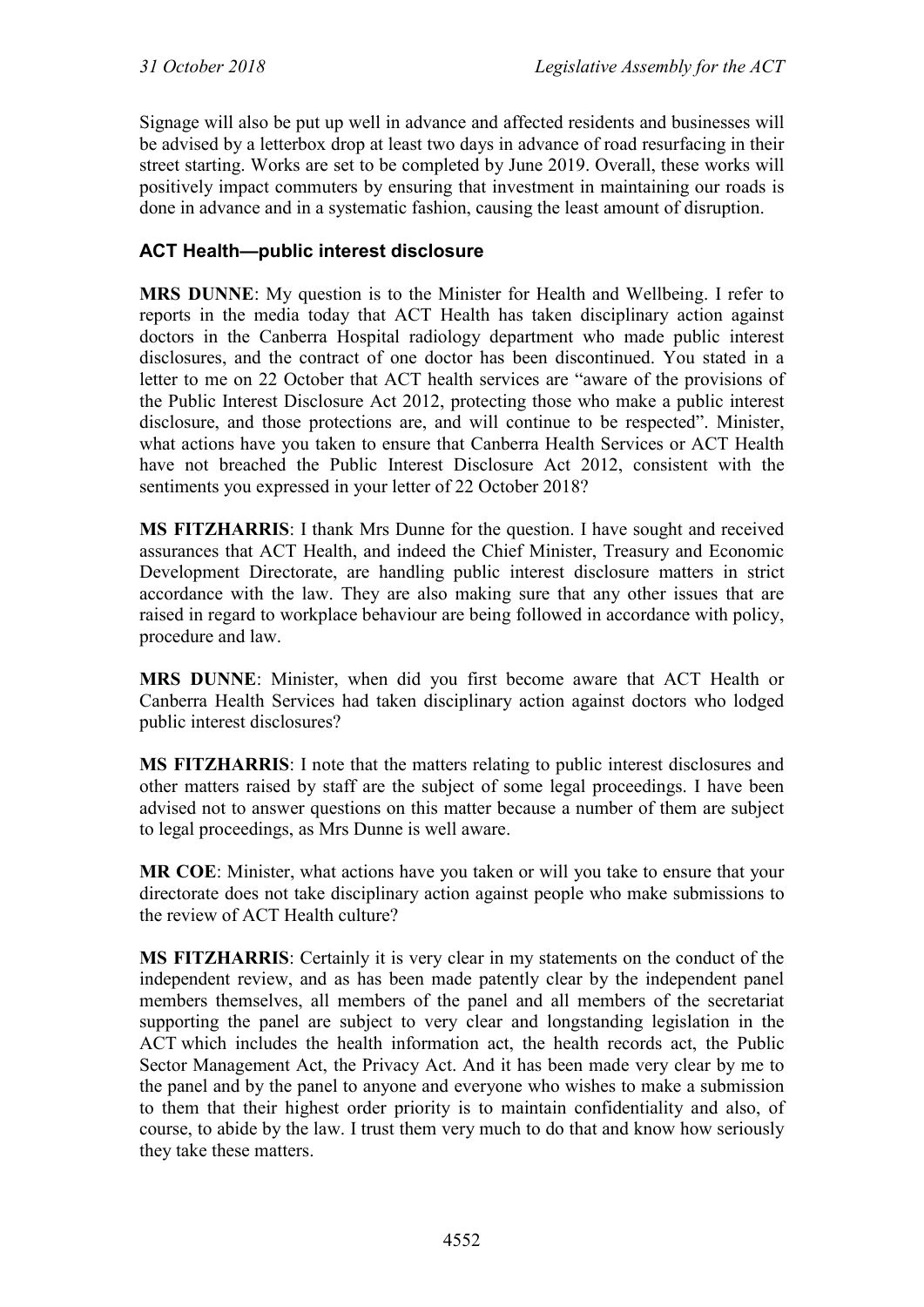#### **Mental health—occupational violence**

**MRS JONES**: My question is to the Minister for Mental Health and Minister for Corrections and Justice Health. I refer to an answer to Mrs Dunne's question on notice 1567 regarding assaults on staff. Minister, you advised that there were 129 assaults on staff in mental health, corrections health and alcohol and drug services between 1 January 2017 and 30 June 2018. What actions have you taken in order to reduce the high number of assaults on staff in your areas of ministerial responsibility?

**MR RATTENBURY**: As I have canvassed in response to previous questions on this matter, I had a conversation with the Chief Nurse who is developing the nurse safety strategy. As I have told this chamber before, I have emphasised to her my expectation that that strategy will address the needs of staff in the mental health space because, as we have discussed, they face particular risks due to the patients they are working with who can be prone to behavioural issues and potentially violent outbursts, as we have witnessed through a number of recent incidents. That has been the primary focus.

Obviously the senior executives are party to those discussions, and I have made it clear that I expect these matters to be dealt with. I am awaiting the final nurse safety strategy, which I believe is quite close to being finished.

**MRS JONES**: Minister, what response have you given to calls by the Australian Nursing and Midwifery Federation for better violence management training of staff working in these areas?

**MR RATTENBURY**: I have met a number of times recently with the ANMF and I have personally said to them that I agree with them that people should not be subject to violence in the workplace, as I discussed this morning. They have raised a number of ideas with me about how that can be addressed. There is now a situation set up whereby the CEO of Canberra Health Services has a fortnightly meeting with the head of the ANMF. Certainly, one of the key agenda items in those discussions is the issue of occupational violence. I have asked the CEO to take on board the suggestions from the ANMF and give me advice on how elements of that will be progressed.

**MRS DUNNE**: Minister, has security for staff working in high-risk areas such as Dhulwa been reduced in recent times and, if so, why?

**MR RATTENBURY**: I have had no reports to that effect. There has been a discussion about whether the number of security staff should be increased. I have, in a number of conversations with the nurses federation and with senior executives, canvassed this issue. The difficult question is to find the right number of security staff. These are meant to be therapeutic environments. We do not want an over-presence of security staff and a sense that it is more of a correctional facility. At the same time we need enough security staff that our health staff are adequately supported. That is the difficult discussion. In some of these incidents the security staff are present and available but they occur so quickly that the security staff are not able to intervene before injuries are inflicted. This is a challenging operational discussion that we need to continue to work through.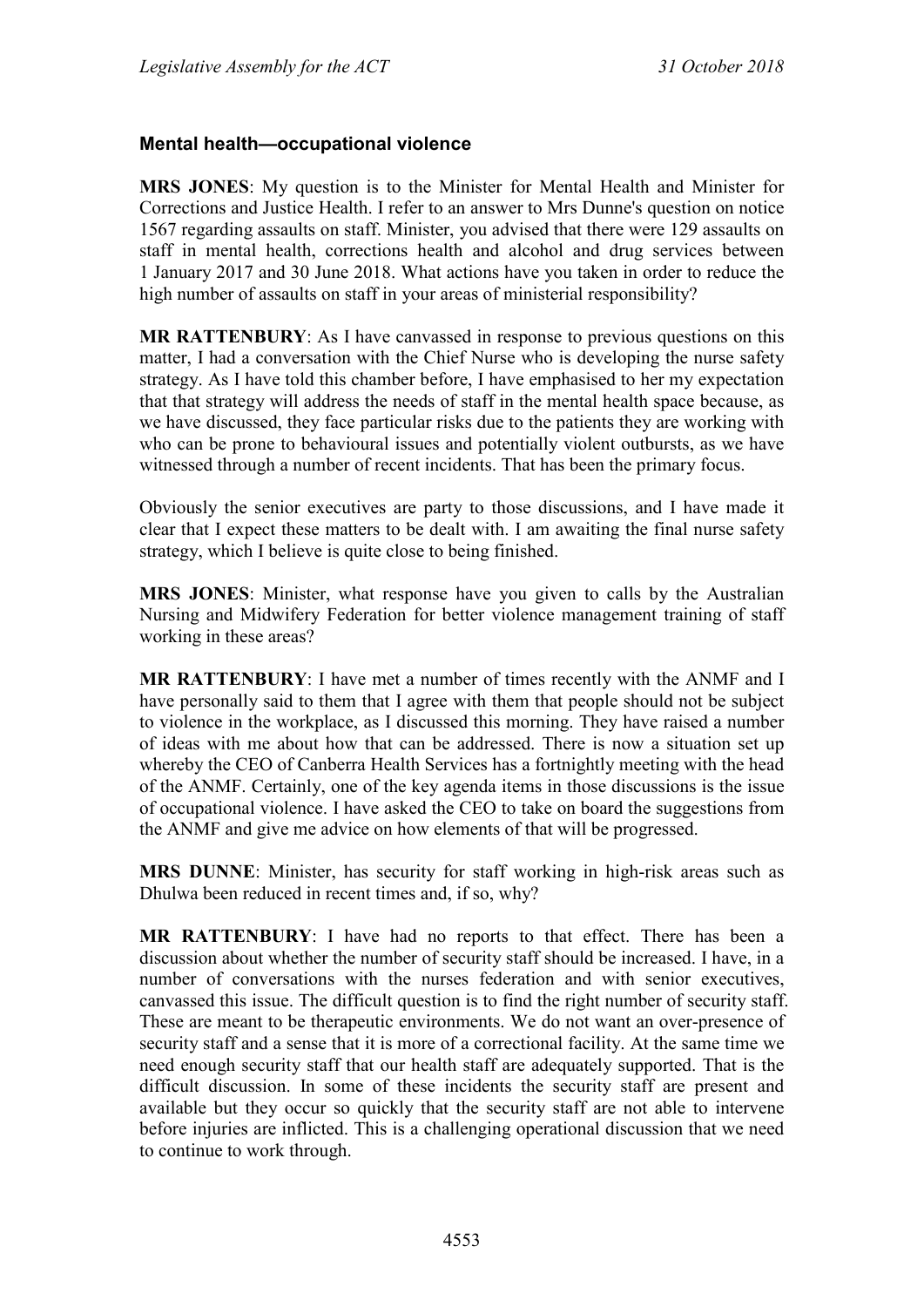## **Taxis—licences**

**MR WALL**: My question is to the Minister for Regulatory Services. Minister, in your statement of 18 September you said that holders of perpetual taxi plate licences continue to maintain their incomes from leasing those licences. Until recently, plate owners had been able to lease their plates for up to \$20,000 per annum. How can plate owners continue to maintain their income if the ACT government reduces the market rate by leasing plates at \$5,000 a year?

**MR RAMSAY**: I thank Mr Wall for the question. Certainly, as we continue with our ongoing evaluation and ongoing reforms in on-demand transport, we are looking at the impacts on the market. We have done that very carefully. What we will continue to do, as we continue to roll out the reforms, is ensure that there is appropriate support. We have provided the information quite publicly to people and we are very convinced that the reforms that we are doing have a clear focus on ensuring good consumer access to transport. We will continue with that.

**MR WALL**: Minister, what will be the financial impact on people who bought taxi plates to fund their retirement, as a result of the government's decision to reduce the market rate for leasing a plate to \$5,000 a year?

**MR RAMSAY**: In relation to the perpetual taxi licences, one of the things, again, that we have been doing is noting the impact and linking quite closely with the Taxi Plate Owners Association in relation to this. As part of that, we have been looking at the appropriate support for people who have had long-term investments, as they have, with these particular investments. The focus for this government is on ensuring that people who are seeking to have transport around Canberra are supported with that, with all of the options. As part of that—

*Mr Wall interjecting—*

**MR RAMSAY**: As part of that, what we have been doing is linking with the Taxi Plate Owners Association and have made it very clear to them that if there is—

*Mr Wall interjecting—*

**Mr Gentleman**: Point of order.

**MADAM SPEAKER**: Mr Wall, you asked the question. Allow the minister to answer.

**MR RAMSAY**: That we are providing the appropriate forms of counselling and financial advice in the area. We will continue to do that, provide that appropriate support. We do know that there has been—

*Mr Wall interjecting—*

**MR RAMSAY**: We do know—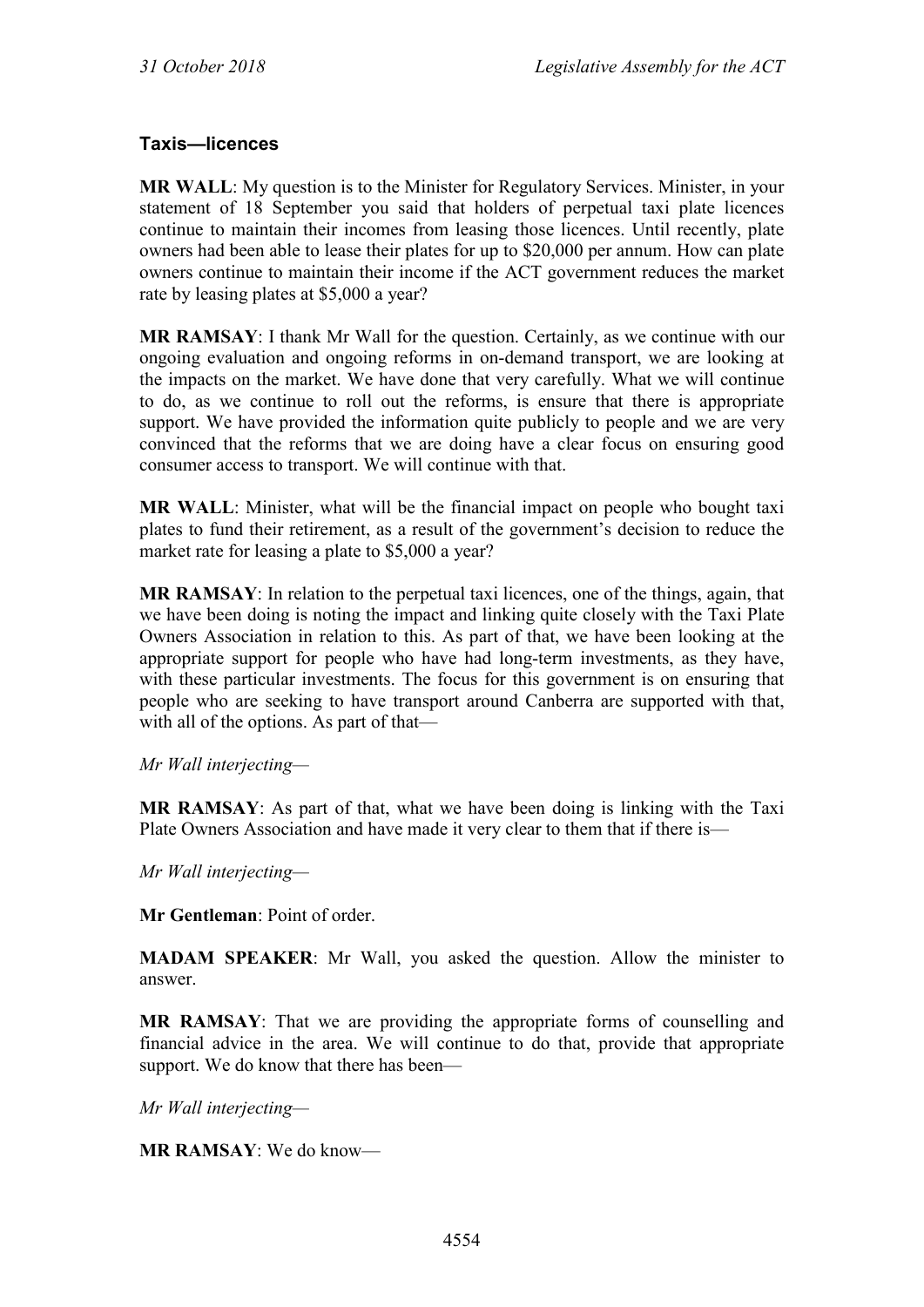**MADAM SPEAKER**: Mr Wall! Enough, Mr Wall.

**Mr Gentleman**: Point of order, Madam Speaker.

**MADAM SPEAKER**: Stop the clock, thanks.

**Mr Gentleman**: The opposition continue to interject even after your instruction. It is difficult to hear the minister answer. I would ask that you ask them to stop interjecting.

**MADAM SPEAKER**: Gentlemen on my left, Mr Wall in particular: can the minister answer in a level of silence. Thank you. Minister, please continue.

**MR RAMSAY**: Thank you, Madam Speaker. The government has learnt significantly in relation to the changes that have been taking place, and we have been connecting with the key taxi plate organisations as well. We can refer people—and we have—to the support that is available through Woden Community Service. If there are any inquiries they would like to make, I put on record that the phone number for them to contact is 6282 2644.

**MISS C BURCH**: Minister, what will be the financial impact of reducing the market rate for plate leasing to \$5,000 a year on people who have mortgaged their homes to buy perpetual taxi plate licences and who are relying on leasing income to make those mortgage payments?

**MR RAMSAY**: We have continued to link with the organisation. There has been a range of views expressed. What we will continue to do, as we roll out the reforms that we committed to in 2015, and that we have evaluated on the basis of very clear evidence, is to make sure that there is appropriate counselling support for people who are involved.

**Mr Wall**: How many lives?

**Ms Berry**: Madam Speaker, that interjection from Mr Wall was completely inappropriate, suggesting that Mr Ramsay has had any effect on people's lives with regard to—

*Opposition members interjecting*—

**Ms Berry**: The implication was there, Madam Speaker. It is unparliamentary.

**MADAM SPEAKER**: Members, can we go back to the principles of (1) not interjecting and (2) having a level of respect with regard to comments to other members.

## **Aboriginals and Torres Strait Islanders—police engagement**

**MR PETTERSSON**: I have a question for the Minister for Police and Emergency Services. Minister, why is it so important for ACT Policing to engage and work with the Aboriginal and Torres Strait Islander community?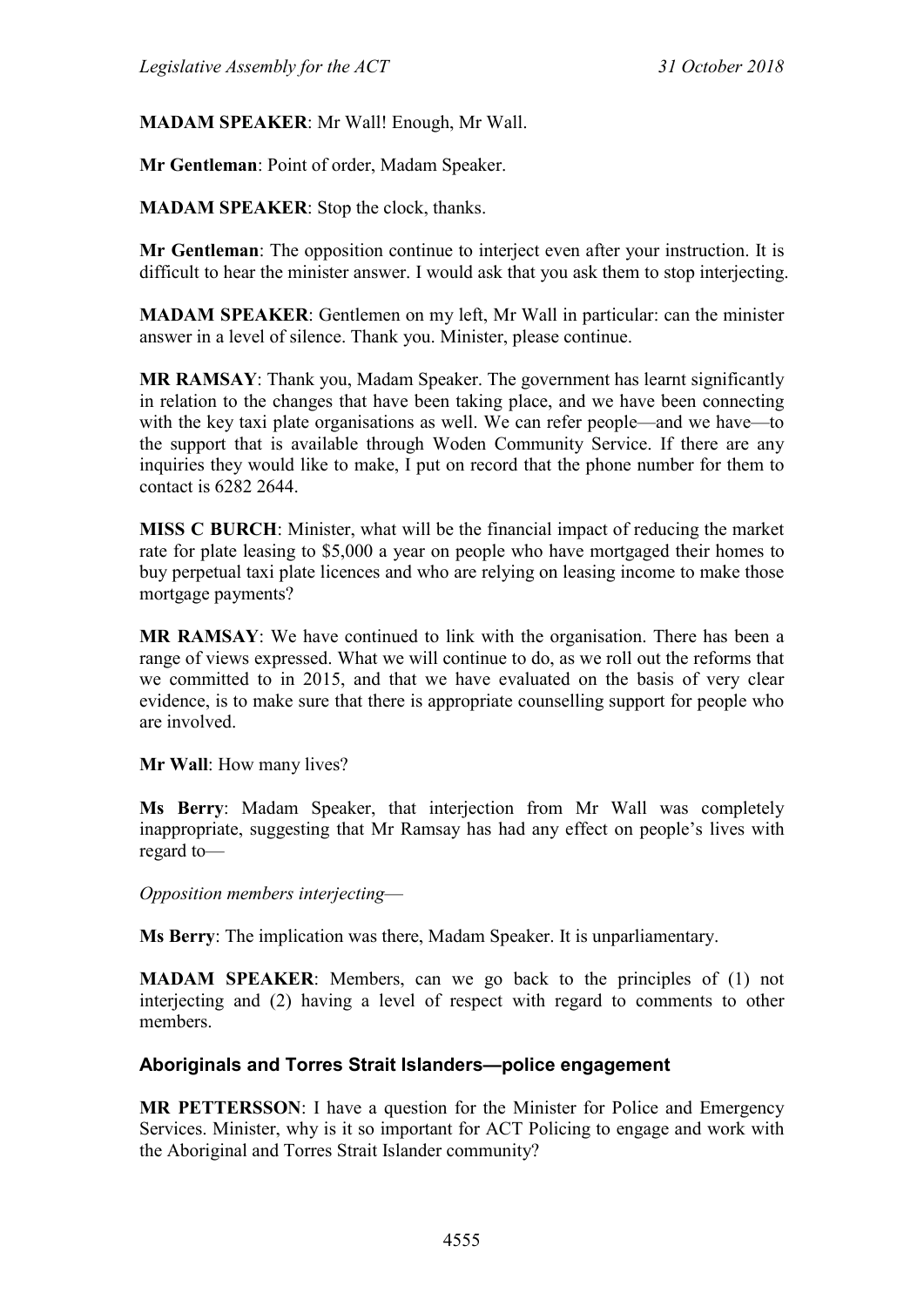**MR GENTLEMAN**: I thank the member for his question and his interest in our community—

**Mr Parton**: And roads.

**MR GENTLEMAN**: Yes, Madam Speaker. I thank the member for his interest in the Aboriginal and Torres Strait Islander community as well. They are sometimes disproportionately represented in our criminal statistics and this can occur for a number of reasons. When incidents occur, too often some in our community believe that the solution is to lock people up and throw away the keys. This is often detrimental to the individual, their family and our broader community.

It is important that we understand the diversity in Canberra and engage with all the communities that make up our fantastic city. We must work with our Aboriginal and Torres Strait Islander community, and a good police force will develop relationships with this part of our Canberra community.

As police minister I have been pleased to see the efforts that our force has made regarding the Aboriginal and Torres Strait Islander community. ACT Policing has a strong commitment to working with stakeholders and government agencies to protect vulnerable members of the community, including through diversion programs. This commitment was recently affirmed by the incoming Chief Police Officer, Ray Johnson.

In his first media appearance after being appointed, Assistant Commissioner Johnson publicly said he wanted to continue to focus on vulnerable communities, including the Aboriginal and Torres Strait islander community, who are over-represented as both victims and offenders in the justice system. My colleagues and I look forward to working with the new CPO in this important endeavour.

**MR PETTERSSON**: Can the minister provide an update on how ACT police have been engaging with the Aboriginal and Torres Strait Islander community?

**MR GENTLEMAN**: One way ACT Policing engages is through the Chief Police Officer's Aboriginal and Torres Strait Islander Advisory Board. As part of her role on this board, Ngunnawal elder, Aunty Violet Sheridan, noticed that the Aboriginal and Torres Strait Islander flags were missing from ACT Policing's HQ, the Winchester station in Belconnen. This was promptly rectified and both flags now fly proudly outside Winchester.

Another sign of ACT Policing's commitment to building a stronger relationship with the Aboriginal and Torres Strait Islander community was the launch of the two new patrol boats on Lake Burley Griffin, which I was proud to be part of. The names of the two boats comes from the Ngunnawal language and were chosen in consultation with elders. They are named Ngunnawal and *Yhuuramulun. Yhuuramulun* means "dreaming" and symbolises the vessel's connection to the local river system or the dreaming path.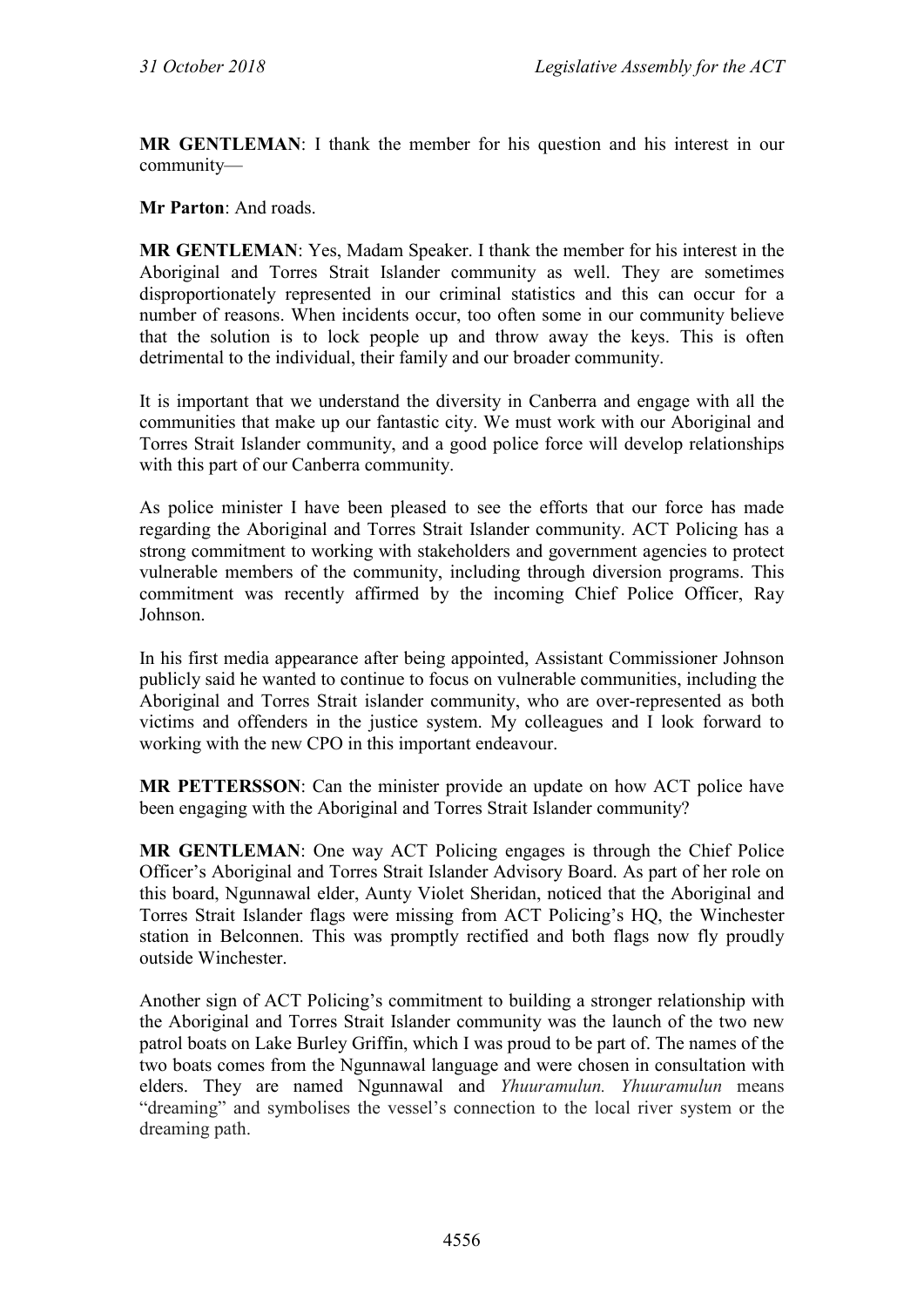ACT Policing also has about 20 Indigenous members. One of them, Matthew Saul, has a talent for Rugby. He was recently selected to play in the Indigenous Australian Invitational Rugby Team, a Rugby Union tour across Canada and the USA. This will enable Matthew to have a cultural exchange with other Indigenous communities.

As Matthew has said, this experience will allow him to bring back knowledge, leadership skills and lessons to his community, and help him to give back and to become a positive influence and role model for the next generation. I want to thank ACT Policing for their hard work.

**MS CHEYNE**: Minister, what role did Chief Police Officer Justine Saunders play in this range of engagement?

**MR GENTLEMAN**: I thank Ms Cheyne for her question and her considered support for the former Chief Police Officer. Assistant Commissioner Saunders led her troops from the front and is widely respected across the community and this Assembly. She helped make ACT Policing a better force and, I know, will be missed. I worked closely with Assistant Commissioner Saunders from her appointment. Her experience and knowledge during this time were an invaluable support to me. I personally thank her for her assistance.

Among her many achievements was her work with our Aboriginal and Torres Strait Islander community. Through her connected and concerted efforts at engagement, ACT Policing has developed a stronger and better relationship with our Aboriginal and Torres Strait Islander community. It is clear that the Aboriginal and Torres Strait Islander community also appreciated Assistant Commissioner Saunders's efforts. At the launch of the new patrol boats, Aunty Agnes Shea spoke in a very endearing way of the assistant commissioner and of her commitment and passion, and thanked her for helping forge such a strong relationship with her community.

I am proud to have worked with someone as motivated and skilled as Assistant Commissioner Saunders. I thank her for her wonderful service as the Chief Police Officer of the ACT. The government and, I think, all members of this Assembly, and I of course, thank Assistant Commissioner Saunders and wish her all the very best for the future.

#### **Taxis—government assistance**

**MISS C BURCH**: My question is to the minister for regulatory services regarding the mental health of ACT taxi plate owners. Minister, in your statement of 18 September you said that the ACT government will ensure that personal counselling services are available for those in the on-demand industry who require additional support. Several owners have contacted the service in Woden, only to be told that the service knew nothing of this offer. Minister, how is this possible, and what steps have you taken to ensure that all relevant counselling services are fully equipped to provide this service to affected owners?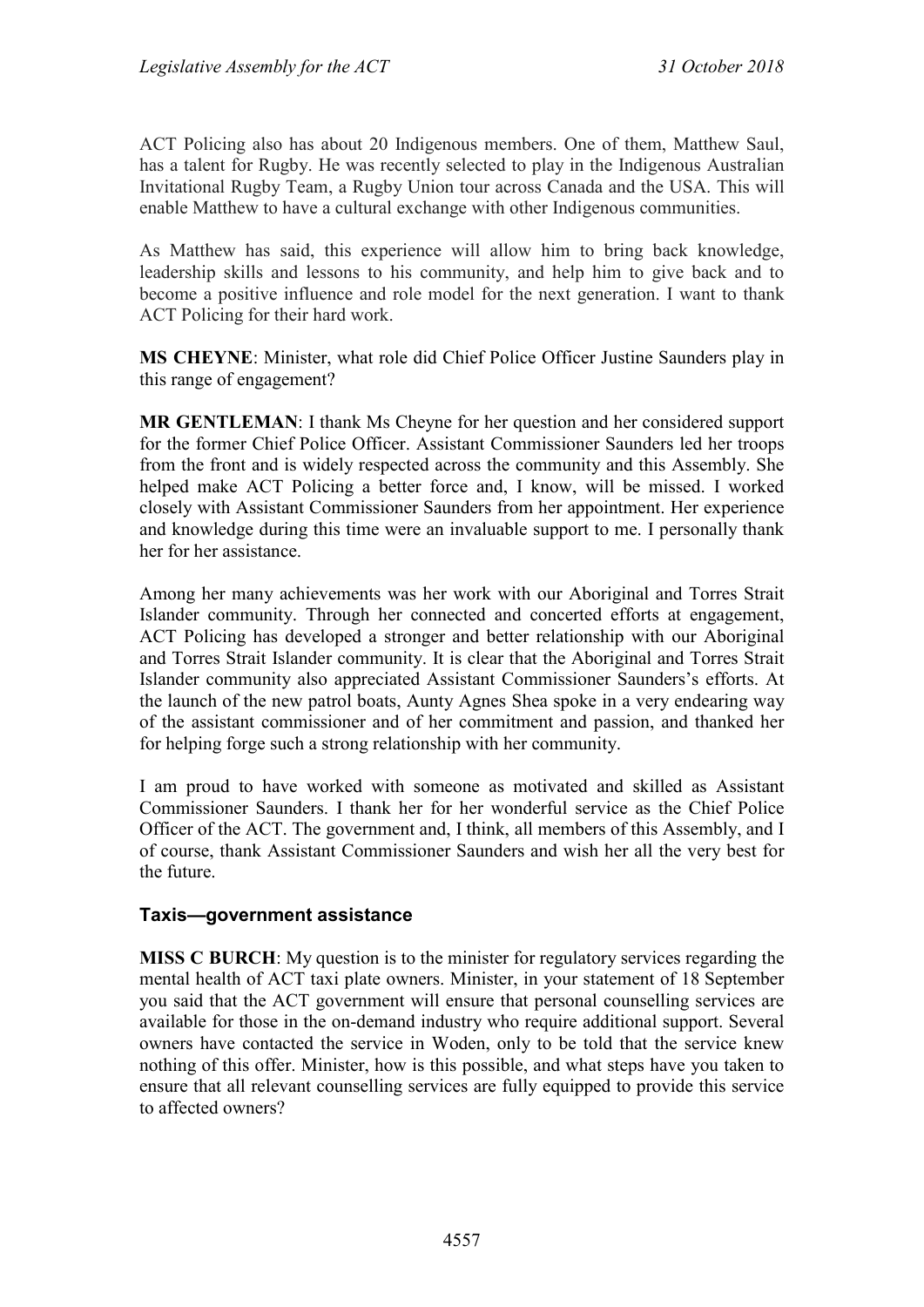**MR RAMSAY**: I thank Miss Burch for her question. We have linked regularly with Woden Community Service. Woden Community Service are an outstanding community service organisation who have operated for many years, offering high quality counselling and high quality community services more broadly. They were chosen for this on the basis of their expertise and their long history in that regard. We have full confidence in the way that they are continuing to carry out those counselling services for people who may be affected.

**MISS C BURCH:** Minister, how will counselling services assist taxi plate owners who have had their financial livelihoods destroyed by the policy of your government?

**MR RAMSAY**: I reject the premise of the question. I note again that there has been a significant evaluation taking place in relation to this and that the evidence is quite clear that there have been a range of ways that people have been affected. The evaluation has indicated—and the government agrees with the evaluation that has been provided to it—that individuals who purchased their licences directly from the government in 1995 or earlier, and who held onto them, have received a full return on their investment.

We do note that there has been a good, sound return on that over a number of times where there has been the limited market and what we will be doing—

*Members interjecting—*

**MADAM SPEAKER**: Members! Please! Mr Wall, Mr Coe, Mr Barr, please! Minister Ramsay.

**MR RAMSAY**: Thank you, Madam Speaker. We are working to ensure that people who are seeking on-demand transport around Canberra so that they can move around this wonderful city can do so with a range of options, which have been very positively received. We have noted that there has been a sound return on investment for those who have had a very well-protected form of investment over time and at this stage we are also providing counselling support for those who might otherwise be affected.

**MR WALL**: Minister, is it not insulting to taxi plate owners for your government to be offering mental health counselling to address the unnecessary stress and anguish that you have caused as a result of your government's policies?

**MR RAMSAY**: No, it is not. It is supportive of those members.

*Mr Wall interjecting—*

**MADAM SPEAKER**: Mr Wall, enough.

*Mr Wall interjecting*—

**MADAM SPEAKER**: Mr Wall! You are warned.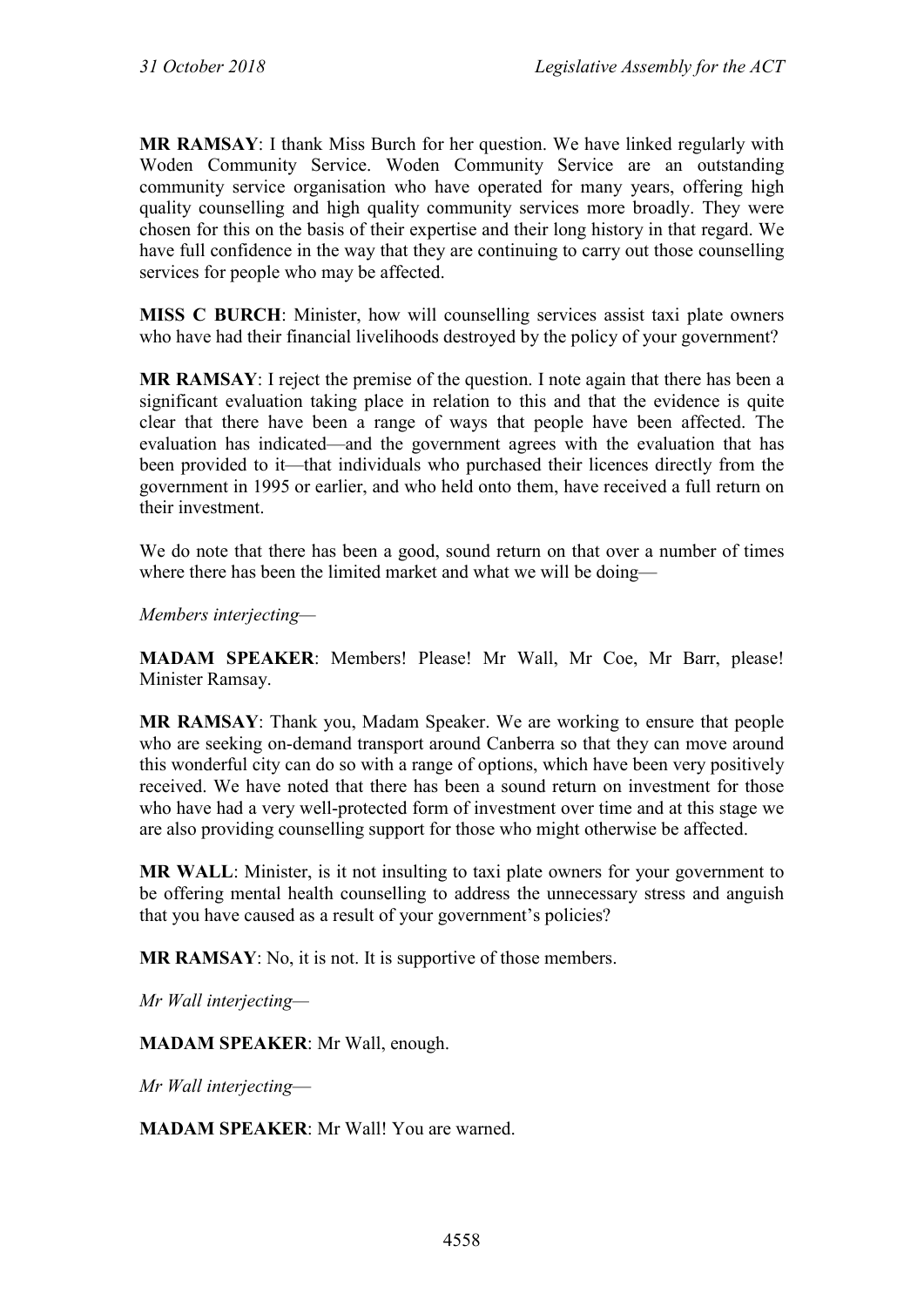*Mr Wall interjecting*—

**MADAM SPEAKER**: Mr Wall! You know you have been warned.

#### **Transport—MyWay agents**

**MR MILLIGAN**: My question is to the Minister for Transport. We have heard from local businesses that have applied to the government to become a MyWay recharge agent and have felt that they have been given the run-around. They have been told that it is too difficult or expensive to obtain the necessary equipment. Minister, why is the government telling businesses that it is too hard or too expensive to become a MyWay recharge agent?

**MS FITZHARRIS**: I am not aware that they are. I am not aware of the precise nature of those conversations. I will seek some further advice.

**MR MILLIGAN**: Minister, does the ACT government in any way limit the number of MyWay recharge agents and, if so, why?

**MS FITZHARRIS**: Certainly Transport Canberra has a very considered approach to the allocation of MyWay agents, and there are some issues around that. But certainly it is also the case that we are in the process of procuring a new ticketing system. What is exciting about that is that from funding in a recent budget we have now seen top-up machines being placed on platforms across the city. I expect they will be operational in just a few weeks.

I am pleased that they have now appeared on a number of the platforms at interchanges around the city. That will mean passengers will have a much easier way to top up their MyWay cards, which I know has been very frustrating for MyWay users for many years. We look forward to those starting and also to further updates on the integration of light rail and bus ticketing as well as the process of procuring a new ticketing system for the ACT.

**MISS C BURCH**: Minister, why is the ACT government imposing an arbitrary restriction on local businesses who would like to provide ACT government services?

**MS FITZHARRIS**: I do not believe that we are.

#### **Gambling—harm minimisation measures**

**MS CHEYNE**: My question is to the Attorney-General. Attorney, can you tell the Assembly about the outcomes of the most recent gambling harm minimisation round table?

**MR RAMSAY**: I thank Ms Cheyne for the question. I chaired the latest gambling harm minimisation round table on 29 September this year. I was very pleased with the level of engagement and the cooperation from all of the participants—industry, community advocates, unions and people with lived experience of gambling harm who came together and worked together on concrete proposals for change.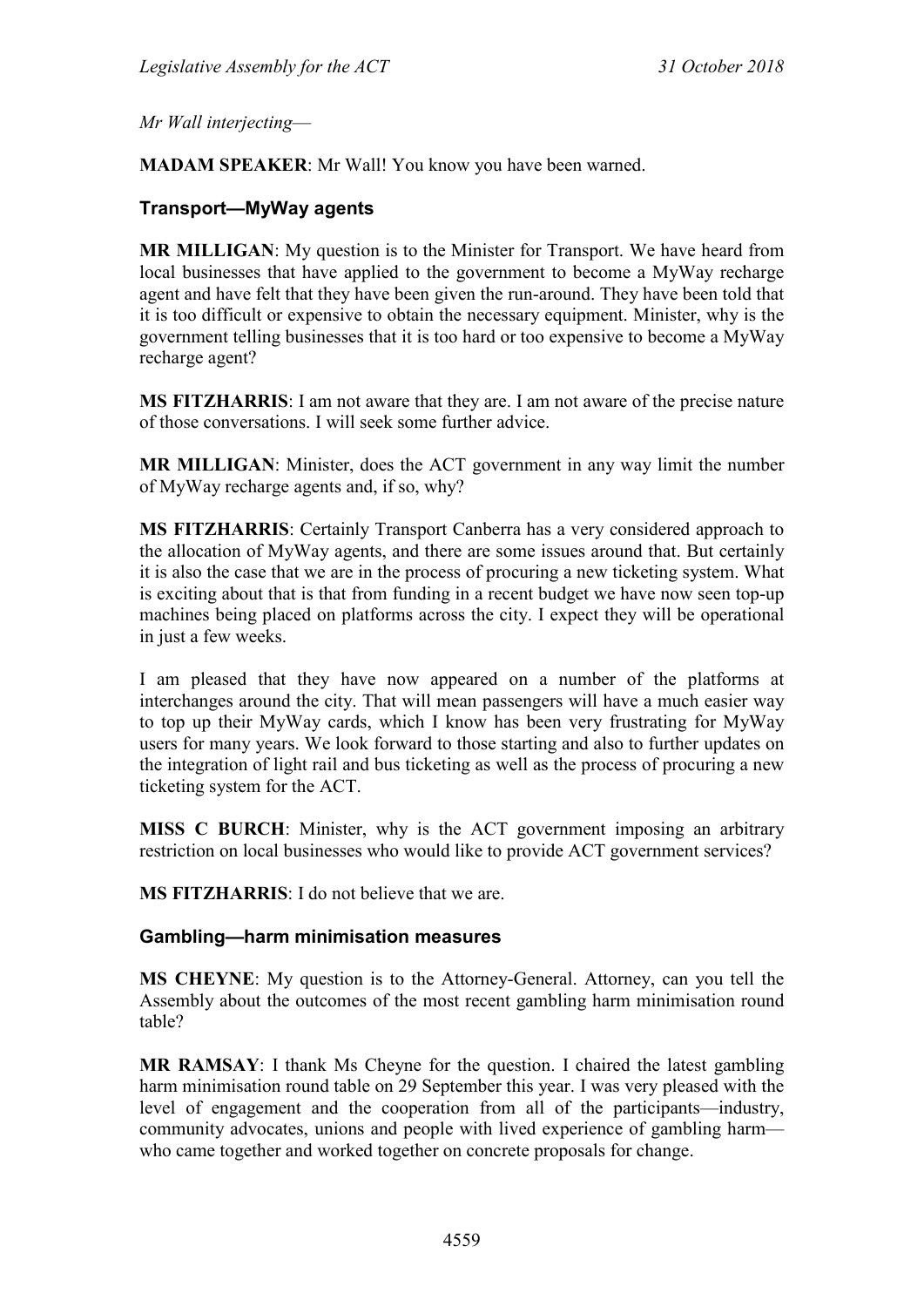Out of the round table we built a shared sense of commitment to new and stronger rules for identifying and responding to signs of gambling harm. We explored ways to help make our protections, like self-exclusion, stronger and more consistent across various clubs. We also explored the need for updated and more consistent training, particularly to ensure that club workers know their responsibilities and their rights and that they are supported in enforcing harm minimisation rules.

It is clear that there are leaders in our clubs industry who welcome engagement with the government and the community to develop stronger gambling harm protections and to enable clubs to serve their members even better. It is also clear that our community expects more and stronger harm minimisation regulations. This government is clearly of the view that we can have both stronger rules for gambling harm minimisation and a stronger and more diverse clubs sector. The round table was an example of everyone who was affected working together to achieve these goals.

**MS CHEYNE**: Attorney, how will these initiatives deliver stronger protections for individuals, families, and our whole community?

**MR RAMSAY**: I thank Ms Cheyne for the supplementary question. This government's policy on gaming machines is person-centred. It is mindful of the social value that our clubs offer and also the impacts beyond the individuals who are directly affected by gambling harm. That is how, in our discussion in relation to new regulations, we move those ahead to ensure that there is minimised harm. That is why we have a point of starting with the lived experience of individuals.

We heard at the round table about how a strong self-exclusion system can help people who are looking for support to stay safe and prevent gambling harm. We also heard about how relationships and interactions with staff at clubs are important not only for gambling harm prevention but also for building a sense of community at our local clubs. That is why we devoted part of the meeting to talking about how it is that we might craft the right training, and who it is that needs that training, to empower staff to take action.

Better rules to guide clubs to identify and respond to gambling harm by offering support and better training to make those rules effective will make individual club patrons, their families and their whole community safer from gambling harm. And our recognition of the importance of relationships in that work is why we also support clubs to be more sustainable, more diverse and more community focused.

**MS ORR**: Minister, can you tell us how gambling harm prevention sits within the government's work to support our local clubs?

**MR RAMSAY**: I thank Ms Orr for her supplementary question. The value of our clubs as, primarily, places for people to connect and not just places to gamble is a cornerstone of our government's policy on gaming machines. Reducing gambling harm is a goal that our clubs have clearly and openly expressed their support to achieve.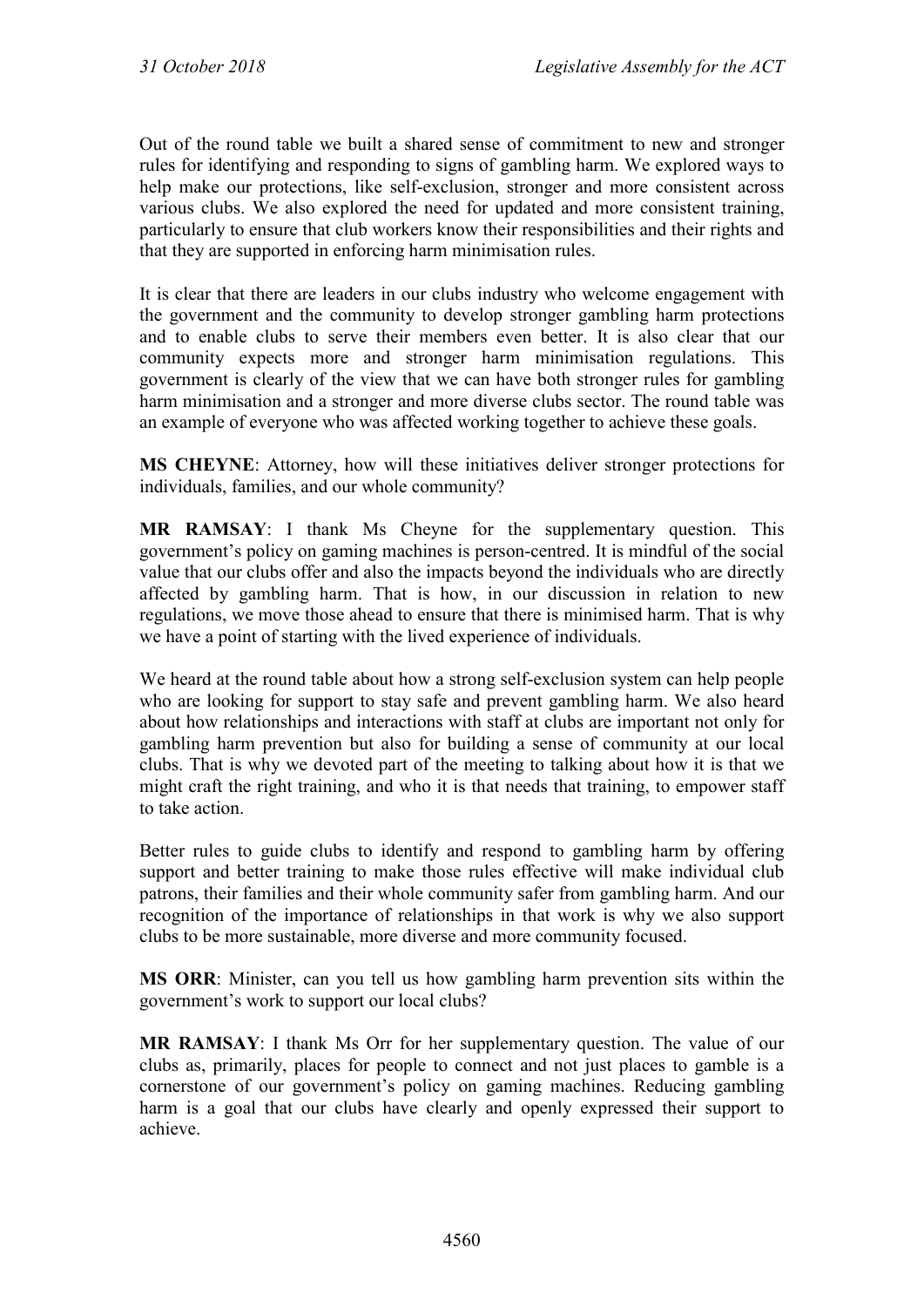This government's view is that reliance on gaming machines as a primary source of revenue is not sustainable. Many clubs themselves recognise this—

*Mr Coe interjecting—*

**MADAM SPEAKER**: Mr Coe, that is enough.

**MR RAMSAY**: and are engaging with the government right now to take up incentives that will promote new business models and reduce gaming machine numbers at the same time.

*Mr Coe interjecting—*

**MADAM SPEAKER**: Mr Coe, not another word, thank you, or you will be warned too.

**MR RAMSAY**: Over the course of this term we have focused on supporting small and medium clubs. We recognise the cultural, sporting and social values that these clubs offer. And that is why additional incentives are in our pathway to 4,000 machines for small and medium clubs. That is also why we provided a 50 per cent tax rebate and a \$10,000 grant for these clubs beginning last financial year.

We can achieve a reduction in the number of our gaming machine authorisations as well as stronger harm minimisation and also a stronger club sector at the same time. And we will continue to work closely with the industry, with workers and with the community to deliver on our commitments.

**Mr Barr**: I ask that all further questions be placed on the notice paper.

## **Supplementary answer to question without notice Ginninderry—environmental impact statement**

**MR GENTLEMAN**: For members' interest, I will give a short explanation of the EIS process after Ms Lee's question earlier on. I advise the Assembly that as the proposal involves areas and processes listed under schedule 4 of the Planning and Development Act 2007, an impact track development application, a DA, is required for the urban development of Ginninderry stage 2 and subsequent stages.

An impact track DA must be accompanied by either a completed EIS or an EIS exemption granted by the Minister for Planning and Land Management. A proponent may only apply for an EIS exemption if the expected environmental impacts of a development proposal have been addressed by relevant studies less than five years old.

The information submitted as part of the EIS exemption application is subject to the same regulatory scrutiny as a draft EIS, including a detailed environmental assessment, statutory public consultation and a referral to entities. The difference between an EIS exemption process and an EIS process is that if current and detailed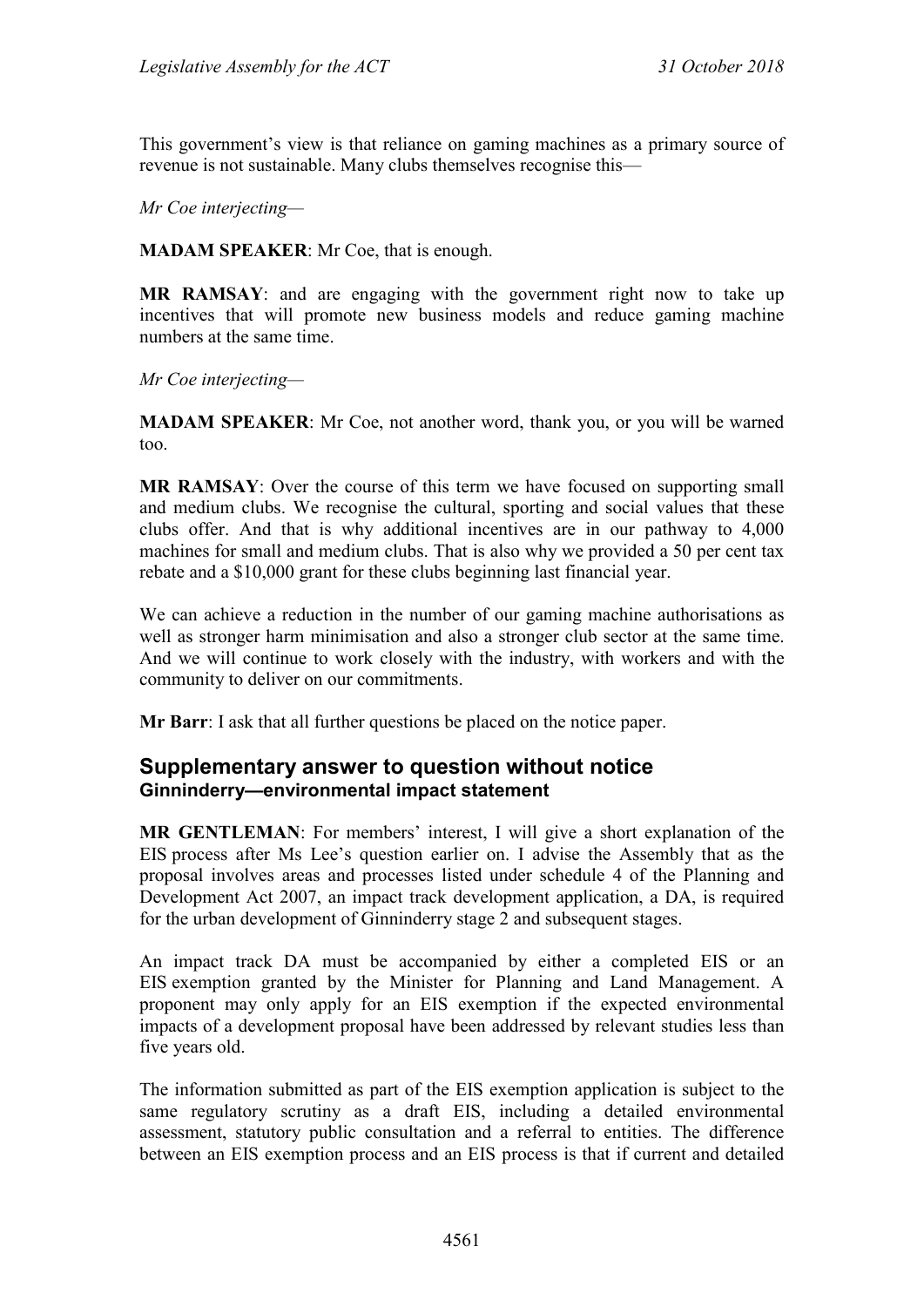studies already exist about the impacts of a proposal, an EIS exemption process is appropriate to consider.

An EIS exemption can be granted conditionally, and any conditions attached to the EIS exemption are to be included in any subsequent development approvals. Once the environmental impact assessment is complete, a DA will be required to approve urban development and infrastructure works. This will include additional public notification periods.

# **Single-use plastics**

**MS ORR** (Yerrabi) (3.27): I move:

That this Assembly:

(1) notes that:

- (a) this year the Association of Independent Festivals, representing more than 60 independent British festivals, pledged to go plastic free by 2021;
- (b) in Australia there are a growing number of events that are implementing strategies to reduce and avoid plastic waste;
- (c) world-wide, only nine percent of plastics are recycled;
- (d) since the 1950s the cumulative amount of solid plastic waste that has not been burned or recycled is 4.9 billion tonnes;
- (e) much of the world's plastic has ended up in the oceans which becomes virtually irretrievable, especially once it fragments into micro plastics;
- (f) avoidance is the surest way to ensure harm minimisation;
- (g) the need for finding alternatives to single-use, non-biodegradable plastic is imperative if we are to reduce their usage through avoidance;
- (h) plastic serves a useful purpose and in certain cases alternatives might be difficult to find or unviable;
- (i) it is incumbent upon each of us to take our own actions to reduce uses of single-use plastics where we can;
- (j) governments have a pivotal role to play in assisting the community with behavioural change; and
- (k) State, Territory and Commonwealth jurisdictions are currently developing a national waste policy to reduce total waste generated in Australia;
- (2) also notes the ACT Government is a national leader in environmental sustainability policy including through:
	- (a) banning single-use plastic shopping bags;
	- (b) rolling out green bins to Canberra with bins already delivered in Weston Creek, Kambah, Tuggeranong and Belconnen;
	- (c) a commitment that the ACT will be powered 100 percent by renewable electricity by 2020; and
	- (d) setting a target for net zero greenhouse gas emissions by 2045; and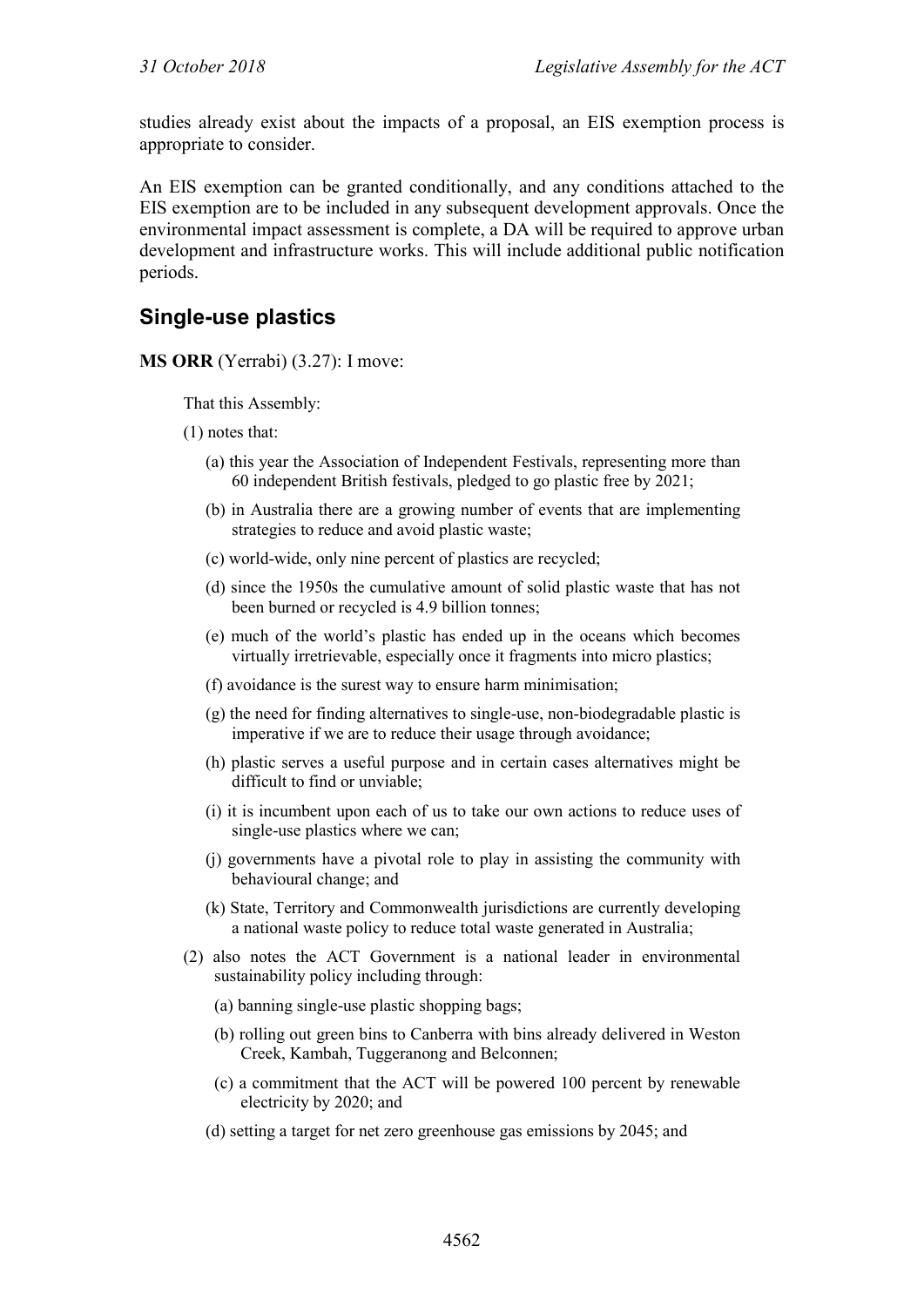(3) calls on the ACT Government to:

- (a) deliver the first ACT Government run plastic free event before the end of the parliamentary term;
- (b) continue to find meaningful and significant ways to reduce single-use plastic usage in the ACT; and
- (c) work with other jurisdictions to phase out problematic and unnecessary plastics.

I bring this motion to the Assembly today as I believe that the ACT government needs to continue to lead the way in plastic reduction. I believe that this may only be done when we are continually identifying areas of improvement and taking action. One such area that has recently been identified is the significant amount of single-use plastic that gets used at events.

We all may recall images of the aftermath of music festivals and other large-scale events across the country. These images are often of wide open fields, once covered with healthy grass, covered in litter and plastic waste. The unfathomable amounts of rubbish left behind include everything from water bottles and cups to entire discarded tents. What is particularly disheartening is the lack of concern these images have warranted in the past.

However, this issue is no longer being ignored by those hosting such events. Globally, we have started to see events, and especially festivals, take on the responsibility for the waste they create. Whether it is plastic water bottles, disposable cups or serve ware, events are ditching the waste and going plastic free. As host to so many great community events such as Floriade and the Multicultural Festival, I believe the ACT government has the opportunity now to be adding to these admirable examples.

I would like to take this opportunity to draw attention to some such examples and highlight how so many others have managed to reduce, if not eliminate, their own plastic waste. This year the Association of Independent Festivals, which represents more than 60 independent British festivals, pledged to go plastic free by 2021. Their drastic on plastic initiative will see plastic drink bottles, plastic straws, glitter, plastic food trays, cable ties and toiletry bottles removed from festival sites. The Association of Independent Festivals is one of the largest organisations to make the commitment but they are far from the only one.

In Australia there have been a growing number of events aiming to reduce and avoid plastic waste. Wollongong's festival Yours and Owls went 100 per cent plastic free for the first time this year. The event saw plastic water bottles, straws and single-use cups excluded from the site and cutlery and takeaway food containers replaced with reusable or compostable materials.

Festival director Ballun Jones showed his commitment to the cause. He said:

… seeing rubbish in and about the coastline is a reminder that unless we are conscious of what we do with our waste, our waterways and ocean life will deteriorate … We are lucky enough to have a festival right next to the beach and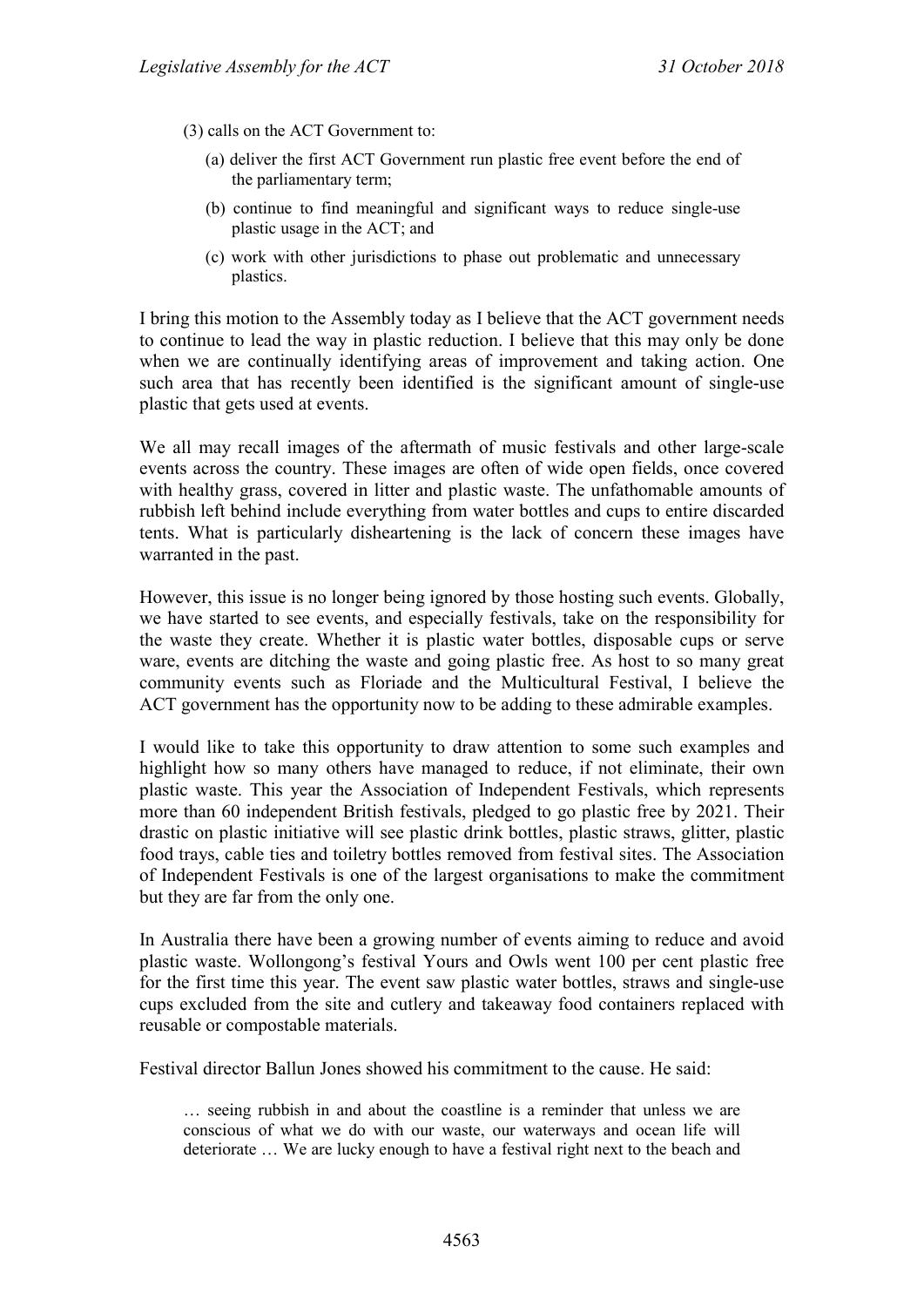want to do whatever we can to make sure we are contributing to making our town a better place for the future.

The change has been taken up by many others, including Tasmania's Dark Mofo, which has recently gone plastic free. Others are well on their way towards the plastic-free goal with the help of groups like Green Music Australia. This type of plastic reduction and avoidance is the surest way to ensure harm minimisation. Other events have made smaller steps towards the plastic-free goal by committing to milestones. Nonetheless, these are equally important commitments to reducing our overall plastic use.

For example, Caloundra Music Festival in Queensland has gone water bottle free. Caloundra Music Festival's BYO H20 campaign made it the first festival in Australia to be completely free from disposable plastic water bottles. By asking all festival goers, crew and artists to bring their own reusable water bottles and by providing several refill stations, they have been able to make a significant reduction to their plastic waste. In one year this saved at least 60,000 plastic containers from the landfill.

While many have gone as far as banning single-use plastic water bottles, others have taken things a couple of steps further. The Lost Lands Festival is one example that has taken some unique strides forward in eliminating all plastics from their event. Their move away from single-use plastic bags, water bottles, straws and plastic serve ware has extended even to those back stage. They will also be using 100 per cent biodegradable waste bags that are totally compostable along with 100 per cent biodegradable and compostable baby wipes in the parent's rooms. Even the material used for signage is recycled. The Lost Lands Festival has seemingly left no stone unturned.

While reduction and avoidance are the best avenues through which we may address our excessive plastic use, recycling is also a key area for improvement. The Wave Rock Weekender festival in Western Australia has taken the lead in encouraging recycling. The Wave Rock Weekender festival has been plastic free for almost 13 years now. But it is their waste system that best showcases their commitment to sustainability. Their bins are centralised and manned by at least one person to ensure that garbage ends up in the correct bin.

At regular music festivals, all waste will typically end up in landfill, but at festivals like Wave Rock Weekender, 75 per cent is diverted away. This is extremely significant because we know that festivals generate 43 per cent of greenhouse gas emissions for the entire music industry.

Similarly, our very own Multicultural Festival has been noted for its own recycling efforts. In 2018 the Multicultural Festival won the award for biggest recycler in the large event category in the Actsmart business sustainability awards. In 2018 an outstanding 8,829 kilograms were recycled at the festival.

These sorts of sustainability measures already taken by the ACT government are a great start, but it is time to take the next step and go completely plastic free. While the amounts of rubbish that we associate with the aftermath of large-scale events have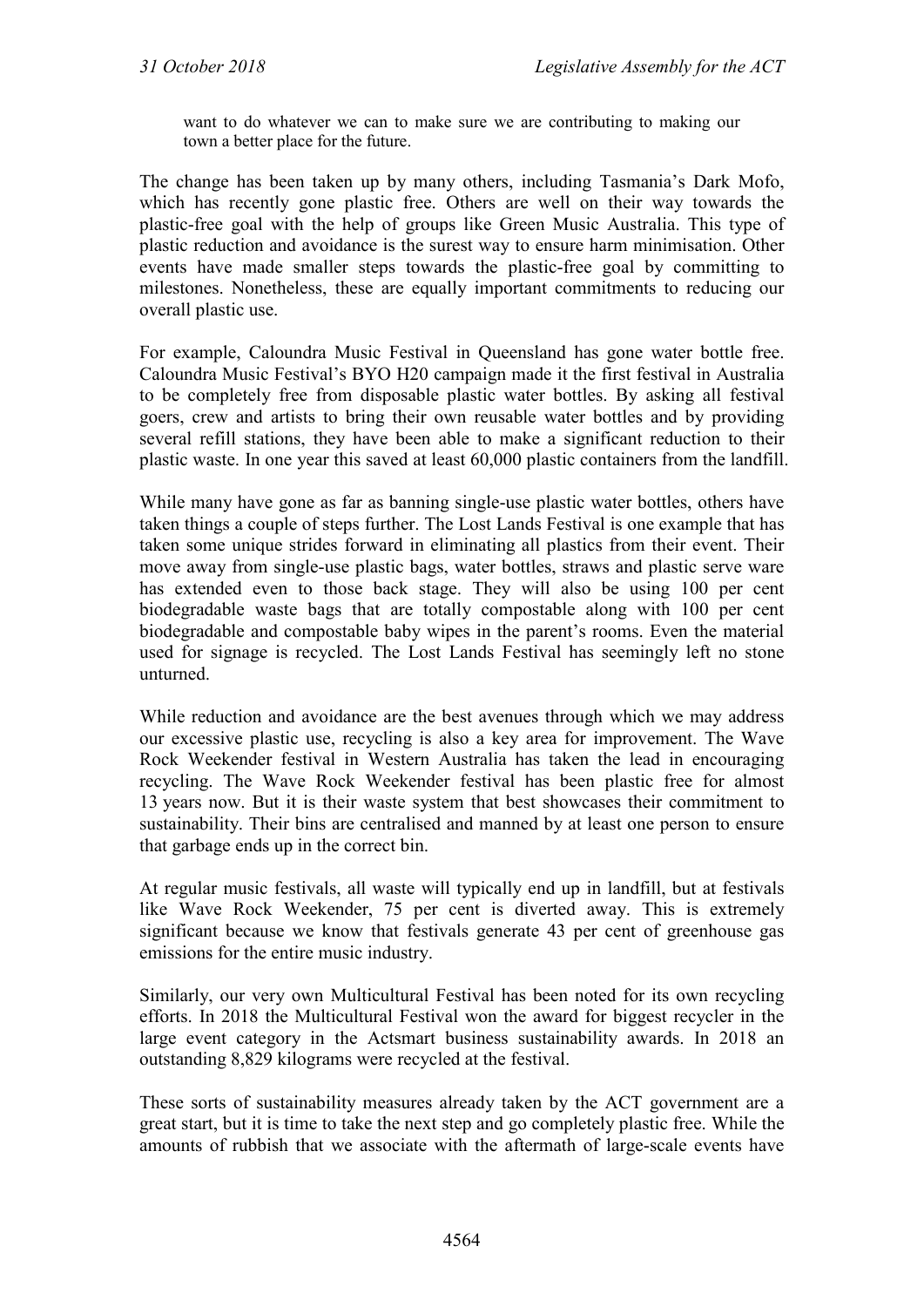created a seemingly insurmountable problem in the past, we are beginning to see the possibilities of change.

Tasmania's Panama festival is a testament to the effectiveness of plastic-free events. In 2017, Panama counted and reported the amount of rubbish that had been left behind on the site. A biodegradable cup, a Bunnings receipt, part of a Pokemon card and a tiny spatter of nondescript rubbish is all that was left behind. That is four pieces of rubbish from 1,600 people over three days. Such an incredible result highlights just how much of an impact we can make when we put our focus into plastic-free initiatives.

There is an undeniable and exciting trend toward plastic-free events in this country, as well as internationally. From these examples we get to see means of plastic reduction tried and tested, and often successfully making a significant impact on the waste produced. The ACT government now has the opportunity to follow this lead and take an important step toward plastic reduction by hosting its first plastic-free event.

The responsibility to reduce our usage of single-use plastic is incumbent on all of us. In saying this, we must accept the greater incumbent responsibility of a government to assist the community in undertaking important behavioural changes. Reducing plastic waste from events is vitally important, especially in our bush capital. Here in the ACT, we are constantly surrounded by our natural environment and wildlife. When excessively used and not properly disposed of, this is often where our plastic ends up.

With some of our largest events located next to some of our most precious natural spaces, we need to make sure that we are being diligent. It is no secret that where there are people, there is plastic. It is important for us as leaders in sustainable practice to show that where there is plastic, there is a change to be made.

It is important to note that this motion, with the support of the government, will be another step forward for the ACT government to increase its commitment to environmental sustainability. I encourage all members to join me in taking this step and in continuing to find other meaningful ways to reduce plastic use in the ACT. It is vital that we continue to protect our natural environment here in Canberra and this motion seeks to do just that. I commend the motion to the Assembly.

**MS LEE** (Kurrajong) (3.36): I thank Ms Orr for bringing on this motion for debate. As Canberrans we pride ourselves on our environmental consciousness. We consider ourselves to be good recyclers, efficient conservators of water and big supporters of renewable energy.

Canberra banned plastic shopping bags in 2011, although we were not the first to do so. A town in Tasmania is recorded as starting a plastic bag ban in 2003 and South Australia went plastic bag free in 2009. The Northern Territory ban started in 2011 and a Tasmania-wide plastic bag ban came into effect in 2013. Queensland and Western Australia joined in the ban from 1 July this year, while Victoria is planning to introduce bans from 2020.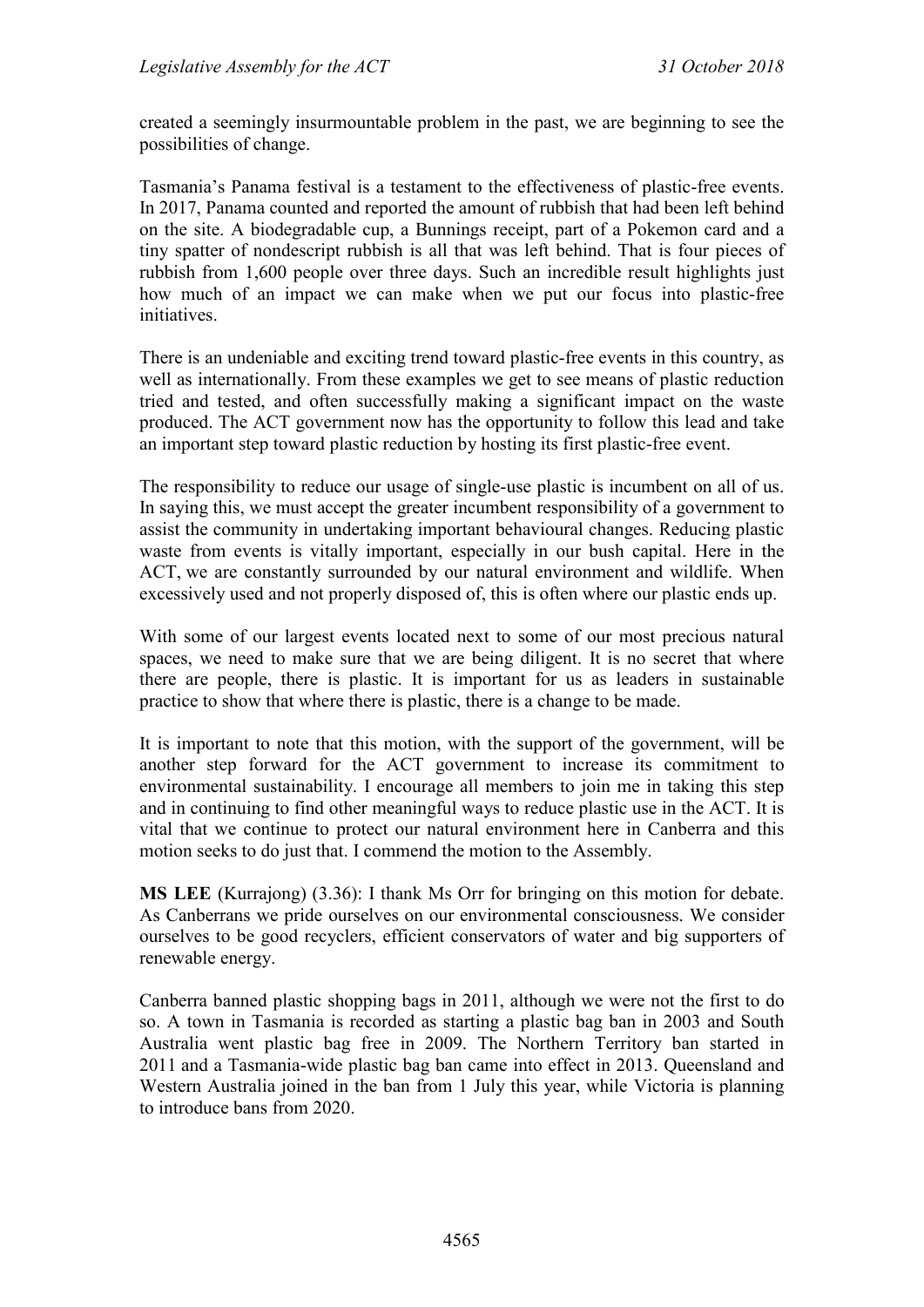Of course, we can all smile in a somewhat superior manner when hearing the outcry from New South Wales consumers when Coles and Woolworths announced earlier this year that they would, then would not, and then would again, be phasing out plastic shopping bags. New South Wales, however, still does not have a state-wide ban.

Since 2011 Canberrans have adjusted to new shopping arrangements, although some are better than others, and supermarkets have been clever enough to realise that people will always forget to bring bags from home, so they do a roaring trade with the heavier plastic bags, as well as the other apparently more acceptable insulated plastic bags.

That dependence on heavier plastic bags started me thinking earlier last year about just how effective the plastic bag ban has been in the ACT. The ACT's plastic bag ban was reviewed in 2012 and 2014, including through community surveys. The 2014 survey reported that more than 70 per cent of people surveyed did not want the ban overturned; and about 60 per cent of Canberra grocery shoppers supported the ban for environmental reasons and agreed that it had a positive effect on the environment.

However, reports in the same year also suggested that the use of heavier "boutique" plastic bags had increased, and that while 26 million lightweight bags were distributed in 2011, by 2013 that had transferred to four million boutique bags. By weight the story was not so impressive. Before 2011 182 tonnes of single-use plastic was sent to landfill, and by October 2013 that had only dropped to 114 tonnes of the boutique plastic. At the time there were calls for only compostable plastic or reusable bags to be authorised for use because, it was urged, the thicker plastic bags remain as pollution for a much longer time.

I went looking for more recent data than the 2012-13 review, because I wanted to understand whether the ban had been a benefit or just a placebo to make us feel better about our environmental credentials. I asked questions in both annual reports and estimates hearings last year, and again in estimates this year. I also lodged questions on notice, but little information was forthcoming.

I was therefore pleased that the Commissioner for Sustainability and the Environment, Dr Kate Auty, finally released her review of the ACT plastic bag ban in September this year. While the news is not all good, we at least now know what the impact of the plastic bag ban has been and whether there is a community appetite to do more.

We know that the ban has reduced plastic bag use by over 55 million bags, and we have reduced plastic bag consumption by 60 per cent, or 1,131 tonnes. But the review also found that with a growing population comes increased consumption, and if we do not increase our efforts we are moving towards the same pre-ban levels of 2011 and could reach that in less than two years. I note that the commissioner has proposed a number of recommendations, and I presume that at some point in the future these recommendations will be considered and responded to by the government.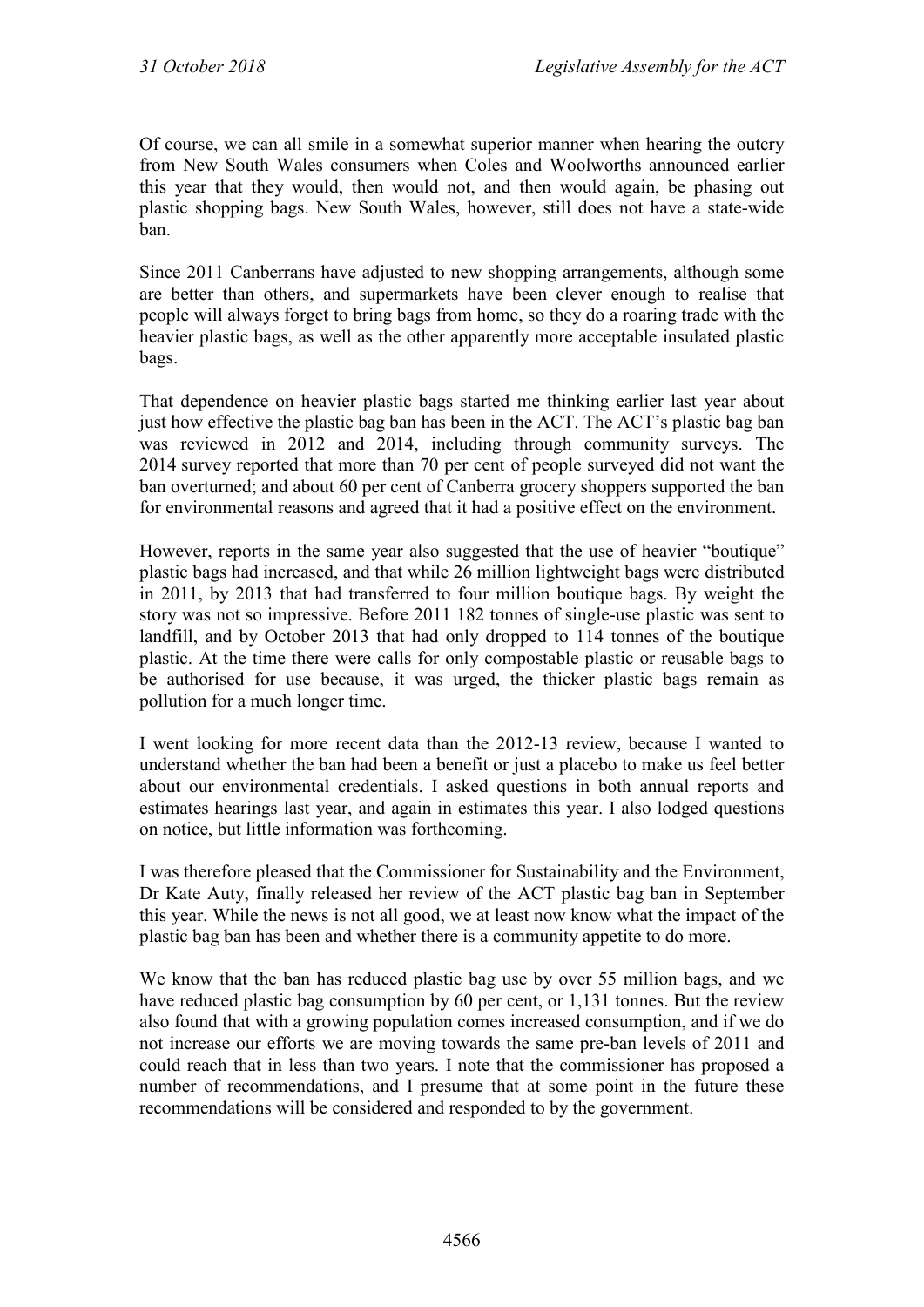The ACT's approach to plastic could be described as somewhat compromised or conflicted. We have banned plastic bags, but go to any supermarket and you can put any number of fruit and vegetables into a plastic carrier bag which is of almost the same consistency and composition as the banned shopping bags. They are freely available and there is no limit on how many you can use. If we are really serious about plastic bag use in supermarkets, why do we continue to see trays and plastic boxes to package fruit and vegetables? Perhaps more effort and thought need to go into exploring other options, including packaging laws.

We might have slowed plastic going to landfill but the fact remains that Mugga Lane is a finite resource and cannot continue to grow exponentially. Efforts by proponents to engage the community in considering new ways of dealing with our waste, including waste to energy, over the past few years or so have not had the most positive outcomes so far.

Whilst it is important to acknowledge the concerns raised by the community about these proposals, I note that recent developments following the results of the ACT waste feasibility study confirmed that the ACT is unlikely to achieve a recovery rate of more than 80 per cent without some form of waste to energy process. It should be noted that waste to energy processing is not a new process in the ACT. Waste to energy is already in use, with methane gas captured at the Mugga Lane and west Belconnen landfill facilities being used to power around 3,000 homes.

A recently announced have your say consultation process has been started to gather community feedback and provide information on the different types of waste to energy that could be introduced into the ACT to manage waste. The government has also launched an information paper to outline the challenges and opportunities for the technology in the ACT context. I welcome these steps by the government to seek further consultation with the community on these proposals and hope that the ACT community will take an open and considered approach to how realistically and practically we will manage waste into the future.

The consultation process concludes at the end of November, and I would urge all Canberrans who have an interest in ensuring that the ACT has the most modern options available to manage waste into the future to take time to attend an information session and make sure their views are heard.

I have no way of knowing how feasible Ms Orr's call for a plastic-free event by October 2020 is. Subject to the proper and transparent accountability measures on cost and social impact being in place, I do not object to the idea per se. I support her calls for the ACT to continue to find meaningful and significant ways to reduce single-use plastic, and also to work with other jurisdictions to phase out problematic and unnecessary plastics.

I am mindful, however, that Ms Orr has spoken about this issue numerous times in the chamber, most recently in August, when she moved a motion that was not too dissimilar to this one today. Given that this is yet another time when she is raising the issue of plastics, and in particular single-use plastics, I am beginning to wonder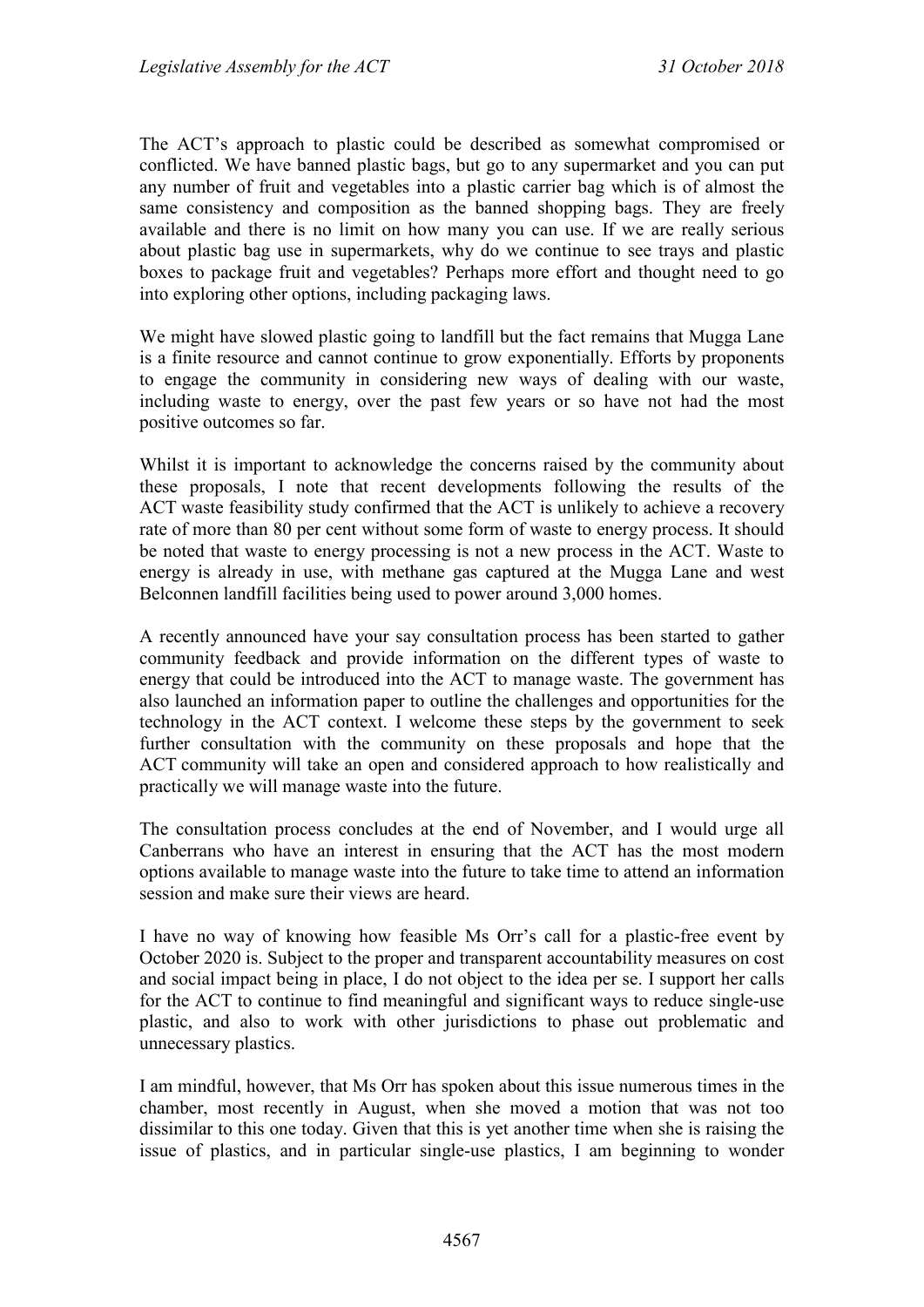whether her pleas are falling on deaf ears or if she at least believes that she is not being heard by the relevant minister.

Canberrans are proud stewards of our environment, and I am confident that with ongoing community consultation and discussion we will develop appropriate, affordable and practical strategies to deal with the inevitable waste that comes from a modern society.

I have just noticed that an amendment has been circulated by Mr Rattenbury. To ensure that I do not have to speak again, I will say briefly that, whilst it is a good thing that we should all look at ways of reducing single-use plastic and other harmful disposable products, just as we would never assume to tell the Greens how to run their campaigns, I do think that campaigns need to be run by the parties, and it is up to each party to ensure that they take responsibility to ensure that no harmful waste goes into our environment.

**MR RATTENBURY** (Kurrajong—Minister for Climate Change and Sustainability, Minister for Corrections and Justice Health, Minister for Justice, Consumer Affairs and Road Safety and Minister for Mental Health) (3.43): Madam Assistant Speaker Orr, the Greens support the motion that you have brought forward today. We appreciate the opportunity to talk about this.

I did enjoy listening to the series of examples you were able to describe of people who have made efforts to ensure that their events are plastic free. It is quite an inspiring list, and it shows what is possible when you really set your mind to it, think a little outside the square and seek to engage your patrons. It demonstrates that there is a real community appetite for people to be able to go to these events and not have to have single-use plastics, that people appreciate having an alternative. The examples that were described underline the fact that people can take up these measures quite well if they are given the opportunity to do so.

Plastic waste has been an issue that the Greens have campaigned on since our party formed. Members may know that the ACT's plastic bag ban came about because of an item in the Greens-Labor parliamentary agreement. So, too, did the street-level recycling bins in town centres to collect recyclable waste, the installation of drinking fountains to replace the use of plastic bottles, and the container deposit scheme that has recently gotten underway. All of these initiatives have come from our various parliamentary agreements, and I am glad that each has been able to be put in place. Sometimes it has taken a little while to get to them, but each of them is a step forward, each of them begins to redefine the paradigm and talk about a different future being possible, and each of them demonstrates what can be done.

Members will recall that just last month Ms Le Couteur introduced a matter of public importance on single-use plastics to the Assembly. In it, she called for a plastic-free ACT. I do not intend to repeat all of Ms Le Couteur's comments; I know she is about to speak herself. But she did say that the government should be setting phase-out dates for various plastic items so that in four or five years from now, we will not be using them anymore. It is important that we set these goals, that we give time for the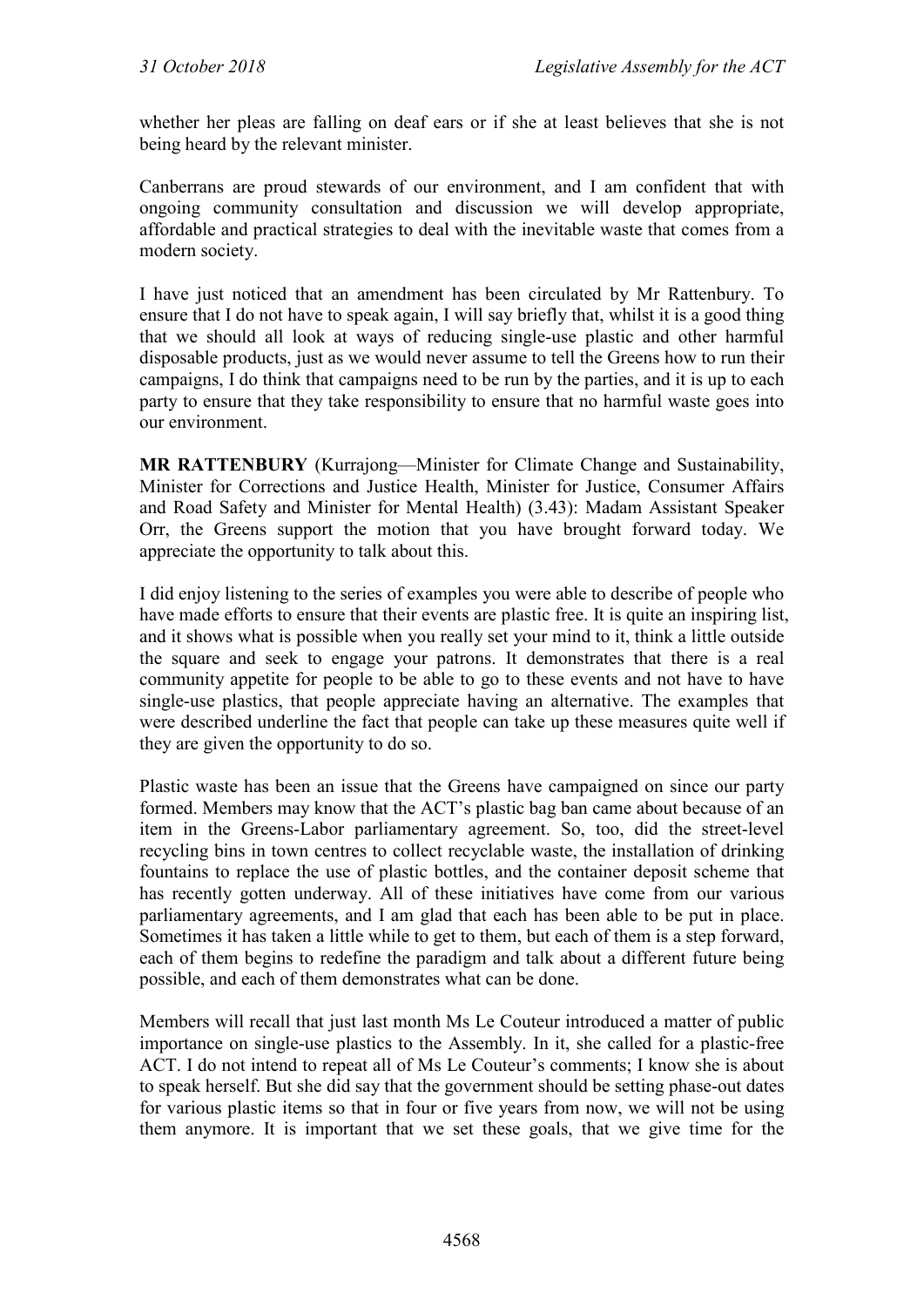transition to take place, and that we think about where the supply chain is going to come from and how to find different products, these sorts of things.

We are very pleased to see that plastic pollution is rapidly becoming a point of mainstream public discussion. I think our community does understand this, and political parties and the general community have become more aware and more willing to take action.

I agree that the ACT government should be running plastic-free events. We can do this for sure. I am looking forward to hearing about Events ACT's efforts in this space. There are already non-government events in Canberra that have been going plastic free. I particularly reflect on the living green fair that is held annually in Albert Hall as one good example. The folk festival is another event that has made some significant efforts in this space—not to be plastic free; I do not think that has been quite their objective—for the elimination of a lot of single-use plastics and a very strong recycling program.

I think we are all aware of the fact that despite the convenience they bring to our lives, plastics are notoriously bad for the environment. They are resource intensive to create in that they rely on fossil fuels. They have an ongoing, almost infinite, damaging effect in our environment, as they do not break down in any kind of reasonable time scale. Single-use disposable plastics are the worst kind as they are not recycled and are the most likely to escape into the environment. They are an eyesore in the regular environment and are a particular danger in the marine environment, where they kill and injure wildlife, can release chemical contaminants, and are potentially damaging to human health. Members may have seen recent news reports that microplastics have been discovered for the first time in humans, probably ingested through eating seafood. Scientists are concerned about the health impacts that this could have.

On this note, let me turn to the amendment that I have circulated. The amendment notes that we should all be engaging our own political parties when it comes to reducing plastic waste and other disposable items that damage marine and other environments. It is great that we are making more and more efforts to get rid of plastics in the government and in the broader community. But political campaigning is an area which can be very problematic for single-use items. I am sure we have all seen the stalls of political parties covered in helium balloons or plastic corflutes. It is not unusual to see ACT political parties handing out helium balloons at their stalls.

Balloons are sometimes plastic, but sometimes made of latex. Unfortunately, although it degrades faster than plastic, latex from balloons is also problematic in that it enters marine environments, where it harms wildlife. This was discussed in 2016 in an Australian parliamentary committee inquiry on the threat of marine plastic pollution in Australia. Expert witnesses to the committee explained that typically balloons are made from two kinds of plastic polymers: latex-type polymers or foil-type polymers. Latex-type polymers typically degrade much more quickly than other kinds of plastic; however, immersion in water has been found to slow this process. Foil-type polymers are essentially the same material as traditional, lightweight plastic bags, and degrade at similar rates.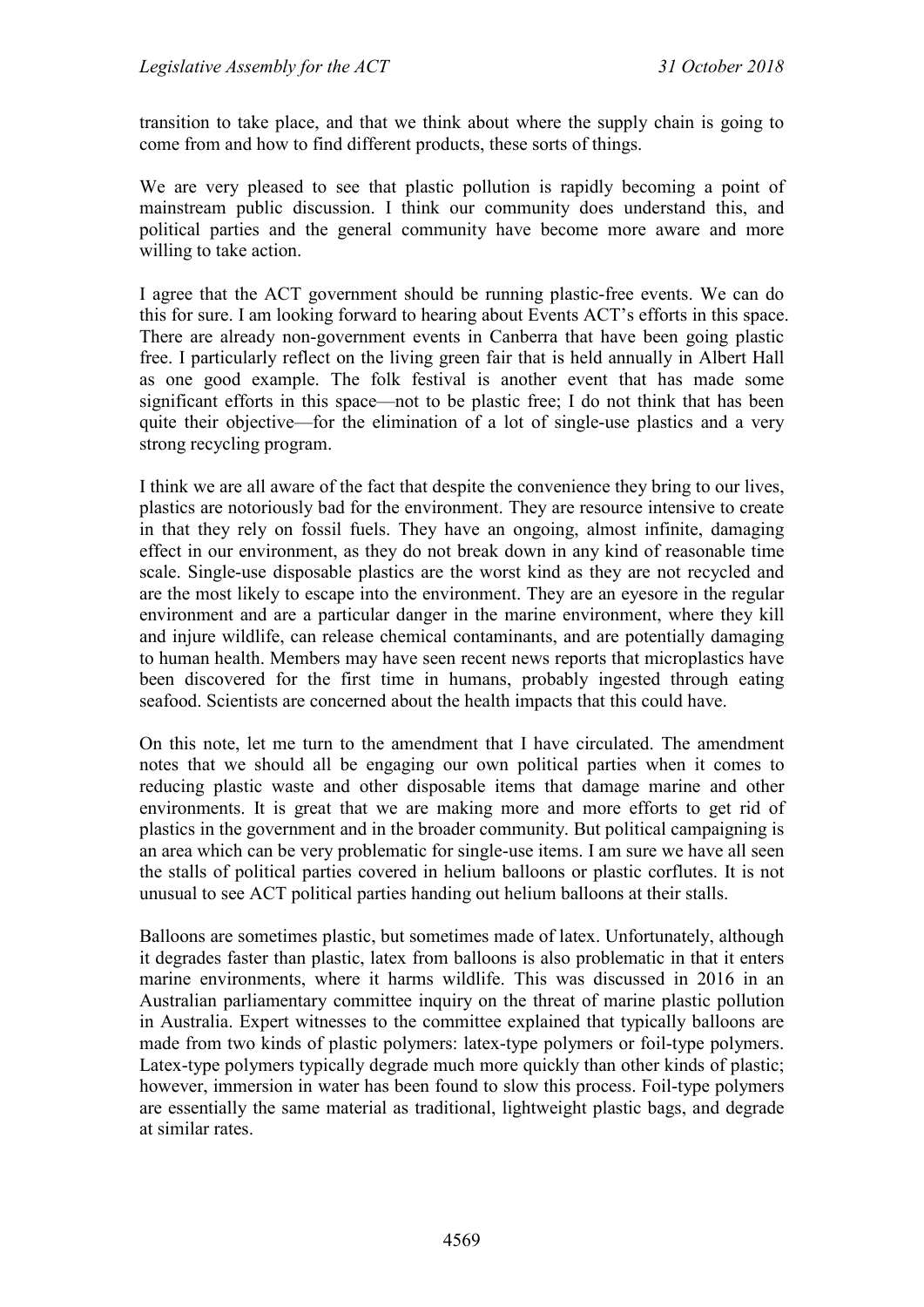The committee reported that even small numbers of helium balloons can travel significant distances from far inland and enter the marine environment. As an example, the report noted that balloons have been discovered in the ocean at Bermagui that had been released from Albury the previous afternoon. They had travelled more than 300 kilometres. It is clear that it is easy for helium balloons from the ACT to pollute coastal marine environments.

Unfortunately, balloons often end up in the intestines of marine fauna. Balloons are attractive to both seabirds and turtles because they look similar to squid and jellyfish. Interestingly, according to marine experts, red balloons are the worst: they are particularly appealing to marine fauna, as they have colours similar to those of traditional prey species.

My suggestion in the amendment I will move is that members ask their own parties to take steps to reduce plastics and other harmful disposable materials. It is clear that balloons are an item that political parties should endeavour to eliminate.

Corflutes are another interesting plastic campaign item. You cannot have been in Canberra in the lead-up to the 2016 election without noticing that thousands of corflutes blanketed the landscape like a carpet of disembodied heads. Some of these corflutes still remain scattered in the landscape. I still hear reports from residents who are occasionally startled by a giant politician's head peering at them from some long grass.

As we approach the next election, there is a discussion to be had about whether corflutes might be banned or possibly limited. That is an interesting topic, with a few other dimensions in addition to the environmental dimension. For example, how does it relate to freedom of political communication? I know many candidates, particularly candidates who might be independents or from smaller parties, who see them as an essential way to get their face out there. It is a tricky conversation, but the community sentiment after the last election saw some in favour of action.

In the meantime, I can tell the Assembly that there are many interesting ways to reuse and recycle corflutes. The Greens have been trying to implement some of these. The first step is to try to ensure that the corflute message is reusable. For example, instead of saying, "Vote Caroline Le Couteur 2016," it can just say "Vote Caroline Le Couteur" or "Vote Greens". Secondly, printers will reprint new election artwork on the blank side of corflutes, so they immediately can be used at least twice. Old corflutes can, of course, be made into self-standing A-frames. They can also be used as tree guards in revegetation projects. Community gardens often have uses for strong plastic sheets and stakes, for example for compost pile containment. Schools, disability groups and other community groups have uses for corflute material, for example for their own signs. Some other examples of things that we have managed to implement include recycling corflutes as house insulation, using them for insulation in chook sheds, and using them as new campaign signs or even just for art projects.

To conclude, the Greens are happy to support Ms Orr's motion. We look forward to further action in this space to eliminate plastics and to mitigate the extensive damage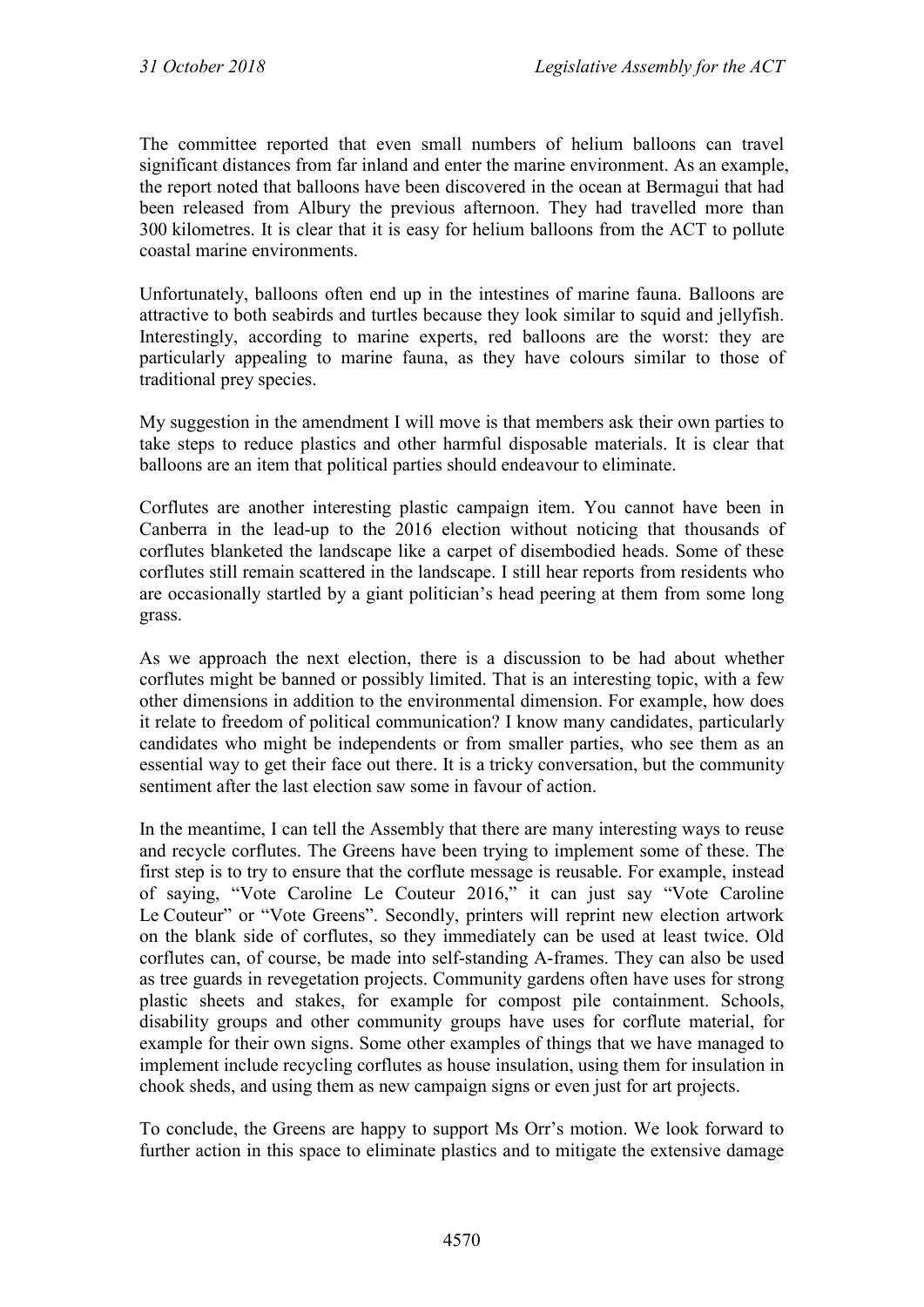that we are doing to the environment every day through their continued use. I look forward to attending more plastic-free events here in the ACT. That would be a great outcome from this motion.

I move:

Add:

"(4) calls on Members to request that their political parties do all they can to eliminate single-use plastics and other harmful disposable products—such as balloons—from their campaign activities.".

I commend my amendment to members.

Ms Lee noted my amendment. While we all have a strong connection to our parties, I do not think Ms Lee's characterisation of my amendment is right. I am not trying to tell other political parties what to do. But we are all supportive of and recognise the need to reduce plastics. My amendment simply says that we request our political parties to do all they can to eliminate single-use plastics and other harmful disposable products such as balloons from campaign activities.

If that is dictating to other parties, well, that is Ms Lee's interpretation of it. But frankly, we need to be having this conversation and try to reflect on it. As the Greens, we used corflutes in the last election. As we become more aware of these issues, it is incumbent upon us to reflect on these matters and think what we can do to do things differently.

If you go back 20 years, you will see that the discussion was about making sure we were all using recyclable paper. I think we all do now. I suspect that every party prints their fliers noting that they are printed on recyclable paper. This is the next challenge ahead of us, and it is incumbent upon each of us to have a think about it. I am simply asking that members might reflect on it and engage with their parties in that conversation. If Ms Lee chooses to continue to use as many single-use plastics as she can, that is her prerogative. But I hope that she might reflect on whether her party can make a difference. Certainly, as the Greens, we will be doing our best.

**MS LE COUTEUR** (Murrumbidgee) (3.54): I am going to make a few comments on the general subject of single-use plastics. Madam Assistant Speaker, I am seeking your indulgence, as you are in the chair, because I have a prop. This is a collapsible coffee cup, a keep mug, and it is brilliant for people like me who are not frequent drinkers of coffee. It is small enough that it can just live in my handbag and then I can take it out when I need it. I strongly suggest that it is possible to be organised enough to use keep cups for your coffee. Probably one of the Assembly's biggest daily uses of single-use plastic would be the many cups of coffee that I see coming into this Assembly. Thank you, Madam Assistant Speaker.

I want to also make some brief reflections upon festivals that do not have plastics. The first one I want to mention is the Aquarius festival in Nimbin in 1973. I went to that, and it was one of the pivotal events in my life. There were 10,000 of us, and there was no plastic. Partly that was because there was not much single-use plastic around in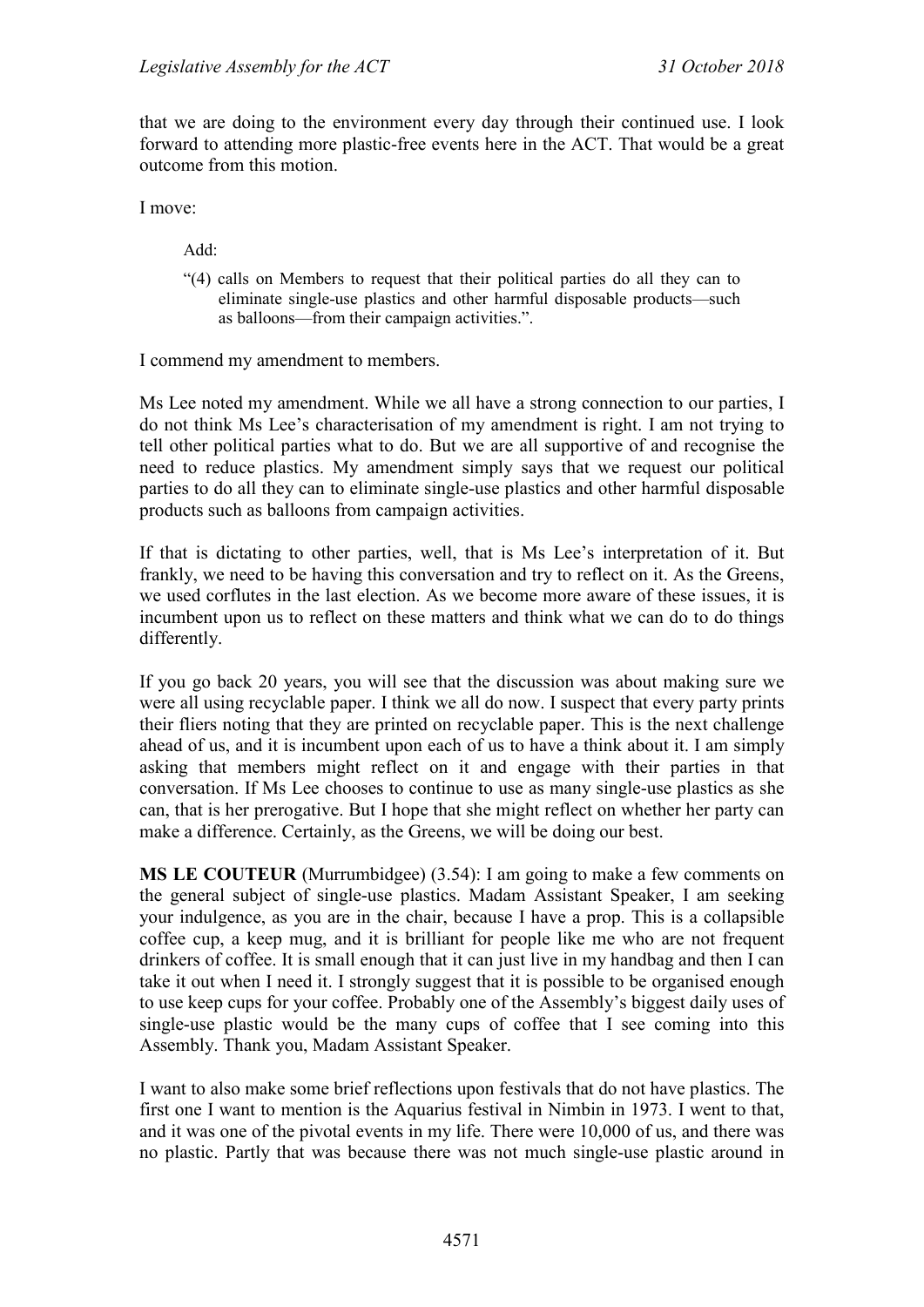those days. But seriously, there was no plastic. We were not the sort of people who would allow that.

I would like to now talk about the living green festivals in Canberra, which Mr Rattenbury referred to. They started in 2010. They have been held every year since then in the Albert Hall. They have always had a very strong environmental focus. They do not allow single-use plastics. In most years, they have had people from Orana school, and possibly in one year people from Actsmart, helping patrons to put their rubbish in the right bin. The food has generally been served in compostable containers with compostable eating utensils. They go straight into a bin of organics to be composted.

That brings me to the missing link—well, there are many missing links, but this is a particular missing link—in terms of plastic-free festivals in Canberra. Of course, I want to see this. If we go to the step of using compostable utensils and eating containers, we have to have a way that these are actually composted. In our current waste system in the ACT, unfortunately, except for festivals like the Living Green Festival and the folk festival, which has been doing it for a very long time, there is not such a system. These compostable materials are sent to landfill with everything else. They produce methane, which, as we all know, is a virulent greenhouse gas. Some of that methane is used to create electricity, but I would like to say that we need the ACT government to take on board the push the Greens have had for years.

In the Seventh Assembly I was talking about the need to collect and compost the organic waste in this town; not just the green waste from our gardens, which is a good step forward, but the organic waste that all of us produce every day, every week in our houses. And the waste that every festival produces.

Madam Assistant Speaker Orr, I commend you for your motion. I hope that you get a chance to get out of the chair and speak to close debate on it. I hope to see the ACT government catch up to community organisations in Canberra, have a plastic-free festival and make it easier for all organisations by providing a service to collect organic waste.

**MR STEEL** (Murrumbidgee—Minister for City Services, Minister for Community Services and Facilities, Minister for Multicultural Affairs and Minister for Roads) (3.58): I thank Ms Orr for bringing this motion before us. I start by noting that I have used my keep cup today, as we all should in this place. Our government is committed to a healthier environment, and part of that means working towards a more sustainable Canberra.

We know the ACT is a leader when it comes to sustainable environment policies. As a jurisdiction, we have implemented a ban on single-use plastic bags, we have introduced a container deposit scheme, green bins are being rolled out throughout the city, we are working towards a 100 per cent renewable energy target by 2020, and there is more our government is looking to do to make our city even more sustainable.

Our target of 90 per cent waste diversion from landfill means that we have to continue to innovate and look at new ways to create a better environment. Part of this means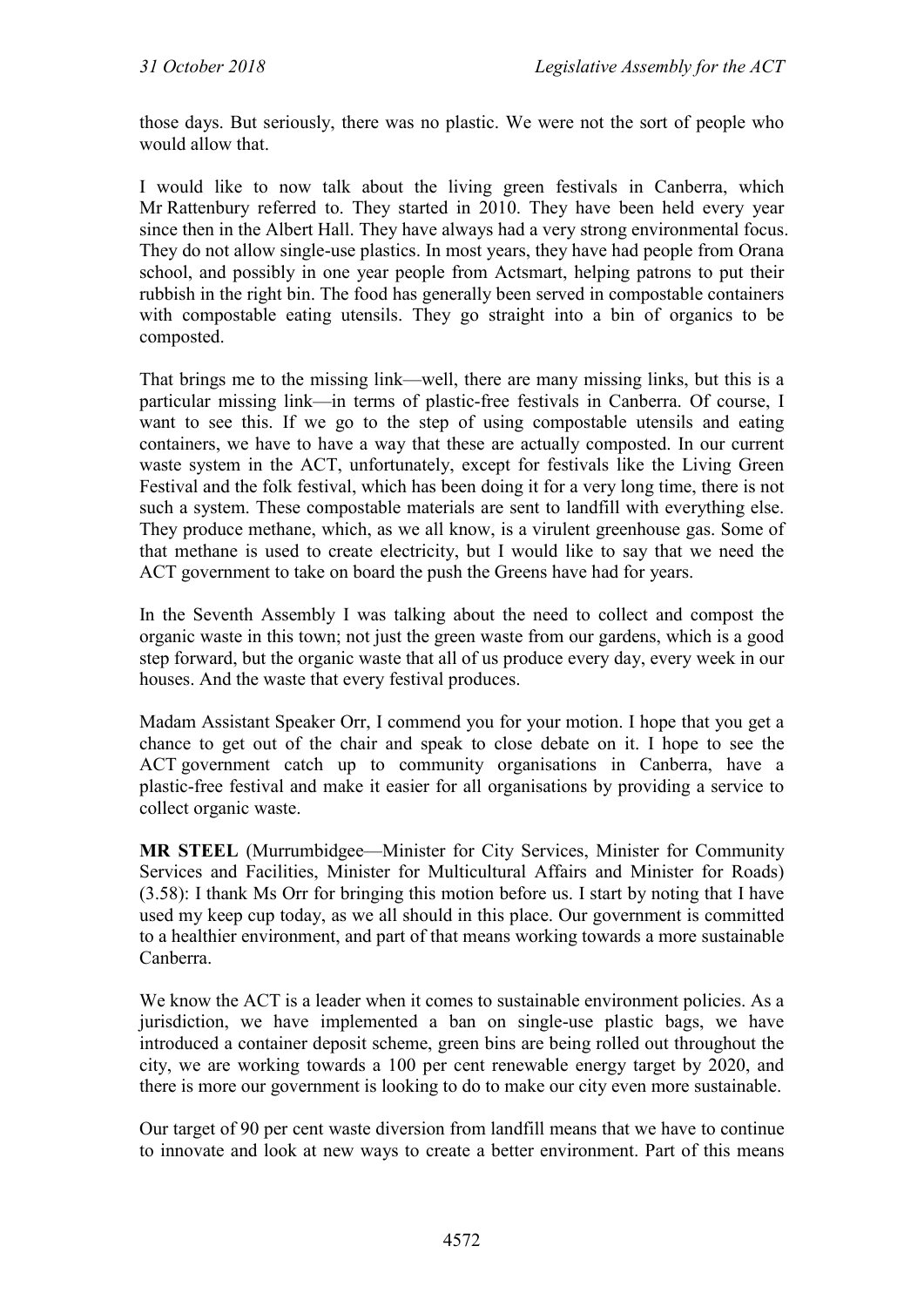finding ways to reduce the prevalence of single-use plastics in Canberra. The ACT government will continue to explore ways to reduce, reuse and recycle all types of waste in the ACT, including plastic.

Our waste management strategy is clearly focused on less waste generation and full resource recovery. The strategy outlines our target of achieving 90 per cent of waste being diverted from landfill by 2025 and supports a carbon neutral waste sector by 2020. Like many things we do here in the ACT, we have set some of the most ambitious targets in the country, but of course we still have more to do.

Each year around 250,000 tonnes of waste is sent to landfill. This contains only a small amount of plastic by weight. However, as we know, plastic can take hundreds of years to break down: longer than a tin can, longer than a pair of leather shoes and longer than a woollen jumper, some of the most common items found on Clean Up Australia Day. Of course, most plastics are made from oil or gas, non-renewable resources that, once depleted, cannot be replaced. This makes it critically important to avoid plastic wherever we possibly can.

The ACT government is leading the way on reducing the use of plastic and promoting re-use of plastics through our comprehensive community and business programs and campaigns. We deliver school and community education about reducing, re-using and recycling resources at our Recycling Discovery Hub in Hume. I recently had the opportunity to visit the hub and it is truly an immersive experience that gives visitors a behind-the-scenes look at how Canberra manages recycling. Over 3,300 people have taken a tour since its relaunch in April.

Of course, the container deposit scheme launched in July this year encourages and facilitates better plastic recycling behaviours. As at the end of October, we have collected 4.4 million containers through the scheme. These are just some of the examples of how the ACT government is working with community and business to minimise the use of plastic and responsibly recycle it. But we must continue to reduce our reliance on single-use plastic.

In November 2011, when our plastic bag ban came into effect it was a relatively novel approach, despite it being in place in South Australia for many years. The ACT was the third jurisdiction in Australia to implement the ban on single-use lightweight plastic shopping bags behind SA and the NT. Today, with the exception of New South Wales all jurisdictions have committed to some kind of plastic bag ban. In the ACT our ban has resulted in a reduction in the consumption of plastic bags by around 55 million bags in 2017-18 alone. We should not stop there and we will continue to explore what else we can do to address the issue.

The ACT government is also looking at what we can do internally. For example, the Transport Canberra and City Services Directorate has formed an internal working group to explore how it can support plastic recycling within its own operations. It may be that the directorate can influence its procurement policies to build demand for recycled plastic products, including bollards, benches and even use in asphalt, which I mentioned today in question time.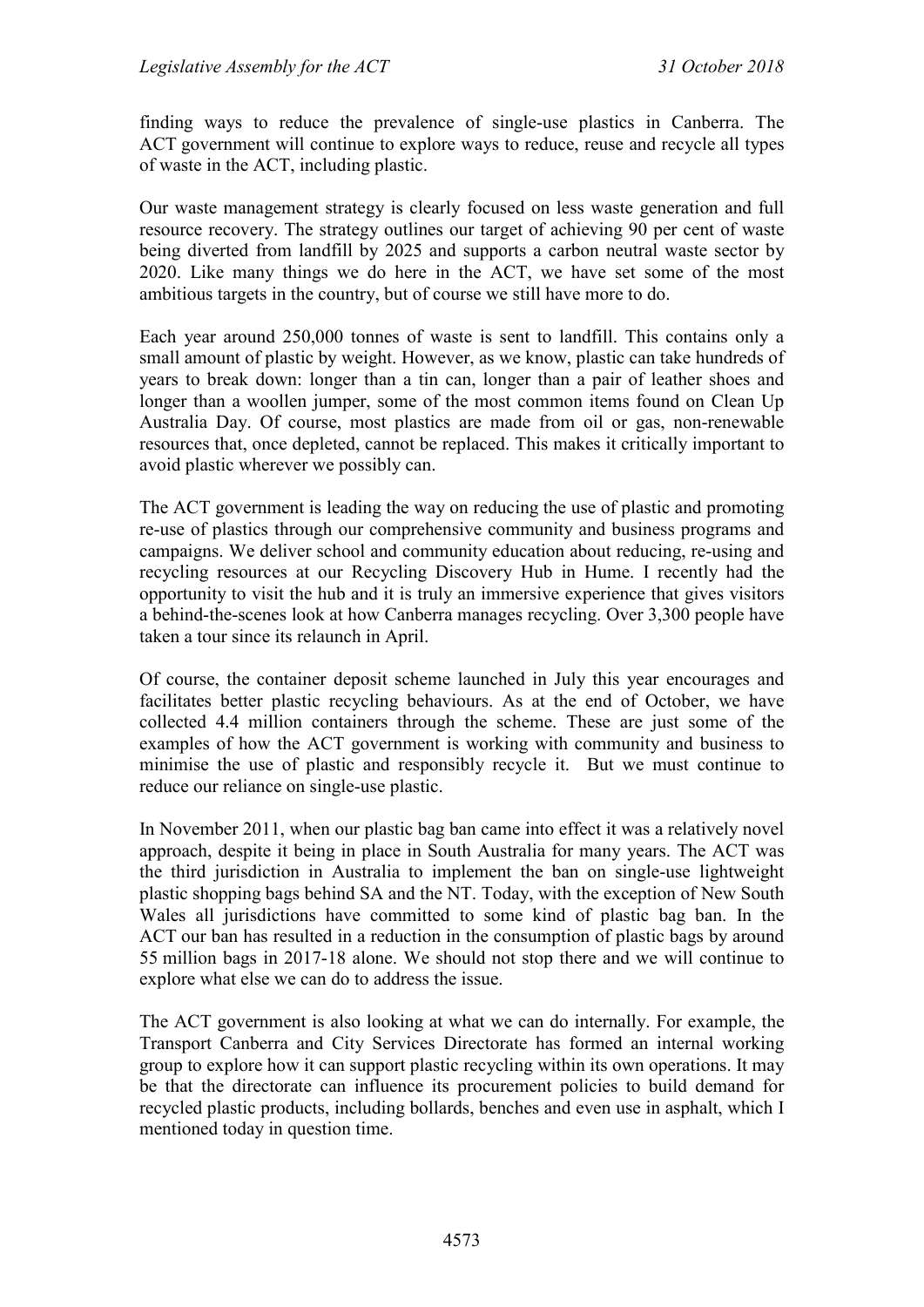While we have made significant progress in the ACT, reducing the use of plastic is a national issue that requires a national response. First, though, I want to acknowledge that in some cases plastic has a useful and necessary purpose. For example, it helps to protect food and avoid food waste and keeps medical equipment free from germs. Plastic is not necessarily the enemy, and that is recognised nationally, but we need to use it responsibly and judiciously. That is why the ACT government is working with other jurisdictions to phase out problematic and unnecessary plastics.

We have supported the development of an update to the 2009 national waste policy, which was recently open for public review and discussion. The ACT government will continue to work with all jurisdictions, including the commonwealth, to help design the implementation of the policy.

We are also mindful of what is occurring in the European Union where the European Parliament has endorsed a proposal to ban ten single-use plastic products, including drinking straws, cutlery, fishing gear, cotton buds, plates, drink stirrers, and sticks for balloons.

I also acknowledge the work being done by the business sector through the Australian Packaging Covenant Organisation, or APCO. Businesses have committed to national packaging targets, including ensuring that 70 per cent of Australia's plastic packaging will be recycled or composted by 2025.

Addressing single-use plastic supports the UN 2030 sustainable development agenda, particularly the sustainable development goals. I note that just last week more than 275 brands, retailers, recyclers, governments and NGOs announced a shared vision to close the loop on plastic pollution by signing the new plastics economy global commitment.

These signatories are collectively responsible for producing 20 per cent of all plastic packaging globally and have pledged to eradicate plastic waste and pollution. This commitment builds on a growing momentum internationally to tackle plastics. Moving forward, it would be exciting to see greater Australian participation in these global commitments.

I make a final point on the importance of reliable data: knowledge about what is happening with waste is critical to the development of appropriate and robust policies, processes and strategies to reduce waste in the first place. The new waste management regulatory framework being implemented through the Waste Management and Resource Recovery Act 2016 aims to collect data on waste so we have a clear understanding of what happens to our waste. This helps put us in a strong position to deal appropriately with materials such as single-use plastic.

I welcome today's opportunity to speak on reducing the use of plastic and to outline the actions the ACT government has put in place and what is on the horizon as we continue to reduce the use of plastics. The government, business and the community have made enviable progress, but there is further work to do to look at ways to reduce unnecessary use of plastics in the ACT. I am certainly supportive of the steps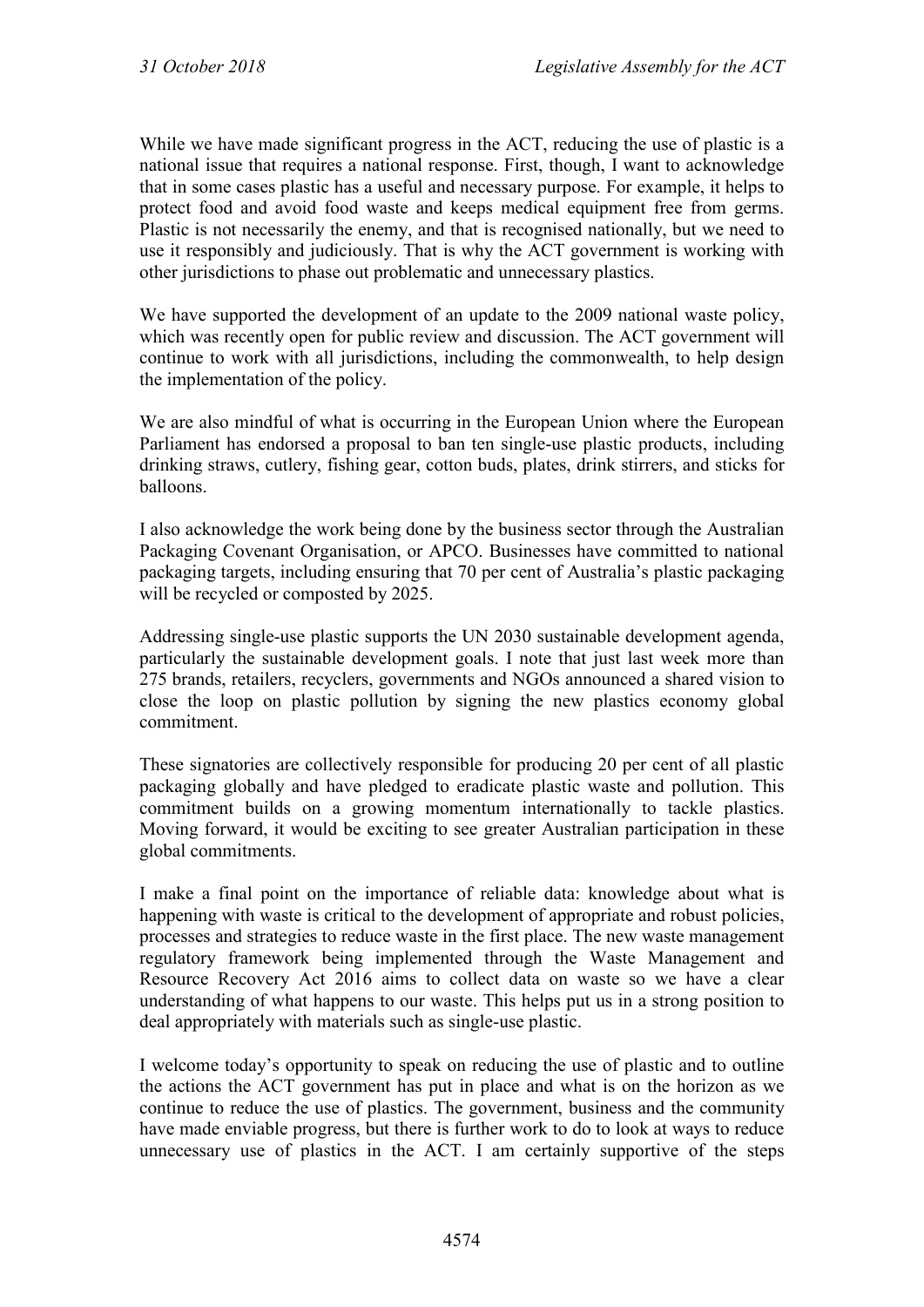proposed in the motion, including a plastic-free festival. I look forward to seeing that take place.

**MR GENTLEMAN** (Brindabella—Minister for the Environment and Heritage, Minister for Planning and Land Management, Minister for Police and Emergency Services and Minister assisting the Chief Minister on Advanced Technology and Space Industries) (4.06): I support Ms Orr's motion regarding the use of single-use plastics. Single-use plastic comes at a high cost to the community and the environment, and there are viable alternatives that provide better outcomes. The ACT government is focused on the re-use and reduction of plastics through varied programs and campaigns available for the community and businesses.

Over 1,000 businesses across the ACT and Queanbeyan participate in the Actsmart business recycling program which provides free advice, education and signage to assist with reducing waste and increase recycling. With dedicated support from the Actsmart team, accredited businesses have all achieved reductions in waste to landfill, some of over 90 per cent. The program also encourages businesses to look at additional initiatives they can undertake to reduce their waste, including single-use plastics.

With this in mind we introduced the Actsmart straws suck campaign in June this year. The campaign encourages Canberra businesses and patrons to rethink their use of single-use plastic straws and reduce the ACT's contribution to the estimated 10 million plastic straws used in Australia every day. Currently 33 businesses have signed up to the campaign, and community members can sign up to this pledge as part of the Actsmart online carbon challenge. We understand that straws make up a small percentage of the plastic waste problem. However, this campaign opens the opportunity for a conversation about all single-use plastic waste with community members and local businesses.

This year the Association of Independent Festivals representing more than 60 independent British festivals launched the drastic on plastic campaign. Each participating event has committed to a three-year plan to eliminate all single-use plastic on site by 2021.

I thank Ms Orr for bringing this initiative to the attention of the Assembly, and for your efforts to help us reduce plastics in the community. Reducing waste in our community is not a choice between the environment and the economy; on the contrary, diverting waste from landfill helps create jobs while building a more sustainable economy.

Companies have already taken up the sustainability challenge, and I understand this is good for both business and the environment. To this end, I hope event organisers and businesses who take part in such events can join in helping reduce plastic at events and improve environmental outcomes. The ACT government has a highly successful public event program that assists event organisers to implement recycling facilities within an event. The Actsmart public event program works with vendors to support them in making greener choices with the packaging they provide to visitors to their event.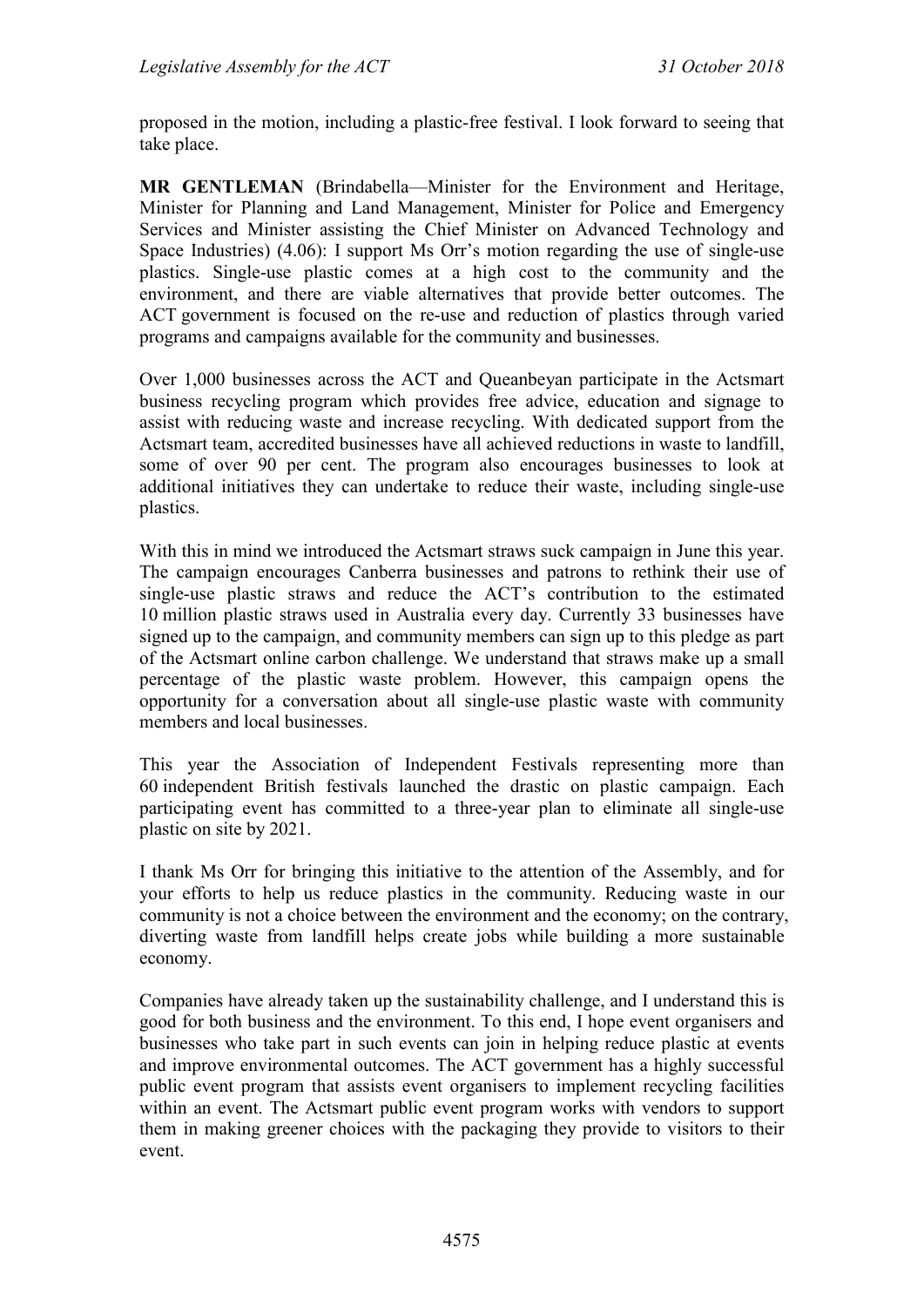The program has also been extended to include advice and support on energy, water and transport opportunities available to event holders. Waste is an important topic for events with many events looking to reduce their footprint. Event holders in the ACT are already trialling waste-free events, and some are taking the next step, such as the Living Green Festival and Vegan Markets, which encourages their traders to be completely plastic-free.

The government is also working with the ACT community, including residents and industry, through our behaviour change program H2OK, keeping our waterways healthy to ensure that the message of only rain down the stormwater drain is being noticed.

As part of our summer seasonal media campaign we are targeting the disposal of single-use plastics that pose a threat to our native flora and fauna as well as the water bodies themselves. The government has also recently released a draft revised water-sensitive urban design code and related guidelines that include a new code requirement that all new developments must prevent a minimum of 90 per cent of gross pollutants, including plastics, leaving sites. This brings the ACT into line with national best practice.

The ACT government is continually looking for ways to reduce the use of plastics in our environment, including banning single-use plastic shopping bags and participating in the container deposit scheme. We have learned many lessons from other states and territories and will continue to share information and knowledge on these initiatives. It is critical that we act now to reduce plastic waste, for both the health of the world's oceans and waterways and to care for our environment in the ACT.

I am proud of the work the ACT government is doing to reduce plastic waste and I am committed to continuing to improve our work in this area for the sake of our community and future generations.

**MR BARR** (Kurrajong—Chief Minister, Treasurer, Minister for Social Inclusion and Equality, Minister for Tourism and Special Events and Minister for Trade, Industry and Investment) (4.11): I am very pleased to speak in support of Ms Orr's motion this afternoon and to advise the Assembly that we have committed to funding a new festival for Canberra in the winter of 2020 that will focus on promoting Canberra's strengths in innovation, design, culture, coding and gaming. The festival was funded in this year's budget and will showcase Canberra as a vibrant city and a leader in innovation by bringing together leading creative thinkers, technologists, futurists, artists and designers.

The new festival will provide a platform for diverse thoughts and engagements to imagine tomorrow's future and generate new ideas to inspire delegates and attendees. Our early concept planning for the festival is underway exploring the future of technology, culture, democracy, society and humanity. Some ideas for the new festival include a future summit to gather industry and international leaders, high profile keynote events, fairs and expos.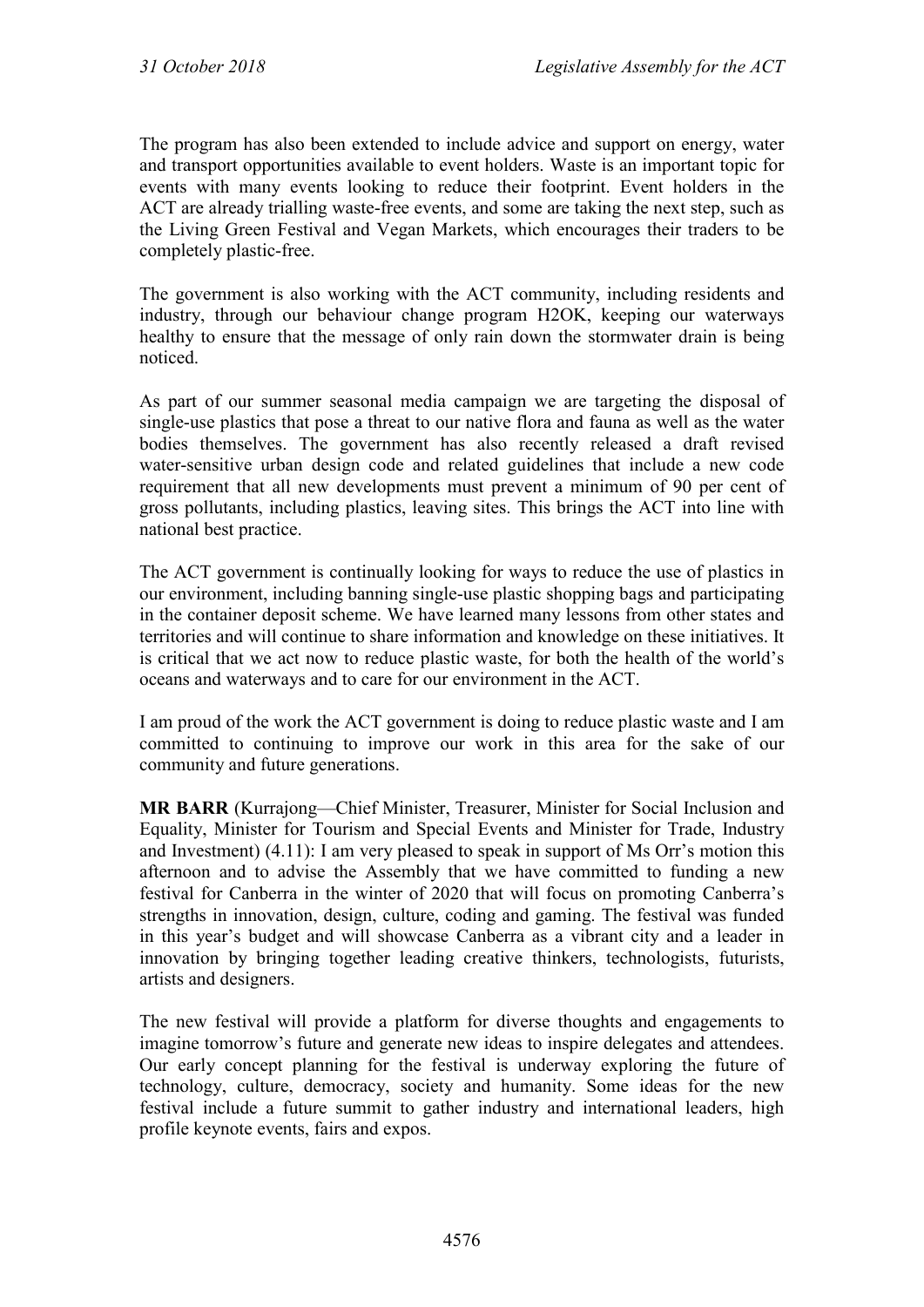I am pleased to be able to announce this afternoon that the ACT government will use this festival to deliver a plastic-free event. Achieving this outcome will involve working closely with stakeholders, suppliers and service providers. In the meantime we will continue to find meaningful and significant ways to reduce single-use plastic in the territory. Starting at the 2019 Enlighten events, ACT will work with suppliers and service providers to explore more ways to further reduce single-use plastic at ACT government events.

I thank Ms Orr very much for bringing this motion forward today. I am very pleased to be able to make this commitment for ACT government events this afternoon.

Amendment agreed to.

Original question, as amended, resolved in the affirmative.

## **Commercial property rates**

**MR COE** (Yerrabi—Leader of the Opposition) (4.13): I move:

That this Assembly:

(1) notes:

- (a) the ACT Government is driving businesses out of Canberra due to excessive rates, taxes, fees and charges;
- (b) the ACT Government is bringing in record levels of revenue from commercial rates;
- (c) since 2015-16, total commercial rates revenue has increased by more than 30 percent;
- (d) some individual properties have seen rates double in the same period; and
- (e) the ACT Government has substantially increased the unimproved land values of many properties;
- (2) further notes that given commercial property values are linked to yield, whilst rates have increased, many properties decreased in value; and
- (3) calls on the Government to table by the last sitting day in November:
	- (a) all modelling undertaken by the ACT Government in the last two years regarding the impact of rises in commercial rates; and
	- (b) the Revenue Office's methodology and schedule for revaluing commercial land.

Thank you very much to my colleagues here in the Assembly for indulging my tardiness in being here on time.

I firmly believe that the business owners and property owners of Canberra deserve a better deal than what they are getting from this ACT Labor-Greens government. Quite frankly, I think there are many people in Canberra who do not feel that the government is on the same team as they are. This is a government that seems to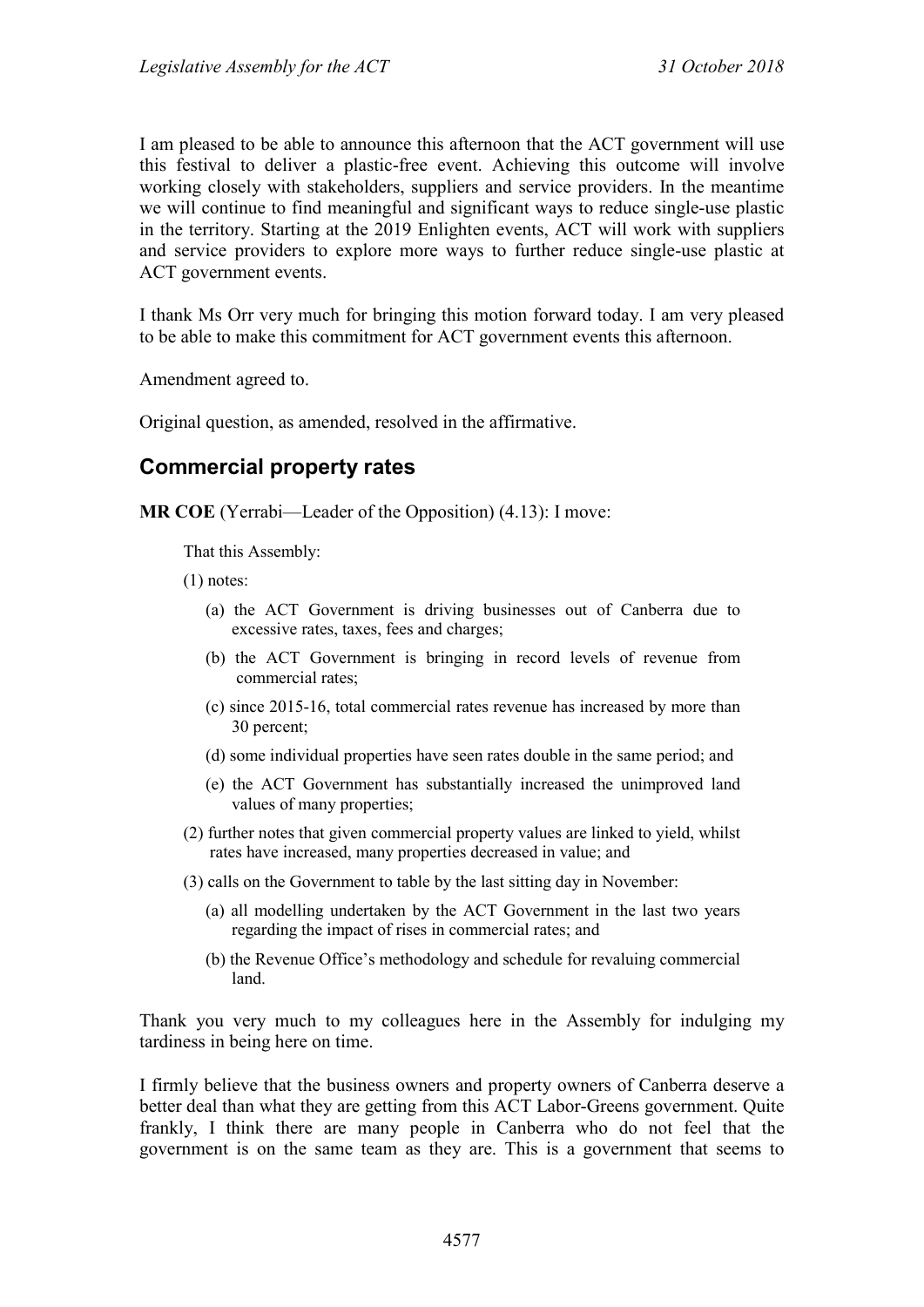squeeze businesses at every single opportunity. And this is particularly evident with regard to the rates that businesses are paying in Canberra.

There is no shortage of examples that we have seen right across the ACT. What I think is particularly telling is the disparity between the rates that property owners pay here in the ACT and the rates that are paid over the border in Queanbeyan. That is even when you consider that properties are probably going to be cheaper in Queanbeyan. But even if you compare like with like, even if you compare properties that have the same unimproved value, why is it that rates in Queanbeyan are so much cheaper than rates here in the ACT? For many properties, like for like, rates will be half over in Queanbeyan than what they are here.

We have competitive federalism in action. We have a jurisdiction just five or so kilometres to our east that is competing. And they are competing very well. Under the leadership of Tim Overall and John Barilaro, Queanbeyan is moving ahead quite quickly. But unfortunately a lot of that is actually coming at the expense of the ACT because Queanbeyan and the New South Wales government are putting up a far better product and service for small businesses than here in the ACT.

I am sure that the Chief Minister is going to say that we have got tens of thousands of businesses and there is a new business opening up every two hours in the ACT et cetera, et cetera. And I am sure that is all true. But the majority of these are home-based businesses. That is the first thing to note.

Secondly, whilst it is all very well to measure things by ABNs, active ABNs are of course more relevant here. But how many of these businesses have also closed or downsized? If you are going to talk about one end of the spectrum you have also got to talk about the other end of the spectrum to actually get the net impact on businesses here in the ACT.

There are a lot of businesses that are making investments here. There are a lot of businesses that employ staff here and do great things here. And we want to see more of them. We would love for the ACT to actually win back the businesses that have gone over the border into New South Wales. They exist. And whilst some people might be in denial, there really are businesses that are choosing to set up in New South Wales rather than in the ACT because of the rates regime here. If you have a property that is worth \$540,000 here in the ACT you will pay about \$28,000 in rates, including the fire and emergency services levy. Over in Queanbeyan you will pay \$14,000. Why should it be half the cost to set up five kilometres that way?

This has a two-fold impact. Not only does it actually change the outgoings, not only does it actually affect the yield, but it also affects the value of the property as well, because commercial properties are largely going to be determined on the yield. What sort of net revenue can that property achieve?

For example, say a property was going to bring in \$50,000 net. It might bring in \$75,000 worth of rent, there is \$25,000 worth of rates; therefore you have got \$50,000 net revenue there. On the basis of that net revenue you might determine that the value of the property is \$500,000 at a ratio of 10:1. But if the rates increase by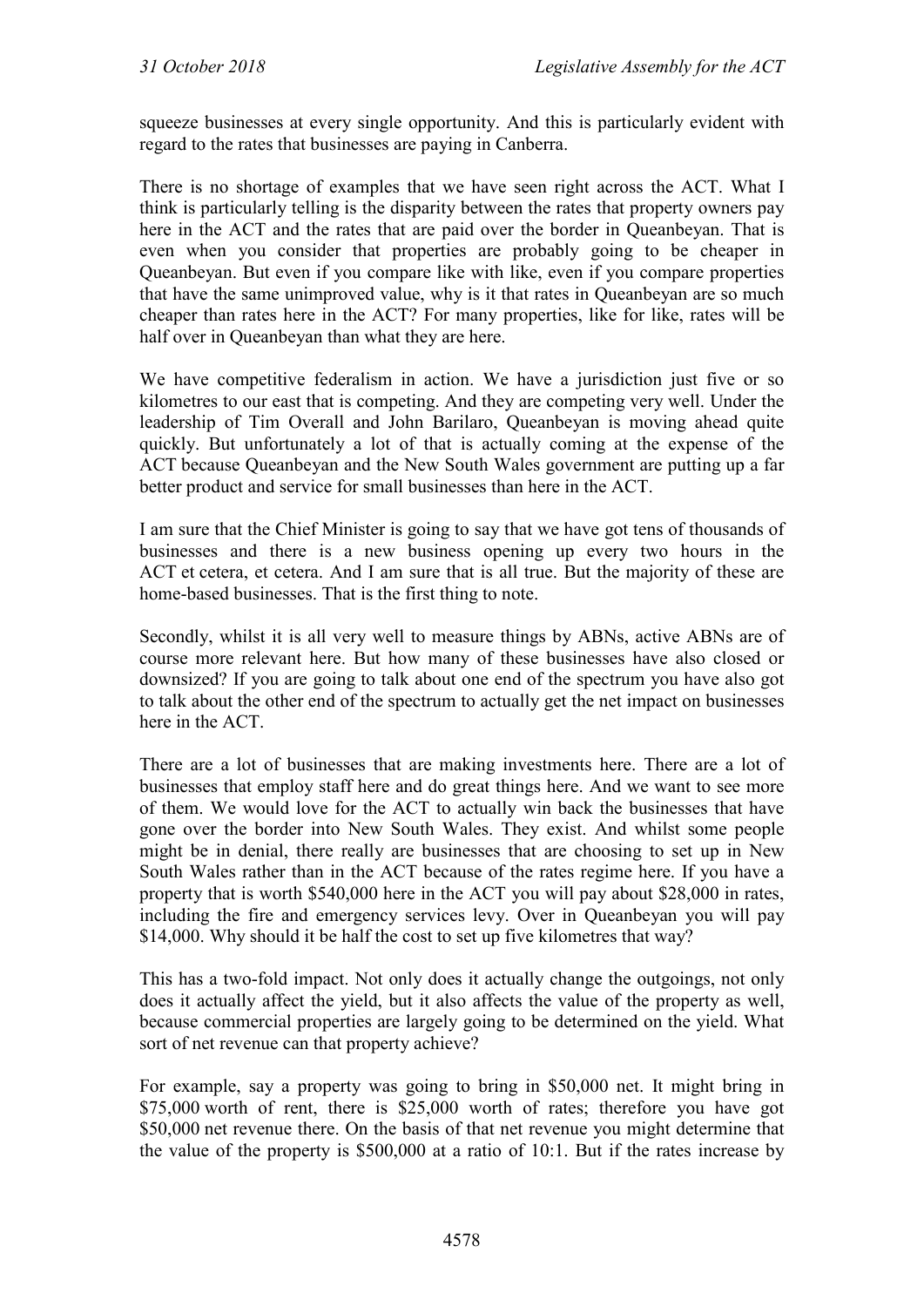another \$5,000 or another \$10,000 and it turns that net return into \$45,000 or \$40,000, that significantly affects the value of that property because at that same ratio of 10:1 that property is now worth only \$450,000 or perhaps \$400,000. So you are worse off on two counts. You are worse off because you are paying more annually and you are also worse off because your capital asset has gone down in value as well. This has a real impact on the property owners and business owners of Canberra.

There are many long-term tenants in the ACT who have signed up to pay all the outgoings associated with a property. If you signed up to a 10-year lease and you said, "I'll wear all the rates for the next 10 years," and you did so five years ago, you had no idea that rates were going to double and are well on the way to tripling, especially for commercial properties in the ACT. This is not just something for rich landlords, as I am sure the Labor Party would like to pretend. This has a real impact on tenants as well, on commercial tenants, on struggling businesses in Canberra.

If this government is serious about diversifying the economy, they should be trying to support small business. They should be trying to support the property sector but instead they are doing the absolute opposite. They are strangling the small business sector and they are driving businesses interstate. It should not be this way. This government has done this as a simple cash grab. They have done it simply because they want more recurrent revenue for their own grandiose schemes.

I think it is about time that the government actually paid some consideration to the impact of their decision, and that is why the motion that I moved today simply calls on the government to tell us what modelling they have done, tell us what factors they have considered, tell us what impact their policies are having on Canberra businesses.

In 3(a) we call on the government to table by the last sitting day in November all modelling undertaken by the ACT government in the past two years regarding the impact of rises in commercial rates. That is not unreasonable, and they should very easily be able to present that information.

Secondly, we call on the government to table by the last sitting day in November this year the revenue office's methodology and schedule for revaluing commercial land. At the moment the revenue office is moving around Canberra, according to a schedule that nobody knows about, revaluing commercial properties and in some instances commercial properties are being revalued to double their previous value. We are seeing values go from \$1 million to \$2 million, in some instances even more. Whilst we have a three-year rolling average, this means that there are significant impacts not only in that first year but also in the second and third years as well.

How is it that the revenue office determines where and how they revalue certain properties? It seems to be a bit of a dark art, this valuation process, this unimproved land valuation process, and only the valuation office seems to know all the tools, seems to know all the factors. It puts property owners and business owners at a distinct disadvantage when it comes to arguing or objecting to what the valuation office puts up. We simply want to know: what is the revenue office's methodology and what is their schedule for revaluing commercial land around Canberra?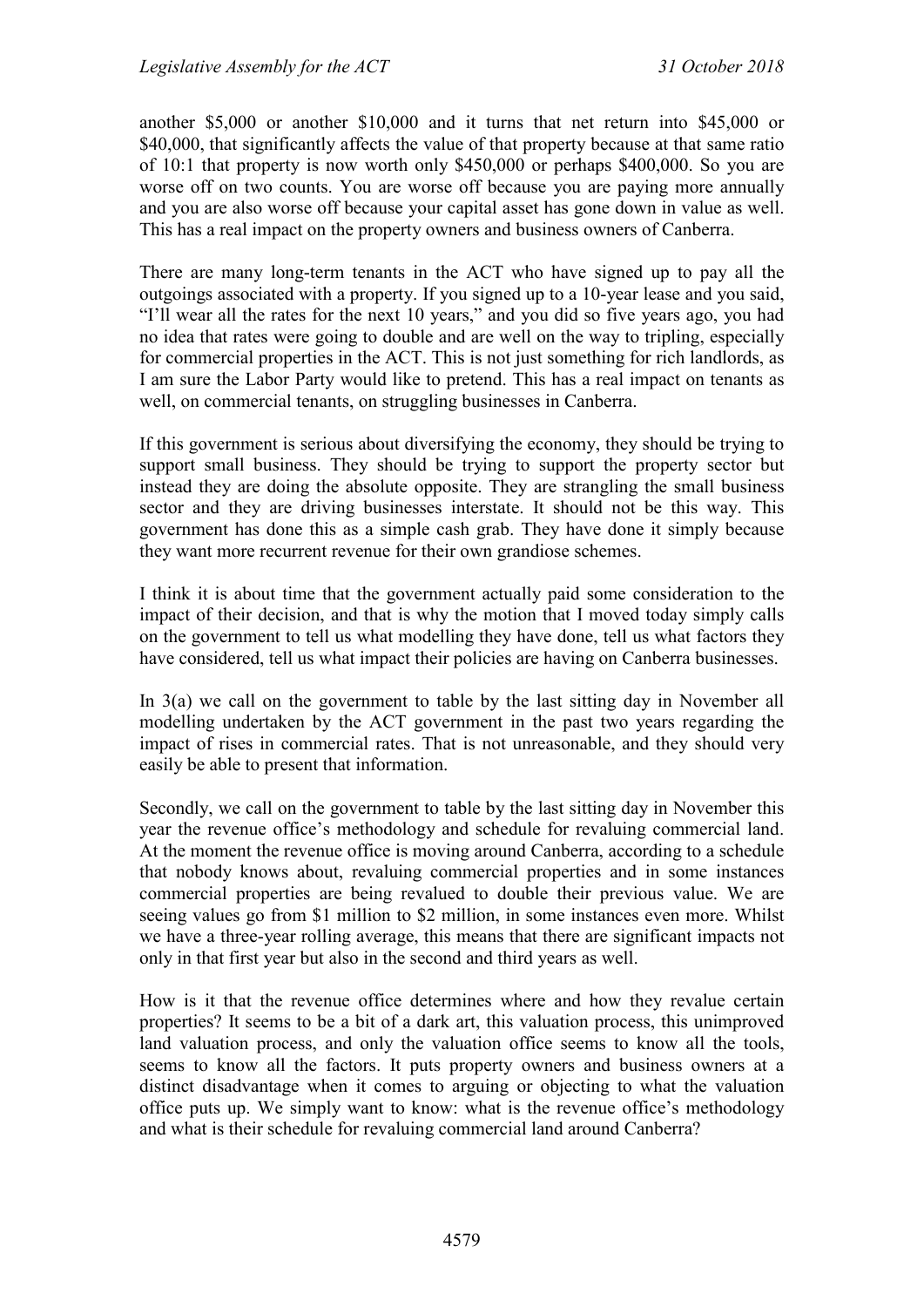We certainly know that there are many properties in Phillip that have been revalued. I think the same thing has happened in parts of Fyshwick and Braddon. Are we also going to see another wave go through in Mitchell or in Hume, or in Belconnen, or in any other commercial or light industrial area? If so, that could have a dramatic impact on the property values in those particular suburbs or locations.

What we are calling for today, we think, is very reasonable and it is something that the treasury should have. We believe that businesses in Canberra deserve a fair go. We should be backing these businesses to take risks, to make investments, to employ staff and to deliver products and services that people want. We should be backing these businesses in, not driving them over the border. I urge members to support the motion.

**MR BARR** (Kurrajong—Chief Minister, Treasurer, Minister for Social Inclusion and Equality, Minister for Tourism and Special Events and Minister for Trade, Industry and Investment) (4.27): I move the amendment circulated in my name:

Omit all text after (1), substitute:

" $(1)$  notes:

- (a) there are about 2000 more businesses operating in Canberra than there were three years ago;
- (b) the ACT Government is transitioning the Territory's revenue base to make it fairer and more sustainable by phasing out inefficient taxes like stamp duty and replacing this with revenue through the commercial and residential rates system;
- (c) as a result of this tax reform program, the ACT Government has fully abolished stamp duty for all commercial property transactions under \$1.5 million:
- (d) commercial rates are growing by an average of six percent a year across Canberra from 2017-18 to 2021-22, giving certainty to the commercial property sector;
- (e) since 2015-16 total commercial rates revenue has increased by around 30 per cent as a combined result of tax reform, growth in the net number of properties and rising property values; and
- (f) there have been material changes to the unimproved land values of some commercial properties which have flowed through to calculated rates charges; and
- (2) further notes that the Government will provide through Annual Report hearings:
	- (a) details of changes to commercial rates both across the Territory and in individual precincts where significant changes have taken place, including original data and working analysis;
	- (b) information on the Revenue Office's methodology and schedules for valuing commercial land; and
	- (c) clarification on the number of property owners affected by changes in assessed commercial rates as a result of material changes in unimproved land values.".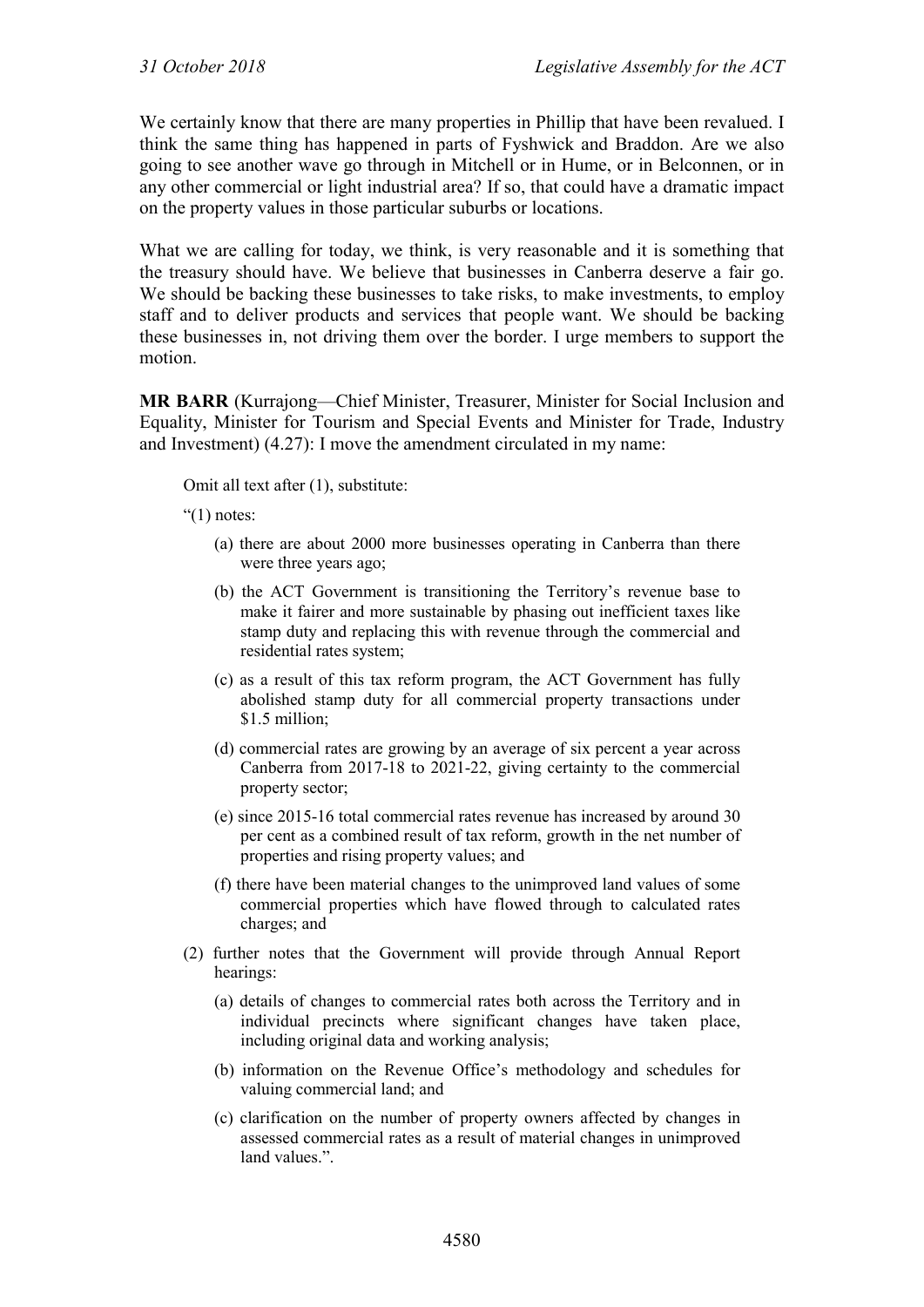The amendment I have moved notes that there are now more than 2,000 additional businesses operating in Canberra than there were three years ago, and I understand that around 27½ thousand businesses have the territory as their main state of operation.

This has been a period of very significant growth in small to medium business in the territory. I do note that small and medium businesses in the ACT are, according to the latest Sensis business index, the most confident in Australia. This is because, according to Sensis, the ACT "leads the nation for sales and profitability, as well as prices". Moreover, the ACT economy, our population and employment base continue to grow at above the national average which, combined, provides a supportive environment for local businesses. Economic growth, for example, is expected to come in as high as 4½ per cent for the last financial year. At 3.6 per cent, the ACT's unemployment rate is the lowest in the country, and our through-the-year population growth was 2.1 per cent.

Members would be aware that the ACT government is transitioning the territory's revenue base to make it fairer and more sustainable by phasing out inefficient taxes like stamp duty and insurance taxes and replacing this with revenue through the rates system. As a result of this tax reform program, the government has fully abolished stamp duty for all commercial property transactions under \$1.5 million.

The very narrow set of examples that the Leader of the Opposition referred to in his remarks neglects the totality of state and territory taxes. The businesses that he referred to that would pay less in rates in New South Wales would pay more payroll tax, would pay insurance taxes and would pay large stamp duties on the acquisition of their commercial properties, which would have greater impacts on depressing property values, for example, and returns on investment than the ACT's broad-based land tax system. Why? Because those taxes are more economically inefficient—those that are applied in New South Wales.

What is the evidence for this, aside from hundreds of years of tax theory and hundreds of years of economics? Just this week the Grattan Institute gave their report on the efficiency of state and territory tax systems. The ACT has the most efficient, in that we raise our revenue in ways that have the least impact on economic activity. And the state that raises their revenues in a way that has the most impact on economic activity is New South Wales. The New South Wales state government is responsible for levying the most inefficient taxes in the nation, and their impact on economic activity in their state is very significant compared to the ACT.

**Mr Coe**: The New South Wales government doesn't do rates.

**MR BARR**: All the other taxes that you excluded from your analysis, Mr Coe.

**Mr Coe**: That's my comparison.

**MR BARR**: My comparison is around all taxes paid by business, not just one form.

**Mr Coe**: For convenience.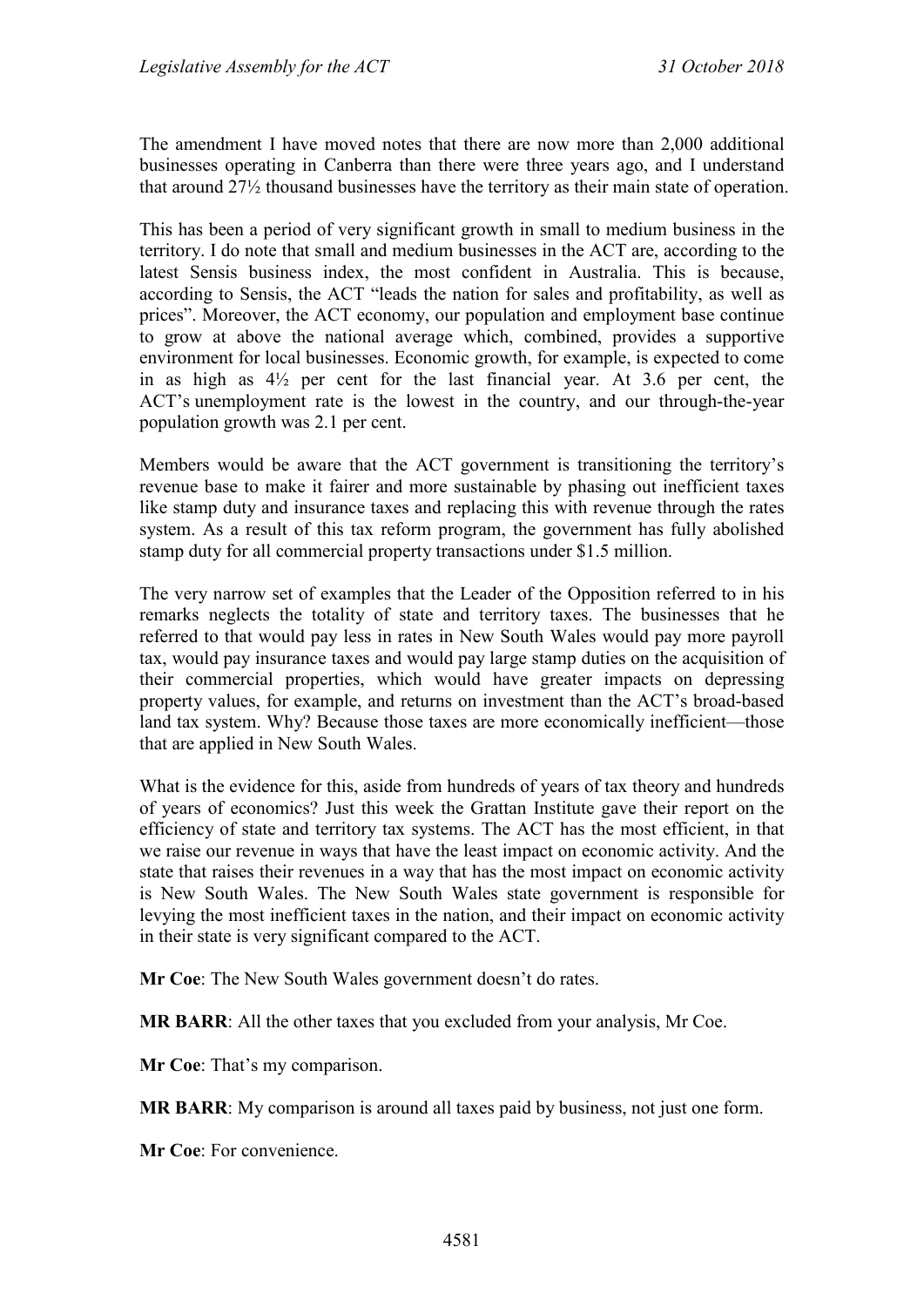**MR BARR**: Your analysis is very convenient because it excludes all of the real costs.

**Mr Coe**: If you're a business that only pays rates then that's the only one that's relevant, isn't it?

#### **MADAM ASSISTANT SPEAKER** (Ms Orr): Mr Coe.

**MR BARR**: No, but businesses in New South Wales will pay stamp duty, will pay insurance taxes and will pay payroll tax.

**Mr Coe**: If they don't own the building, they don't pay the stamp duty.

**MR BARR**: And will pay all of those taxes that are not levied in the ACT. Any like-for-like comparison shows that the ACT system is both economically more efficient and fairer, and ensures that the tax burden to fund the grandiose schemes that Mr Coe referred to is shared. Health care, public health care, public education, community services, public housing, public transport, and all of those things that Mr Coe hates and does not believe that government has a role in providing; that is what fundamentally is at play here.

Mr Coe wants smaller government. He is a redneck conservative. He is the only political leader in this country to oppose marriage equality, the only political leader in this country who is seriously advocating for a return to higher stamp duties, to put taxes back on insurance products, because he cannot come to terms with a more efficient, fairer and progressive taxation system, which is what we are moving towards.

We have been progressively implementing this over the past six years. Our tax reforms have been endorsed by every serious economist and every serious review of the Australian tax system, including, again this week, by the Grattan Institute. His own former leader, Malcolm Turnbull, is on the public record on more than one occasion indicating that this was the right policy direction. The current Prime Minister and former Treasurer has also made similar public statements. So he is out of step with prevailing public policy development and economic opinion in relation to the best way to raise revenue.

This is not the first time, nor will it be the last time, that this Assembly has debated tax reform. In fact it has been a constant theme over the past seven years. Nevertheless, in spite of motions like this seeking to stall, stymie and reverse important economic reforms, we have continued this important reform process for our economy, for our city's future and for revenue certainty, in order to be able to provide the services that this growing community needs.

This is the choice, in the end, Madam Assistant Speaker, as it was in 2012 and 2016, and undoubtedly will be again in 2020: do you support the simplest, fairest and most efficient form of tax revenue collection for the territory or do you not? Do you believe that government should provide essential health, education, community, municipal and emergency services, and public transport provision? Do you believe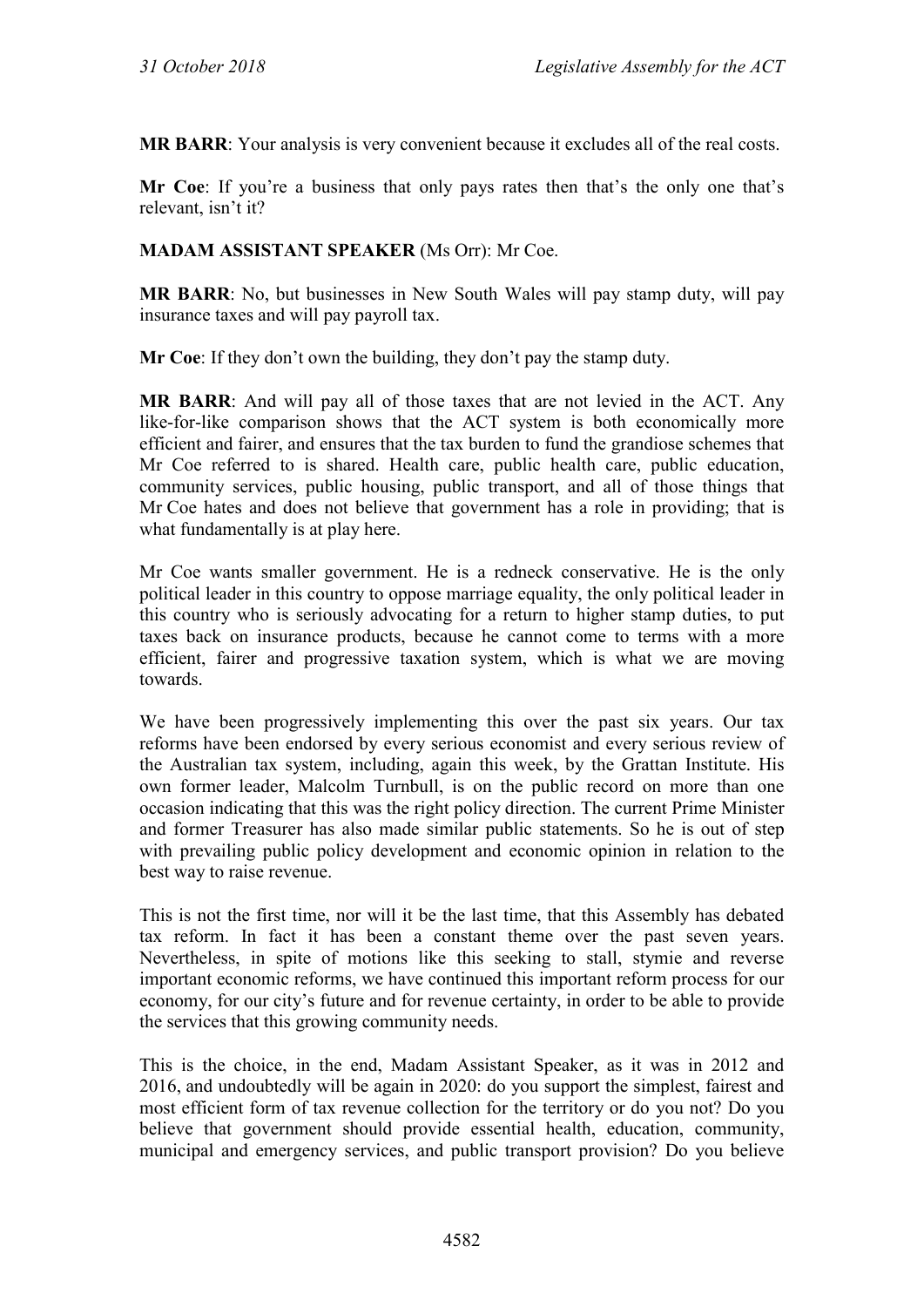that government has a role in that service provision? If you do not believe that, if you want the world of trickle-down economics, of privatisation, of small government, of Trump-style policies and politics, there is your man. There is your alternative Chief Minister. If that is what Canberrans want, they will vote for that vision, Madam Assistant Speaker, which was put forward to them in 2012 by Mr Seselja and again in 2016 by Mr Hanson, and undoubtedly it will again be put in 2020 if Mr Coe leads his party to the election in October of that year.

That is what we will see from the Canberra Liberals. It would not surprise anyone that that is their fundamental, philosophical view: small government, less involvement in the provision of health and education services and trickle-down economics at its worst. That is what they prescribe for our city.

We have an alternative view: that we should seek to raise revenue in the most economically efficient, progressive and fairest way. That is what we will continue to pursue through our tax reform agenda. We want to remove stamp duties, and we have done so for 70 per cent of commercial property transactions in this city, with a heavy favour for small and medium-sized transactions and small and medium-sized businesses.

**Mr Wall**: As opposed to an annualised slug.

**MR BARR**: As Mr Wall's interjection identifies, those large up-front costs are an inhibitor to people investing in our economy. That has been removed and is therefore not required to be met in any business loans associated with borrowing to acquire commercial property, and remove a significant distortion from investing in our economy.

We also have the first \$2 million of a business's payroll tax free in this jurisdiction, which, compared to New South Wales, is a very generous threshold. The total mix of taxation in our system ensures that, of the three factors of production—land, labour and capital—we tax capital the least, we have a very generous threshold for small and medium-sized enterprises when it comes to labour taxation, and that we focus our tax efforts on the most efficient form of taxation available to our level of government.

That is what we are doing. That is good economic policy, it is very good taxation policy and it also has the benefit of providing consistency and reliability in revenue collection, which allows for the efficient planning and provision of government services, services highly valued government by our community.

The evidence is there to see in terms of business growth, economic growth, low unemployment and record levels of population growth, sustained over an extended period now. People are voting with their feet. More people want to live, work, study and invest in Canberra. That is exactly what we are endeavouring to do in this term of government. We will continue this approach. The amendment I have moved today highlights those policy objectives and policy settings while also providing the information that Mr Coe is seeking earlier than he is seeking it.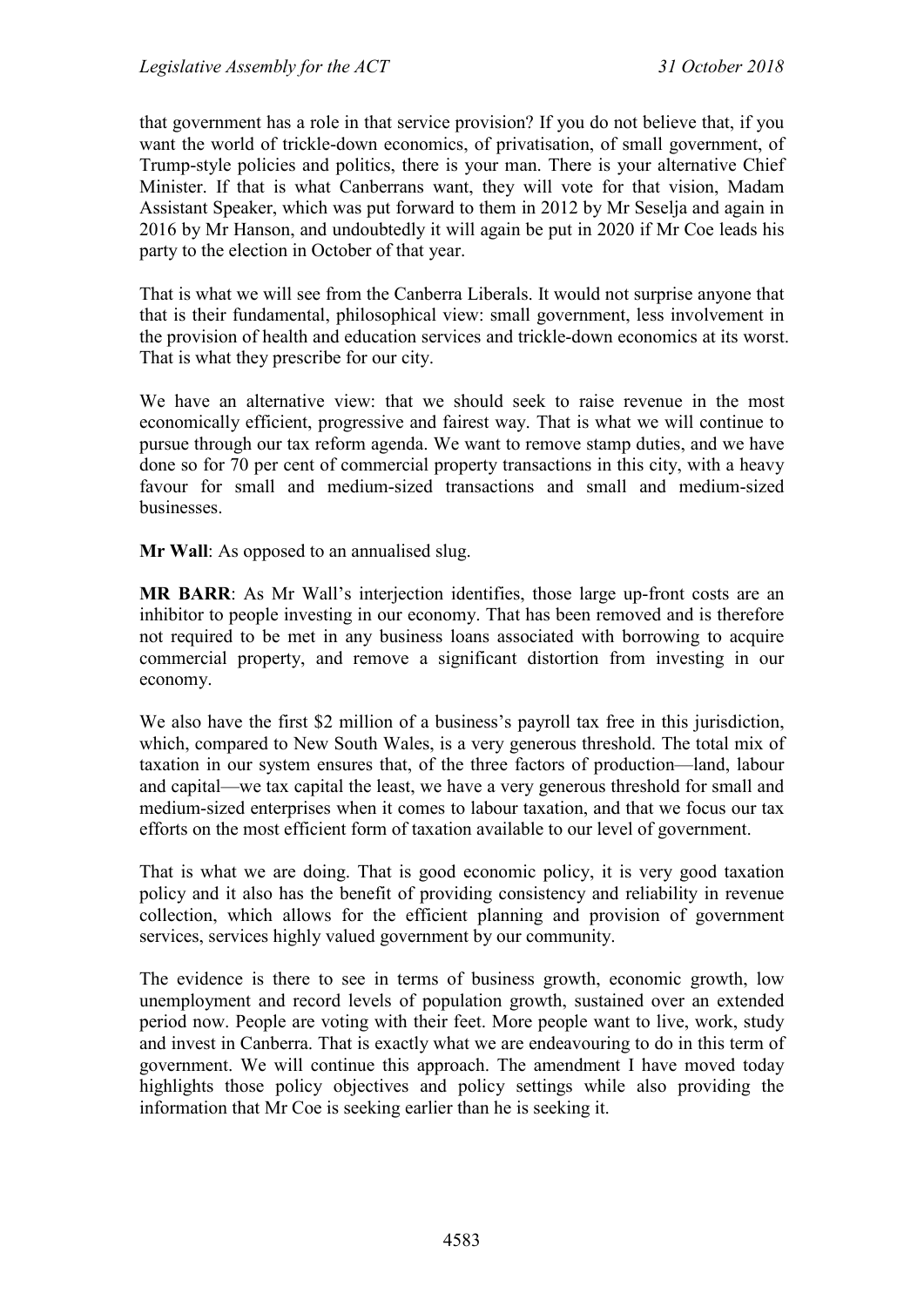We are very clear that our agenda—to continue to reform the territory's taxation system, to achieve greater levels of economic efficiency, to encourage more new investment into the territory—remains our focus and will continue to be the case through this parliamentary term and beyond, I commend the amendment to the Assembly.

**MS LE COUTEUR** (Brindabella) (4.38): The Greens totally support the intent of Mr Coe's motion, which is nothing more or less than a call for information. It has a bunch of notes at the beginning that you may or may not find are the things you want to note most about rates. Nonetheless, when you get down to the calls, he is calling for information. The Greens have always supported transparency; so of course we support the intent of Mr Coe's motion.

We have a record of supporting Mr Coe and the Liberal Party on transparency, for example, the Dickson Tradies land swap documents in 2017 and Icon Water documents this year. Hopefully, we will be able to get something that actually works tomorrow as far as land acquisition goes. My office is working studiously with Mr Coe's office and Mr Gentleman's office on that as I speak.

We will, in fact, be supporting the ALP's amendment because we think that it actually has more chance of resulting in transparency. I can see from Mr Coe's motion that he is an optimist, because he used the word "modelling". I know from past sad experience that the government's definition of modelling does not line up with what anyone else thinks of as modelling. I believe that the government actually does modelling on rates, but my experience of this is that if you ask for modelling, the government will say, "No, what we did was not modelling," and, therefore, they will not provide any documents.

We have been through this on a number of issues. This is why the Chief Minister's office has promised that the words "original data and working analysis" are the magic words we want in this instance to actually provide the information that we are all looking for.

The other thing the ALP amendment does is bring forward delivery of the documents for the annual reports hearings. I understand that the government is of the belief that this will manage their workload in November. If that is the case, I cannot see how anyone would object to getting the information earlier rather than later.

They are basically the major differences between the two in terms of the actual guts, the calls. Both parties have some different notes in the beginning. Interestingly, note (e) in Mr Barr's amendment is a rewrite of note (c) in Mr Coe's motion. It just provides some more information. I guess the point that has been revealed by listening to both gentlemen speak on this is that, like so many things, you can have one set of facts. Depending on how you look at it and what other facts you bring to mind, you might think something is good or something is bad.

Mr Barr's note (e), as I understand it, simply brings into this amendment more relevant facts. So the Greens support Mr Coe's intention, which is to provide more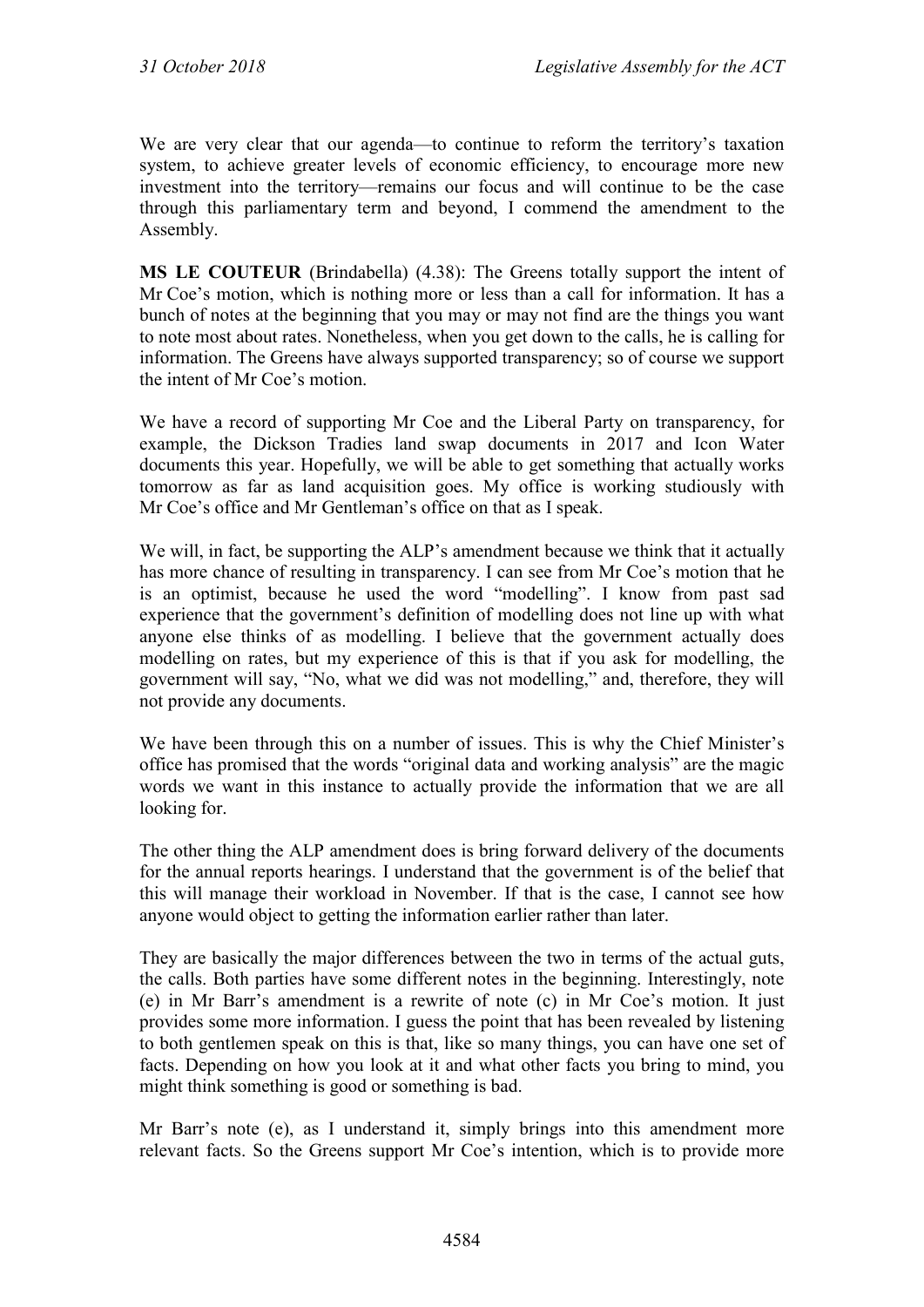information about commercial rates, how they are calculated, and in the broadest terms what analysis the government has done in working out what is an appropriate rate for commercial rates. But we are supporting Mr Barr's amendment because we think it is more likely to actually produce the information that Mr Coe wants.

**MR COE** (Yerrabi—Leader of the Opposition) (4.43): I will wrap up. I appreciate Ms Le Couteur's comments that she knows what I really want, as opposed to my saying what I actually want. But I know that the Greens' world view is that they know best and that I should not challenge them because that is just how they roll. And they are used to getting their way in this place; so I think there is clearly going to be a majority of support for this amendment. The only thing I would ask from the Chief Minister is that when you provide this in annual reports hearings, you do so in writing preferably, rather than just a commitment to give answers verbally. This is so we have actually got something that constituents can rely upon.

Obviously, I disagree with much of what the Chief Minister has said. It is all very well to talk about the tax mix in its entirety. That might well be relevant for a treasurer or for a government, but for a small business whose main tax at a state or territory level is rates, that is what really matters to them.

Many businesses, even in New South Wales where you have got a much lower threshold, are still not paying payroll tax. They are not paying much by insurance duties. They may not be paying any money in stamp duty. Rates are really their main outgoing when it comes to government taxes, fees and charges. So to try to group everything for some typical business that has \$10 million worth of payroll, owns their building and seems to buy a lot of insurance, I do not think that this is really applicable to the small businesses that we are talking about.

With regard to Phillip in particular, some of these revaluations are just extraordinary: revaluations, one year \$150,000; the next year, \$450,000. This is just massive. These are massive changes in the amount of money that these businesses are paying. In one year their rates go up from \$159,000 to \$450,000—in one year! That is phenomenal to have \$300,000 of additional outgoings in one year. It is the same for so many others.

**Mr Barr**: The value of their property has gone up.

**MR COE**: Unfortunately, what the Chief Minister is saying is that the value of the property has gone up. I hate to break it to you, but when your outgoings go from \$150,000 to \$450,000 the value of your property has just gone down. What you can actually sell that for, the yield you are getting, has just gone down significantly. The yield has gone down significantly. If you reckon that a \$300,000 hit to your bottom line is not having an impact on the value of that property, then you are not fit to sit where you are. That has a massive impact. It is all very well for the Chief Minister to try to talk about—

*Members interjecting—*

**MADAM DEPUTY SPEAKER**: Order! Order, Mr Barr! Mr Wall!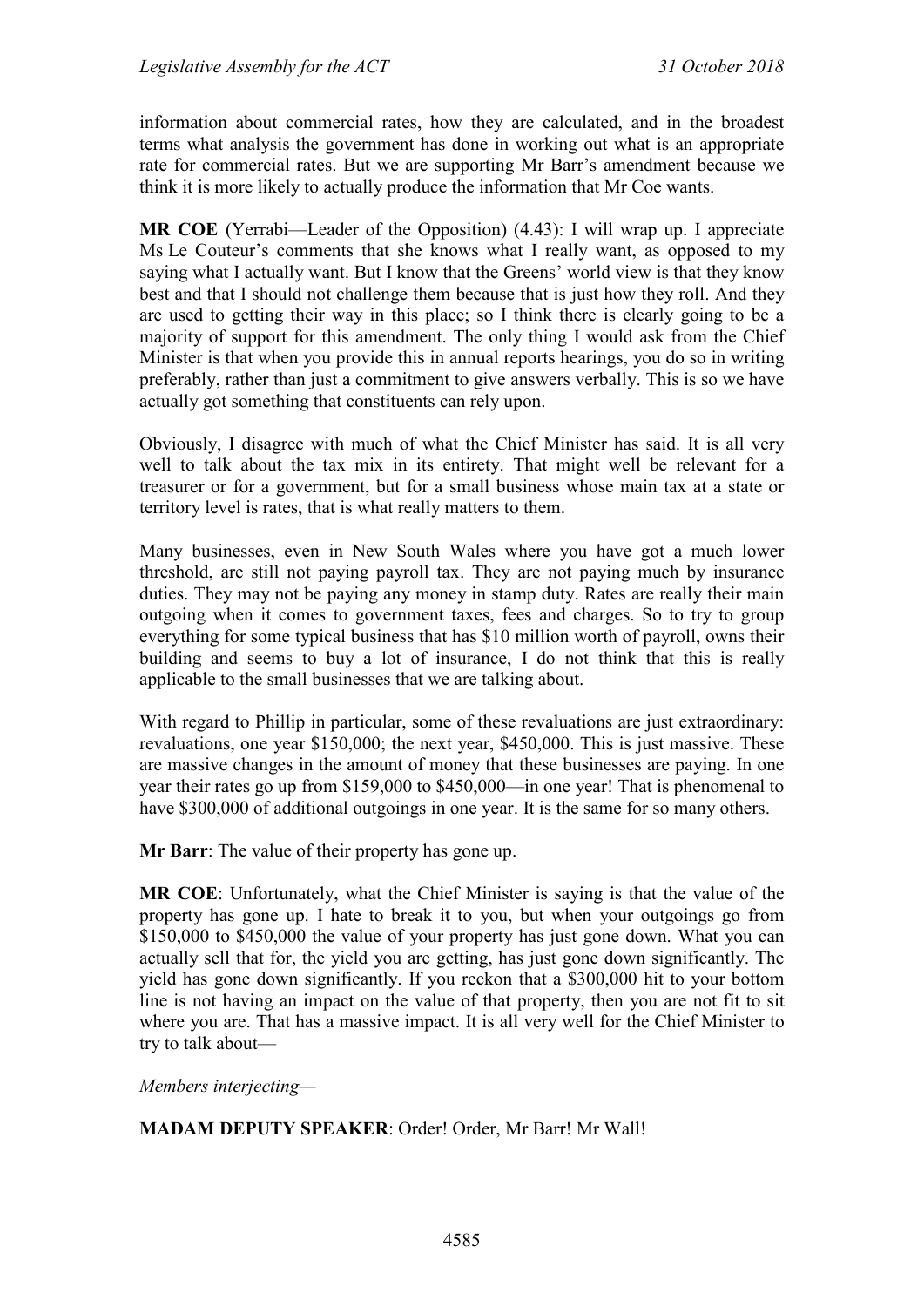**MR COE**: this artificial unimproved land value, but the reality is—

**MADAM DEPUTY SPEAKER**: Sit down, Mr Coe. Mr Barr, Mr Wall, as you know, I have a fair degree of latitude in relation to interjections, but that is plain, ordinary old shouting, and it will stop. The question is that Mr Barr's amendment be agreed to. Mr Coe.

**MR COE**: The impact on valuations and the actual outgoings is very significant. To have a valuation go from \$159,000 to \$450,000 in one year is extraordinary. The impact that has on rates means that they go up by tens of thousands of dollars. That has to impact the yield and therefore the property value.

It is all very well for the Chief Minister to say that it is fairer or that it is more efficient, but for these small businesses it is having a huge impact on whether they make an additional investment, whether they hire that additional person, whether they put more technology into their business or, worse still, whether they continue to operate here in the ACT.

We think that the modelling is very important, because I would love to see modelling or advice from the government that says that this is not going to hurt the ACT economy, that it is not going to hurt businesses, and that they can all wear it. I would love to see that, because that would give me a lot more confidence about the future of the territory's businesses. But I do not think it exists. It certainly does not marry up with the stories that we have heard from dozens of small businesses in Canberra that are struggling as a result of your rates policy.

I am pleased that we will at least be getting some information from the government, and it is a shame that this is not published just as a matter of course. But hopefully in the coming week or two we will actually get something meaningful that will be of at least some comfort or some utility to the business owners of Canberra when they are tackling these re-valuations from the valuation office.

Amendment agreed to.

Original question, as amended, resolved in the affirmative.

# **Recreational vehicle tourism**

**MR WALL** (Brindabella) (4.50): I move:

That this Assembly:

(1) notes:

- (a) recreational vehicle (RV) tourism provides significant benefits to the Australian economy;
- (b) the road tourism market is valued at approximately \$19 billion;
- (c) there are an estimated 650 000 registered RVs in Australia;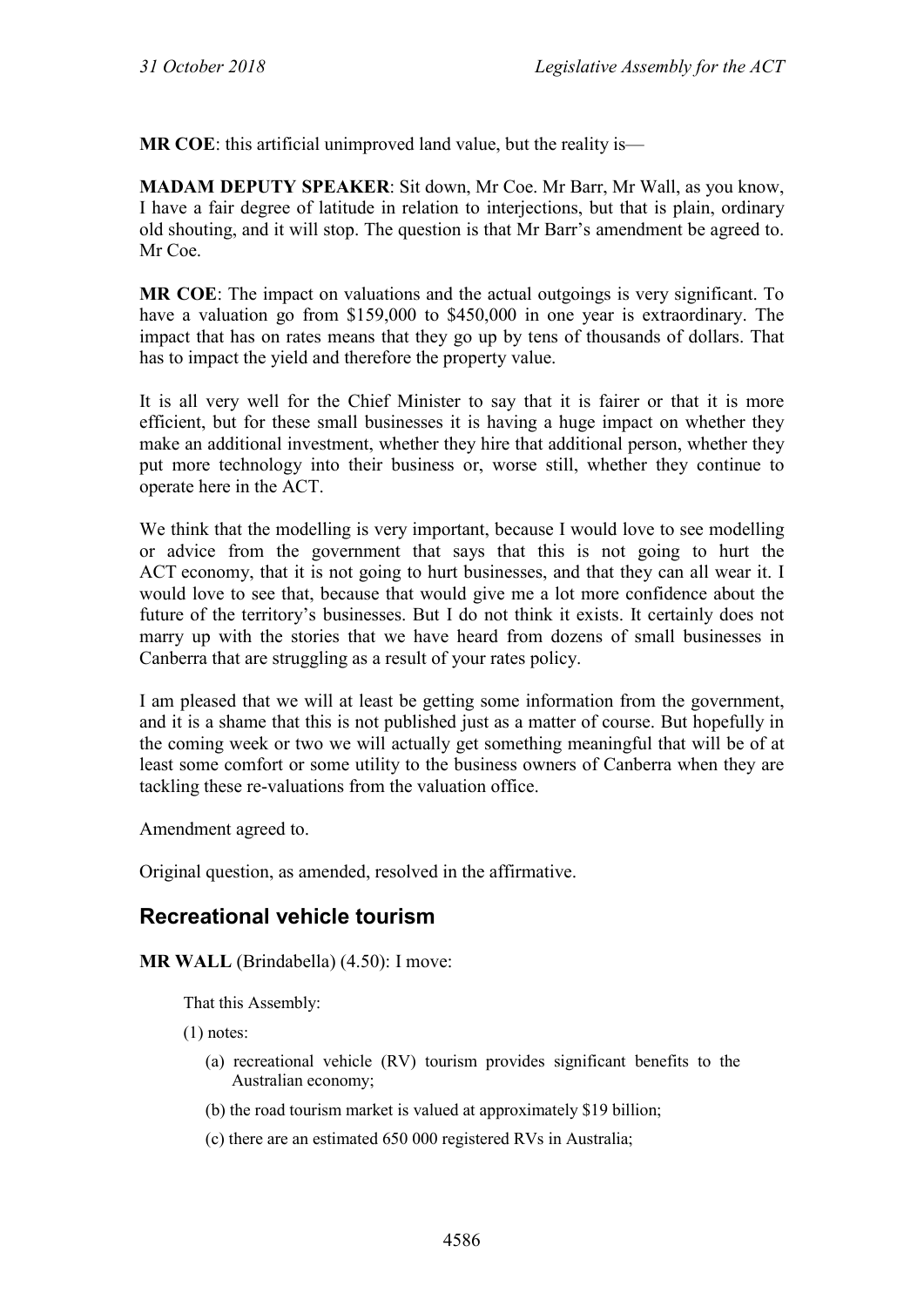- (d) the lack of RV infrastructure in the ACT, including the lack of public black and grey water dumping points and insufficient places to stay;
- (e) there are no free overnight parking for self-contained RVs in the ACT; and
- (f) the ACT is often bypassed by RV tourists due to a lack of infrastructure; and

(2) calls on:

- (a) the ACT Government to work with the Campervan Motorhome Club of Australia to become recognised as an "RV friendly town"; and
- (b) the ACT Government to develop a strategy for attracting RV tourism to the ACT.

I am pleased to bring this motion to the Assembly today. It raises an issue in the tourism space right under our noses that has been largely ignored. They are a familiar sight on Australian roads and make up a huge proportion of the tourism market. I am referring to the recreational vehicle fraternity, or RV tourism as it is colloquially termed.

Currently in Australia it is valued at about \$19 billion in economic terms and brings with it significant benefits. There are approximately 650,000 recreational vehicles registered in Australia. Research shows that an estimated \$770 per week is spent by travellers whilst they are on the road. A large part of this fraternity is made up of those who are deemed—and take no offence at this, Madam Deputy Speaker—grey nomads.

From the ACT's perspective, getting travellers to stay an extra night in Canberra, let alone a week, would be a great step towards boosting our tourism numbers, supporting local business and growing our economy.

The Campervan & Motorhome Club of Australia is the largest RV club in the southern hemisphere and has over 70,000 members. Many of us would have enjoyed caravanning or camping, either on holidays that we take ourselves on currently or as younger people growing up, or we most definitely would know someone who does. Whether it is a state-of-the-art motorhome or a retro pop-top, we have all in some way or another experienced what it is like to hit the road and enjoy a holiday. It is a community. Whether it is the so-called grey nomads, overseas tourists who choose this mode of travel, or families, just like all communities, this one is diverse in its makeup and likewise in its needs.

Just like the demographic of the travelling community, recreational vehicles have changed a great deal over the years. The latest technology has changed. The expectations of the RV market have changed, as have their requirements. Motorhomes and top-end caravans are often self-contained, obviously with on-board sleeping but also now with showers, toilets, water storage, blackwater storage, solar generation for their own electricity and the ability to go essentially off the grid for days on end.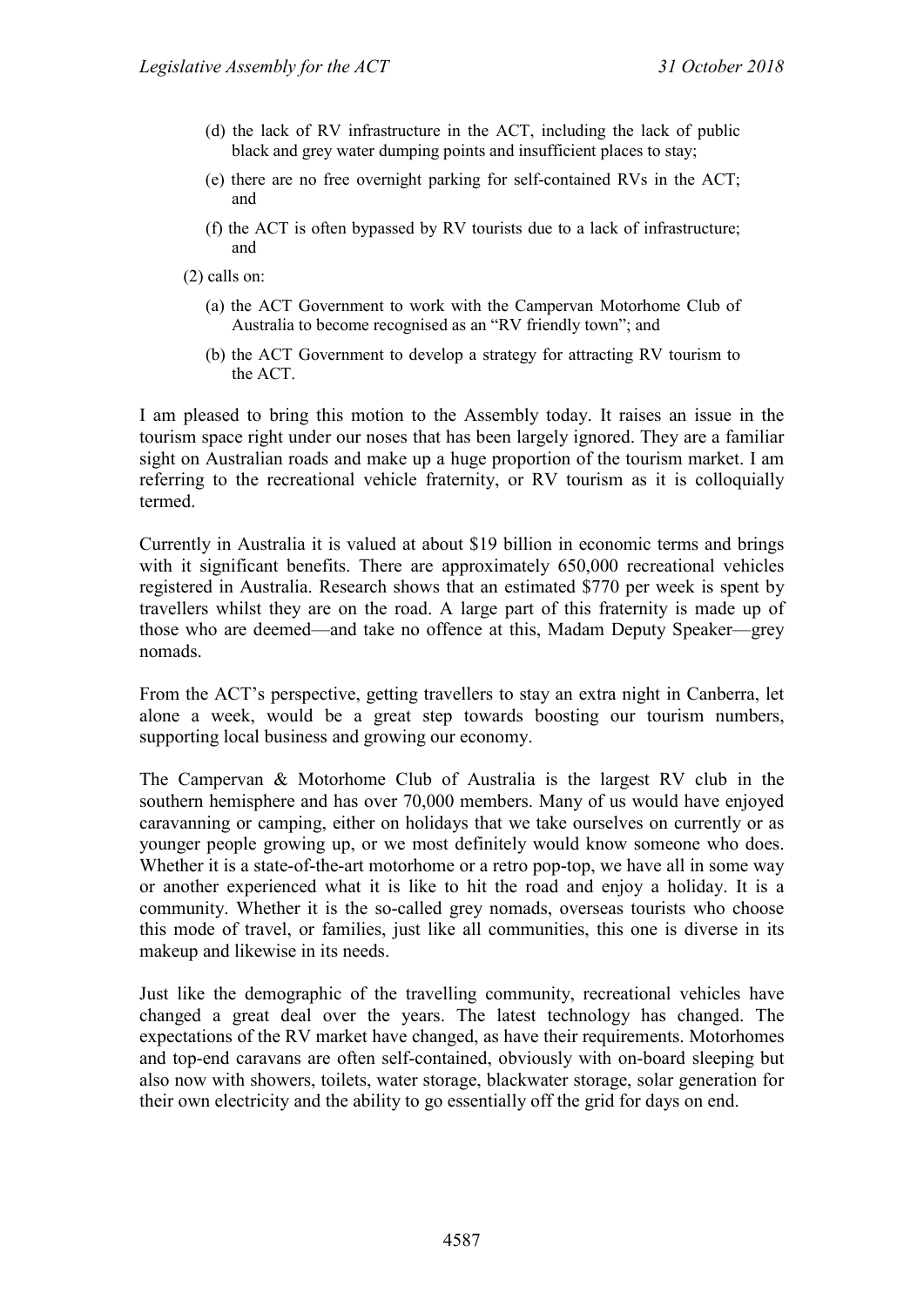As the vehicles have changed so too have travellers' needs, their destinations, their desires and the places that they would like to see and experience. No longer are travellers at the mercy of the traditional caravan park or campsite, with more self-sufficient caravans and motorhomes on the roads now than there ever have been and the price of these dramatically decreasing over the years, making them more accessible as a holiday option.

Our Chief Minister has made it clear that he has little regard for people over the age of 45. The tourism strategy that he has been responsible for seems to match this profile too. Currently, there is no marketing campaign aimed at the over-45 domestic market, particularly those in the caravan or motorhome fraternity. Because of this and, more importantly, a lack of currently suitable infrastructure in Canberra, the capital is often bypassed by the grey nomad tourist market, who might otherwise be interested to choose Canberra as a stopover destination. More often than not, if they are passing through this region, they tend to camp down across the border. This is a missed opportunity for the ACT. This situation should be rectified.

Currently in the ACT there are no free designated camping sites for self-contained motorhomes or caravans. There is certainly a need or an opportunity for somewhere close to the city and the parliamentary triangle to be designated as such an area. All the infrastructure that is needed is a carpark that is disused overnight. There is also a lack of dump points for greywater and blackwater in the ACT, and a general lack of waste disposal options for self-contained caravans and motorhomes. This presents an issue for travellers coming into or through the ACT. Currently the only dumping point that exists for blackwater or greywater is at Exhibition Park, at EPIC, and the government charges people to use that facility. From my knowledge and the knowledge of the Campervan & Motorhome Club of Australia, the ACT is the only jurisdiction to charge for access to a dumping point for wastewater, which is otherwise provided in all other jurisdictions as a free facility.

This can be easily fixed. A no-frills, low-cost-to-government option exists. There is a simple answer to that part of the tourism problem. The caravan camping and motorhome association provides to local governments the pits required for blackwater dumping. It is a responsibility of local government to install and maintain them, but they will supply the infrastructure free of charge. To service the ACT appropriately, ultimately you would need three locations. The commonsense places to put them would be on the Federal Highway, the Barton Highway and the Monaro Highway: the three major access points into or across the ACT, servicing this area of the tourism segment effectively.

In response to a growing need across the country, the caravan and motorhome association have designed an RV-friendly designation program aimed at assisting RV travellers. I am sure many of us, as we have had the opportunity to travel around the country, would have headed into rural towns, in particular, that have these signs on display at the city limit. An RV-friendly town is a town that has met a set of guidelines that ensures that they provide a certain number of amenities and a certain level of services for RV travellers. When an RV traveller enters a town that displays the RV-friendly sign, they know that they are welcome and they know that adequate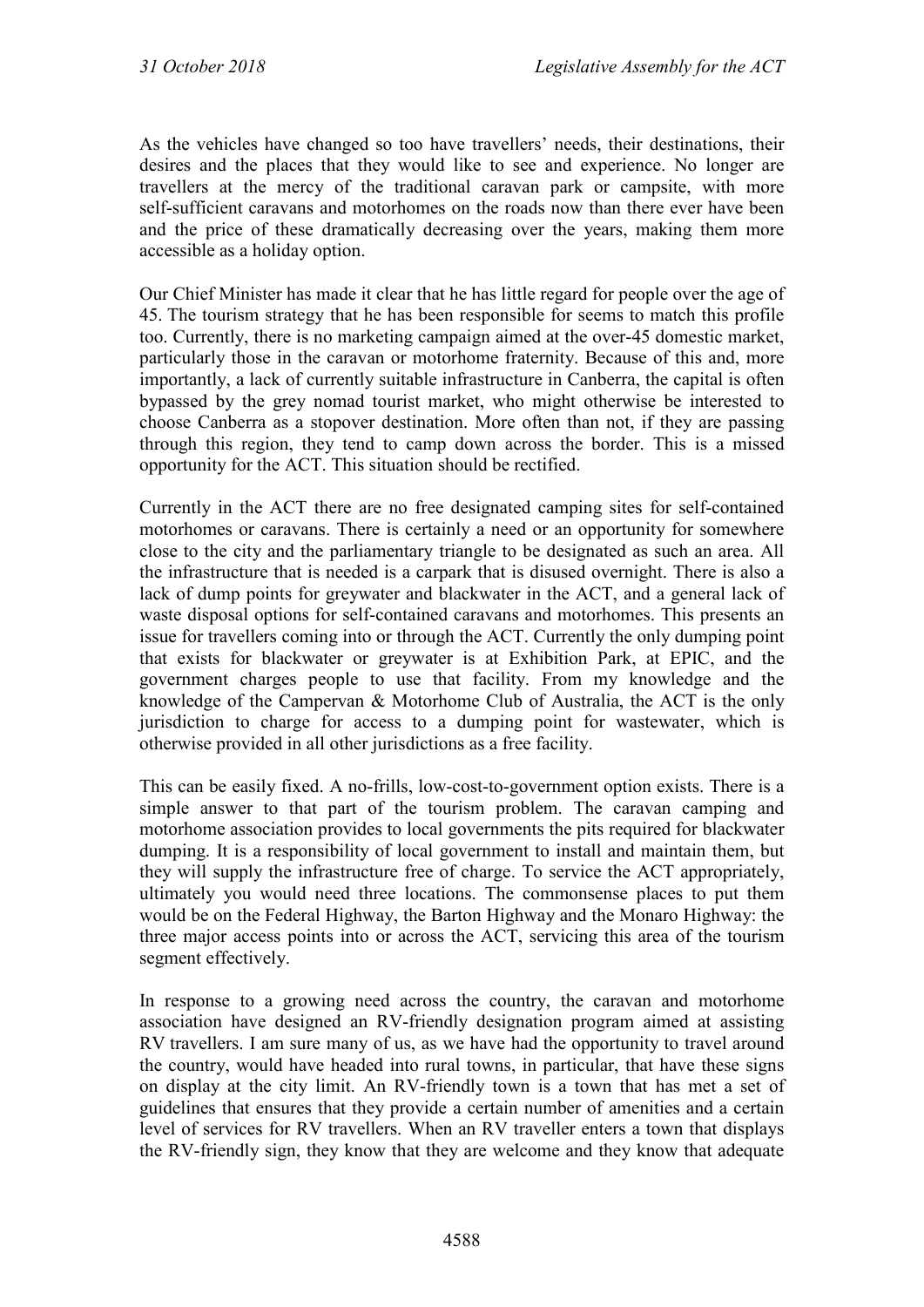facilities will be available. That just might keep them there for an extra day or an extra night, supporting local businesses and supporting the local economy.

This initiative is well thought-out and well supported by this organisation and the RV community as a whole, as well as many towns and cities across Australia. The CMCA provides benefits to towns that sign up and do the heavy lifting on the initiative, but its success does depend on the willingness of governments to get on board. I am informed that there has been an indication by the Labor-Greens government to the CMCA that they either have embarked upon or are considering an internal study on the requirements to expand RV tourism. However, to their dissatisfaction, there has been little progress.

In my view there is nothing to lose in at least investigating the possibilities of developing a tourism strategy and capturing a part of the market that has currently been wanting. Again, the CMCA have done all the hard work and are best placed to work with the ACT on developing our share of the RV tourism market. This offer is on the table for the government. All they need to do is give it a go.

I urge members of the Assembly today to support my motion, to ensure that the ACT is well equipped to capture a portion of the tourism market that currently we are missing out on.

**MR GENTLEMAN** (Brindabella—Minister for the Environment and Heritage, Minister for Planning and Land Management, Minister for Police and Emergency Services and Minister assisting the Chief Minister on Advanced Technology and Space Industries) (4.58): I thank Mr Wall for this motion and his interest in tourism across the ACT. I have circulated an amendment which updates the motion and gives it some currency with the work being done by the government, and I move that amendment now:

Omit all text after "That this Assembly", substitute:

" $(1)$  notes:

- (a) recreational vehicle (RV) tourism provides significant benefits to the economy;
- (b) the road tourism market is valued at approximately \$19 billion; and
- (c) the Campervan and Motorhome Club of Australia reports there are an estimated 620 000 registered RVs in Australia;

(2) notes VisitCanberra:

- (a) focuses its marketing efforts on targeting segments of the market that provide the greatest economic return to the ACT economy;
- (b) pursues marketing strategies that deliver broad appeal and the most efficient use of resources when executing campaigns;
- (c) provides a framework, through the 2020 Tourism Strategy, to inform activities to grow the value of overnight visitor expenditure to \$2.5 billion by 2020;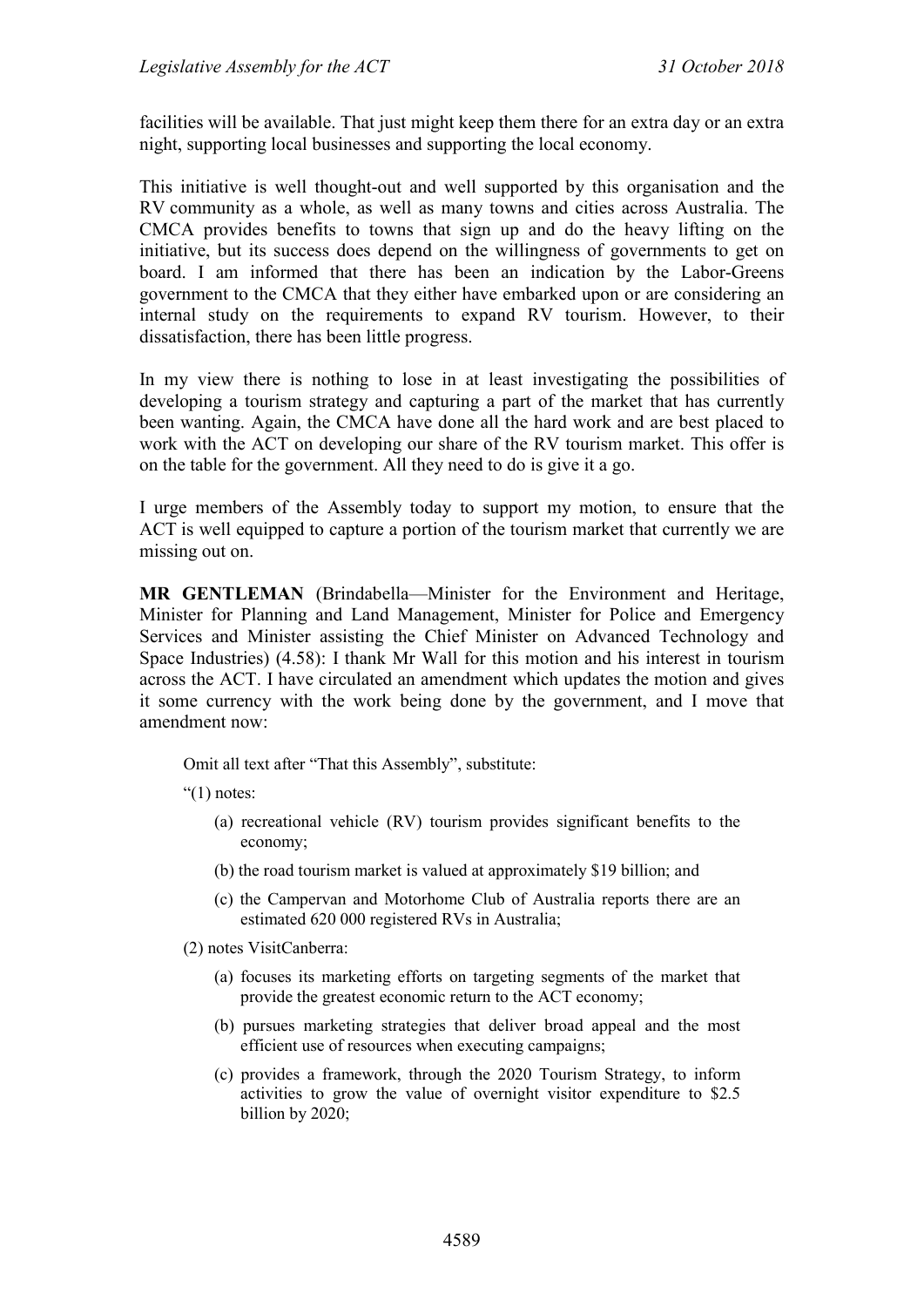- (d) acknowledges the 2020 Tourism Strategy enables Canberra's strength as a drive market destination to be leveraged—with 66 percent of our overnight domestic market using self-drive vehicles to access our destination; and
- (e) has consulted with the Campervan Motorhome Club of Australia on the requirements to be accredited by the association as an RV friendly town; and
- (3) further notes the ACT Government is engaging with member bodies representing the RV sector to initiate practical solutions to better support the needs of the RV market, which include:
	- (a) the provision of appropriate RV parking close to town centres and fresh produce shopping;
	- (b) the provision of short term, low cost overnight parking for RVs;
	- (c) access to potable water; and
	- (d) access to free dump points at appropriate locations.".

The ACT is experiencing record tourism figures. For the year ending June 2018 the ACT welcomed 2.7 million domestic overnight visitors who spent a total of \$1.61 billion in Canberra. The results reflect a commitment to capitalise on Canberra's status as a city that offers a diverse range of experiences. This includes catering for more than 160,000 schoolchildren who travel here each year and those travelling to engage with major cultural exhibitions, participate in events or visit friends and relatives.

As our city becomes a major international hub we are not overlooking the importance of the domestic drive market. Access to our city has never been better with significant investment in new roads complementing the better public transport network in the ACT.

The ACT government is engaging with member bodies representing the RV sector, such as the Campervan & Motorhome Club of Australia to initiate practical solutions to better support the needs of the RV market. Through VisitCanberra the Campervan & Motorhome Club of Australia has been consulted on the commitments required to be accredited by the association as an RV-friendly town.

There is a range of campground options in and around the ACT and the Canberra region, including EPIC, which attracts around 25,000 visitors each year. The newly refurbished Canberra and Regional Visitors Centre offers parking and a range of information services for the market while options for dump points within the ACT border are being investigated.

It is important to note that we are going above and beyond what other capital cities are able to do for motorhome drivers. Adelaide, Melbourne, Hobart, Sydney and Brisbane are not accredited as RV-friendly towns. The ACT government is working with the industry to support the needs of the market as much as possible. In doing so, the government will appropriately consider potential infrastructure initiatives that support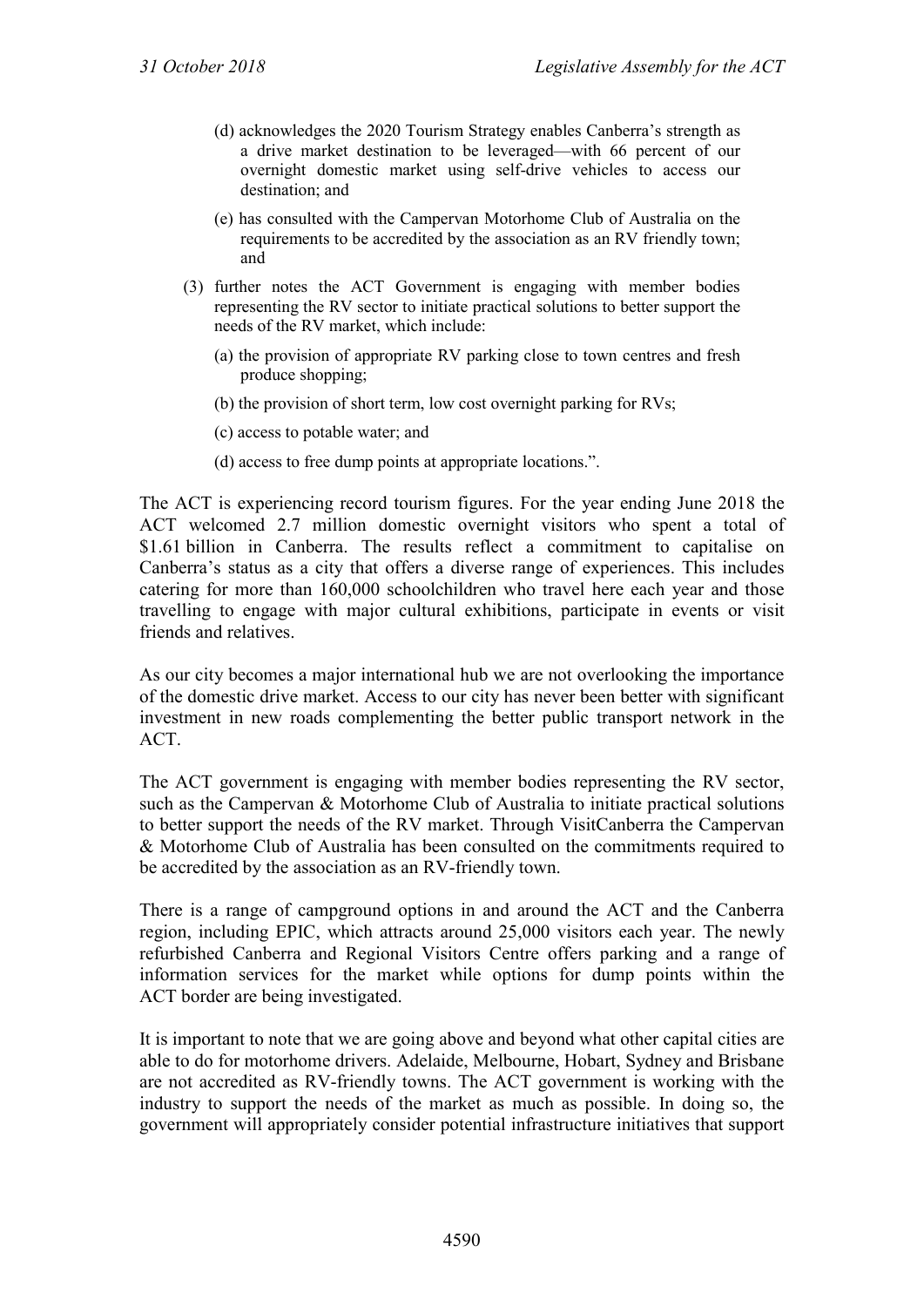the industry. This includes the ability of and the costs associated with managing overnight and temporary parking and greywater dumping points.

As one of the world's best cities to visit, the quality of the visitor experience we provide to diverse audiences is recognised and making a difference. The government's approach to driving demand and visitation from a diverse range of audiences is also working. I thank Mr Wall for the motion.

**MR RATTENBURY** (Kurrajong) (5.01): The ACT Greens recognise the benefits of a strong, diverse and sustainable tourism sector for our economy and our community. Tourism provides opportunities for employment, enhances Canberra's reputation and contributes around \$1.65 billion to the ACT economy, as Minister Gentleman just noted.

The ACT's 2020 tourism strategy has been informed by a robust market assessment, including a consumer demand research project to assess areas of demand and untapped potential. We know that the ACT is increasingly becoming a more popular tourist destination—Minister Gentleman has just given figures—the ACT welcomed 2.69 million domestic visitors in the past year, a growth of around eight per cent, according to the national visitor survey for the year ending March 2018.

We recognise the work that the government has already done to make it easier to travel to Canberra, but there may be opportunities for further growth by looking at specific markets like RV tourism. I also note that given that the ACT government has set itself a goal of growing the overnight visitor expenditure to \$2.5 billion by 2020 any potential untapped markets could help contribute to meeting this goal.

From a Greens perspective it is great that people are getting outdoors and exploring our beautiful natural places of which the ACT has no shortage. And while for many people they may do that through camping or by visiting and then staying in hotels, clearly some people prefer using an RV, a caravan or campervan for their travel. This is particularly the case for many older Australians who have time to travel and can do so more economically using their own RV.

That is why we called for the development of a grey nomad tourism strategy to bolster the ACT's performance in this sector through the 2012 parliamentary agreement. It would be fair to say that we got the idea from various stakeholders who had flagged a gap here. Unfortunately, we do not have a specific strategy resulting from that, but the government has included consideration of the needs of niche cohorts such as grey nomads in the 2020 tourism strategy.

We know that the grey nomad phenomenon is only continuing to grow, and this presents an opportunity for the ACT to enhance its reputation and visitor numbers. Canberra is certainly a place of great attraction for grey nomads. Of course, there are many national institutions and there are many people moving here from other places for their jobs and often grandparents are keen to come and visit. There are all sorts of angles you can imagine on this. But certainly something like the War Memorial would be a particular interest to this cohort of travellers.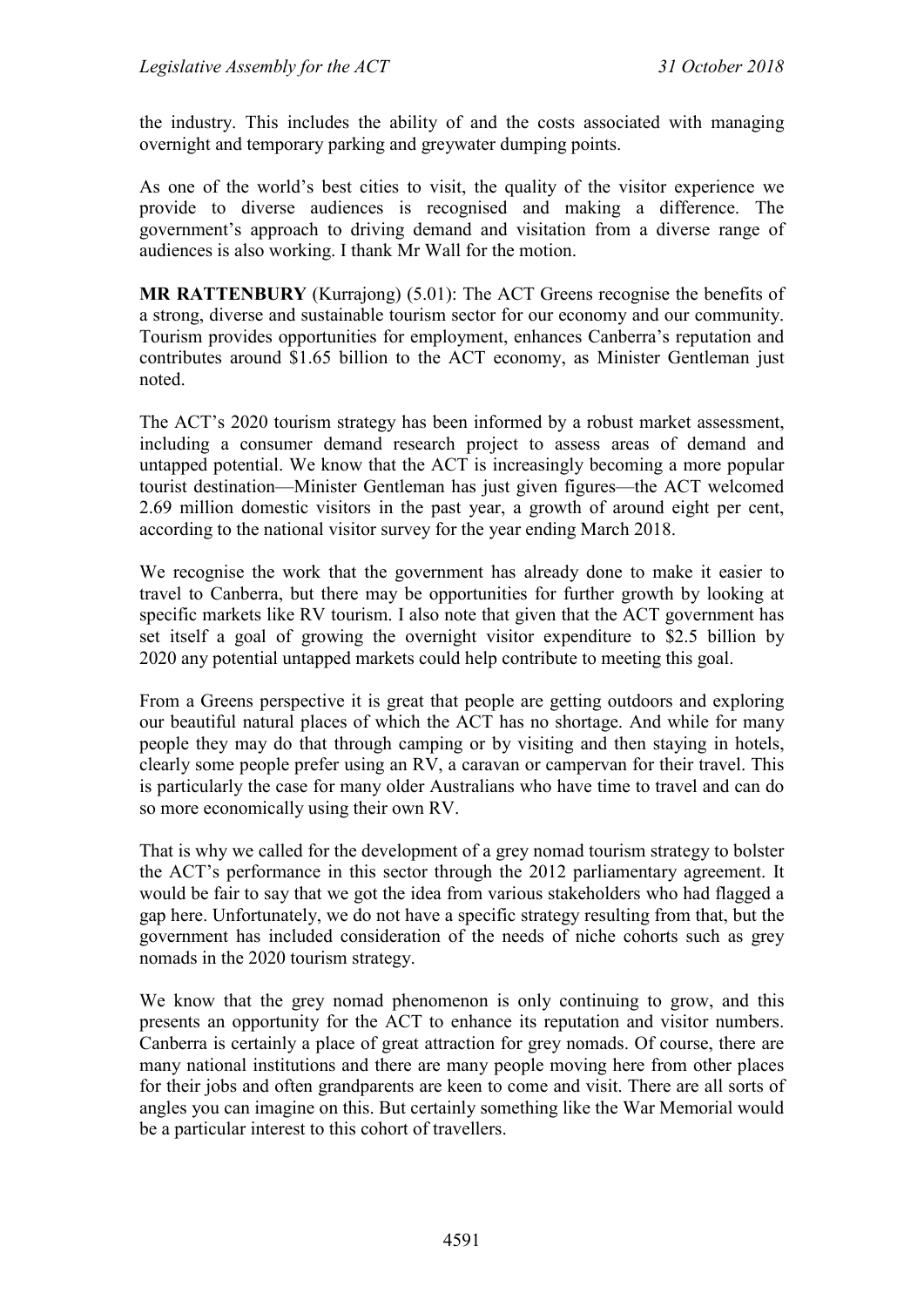It is good to see that the government has engaged with the Campervan & Motorhome Club of Australia to discuss how Canberra can be made more accessible for RVs. It appears from the minister's amendment that there is a range of practical measures, such as improving access to parking, water supply and dump points, that are under active consideration. Given that these actions are already in train, I do not believe that there is a need for a new dedicated strategy, but I would like to see the government report back to the Assembly on the outcomes of this work.

Colleagues, my apologies that it came a little late, but you will have seen I have circulated an amendment. I believe members were previously aware of it. This amendment is an amendment to Mr Gentleman's amendment, and I now move my amendment:

Add:

"(4) calls on the ACT Government to report back to the Assembly by the last sitting day in April 2019 on implementation of practical solutions to better support the needs of the RV market, including the activities listed in section  $(3).$ ".

This seeks to acknowledge that the government has indicated that it is undertaking some work but, given the motion that Mr Wall has brought today—and we certainly share his interest in this topic—it would be great to get an update in April next year. By the time next April comes around we should be able to have a decent update on exactly what is going on and we can be assured that the work outlined in Mr Gentleman's amendment is actually moving forward. The points raised in Mr Wall's motion are the right ones. I am encouraged by the fact that Mr Gentleman's amendment suggests that they are in progress, and it would be great to hear the outcome of that work next year.

I also briefly want to touch on the issue of greenhouse gas emissions which needs to be a consideration in our thinking for all sectors, particularly transport. The RVs, being big vehicles, produce significant emissions. I am reliably told by relatives who have hired them that they are not very fuel efficient; one can imagine that from both the shape of them and the size of them. Of course, many forms of tourism are challenging when it comes to the issue of greenhouse gas emissions, particularly flying.

Some quick research reveals that the Winnebago has recently launched an all-electric RV for the green-minded grey nomad as an article suggested. With the ACT recently taking out the cities power partnership sustainable transport achievement award for its progressive action plan to transition government vehicles to zero emissions and other measures in that strategy this is an area that we should probably be considering as part of our commitments.

We are already looking at ways to make Canberra a great place for electric vehicles by making charging points more accessible, and perhaps there are opportunities to consider electric charging points at our powered campsites and RV parking sites as well. We may need to wait for the technology to advance a little further, but it is great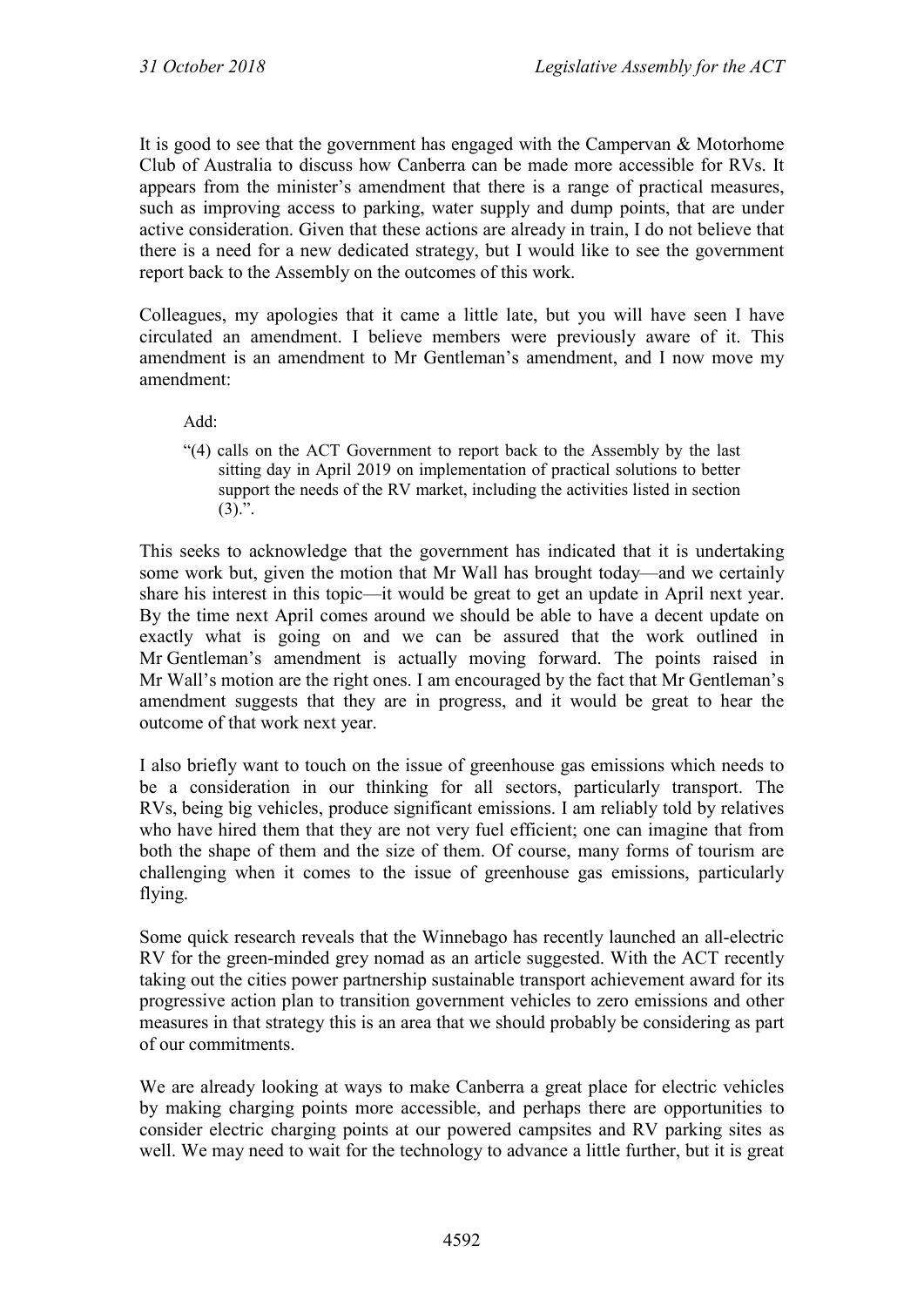to see that the RV industry is also looking into ways to decrease emissions in very practical ways.

I conclude by thanking Mr Wall for bringing this motion today and recognise the work that the government is already doing in this space. We are pleased to support efforts to encourage different tourism demographics in the territory and encourage people of all ages to get out and experience all the natural wonders that the ACT has to offer. I commend my amendment to the Assembly.

**MR WALL** (Brindabella) (5.07): I begin by touching on what I think is becoming quite an appalling practice by those opposite on Wednesdays, that is, the circulation of amendments whilst the mover of a motion is actually on their feet. It is a practice of government ministers to whack out an amendment whilst the mover of a motion is speaking to their motion. It is an inconsiderate way of conducting debate in this place, particularly when there is usually an element of collegiality when it comes to amendments in other areas, particularly with amendment to legislation where there is a required notification period.

We will not be opposing the amendments put forward by Mr Gentleman or Mr Rattenbury, having had the last minute or so to read them both. There is great opportunity to improve the tourism statistics, particularly those of the grey nomad tourist market. A lot of work is being done in the ACT to attract international flights here and international visitation numbers to boost aviation travel into the ACT, and those actions need to be applauded. But there are also some small incremental changes that can be made to grow our share of other parts of the tourism market.

I look forward to seeing the work that comes forward from the government in this space over the coming months and will continue to keep a keen eye on it. I believe significant opportunities exist for the ACT to benefit from increased tourism. The traditional method of booking a hotel night at your destination is not accessible to everyone. Caravans and motorhomes provide a much more affordable form of accommodation and transport for a certain segment of the tourism market, and we should be as accommodating and welcoming to them as we are to our international visitors or those who fly in through the local airport.

I conclude the remarks and keenly wait to see what further action the government takes in this space.

**Mr Rattenbury's** amendment to **Mr Gentleman's** amendment agreed to.

**Mr Gentleman's** amendment, as amended, agreed to.

Original question, as amended, resolved in the affirmative.

## **Domestic Animals (Dangerous Dogs) Amendment Bill 2018 Exposure draft**

**MS LAWDER** (Brindabella) (5.10), by leave: I present the following paper:

Domestic Animals (Dangerous Dogs) Amendment Bill 2018—Exposure draft.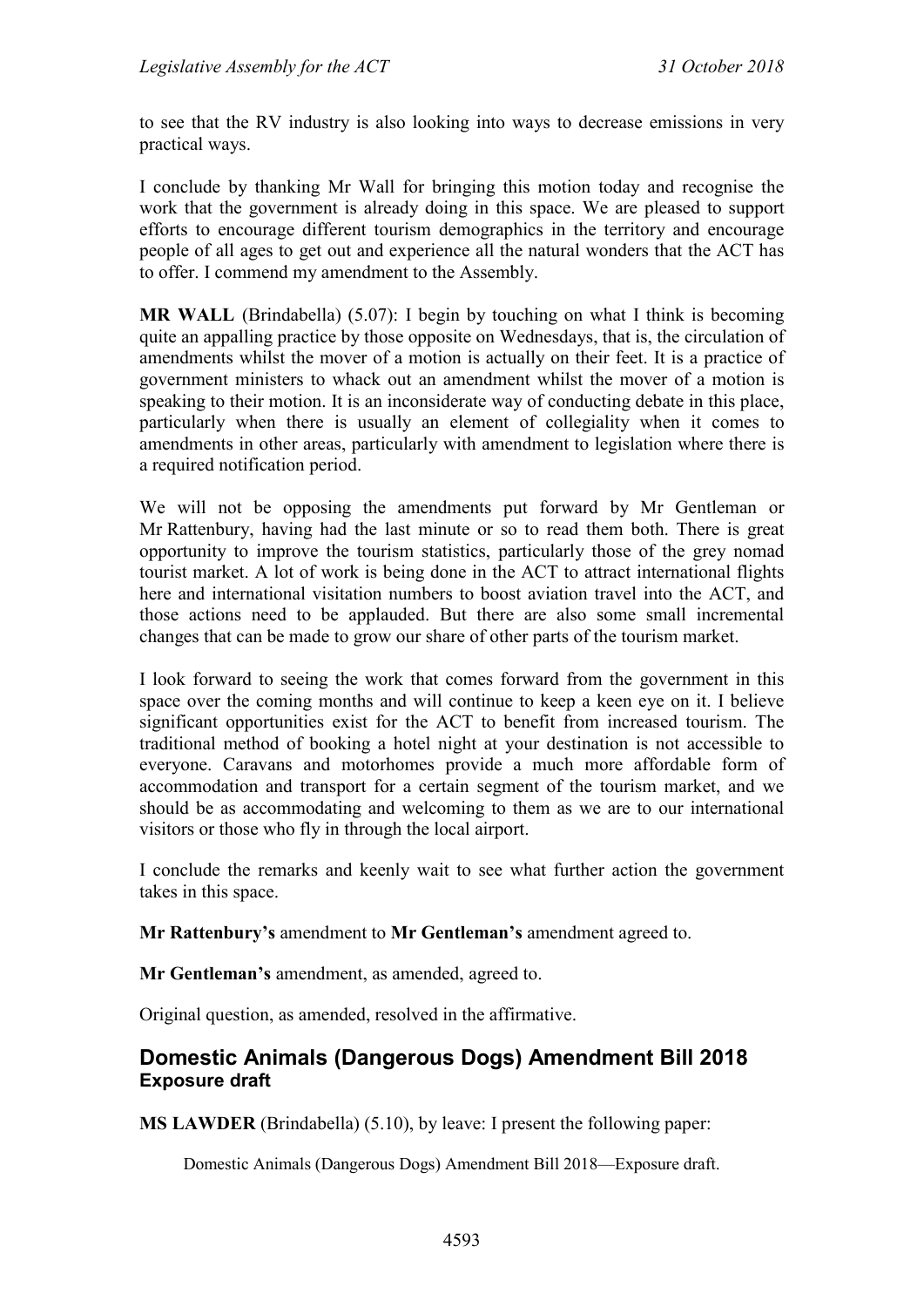I seek leave to make a statement in relation to the paper.

Leave granted.

**MS LAWDER**: Once again the efforts of the Canberra Liberals are going towards making Canberra a safe place for people to walk the streets: on their own, with their families or with their dogs on a leash. The amendment bill that I am bringing to this place today by way of an exposure draft is designed to address those issues of responsible dog management in the ACT.

For some years now the Canberra Liberals have led in this space. We have been consulting widely; in fact we have been using the government's own reports, which they do not appear to have been in any hurry to implement themselves.

The Maxwell review, which the government received in April this year, was released publicly on 17 September, over five months later. The Maxwell review has 33 recommendations. Some of the amendments that I am putting forward today in this exposure draft cover at least two of the specific Maxwell review recommendations. For example, in the Maxwell review recommendation 11(3) was "fees reduced for training". The government's response to this one was that it was "noted". Recommendation 28 was "remove barriers to relinquish dogs". The government's response to that recommendation was that it "agrees" with the recommendation.

Our bill encourages good behaviour, and good and responsible dog ownership and dog management in the ACT. It has three main parts. It includes encouraging responsible dog ownership through the training of dogs. It proposes that there will be no dog registration fee payable if the owner has successfully completed approved dog training with the dog. We will also encourage people to deal humanely with unwanted dogs by making it easy to relinquish a dog, and we will discourage people from keeping dangerous dogs by doubling the fee for dangerous dog licences.

We are as determined as ever to encourage responsible dog ownership in the ACT but what we are focusing on here is not a broad-brush approach that puts onerous restrictions and regulations on every single dog owner in the ACT, because the vast majority of dog owners in the ACT are doing the right thing. They are responsible dog owners. A very small proportion of people are irresponsible, and they are the people that we need to focus on—not by having a broad approach.

We have already heard over and over in this place about the 30 per cent, on average, increase in dog attacks over the past five years. This is a major public health crisis and a major animal welfare crisis. Dogs and cats are being injured, and they are suffering horrific injuries because of people who are irresponsible dog owners.

This government clearly needs to do more to carry out their basic duty of keeping Canberrans safe. They do not seem to care about the physical injuries to Canberrans. They do not appear to care about the emotional injury to Canberrans who have been subjected to dog attacks and who will potentially have mental scars as a result. They may become scared of dogs. They may not wish to walk around in the public spaces near their home anymore.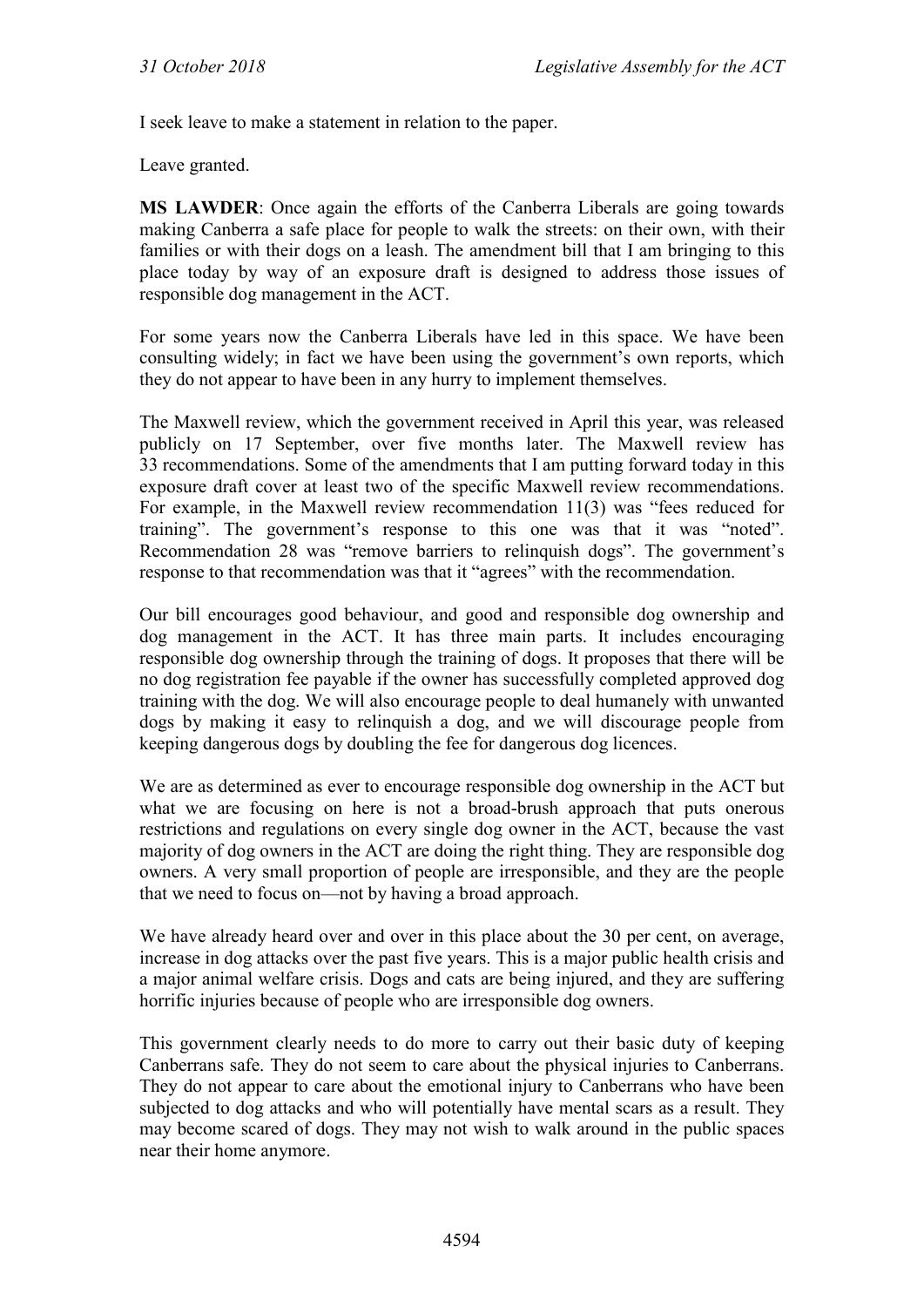The government does not seem to care about the suffering of pets that have been literally torn apart, often in front of their owners. It is about the suffering of the animal and, once again, the emotional anguish of the owner who has witnessed these terrible attacks.

This government has appeared to look the other way as reported dog attack numbers have skyrocketed. Back in 2014 my colleague Mr Coe supported the Domestic Animals Amendment Bill. He said at the time:

… like all pieces of legislation this bill will need to be enforced properly.

In March 2017 Mr Doszpot brought forward a series of recommendations to improve dog management. In 2017 Mr Coe again took up the campaign on behalf of the Canberra Liberals, and again the Greens-Labor government changed those proposals to what we believe was a watered-down implementation.

Clearly, the proposed changes, as put forward by the government, have not been successful because, once again, we have seen a big increase in dog attacks in the year following those proposals. Today we have a second tranche, a second round of reforms: the exposure draft to the Domestic Animals (Dangerous Dogs) Amendment Bill.

Every day, it seems, or at least every second day—and that is according to some of the government's own figures—we hear about dog attacks in Canberra. Just recently I quoted a warning from a Facebook page:

Beware at Gordon adventure playground … my 2 small dogs (on leads) have just been attacked by a strong, vicious dog NOT on a lead.

The dog owner went on to discuss the fact that the playground had been full of small children at the time and expressed dismay at what could have happened if it had been a child who was attacked. That is a comment that I hear over and over again.

The person posting in that instance was upset about the attack on their dog and felt it should be a warning to others that we need to encourage responsible dog ownership. There were many comments made on that post, again referencing other attacks that people had been a victim of or had witnessed themselves.

I commend the work of domestic animal services. It is a difficult job. You are dealing with upset people, angry people and injured people. You are dealing with dangerous dogs, injured dogs and upset dogs. It is not an easy job in any regard. It is a job that most of us would not want to do, and they must be supported to do their job to the best of their ability.

Canberrans love their dogs. They want other people to enjoy their dogs as well. But we have to be responsible dog owners, and we have to be respectful of other people, whether they are a pet owner or another member of the public who does not want our dog to come up to them off a leash.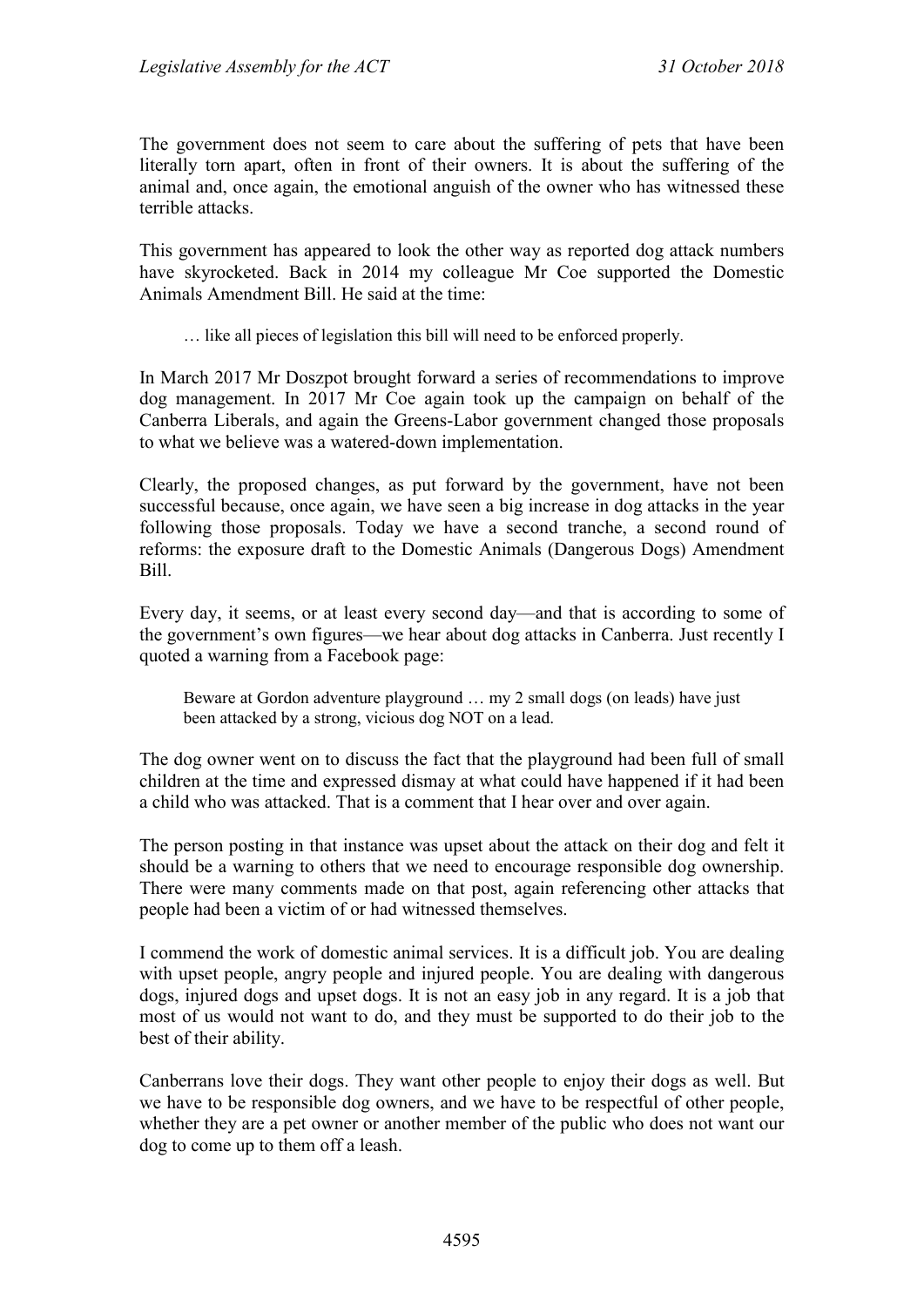We will continue to consult widely, and that is why we have brought forward this exposure draft today. If we were not serious about consulting, we would not bring it forward as an exposure draft; we would present it as a bill. But we do want to see the best possible responsible dog management that the ACT can have. I can assure you, Madam Speaker, that we have more ideas about what can be implemented in this space. While the government appears reluctant to implement better control and management of dogs, we are happy to take the lead and bring forward these proposed changes.

Today I commend the exposure draft of the Domestic Animals (Dangerous Dogs) Amendment Bill 2018 to the Assembly. I would like to encourage wide public debate and public submissions, with a view to making Canberra a safer city for all of its residents and our beloved pets. I encourage members of the community, especially those interested in animal welfare, to make comment on this exposure draft, because we absolutely welcome their input to make Canberra a better and safer place for people and pets.

## **Justice and Community Safety—Standing Committee Report 3—corrigendum**

**MS LEE** (Kurrajong) (5.19), by leave: I present the following paper:

Justice and Community Safety—Standing Committee—Report 3—*Report on inquiry into the Crimes (Consent) Amendment Bill 2018*—Corrigendum, dated 31 October 2018.

# **Adjournment**

Motion (by **Mr Gentleman**) proposed:

That the Assembly do now adjourn.

### **Namadgi National Park**

**MS LEE** (Kurrajong) (5.20): Earlier this month, Team Elizabeth Lee had an exceptional day at Namadgi National Park. We took part in a field trip looking at Namadgi National Park, the Cotter catchment, and how factors like animal life and the 2003 bushfire affect Namadgi and the surrounding area.

We made a pretty eclectic, yet large, group of about 20, including Minister Rattenbury and his staff, and staff from Minister Gentleman's office and Ms Cheyne's office. I had three staff members in tow myself. We were joined by members of the ACT Parks and Conservation Service, the conservation council, the National Parks Association, the Commissioner for Sustainability and the Environment and her staff, and representatives from Icon Water.

Our first destination on our field trip was the Bulls Head picnic ground, which straddles the border between the ACT and New South Wales. Many thanks to the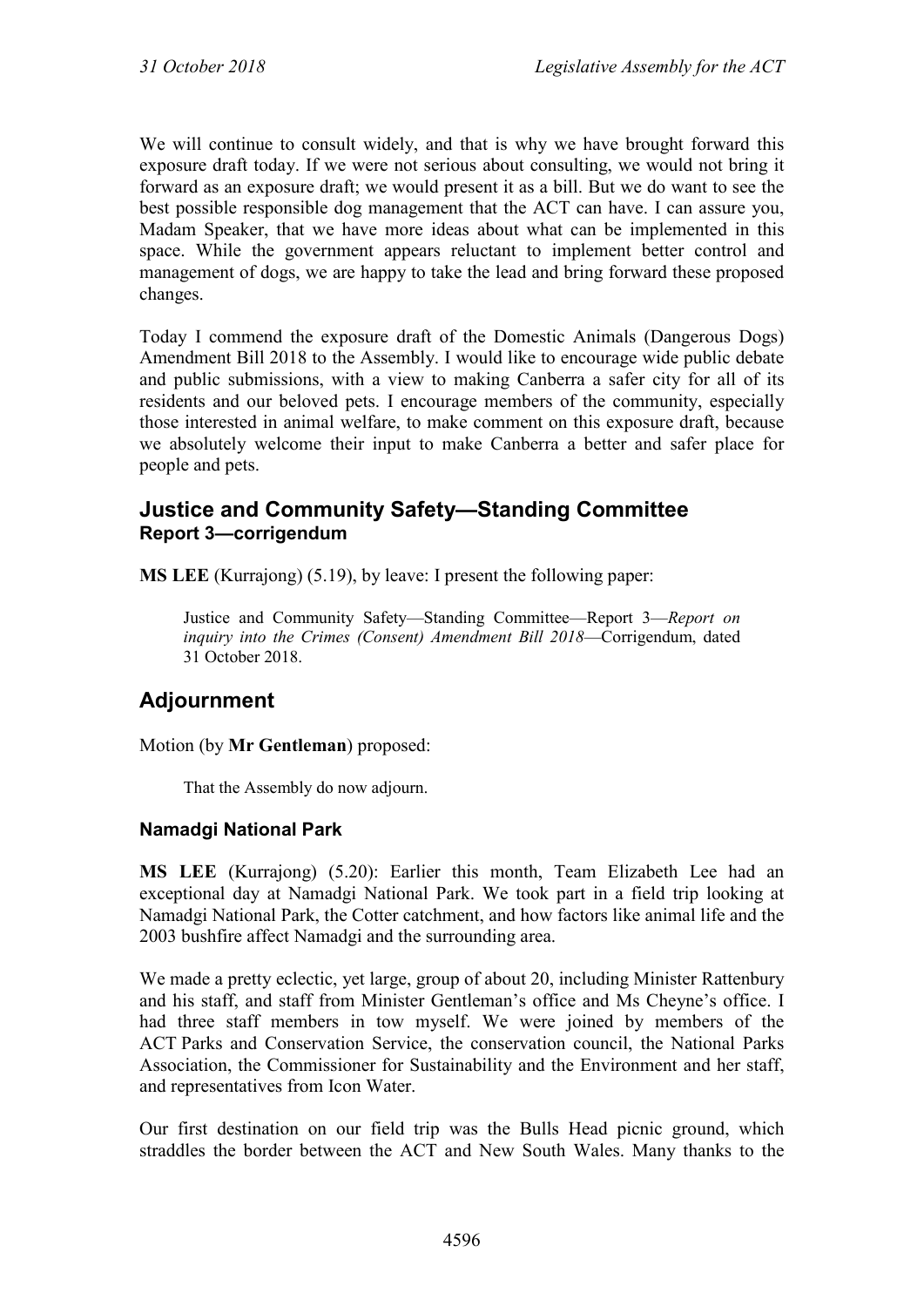National Parks Association members who kindly provided cakes and hot drinks on what proved to be a surprisingly cold and wet morning. It was pretty hard to drag ourselves away from the roaring fire and the many jokes about how the toilets were built on the New South Wales side of the border on purpose.

I particularly enjoyed seeing the various stone border markers—called "lock spits", as I learnt that day—that indicate the border between the ACT and New South Wales. It is incredible to think about the people who surveyed such rugged terrain so long ago to help draw up the borders of the Australian Capital Territory, and the fact that those stone markers are still evident today is pretty special.

The rangers and representatives from the Australian Alps National Parks spoke to us about the very current issue of wild horses and the importance of preserving our water supply.

We then travelled to Ginini Flats and took a relatively short but, I must say, pretty treacherous walk down to the sphagnum alpine bog. The Ginini Flats wetlands is a Ramsar-listed site, meaning it is one of nearly 2,000 important wetlands around the world. The sphagnum bog is an important supply of natural water for lower altitude storage. The bog traps sediment and other liquid, removes nutrients, and eventually releases high quality water to rivers and streams.

Our guide for the day, Brett McNamara, manager of ACT parks and conservation, showed us the immense storage capacity of the sphagnum moss. He took a clump of it in his hand and squeezed it, producing water seemingly about half the volume of the moss itself. It is incredible to think that the water stored in that moss, over one kilometre above sea level, will slowly filter its way through the flats down into nearby creeks and rivers and help nourish the citizens of Canberra in a decade. Daniel Iglesias from ACT parks and conservation, who also joined us, said that he likes to think of the bog like a bank which is saving up water for our future generations.

I am very grateful to the staff from ACT parks and conservation for their guidance and wisdom on the day. Brett and Daniel were excellent guides to Namadgi and the surrounding areas.

Finally, we enjoyed lunch at the Mount Franklin shelter. The modern shelter was erected after the 2003 fire, at the site of an old ski chalet, in fact, the first ski lodge in mainland Australia, built by the Canberra Alpine Club in 1938. We may think of Thredbo or Perisher when talking about skiing in Australia, but the Canberra Alpine Club was, for a couple of decades, the place to ski for Canberrans.

It was sad to see the mangled remains of the original chalet's tank stand. The intense heat of the 2003 bushfire left the stand looking like a giant seat and is pictorially recorded in a beautiful book on the impact of the 2003 fires on Namadgi by Dianne Thompson from the National Parks Association.

The modern shelter came over in pieces from South Australia and was left in a pile at the bottom of the mountain. It took rangers and volunteers many months to ferry the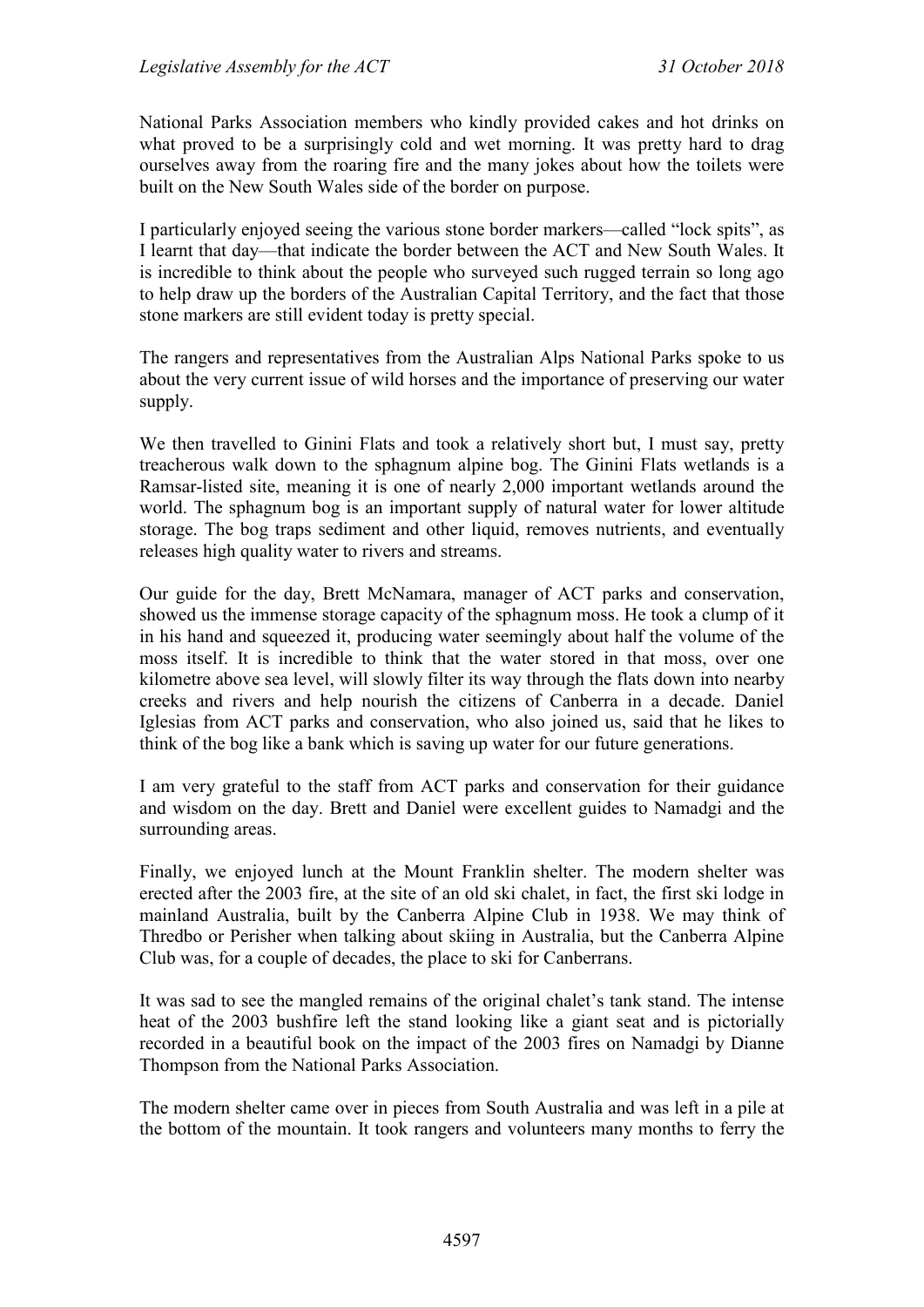pieces up to the original site and put all the pieces back together. Today, it is a great little spot for lunch and home to a huntsman or two.

It is important to think back to the immense destruction of that 2003 fire, because the Namadgi National Park is so rich and varied in its plant and animal life. There are over 700 species of plants and at least 35 native mammals such as gliders, possums, platypus and echidnas, and grazers like kangaroos, wallaroos, wallabies, and wombats. We must make sure that our national parks are not disrupted through bushfires or other external factors, because they are important not just to animal life but also important to us through our water supply.

Thank you to Di Thompson from the National Parks Association for being the driving force behind this special day and for helping to bring together all the people who participated in the field trip. Thank you also to Minister Rattenbury for providing the park rangers for the day so as to ensure that the trip was as efficient as possible, and for helping me over some of the taller branches on our hike down to the bog.

It was an incredible opportunity to explore Namadgi National Park with such an eclectic group. My team once again mentioned how trips like this are one of the best things about me having the environment portfolio. I encourage all members of the Assembly to dedicate, at the very least, a Saturday or a Sunday to exploring the magnificent Namadgi National Park. We really are blessed to have such an exquisite natural environment so close to our city.

## **Sport—Gungahlin Jets**

**MS ORR** (Yerrabi) (5.25): I would like to take the opportunity to congratulate the Gungahlin Jets Australian Football Club on what has been a truly significant 12 months. On Saturday, 22 September, I attended the 2018 presentation night. The night celebrated a season where records and streaks were broken as the Jets proved themselves as an emerging force in AFL Canberra.

In the lead-up to the 2018 season, there was a growing expectation around the place, and the men's first grade showed why when they broke a nearly two-year losing streak in round 1. In round 6 the Jets had a record win, beating the Hawks by 98 points, only to break it again in round 11, with a 134 point win. Later in the season, the men's reserves broke a losing streak that stretched back as far as 2015, with a one point win.

The year 2018 marked a rebuild for the Jets women's team, who had played in the last two grand finals, winning in 2016. The women again led the way, only missing out on the finals with a seven point loss in the final round of the season. Perhaps most encouraging for the Jets was that this season featured a weekend where all four senior sides, the first and second grade men's sides, the women's first grade side and rising stars won on the same day.

In netball, the Jets played their first preliminary final. The netball grew from two teams in 2017 to four, and the club welcomed many new faces.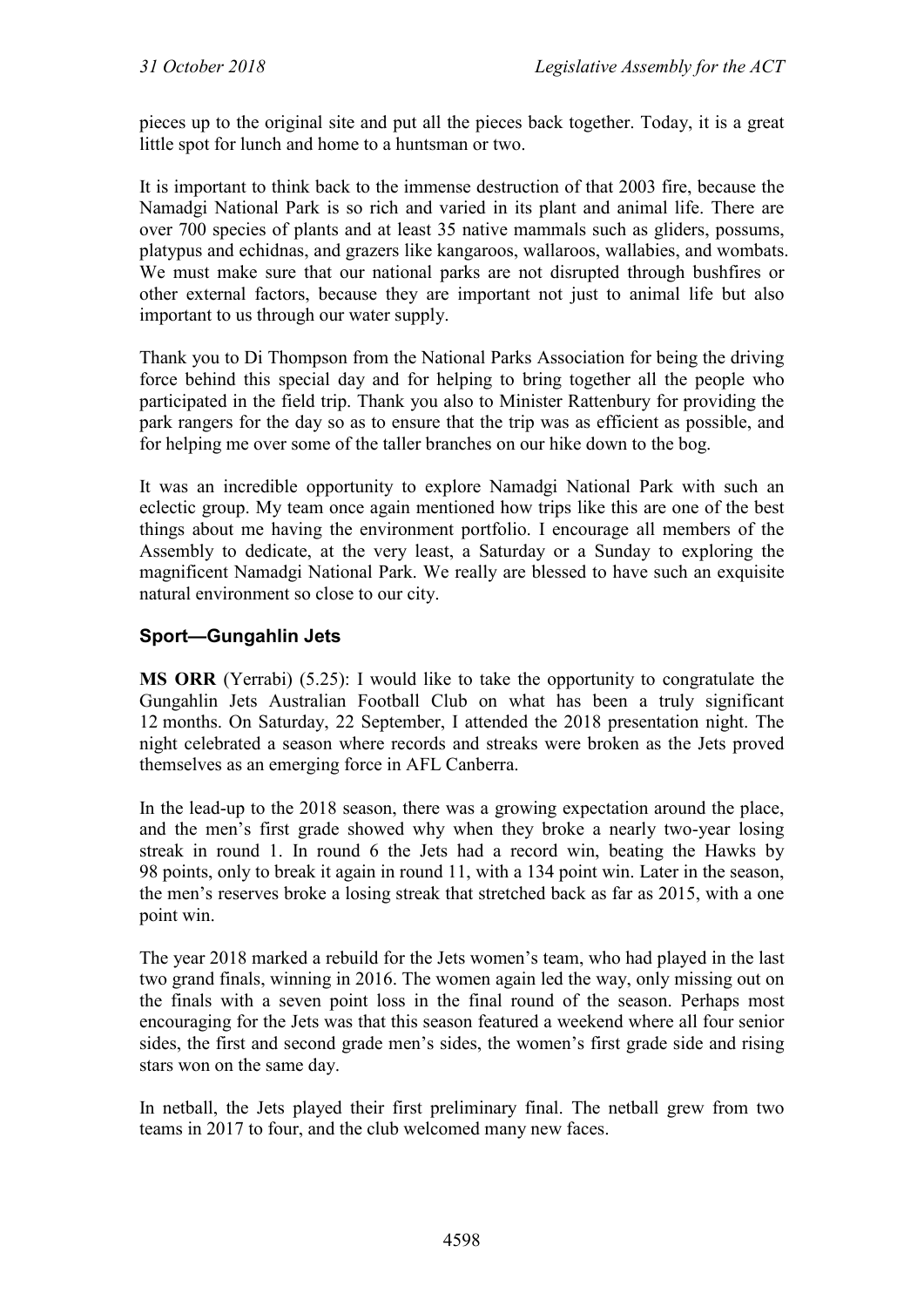But it is not just on the field where the Jets have been successful. The club is growing its social culture as well. The trivia night marked the first time netball organised a whole-of-club event, symbolising the growing culture of one club, one family. Earlier in the year the Jets held a women in sports event that discussed the challenges women face in organised sports. The Jets have long been a leader in women's sports, and initiatives like these only serve to improve their standing in the future.

The Jets are a Gungahlin institution and can only be so because of the hard work and dedication of its volunteers, committees and board. It is because of the commitment of its volunteers that the Jets can offer sports to so many people across the region.

I want to take the chance to congratulate the Jets board, including Matt Porter, who stepped down as chair in September. I also want to say a huge thankyou to the Hambletons on behalf of everyone at the club. The contribution of Louise, Tony and their sons to the club has been and is extraordinary. I hope they are all enjoying a well-earned break before training starts up again.

The club does a great deal for our community. It provides the opportunity for over 400 junior footballers to get involved in local sport. It has taken long strides in opening the football and netball to women and girls. And this year, it has worked with the AFL to offer the opportunity for a vision-impaired child to play footy. This move on its own has empowered not just Callan Veal, but also his family and teammates.

Earlier this year the Jets obtained a Chief Minister's grant to install new benches at the front of their clubrooms at Amaroo. This initiative will benefit not only the club but anyone using the playing fields. I am glad I was able to assist the club in applying for the grant.

The Jets continue to grow as their community becomes stronger. Right now there are 26 teams training on two ovals and housed in the hangar at Amaroo playing fields. The Jets' philosophy is that they want to ensure that anyone who wants to play the game can access it. I want to continue to work with the Jets to ensure that that can happen into the future.

In line with this philosophy, the Jets believe that netball dresses may be an impediment to women playing and enjoying netball. Last week the Canberra Netball Association held their annual general meeting where rule changes were made that meant clubs could begin wearing shorts. This was a rule change led by the Jets and their affiliate junior club East Gungahlin. The Jets will now consider options for how they can transition to being the first netball club in Canberra to offer shorts as their uniform, creating a more equal playing field for all players.

I would like to congratulate everyone at the Gungahlin Jets for their efforts this year, and I look forward to seeing the club continue to grow in 2019.

### **ACT Telangana Association Durga Puja**

**MRS KIKKERT** (Ginninderra) (5.29): October in Canberra is characterised by an abundance of colourful flowers. In Telangana State, which is located on southern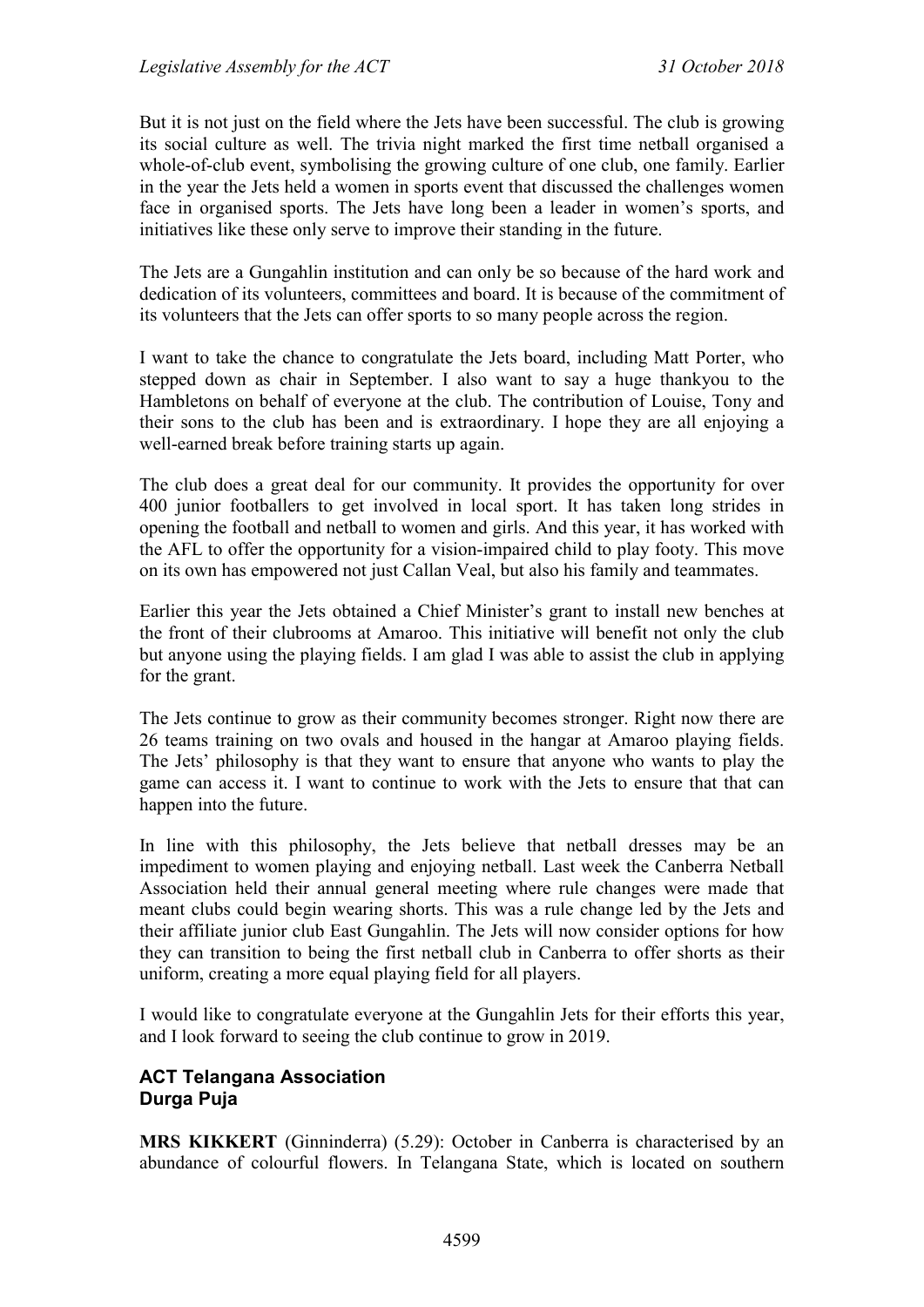India's high Deccan Plateau, October marks the end of the monsoon and the transition to winter. Similar to Canberra however, it is a time when flowers bloom in a riot of colours across the uncultivated and barren plains of the region. This is also the time of year when Bathukamma, an important symbol of Telangana culture and identity, is celebrated.

Two weeks ago the ACT Telangana Association hosted this floral festival in the Belconnen Arts Centre in my electorate and yours, Madam Deputy Speaker, of Ginninderra. I rise today to publicly thank Mr Shanti Reddy, president of the ACT Telangana Association, for generously inviting me to attend.

Bathukamma is specifically observed by Telangana women. The centrepiece of the event quite literally is a large arrangement of seasonal flowers placed on a large plate in seven concentric circles, similar in appearance to the towers that mark the entrances to Hindu temples in southern India. Arranging these flowers is a folk art that is passed down from older to younger women. Females of all ages then form a circle around the floral arrangement, dancing and singing folk songs. In the Telugu language, Bathukamma means mother goddess come alive, and the songs and dances bring honour to Maha Gauri Devi, the patron goddess of womanhood.

The colours, the songs and the rhythmic movement all blended together into a beautiful whole. It was joyful to watch, and far too joyful not to join in. I wanted deeply to share the joy with these strong, lovely women and girls. So I joined the circle and danced with them, and what a pleasure it was.

I congratulate Mr Reddy and his team for this successful event and I also want to thank the entire association for allowing me to spend a few moments in their world of colour and beauty and confident womanhood.

Further north in Bangladesh the end of the monsoon marks the advent of another festival, the Durga Puja. Durga is a protective mother goddess who, like many mothers whom we might know, is willing to aggressively protect her vulnerable children from anything that might harm them. The worship of Durga commemorates the victory of good over evil. It also serves, in part, as a harvest festival celebrating and elevating the role of woman as the power behind life and creation.

This year Canberra's Bangladesh Australia Association observed Durga Puja at Duffy Primary School on 13 October, and the Bangladeshi Hindu community held their celebration one week later at the beautiful Hindu temple and cultural centre in Florey.

I likewise rise today to publicly thank Mr Prasonjit Dastidar, secretary of the Bangladesh Australia Puja Association of Canberra, and association president, Dr Ashis Dey, as well as Avijit Sircar, convenor of the Canberra Sanatani Sangha, for honouring me with invitations to these two sacred events.

I took my daughter and her friend with me to the first one, and the three of us greatly enjoyed the cultural performances and the delicious food that was provided to us. In both cases I found the experience deeply spiritual and my life has been made richer by participating. I especially enjoyed simply spending time with my Bangladeshi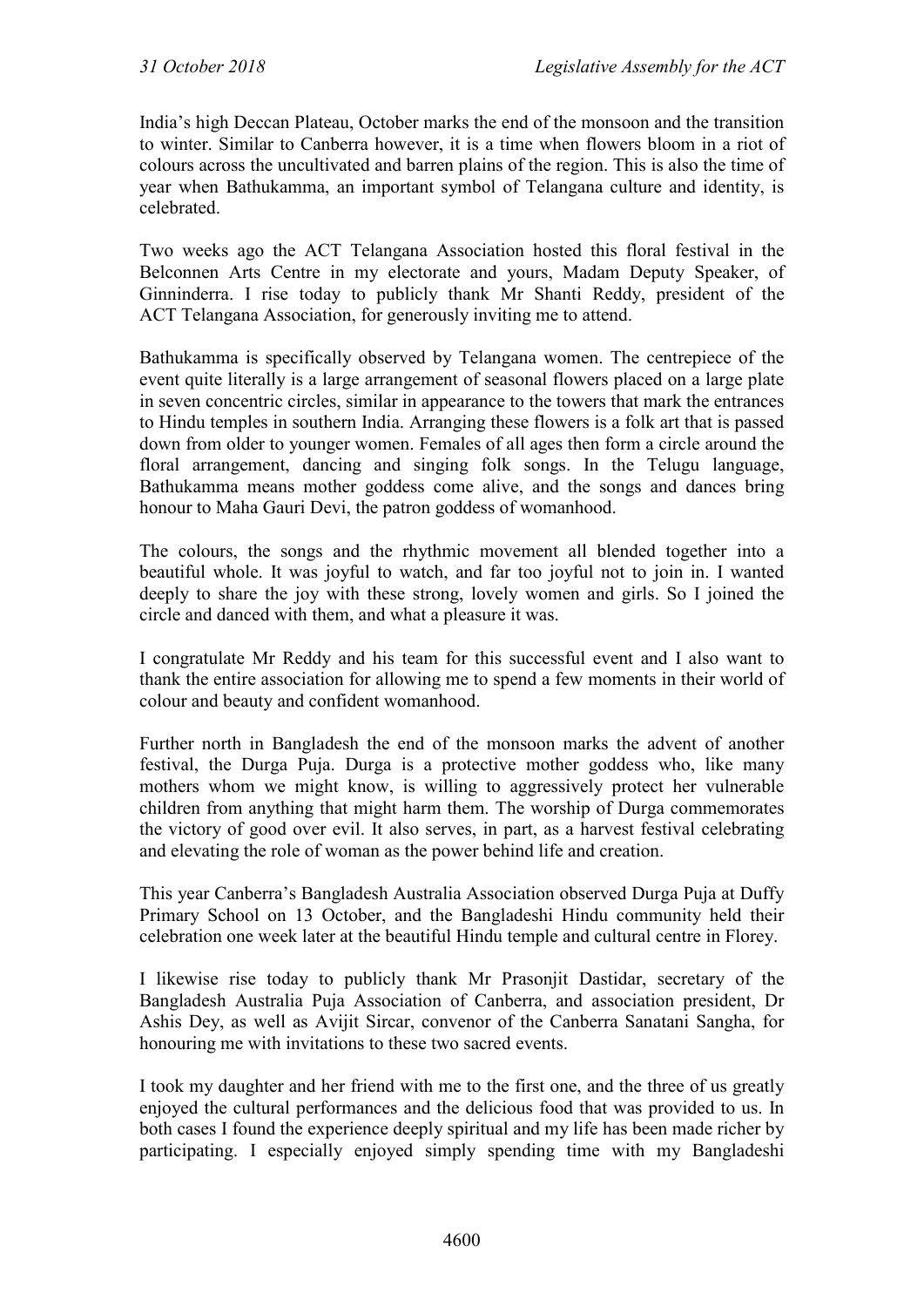neighbours as they shared with me their beliefs and practices, including their reverence for motherhood.

I am deeply grateful for the wonderful diversity that exists here in the ACT and I offer my very best wishes to all Canberrans whose cultural heritage comes from the subcontinent, as they celebrate important festivals during this joyful time of the year.

#### **International Day of the Girl Child**

**MS J BURCH** (Brindabella) (5.33): Just recently, on Thursday, 11 October, we marked here in the Assembly the International Day of the Girl Child and I was very pleased to mark the day by welcoming to my office an ANU student, Ms Mimi d'Orsonya. Throughout the day Mimi saw firsthand how the Assembly operated, and I really did enjoy discussing a number of issues with her. I learnt a lot from Mimi and her insights as a young, politically engaged person. Mimi chose to participate in the program because she believes that a young woman's perspectives are vital in matters of governance and in leading their communities to create meaningful change.

During Mimi's day in my office we discussed opportunities for young women and the important role of classrooms, particularly at tertiary education institutions. Mimi discussed with me the role that respectful relationships in the classroom could play for the next generation of Australian policymakers, engineers, support workers, nurses and teachers. A respectful classroom fosters robust discussion and allows students, one and all alike, to explore academically rigorous topics to increase their knowledge and learning.

University classrooms should not be a place for targeting individuals, making sexist remarks or shutting down their students' and classmates' opinions because they may differ from others. Yet, as Mimi and I discussed, sadly some university classrooms can reflect the latter rather than the former, and Mimi and I share a belief that creating a baseline for respectful interactions in a classroom is one way that healthy and academically grounded discussions and mutual respect can be achieved.

When I asked Mimi what was the issue she would like to see in public discourse she raised with me the importance of tackling university classroom culture and that, regardless of the academic discipline, a program to outline respectful relationships in the university classroom would not go astray. Indeed, it would create widespread expectations of acceptable behaviour and create awareness of what gendered behaviour looks like.

Our primary and secondary schools lead the nation in encouraging safe and supporting school environments with programs such as the respectful relationships education program, and that program highlights that creating a dialogue and modelling positive relationships has long-lasting benefits for our society. Such steps are to be commended and will improve the culture in our tertiary institutions as well.

In Mimi's words, university classrooms possess an unrivalled ability to empower students, change gendered norms and demonstrate appropriate behaviours for students, with long-term effects. She went on to say, "Most importantly, creating and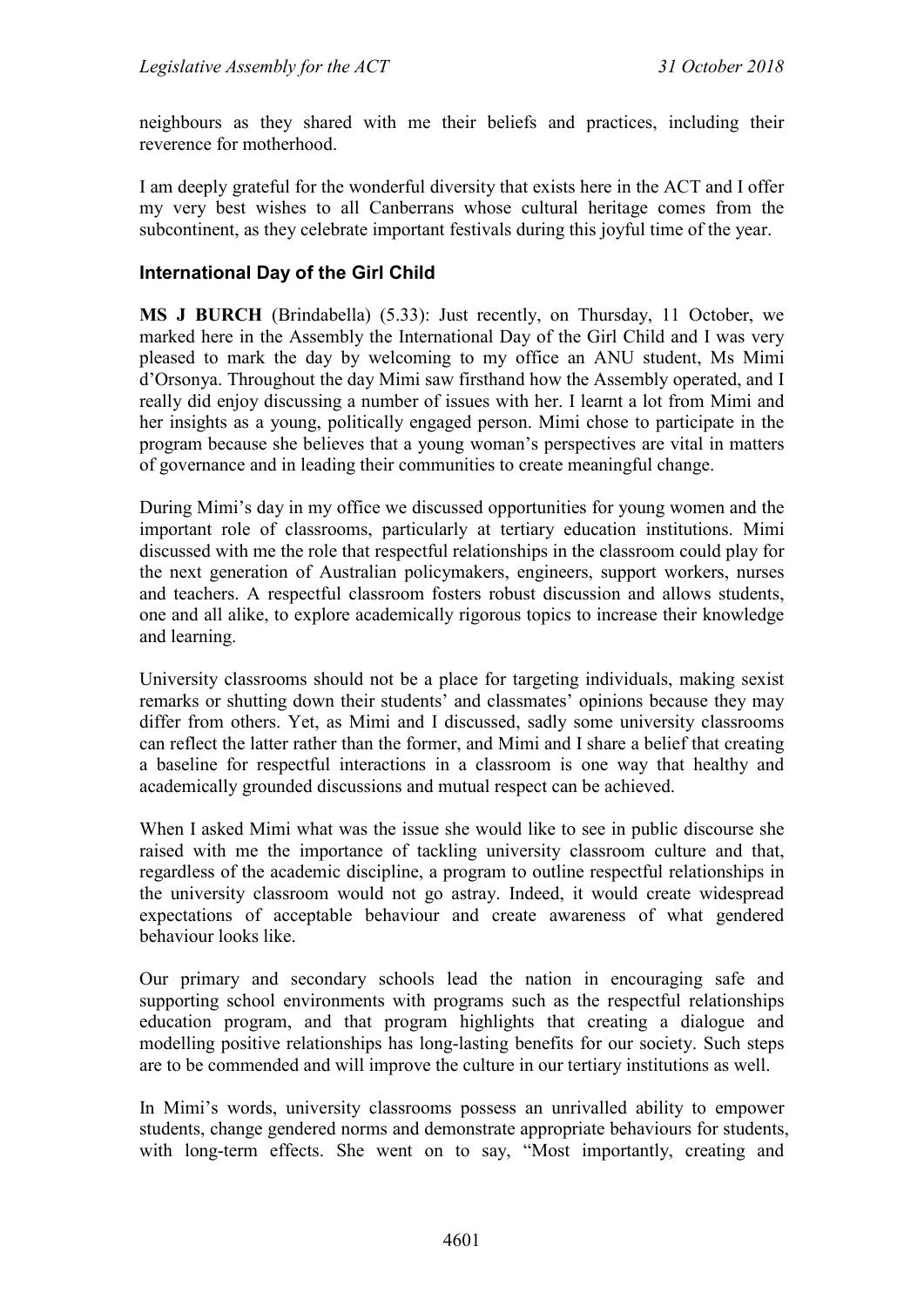supporting respectful relationships concerns treating people as people, offering equitable opportunities and dislodging gendered norms for the next generation of students<sup>"</sup>

With that sentiment I could not agree more, and I want to thank Mimi for spending the day with me on the International Day of the Girl Child. Indeed, I think the parliament almost did get taken over by young women during that week. I want to thank Mimi for sharing her insights with me, and I will continue to advocate on her behalf. I want to thank the organisers of the girls take over parliament day. It was a fantastic program, and I look forward to participating in future years.

#### **National Children's Week Hackett Community Association**

**MS STEPHEN-SMITH** (Kurrajong—Minister for Aboriginal and Torres Strait Islander Affairs, Minister for Disability, Minister for Children, Youth and Families, Minister for Employment and Workplace Safety, Minister for Government Services and Procurement, Minister for Urban Renewal) (5.37): I would like to take this opportunity to let the Assembly know about some recent opportunities I have had to engage with children and families in my electorate of Kurrajong. As members would be aware, 19 October marked the start of this year's national Children's Week. Children's Week is an occasion for our community to recognise the vibrancy, energy, and joy that children contribute to our lives.

In celebration of Children's Week this year, I held two Kids of Kurrajong barbecues, one in O'Connor's Finn Street Park in the inner north, and one in Telopea Park in the inner south. The goal of these events was to bring children and families together for a fun day of craft, Kurrajong-themed colouring-in and, of course, the obligatory sausage sizzle. The goal was to build connections between children and families in our community.

Unfortunately the weather was not favourable to us at the Finn Street Park event. Almost immediately after we fired up the barbecue, the skies opened. My volunteers diligently continued as it rained down on us, but when the ESA issued a severe thunderstorm warning I figured we should probably call it quits for the day. We did manage to give out a few sausages before we packed up, and I had a wonderful conversation about the ACT's container deposit scheme with a young girl named Lily who is a passionate recycler and environmentalist.

The following day we were lucky to have clear skies for our Telopea Park event. It was wonderful to see kids enjoying the sunshine and having fun in the park, and thankfully their parents ate through most of the surplus sausages from the day before. The children who attended seemed to be especially interested in our pasta art table. Unfortunately, I forgot to bring with me the fashionable pasta bracelet which was skilfully designed and crafted by a little girl who attended the Telopea Park event, but it takes pride of place in my office. We also set up a box city play area, and it was great to see kids using their creativity and their engineering skills to bring the cities of their imagination to life. I am looking forward to hosting similar events during Children's Week next year.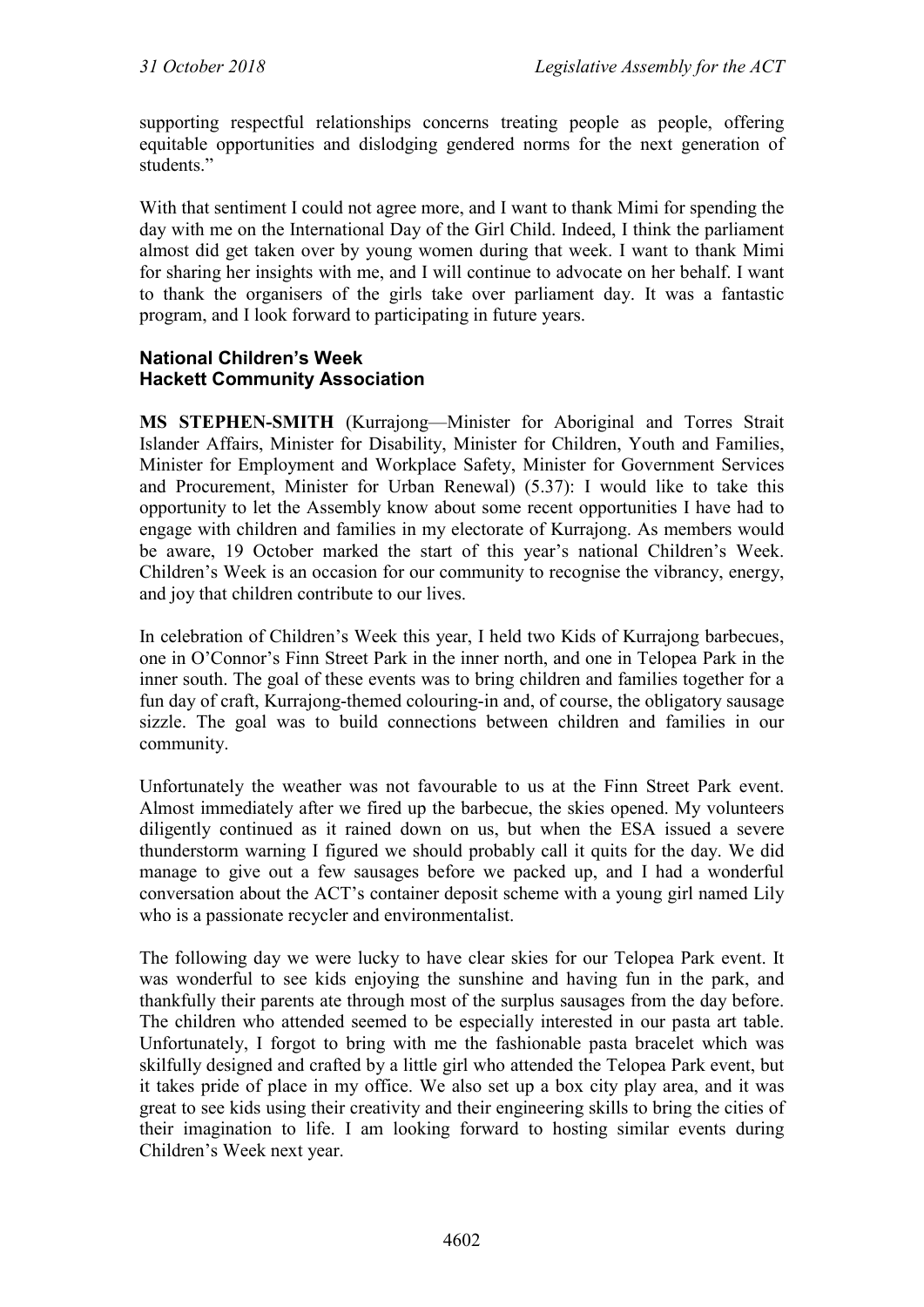I was also pleased to again be invited to the Hackett Community Association's annual flagship event, the Party at the Shops, which took place over this past weekend. This is one of my favourite community events of the year. There is always a huge turnout for the amazing food and cakes, the performances by local school bands and dance groups, and the awesome activities for the kids, including face painting and jumping castles. Unfortunately this year I was scheduled to be out of Canberra at the time of the event, but my wonderful volunteers attended on my behalf. Armed with our art and craft supply, my team sought input from young Canberrans on the future planning of our city, which Mr Gentleman would be pleased to hear, and were able to talk to other community members in order to pass any issues back to me.

I am told that the Party at the Shops was as successful this year as it has been in previous years, if not more so. I am also told that the team's stall was well attended and that the kids of Hackett loved making pasta jewellery just as much as the kids of the inner south. I thank Chris Mobbs and the Hackett Community Association for inviting me to attend and for providing the Hackett community with such a fun event every year. The Party at the Shops is a catalyst for the connections that build a sense of community.

While I was unable to attend the party at Hackett shops, I am looking forward to being able to enjoy the party at Downer shops which is coming up on Saturday, 17 November. Those who have not yet visited the revitalised Downer shops should consider marking this date in your diaries. Downer is a unique example of Canberra's early suburban history, and I am pleased to see the community embracing that history alongside the change that is happening as our city grows. I am looking forward to talking to Downer residents about the future of their community, with the shops at its centre.

Spring in Canberra is the ideal time to get out and enjoy our city's wonderful parks and open spaces. I am pleased to have been able to update the Assembly on some of the ways the Kurrajong community is embracing these opportunities and making our city an even more vibrant, friendly and fun place to live.

## **Belconnen showcase**

**MS CHEYNE** (Ginninderra) (5.41): I rise tonight to talk about the fantastic Belconnen showcase which was held at the start of this month on 3, 4 and 5 October. This three-day festival really lived up to its name in terms of showcasing Belconnen and, in particular, the Belconnen town centre.

It started as a germ of an idea. Soon after I was elected, it became quite apparent to me that there is so much happening in the Belconnen town centre. There are quite a lot of changes underway. We had a brand new Belconnen town centre master plan, and now draft variations to the Territory Plan are underway based on that master plan. There has been a huge injection of residential development there and, with that, residents and plenty of new businesses coming, but also some businesses going.

It just seemed like a fantastic opportunity, and one that we were missing, to connect people, to get people in the right spaces at the right time to talk with each other, to